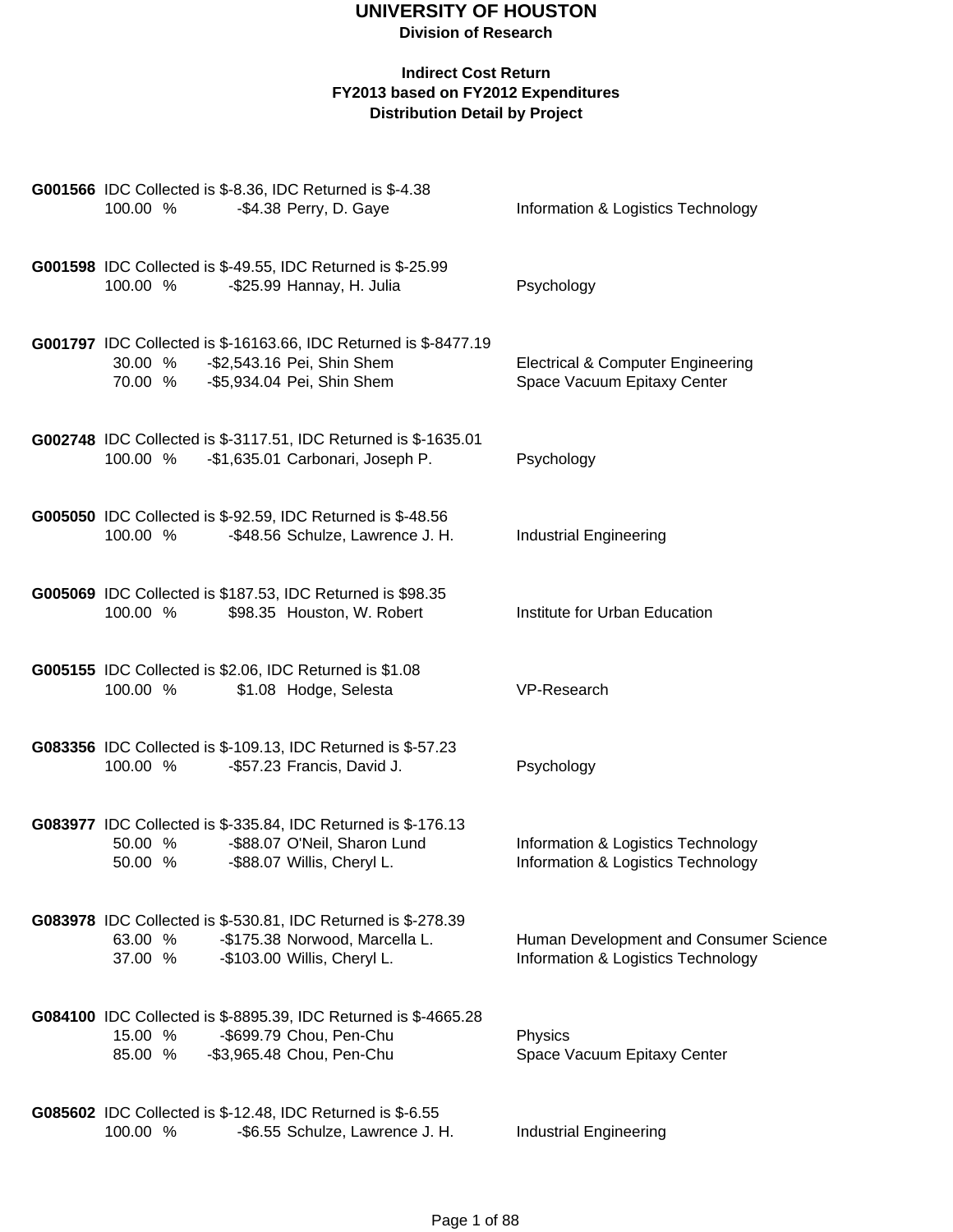|          |         | G086114 IDC Collected is \$5.73, IDC Returned is \$3.01                                    |                                                                          |
|----------|---------|--------------------------------------------------------------------------------------------|--------------------------------------------------------------------------|
| 100.00 % |         | \$3.01 Weglein, Arthur B.                                                                  | Physics                                                                  |
|          |         |                                                                                            |                                                                          |
|          |         | G086264 IDC Collected is \$0.07, IDC Returned is \$0.02                                    |                                                                          |
| 25.00 %  | 25.00 % | \$0.01 Byun, Daewon<br>\$0.01 Byun, Daewon                                                 | Earth & Atmospheric Sciences<br><b>Texas Learning/Computation Center</b> |
|          |         |                                                                                            |                                                                          |
|          |         |                                                                                            |                                                                          |
| 100.00 % |         | G087358 IDC Collected is \$-24.25, IDC Returned is \$-12.72<br>-\$12.72 Blake, Margaret L. | <b>Communication Disorders</b>                                           |
|          |         |                                                                                            |                                                                          |
|          |         | G089898 IDC Collected is \$1517.45, IDC Returned is \$795.84                               |                                                                          |
| 100.00 % |         | \$795.84 Glasser, Adrian                                                                   | Optometry, Community                                                     |
|          |         |                                                                                            |                                                                          |
|          |         | G090041 IDC Collected is \$5734.48, IDC Returned is \$3007.51                              |                                                                          |
| 100.00 % |         | \$3,007.51 Lee, Rebecca E.                                                                 | Health and Human Performance                                             |
|          |         |                                                                                            |                                                                          |
|          |         | G090071 IDC Collected is \$32.21, IDC Returned is \$16.89                                  |                                                                          |
| 100.00 % |         | \$16.89 Brown, Kenneth L.                                                                  | <b>Comparative Cultural Studies</b>                                      |
|          |         |                                                                                            |                                                                          |
|          |         | G090269 IDC Collected is \$-53.19, IDC Returned is \$-27.90                                |                                                                          |
| 100.00 % |         | -\$27.90 Anderson, Franklin J.                                                             | Learning and Assessment Services                                         |
|          |         |                                                                                            |                                                                          |
|          |         | G090297 IDC Collected is \$58631.26, IDC Returned is \$30749.75                            |                                                                          |
|          |         | 100.00 % \$30,749.75 Smith III, Earl L.                                                    | Optometry, Community                                                     |
|          |         |                                                                                            |                                                                          |
|          |         | G090806 IDC Collected is \$172368.79, IDC Returned is \$90400.54                           |                                                                          |
|          |         | 20.00 % \$18,080.11 Francis, David J.                                                      | Psychology                                                               |
|          |         | 10.00 % \$9,040.05 Francis, David J.<br>70.00 % \$63,280.37 Francis, David J.              | <b>Texas Learning/Computation Center</b><br>TIMES                        |
|          |         |                                                                                            |                                                                          |
|          |         | G091086 IDC Collected is \$17983.48, IDC Returned is \$9431.62                             |                                                                          |
| 100.00 % |         | \$9,431.62 Hannay, H. Julia                                                                | Psychology                                                               |
|          |         |                                                                                            |                                                                          |
|          |         | G091266 IDC Collected is \$1217.17, IDC Returned is \$638.36                               |                                                                          |
| 92.00 %  |         | \$587.29 Valdez, Avelardo                                                                  | Office for Drug SPR                                                      |
| 8.00 %   |         | \$51.07 Cepeda, Alice                                                                      | Sociology                                                                |
|          |         |                                                                                            |                                                                          |
|          |         | G091295 IDC Collected is \$81239.66, IDC Returned is \$42606.95                            |                                                                          |
|          |         | 100.00 % \$42,606.95 Applegate, Raymond A.                                                 | Optometry, Community                                                     |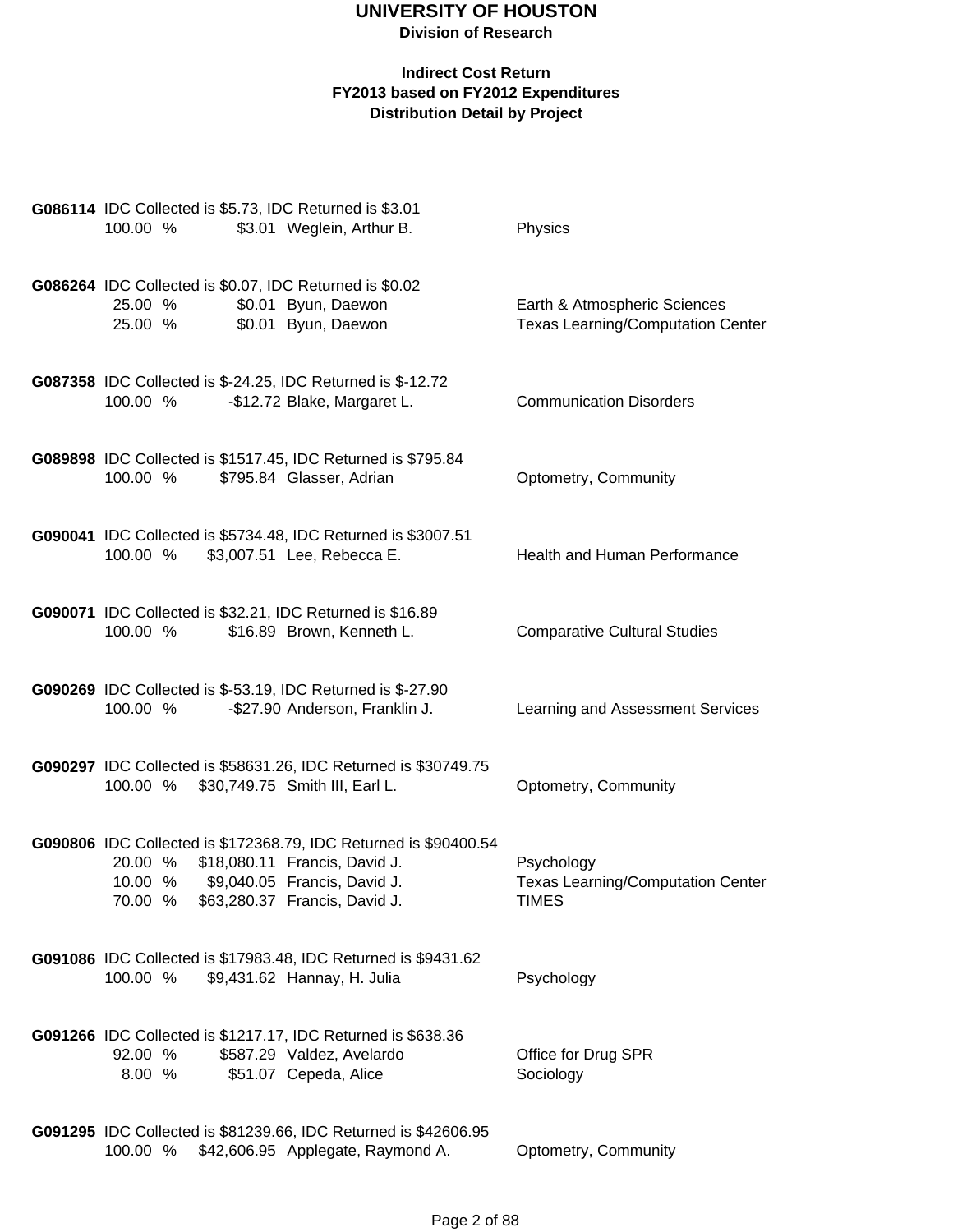|                  |         | G091878 IDC Collected is \$0.01, IDC Returned is \$0.00          |                                                        |
|------------------|---------|------------------------------------------------------------------|--------------------------------------------------------|
| 50.00 %          |         | \$0.00 Zheng, Rong                                               | <b>Computer Science</b>                                |
|                  | 50.00 % | \$0.00 Zheng, Rong                                               | <b>Texas Learning/Computation Center</b>               |
|                  |         |                                                                  |                                                        |
|                  |         |                                                                  |                                                        |
|                  |         | G092100 IDC Collected is \$18334.36, IDC Returned is \$9615.64   |                                                        |
|                  | 50.00 % | \$4,807.82 Franchek, Matthew                                     | <b>Mechanical Engineering</b>                          |
|                  | 50.00 % | \$4,807.82 Metcalfe, Ralph W.                                    | <b>Mechanical Engineering</b>                          |
|                  |         |                                                                  |                                                        |
|                  |         | G092136 IDC Collected is \$8005.62, IDC Returned is \$4198.63    |                                                        |
| 100.00 %         |         | \$4,198.63 Hussain, Fazle                                        | <b>Mechanical Engineering</b>                          |
|                  |         |                                                                  |                                                        |
|                  |         | G092265 IDC Collected is \$-6.14, IDC Returned is \$-3.22        |                                                        |
|                  | 70.00 % | -\$2.25 Grigoriadis, Karolos M.                                  | <b>Mechanical Engineering</b>                          |
|                  | 30.00 % | -\$0.97 Song, Gangbing                                           | <b>Mechanical Engineering</b>                          |
|                  |         |                                                                  |                                                        |
|                  |         |                                                                  |                                                        |
|                  | 20.00 % | G092273 IDC Collected is \$-150.78, IDC Returned is \$-79.08     |                                                        |
|                  |         | -\$15.82 Francis, David J.<br>10.00 % - \$7.91 Francis, David J. | Psychology<br><b>Texas Learning/Computation Center</b> |
|                  | 70.00 % | -\$55.35 Francis, David J.                                       | <b>TIMES</b>                                           |
|                  |         |                                                                  |                                                        |
|                  |         |                                                                  |                                                        |
|                  |         | G092343 IDC Collected is \$40846.00, IDC Returned is \$21422.09  |                                                        |
|                  |         | 100.00 % \$21,422.09 Harwerth, Ronald S.                         | Optometry, Community                                   |
|                  |         |                                                                  |                                                        |
|                  |         | <b>G092514</b> IDC Collected is \$-2.06, IDC Returned is \$-1.08 |                                                        |
| 100.00 %         |         | -\$1.08 Hungerford, Ed V.                                        | Physics                                                |
|                  |         |                                                                  |                                                        |
|                  |         | G092602 IDC Collected is \$-2703.94, IDC Returned is \$-1418.11  |                                                        |
| 100.00 %         |         | -\$1,418.11 Thummel, Randolph P.                                 | Chemistry                                              |
|                  |         |                                                                  |                                                        |
|                  |         | G092627 IDC Collected is \$-11.92, IDC Returned is \$-6.25       |                                                        |
| 50.00 %          |         | -\$3.13 Donnelly, Vincent M.                                     | <b>Chemical Engineering</b>                            |
| 50.00 %          |         | -\$3.13 Economou, Demetre J.                                     | <b>Chemical Engineering</b>                            |
|                  |         |                                                                  |                                                        |
|                  |         |                                                                  |                                                        |
|                  |         | G092681 IDC Collected is \$-14.10, IDC Returned is \$-7.39       |                                                        |
| 72.00 %          |         | -\$5.32 Fletcher, Jack M.                                        | Psychology                                             |
| 4.60 %<br>5.00 % |         | -\$0.34 Francis, David J.                                        | Psychology                                             |
| 2.30 %           |         | -\$0.37 Hannay, H. Julia<br>-\$0.17 Francis, David J.            | Psychology<br><b>Texas Learning/Computation Center</b> |
| 16.10 %          |         | -\$1.19 Francis, David J.                                        | <b>TIMES</b>                                           |
|                  |         |                                                                  |                                                        |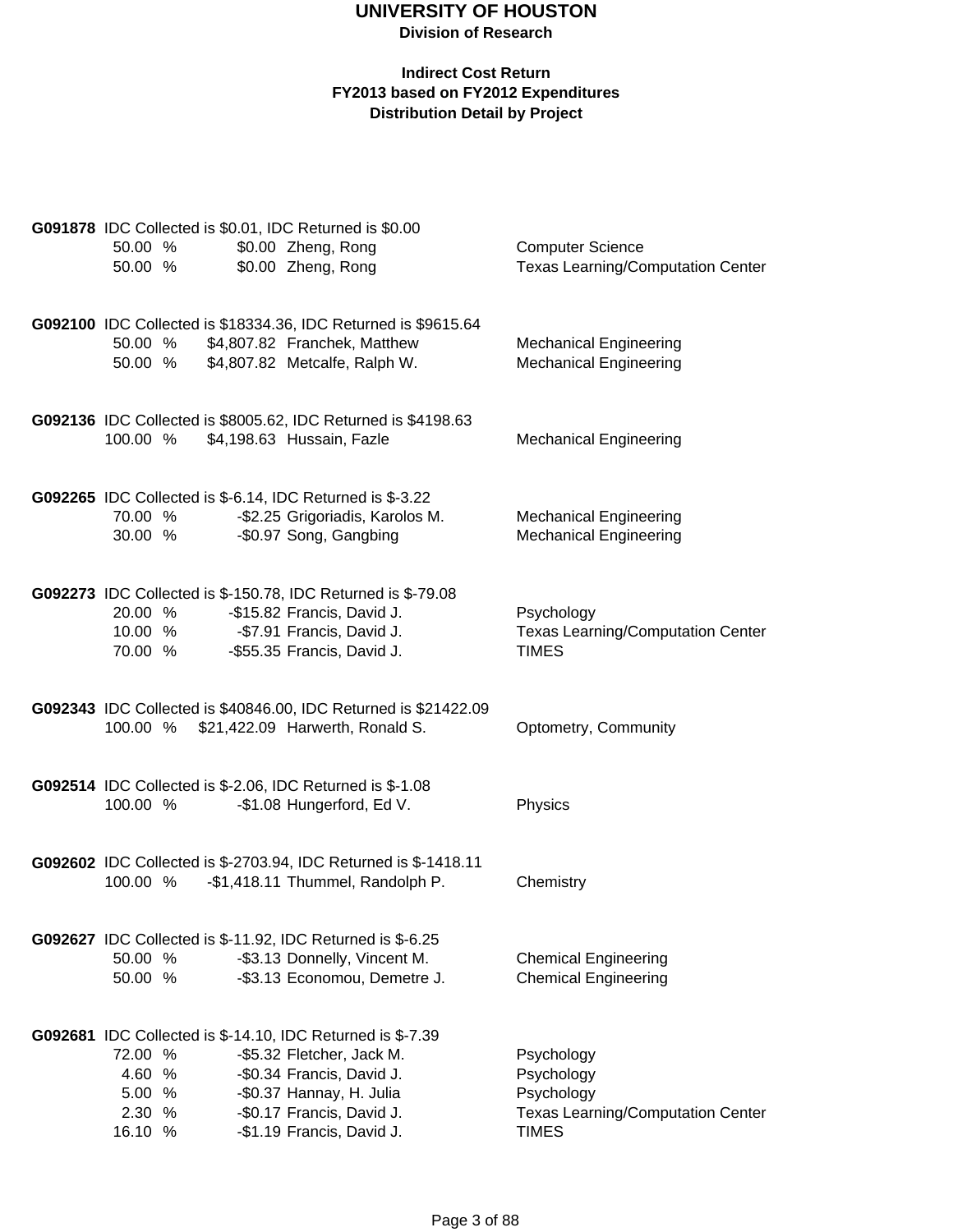| 100.00 %                                                                                                                      | G092696 IDC Collected is \$20448.48, IDC Returned is \$10724.41<br>\$10,724.41 Pennings, Steve C.                                                                                             | Biology/Biochemistry                                                                                                                                                                                               |
|-------------------------------------------------------------------------------------------------------------------------------|-----------------------------------------------------------------------------------------------------------------------------------------------------------------------------------------------|--------------------------------------------------------------------------------------------------------------------------------------------------------------------------------------------------------------------|
| 50.00 %<br>50.00 %                                                                                                            | G092761 IDC Collected is \$-744.12, IDC Returned is \$-390.26<br>-\$195.13 Lefer, Barry<br>-\$195.13 Lefer, Barry                                                                             | Earth & Atmospheric Sciences<br>Institute for Climate and Atmospheric Science                                                                                                                                      |
| 100.00 %                                                                                                                      | G093002 IDC Collected is \$78915.68, IDC Returned is \$41388.12<br>\$41,388.12 Yeo, Hye-Jeong                                                                                                 | Biology/Biochemistry                                                                                                                                                                                               |
| 50.00 %<br>40.00 %<br>10.00 %                                                                                                 | G093014 IDC Collected is \$2519.28, IDC Returned is \$1321.26<br>\$660.63 Pettitt, B. Montgomery<br>\$528.50 Pettitt, B. Montgomery<br>\$132.13 Pettitt, B. Montgomery                        | Chemistry<br>Institute for Molecular Design<br><b>Texas Learning/Computation Center</b>                                                                                                                            |
| G093023 IDC Collected is \$-68.86, IDC Returned is \$-36.11<br>17.00 %<br>17.00 %<br>17.00 %<br>17.00 %<br>16.00 %<br>16.00 % | -\$6.14 Travisano, Michael<br>-\$6.14 Willson, Richard C.<br>-\$6.14 Fofanov, Yuriy<br>-\$6.14 Fofanov, Yuriy<br>-\$5.78 Travisano, Michael<br>-\$5.78 Willson, Richard C.                    | Biology/Biochemistry<br><b>Chemical Engineering</b><br><b>Computer Science</b><br><b>Texas Learning/Computation Center</b><br><b>Texas Learning/Computation Center</b><br><b>Texas Learning/Computation Center</b> |
| 100.00 %                                                                                                                      | G093071 IDC Collected is \$6837.60, IDC Returned is \$3586.05<br>\$3,586.05 Chapman, Barbara M.                                                                                               | <b>Computer Science</b>                                                                                                                                                                                            |
| 50.00 %<br>50.00 %                                                                                                            | G093108 IDC Collected is \$8369.04, IDC Returned is \$4389.23<br>\$2,194.61 Andrews, Nicole M.<br>\$2,194.61 Houston, W. Robert                                                               | Curriculum and Instruction<br>Institute for Urban Education                                                                                                                                                        |
| 100.00 %                                                                                                                      | <b>G093188</b> IDC Collected is \$-113.48, IDC Returned is \$-59.52<br>-\$59.52 Economou, Demetre J.                                                                                          | <b>Chemical Engineering</b>                                                                                                                                                                                        |
| 54.00 %<br>9.00 %<br>5.00 %<br>32.00 %                                                                                        | G093240 IDC Collected is \$25481.38, IDC Returned is \$13363.96<br>\$7,216.54 Fletcher, Jack M.<br>\$1,202.76 Francis, David J.<br>\$668.20 Francis, David J.<br>\$4,276.47 Francis, David J. | Psychology<br>Psychology<br><b>Texas Learning/Computation Center</b><br><b>TIMES</b>                                                                                                                               |
| 54.00 %                                                                                                                       | G093241 IDC Collected is \$27316.40, IDC Returned is \$14326.36<br>\$7,736.23 Fletcher, Jack M.                                                                                               | Psychology                                                                                                                                                                                                         |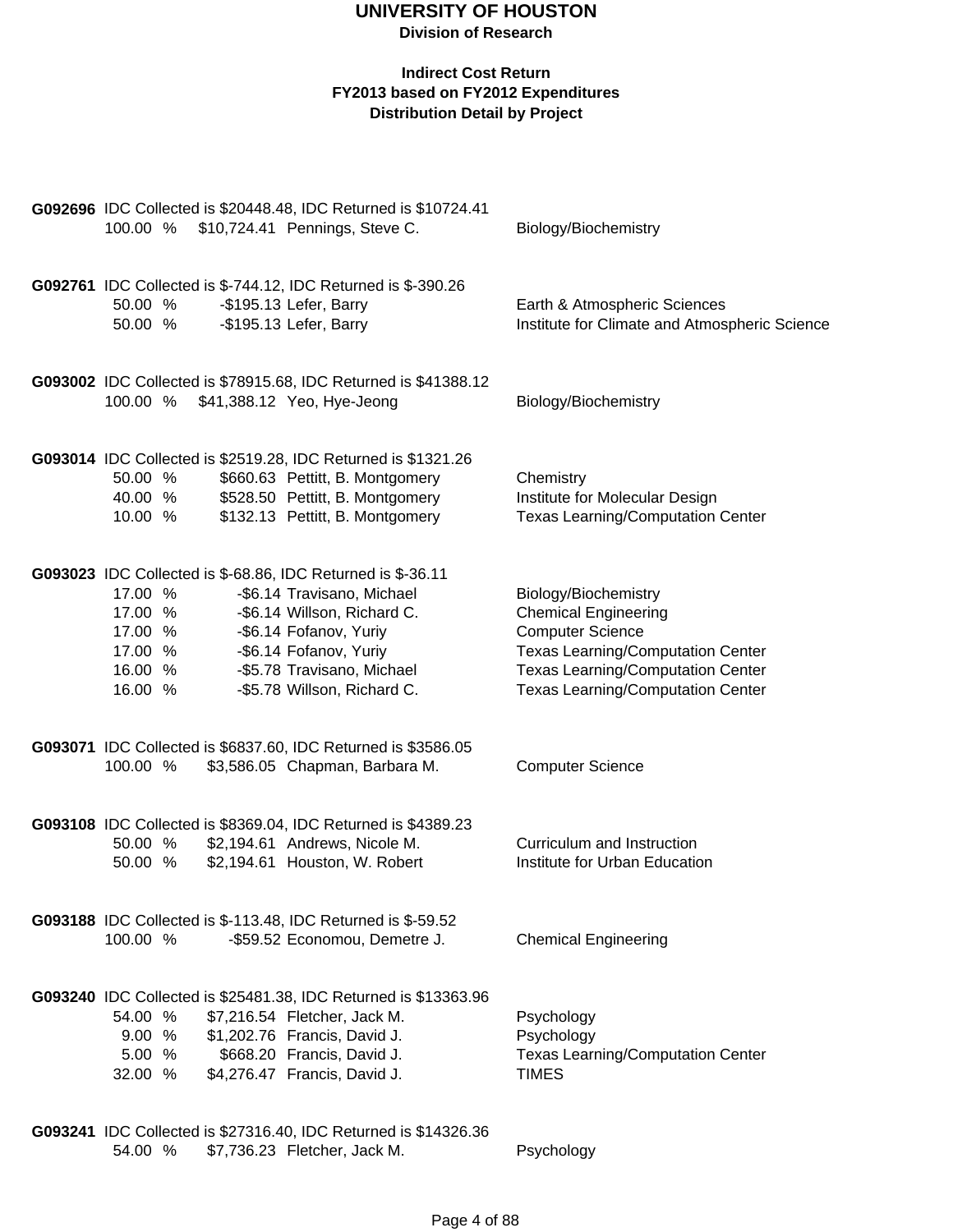**Division of Research**

| 9.00%<br>5.00%<br>32.00 % |                        | \$1,289.37 Francis, David J.<br>\$716.32 Francis, David J.<br>\$4,584.43 Francis, David J.    | Psychology<br><b>Texas Learning/Computation Center</b><br><b>TIMES</b> |
|---------------------------|------------------------|-----------------------------------------------------------------------------------------------|------------------------------------------------------------------------|
| 54.00 %                   |                        | G093305 IDC Collected is \$4400.82, IDC Returned is \$2308.05<br>\$1,246.35 Fletcher, Jack M. | Psychology                                                             |
|                           |                        |                                                                                               |                                                                        |
| 9.00 %                    |                        | \$207.72 Francis, David J.                                                                    | Psychology                                                             |
| 5.00 %                    |                        | \$115.40 Francis, David J.                                                                    | <b>Texas Learning/Computation Center</b>                               |
| 32.00 %                   |                        | \$738.58 Francis, David J.                                                                    | <b>TIMES</b>                                                           |
|                           |                        | <b>G093467</b> IDC Collected is \$-76.04, IDC Returned is \$-39.88                            |                                                                        |
| 50.00 %                   |                        | -\$19.94 Lefer, Barry                                                                         | Earth & Atmospheric Sciences                                           |
| 50.00 %                   |                        | -\$19.94 Lefer, Barry                                                                         | Institute for Climate and Atmospheric Science                          |
|                           |                        | G093473 IDC Collected is \$47563.10, IDC Returned is \$24944.94                               |                                                                        |
| 54.00 %                   |                        | \$13,470.27 Fletcher, Jack M.                                                                 | Psychology                                                             |
|                           |                        | 9.00 % \$2,245.04 Francis, David J.                                                           | Psychology                                                             |
|                           |                        | 5.00 % \$1,247.25 Francis, David J.                                                           | <b>Texas Learning/Computation Center</b>                               |
|                           |                        | 32.00 % \$7,982.38 Francis, David J.                                                          | <b>TIMES</b>                                                           |
|                           |                        | G093474 IDC Collected is \$7219.40, IDC Returned is \$3786.29                                 |                                                                        |
| 54.00 %                   |                        | \$2,044.59 Fletcher, Jack M.                                                                  | Psychology                                                             |
| $9.00 %$<br>5.00 %        |                        | \$340.77 Francis, David J.                                                                    | Psychology                                                             |
|                           |                        | \$189.31 Francis, David J.                                                                    | <b>Texas Learning/Computation Center</b>                               |
| 32.00 %                   |                        | \$1,211.61 Francis, David J.                                                                  | <b>TIMES</b>                                                           |
|                           |                        | G093510 IDC Collected is \$58497.90, IDC Returned is \$30679.81                               |                                                                        |
|                           |                        | 100.00 % \$30,679.81 Daugulis, Olafs                                                          | Chemistry                                                              |
|                           |                        | G093513 IDC Collected is \$10423.97, IDC Returned is \$5466.96                                |                                                                        |
| 100.00 %                  |                        | \$5,466.96 Glasser, Adrian                                                                    | Optometry, Community                                                   |
|                           |                        | G093707 IDC Collected is \$24034.19, IDC Returned is \$12604.97                               |                                                                        |
| 100.00 %                  | \$12,604.97 Li, Aibing |                                                                                               | Earth & Atmospheric Sciences                                           |
|                           |                        | G093829 IDC Collected is \$10199.50, IDC Returned is \$5349.23                                |                                                                        |
| 100.00 %                  |                        | \$5,349.23 Priest, Tyler                                                                      | History                                                                |
|                           |                        | G093834 IDC Collected is \$696.62, IDC Returned is \$365.35                                   |                                                                        |
| 40.00 %<br>60.00 %        |                        | \$146.14 Lapen, Thomas J.<br>\$219.21 Snow, Jonathan E.                                       | Earth & Atmospheric Sciences<br>Earth & Atmospheric Sciences           |
|                           |                        |                                                                                               |                                                                        |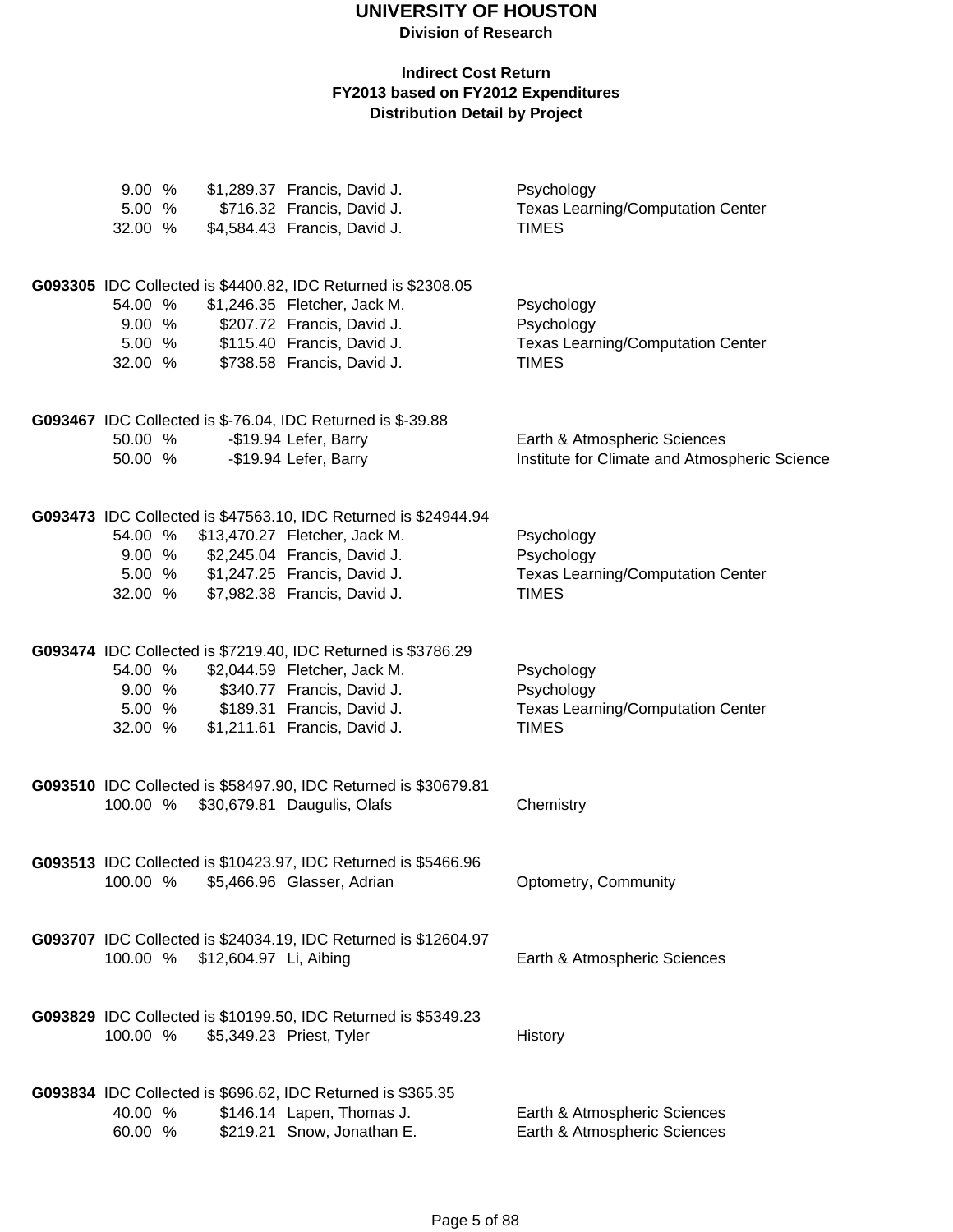| G093928 IDC Collected is \$-12.89, IDC Returned is \$-6.76<br>100.00 %<br>-\$6.76 Fletcher, Jack M.        | Psychology                                                                                 |
|------------------------------------------------------------------------------------------------------------|--------------------------------------------------------------------------------------------|
|                                                                                                            |                                                                                            |
| G094093 IDC Collected is \$-60000.00, IDC Returned is \$-31467.60<br>80.00 %<br>-\$25,174.08 Wu, Naijuan   | <b>Center for Advanced Materials</b>                                                       |
| -\$6,293.52 Wu, Naijuan<br>20.00 %                                                                         | Physics                                                                                    |
| G094095 IDC Collected is \$8979.73, IDC Returned is \$4709.51                                              |                                                                                            |
| 100.00 %<br>\$4,709.51 Ignatiev, Alex                                                                      | <b>Center for Advanced Materials</b>                                                       |
| <b>G094124</b> IDC Collected is \$-206.05, IDC Returned is \$-108.06                                       |                                                                                            |
| 50.00 %<br>-\$54.03 Litvinov, Dmitri<br>50.00 %<br>-\$54.03 Litvinov, Dmitri                               | Center for Integrated Bio and Nano Systems<br><b>Electrical &amp; Computer Engineering</b> |
|                                                                                                            |                                                                                            |
| G094184 IDC Collected is \$7686.03, IDC Returned is \$4031.02<br>100.00 %<br>\$4,031.02 Houston, W. Robert | Institute for Urban Education                                                              |
|                                                                                                            |                                                                                            |
| <b>G094325</b> IDC Collected is \$-588.00, IDC Returned is \$-308.38                                       |                                                                                            |
| 17.00 %<br>-\$52.43 Glowinski, Roland<br>17.00 %<br>-\$52.43 Hoppe, Ronald                                 | Mathematics<br>Mathematics                                                                 |
| -\$49.34 Pan, Tsorng-Whay<br>16.00 %                                                                       | Mathematics                                                                                |
| -\$49.34 Glowinski, Roland<br>16.00 %                                                                      | <b>Texas Learning/Computation Center</b>                                                   |
| -\$52.43 Hoppe, Ronald<br>17.00 %                                                                          | <b>Texas Learning/Computation Center</b>                                                   |
| -\$52.43 Pan, Tsorng-Whay<br>17.00 %                                                                       | <b>Texas Learning/Computation Center</b>                                                   |
| G094336 IDC Collected is \$3281.42, IDC Returned is \$1720.97                                              |                                                                                            |
| \$860.49 Gunaratne, Gemunu H.<br>50.00 %                                                                   | Physics                                                                                    |
| \$860.49 Gunaratne, Gemunu H.<br>50.00 %                                                                   | <b>Texas Learning/Computation Center</b>                                                   |
| G094356 IDC Collected is \$315.66, IDC Returned is \$165.55                                                |                                                                                            |
| \$165.55 Ghose, Romi<br>100.00 %                                                                           | <b>Pharmacological and Pharmaceutical Sciences</b>                                         |
| G094359 IDC Collected is \$9992.60, IDC Returned is \$5240.72                                              |                                                                                            |
| 50.00 %<br>\$2,620.36 Krishnamoorti, Ramanan<br>50.00 %<br>\$2,620.36 Sharma, Pradeep                      | <b>Chemical Engineering</b><br><b>Mechanical Engineering</b>                               |
|                                                                                                            |                                                                                            |
| G094371 IDC Collected is \$38.11, IDC Returned is \$19.99                                                  |                                                                                            |
| 100.00 %<br>\$19.99 Chen, Yuhua                                                                            | <b>Electrical &amp; Computer Engineering</b>                                               |
|                                                                                                            |                                                                                            |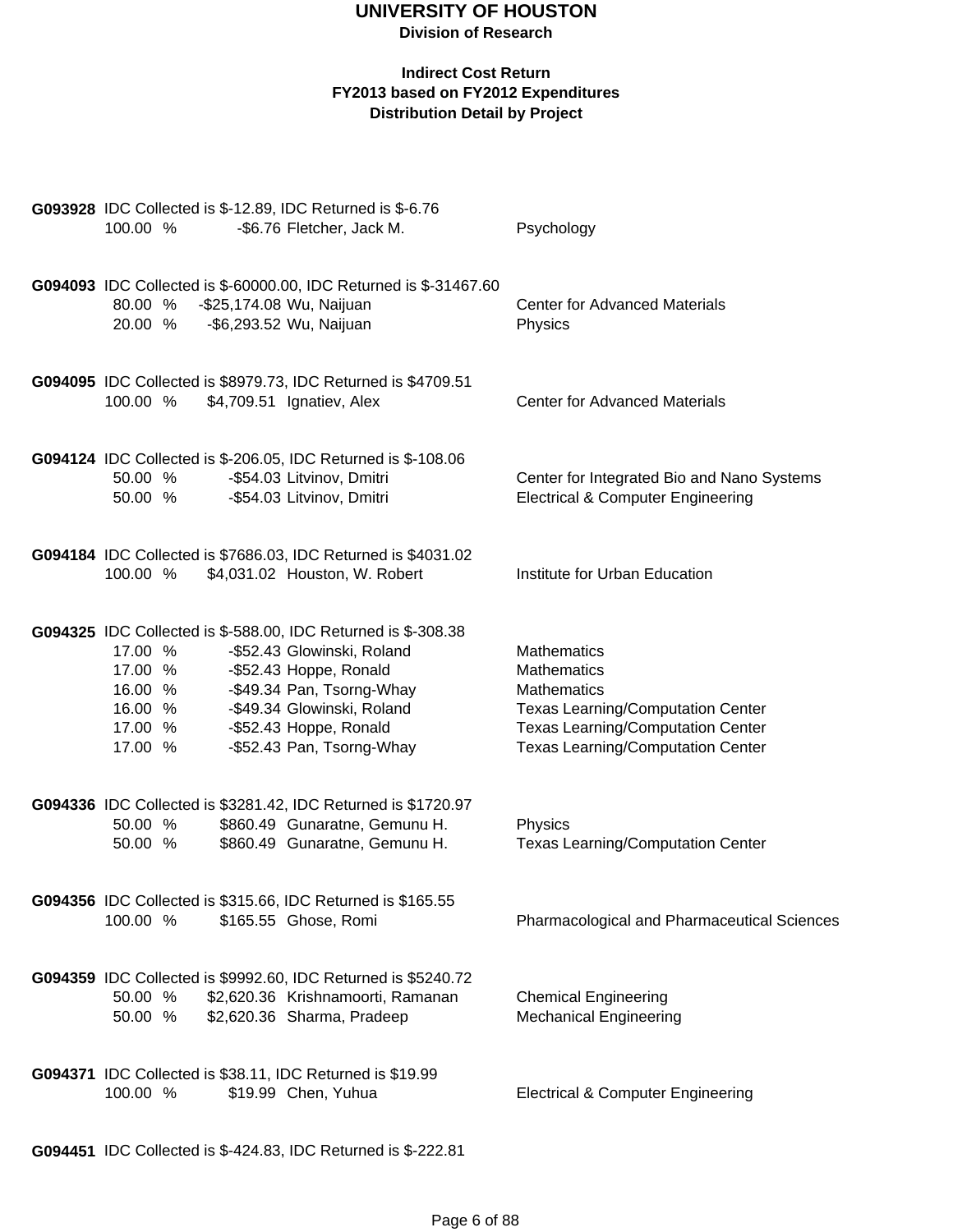**Division of Research**

| 100.00 %                                            | -\$222.81 Timofeyev, Ilya                                                                                                                                                                                     | <b>Mathematics</b>                                                                                                                                                            |
|-----------------------------------------------------|---------------------------------------------------------------------------------------------------------------------------------------------------------------------------------------------------------------|-------------------------------------------------------------------------------------------------------------------------------------------------------------------------------|
| 100.00 %                                            | <b>G094463</b> IDC Collected is \$-55.93, IDC Returned is \$-29.33<br>-\$29.33 Thummel, Randolph P.                                                                                                           | Chemistry                                                                                                                                                                     |
| 100.00 %                                            | G094486 IDC Collected is \$5385.50, IDC Returned is \$2824.48<br>\$2,824.48 Morgan, Jeffrey J.                                                                                                                | <b>Mathematics</b>                                                                                                                                                            |
| 40.00 %<br>36.00 %                                  | G094524 IDC Collected is \$305.39, IDC Returned is \$160.16<br>\$64.07 Widger, William R.<br>24.00 % \$38.44 Miller, John H.<br>\$57.66 Miller, John H.                                                       | Biology/Biochemistry<br>Physics<br><b>TcSUH</b>                                                                                                                               |
| 10.00 %<br>10.00 %<br>10.00 %<br>10.00 %<br>60.00 % | G094559 IDC Collected is \$-2771.74, IDC Returned is \$-1453.67<br>-\$145.37 Mo, Yi-Lung<br>-\$145.37 Shieh, Leang-San<br>-\$145.37 Malki, Heidar A.<br>-\$145.37 Hutchins, Holly<br>-\$872.20 Song, Gangbing | Civil Engineering<br><b>Electrical &amp; Computer Engineering</b><br><b>Engineering Technology</b><br>Human Development and Consumer Science<br><b>Mechanical Engineering</b> |
| 50.00 %<br>50.00 %                                  | G094680 IDC Collected is \$2815.26, IDC Returned is \$1476.49<br>\$738.25 Mo, Yi-Lung<br>\$738.25 Song, Gangbing                                                                                              | Civil Engineering<br><b>Mechanical Engineering</b>                                                                                                                            |
| 100.00 %                                            | G094776 IDC Collected is \$37752.35, IDC Returned is \$19799.60<br>\$19,799.60 Bhattacharya, Janok P.                                                                                                         | Earth & Atmospheric Sciences                                                                                                                                                  |
| 100.00 %                                            | G094777 IDC Collected is \$76534.90, IDC Returned is \$40139.49<br>\$40,139.49 Han, De-Hua                                                                                                                    | Earth & Atmospheric Sciences                                                                                                                                                  |
| 50.00 %<br>50.00 %                                  | G094778 IDC Collected is \$1608.91, IDC Returned is \$843.81<br>\$421.90 Andrews, Nicole M.<br>\$421.90 Houston, W. Robert                                                                                    | Curriculum and Instruction<br>Institute for Urban Education                                                                                                                   |
| 100.00 %                                            | G094786 IDC Collected is \$87985.09, IDC Returned is \$46144.66<br>\$46,144.66 Weglein, Arthur B.                                                                                                             | Physics                                                                                                                                                                       |
| 100.00 %                                            | <b>G094903</b> IDC Collected is \$-1128.54, IDC Returned is \$-591.87<br>-\$591.87 Nikolaou, Michael                                                                                                          | <b>Chemical Engineering</b>                                                                                                                                                   |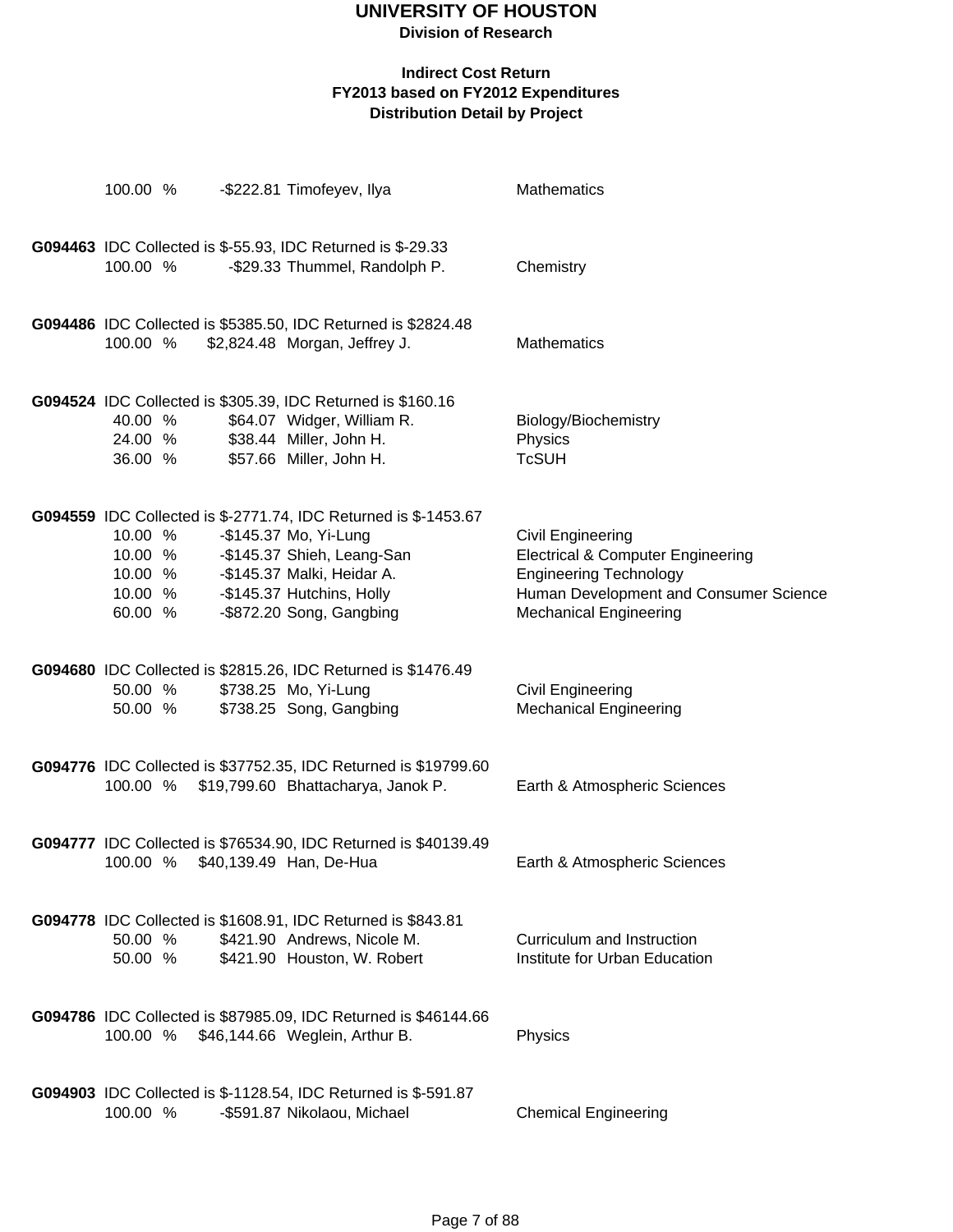| G094934 IDC Collected is \$5224.08, IDC Returned is \$2739.82<br>100.00 %<br>\$2,739.82 Redfern, Rachel                                                                                                     | Optometry, Community                                                          |
|-------------------------------------------------------------------------------------------------------------------------------------------------------------------------------------------------------------|-------------------------------------------------------------------------------|
| G094962 IDC Collected is \$14697.69, IDC Returned is \$7708.35<br>100.00 %<br>\$7,708.35 Wellner, Julia                                                                                                     | Earth & Atmospheric Sciences                                                  |
| G094998 IDC Collected is \$57566.55, IDC Returned is \$30191.35<br>100.00 % \$30,191.35 Bordnick, Patrick                                                                                                   | Child & Family for Innovative Research                                        |
| G095028 IDC Collected is \$147802.61, IDC Returned is \$77516.56<br>50.00 % \$38,758.28 Pinsky, Lawrence S.<br>50.00 % \$38,758.28 Pinsky, Lawrence S.                                                      | Physics<br><b>Texas Learning/Computation Center</b>                           |
| G095088 IDC Collected is \$34139.55, IDC Returned is \$17904.83<br>100.00 % \$17,904.83 Reiter, George F.                                                                                                   | Physics                                                                       |
| G095117 IDC Collected is \$-498.89, IDC Returned is \$-261.65<br>100.00 %<br>-\$261.65 Vipulanandan, Cumaraswamy                                                                                            | Center for Innovative Grouting Materials and Tech                             |
| G095119 IDC Collected is \$-54.29, IDC Returned is \$-28.47<br>-\$7.12 Mayes, Bill W.<br>25.00 %<br>25.00 % - \$7.12 Weinstein, Roy<br>25.00 % - \$7.12 Mayes, Bill W.<br>-\$7.12 Weinstein, Roy<br>25.00 % | Physics<br>Physics<br><b>TcSUH</b><br><b>TcSUH</b>                            |
| G095134 IDC Collected is \$-490.00, IDC Returned is \$-256.99<br>100.00 %<br>-\$256.99 Chellam, Shankar                                                                                                     | Civil Engineering                                                             |
| G095166 IDC Collected is \$711.15, IDC Returned is \$372.97<br>100.00 %<br>\$372.97 Verma, Rakesh M.                                                                                                        | <b>Computer Science</b>                                                       |
| G095212 IDC Collected is \$-405.65, IDC Returned is \$-212.75<br>50.00 %<br>-\$106.37 Yeh, Rosa F.<br>50.00 %<br>-\$106.37 Yeh, Rosa F.                                                                     | <b>Clinical Sciences and Administration</b><br>Institute for Community Health |
| G095241 IDC Collected is \$9727.63, IDC Returned is \$5101.75<br>100.00 %<br>\$5,101.75 Li, Aibing                                                                                                          | Earth & Atmospheric Sciences                                                  |
| G095285 IDC Collected is \$17734.42, IDC Returned is \$9300.99<br>100.00 %<br>\$9,300.99 Wellner, Julia                                                                                                     | Earth & Atmospheric Sciences                                                  |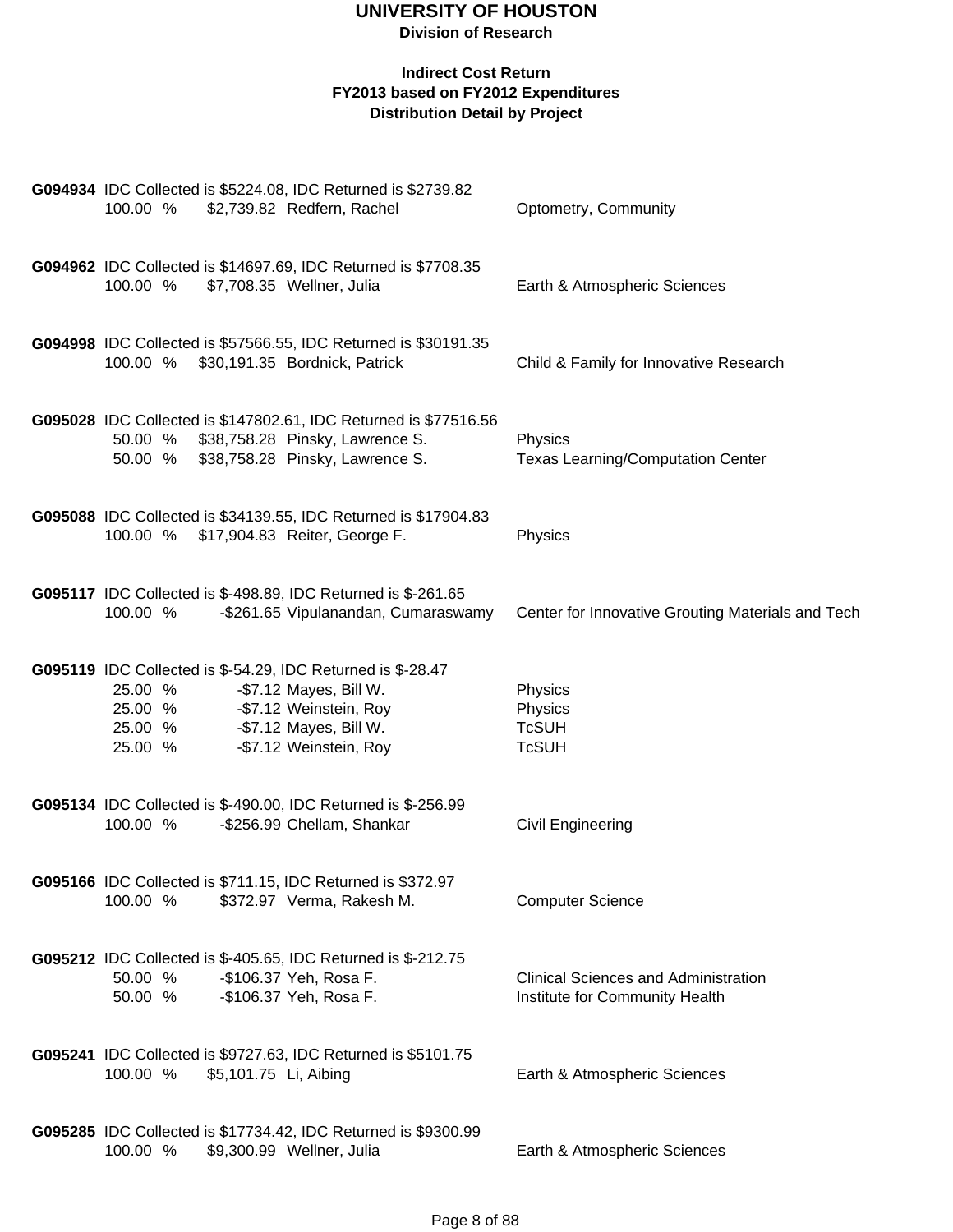### **Indirect Cost Return FY2013 based on FY2012 Expenditures Distribution Detail by Project**

|          | G095339 IDC Collected is \$-85.03, IDC Returned is \$-44.59      |                                                    |
|----------|------------------------------------------------------------------|----------------------------------------------------|
| 70.00 %  | -\$31.22 Cai, Chengzhi                                           | Chemistry                                          |
| 30.00 %  | -\$13.38 McDermott, Alison                                       | Optometry, Community                               |
|          |                                                                  |                                                    |
|          |                                                                  |                                                    |
|          | G095401 IDC Collected is \$4750.00, IDC Returned is \$2491.19    |                                                    |
| 50.00 %  | \$1,245.59 Claydon, Frank                                        | <b>Electrical &amp; Computer Engineering</b>       |
| 50.00 %  | \$1,245.59 Long, Stuart A.                                       | <b>Electrical &amp; Computer Engineering</b>       |
|          |                                                                  |                                                    |
|          |                                                                  |                                                    |
|          | G095419 IDC Collected is \$271.38, IDC Returned is \$142.33      |                                                    |
| 30.00 %  | \$42.70 Ogmen, Haluk                                             | Center for Neuro-Engineering and Cognitive Science |
| 60.00 %  | \$85.40 Ogmen, Haluk                                             | <b>Electrical &amp; Computer Engineering</b>       |
| 10.00 %  | \$14.23 Bedell, Harold E.                                        | Optometry, Community                               |
|          |                                                                  |                                                    |
|          |                                                                  |                                                    |
|          | <b>G095429</b> IDC Collected is \$-1.80, IDC Returned is \$-0.94 |                                                    |
| 100.00 % | -\$0.94 Young, Frederick M.                                      | <b>Small Business Development Center</b>           |
|          |                                                                  |                                                    |
|          |                                                                  |                                                    |
|          | G095508 IDC Collected is \$8284.65, IDC Returned is \$4344.97    |                                                    |
| 100.00 % | \$4,344.97 Wheat, Joe                                            | Optometry, Community                               |
|          |                                                                  |                                                    |
|          | G095676 IDC Collected is \$0.01, IDC Returned is \$0.01          |                                                    |
|          |                                                                  |                                                    |
| 18.00 %  | \$0.00 Carlson, Coleen                                           | Psychology                                         |
| 2.00 %   | \$0.00 Francis, David J.                                         | Psychology                                         |
| 9.00 %   | \$0.00 Carlson, Coleen                                           | <b>Texas Learning/Computation Center</b>           |
| 1.00%    | \$0.00 Francis, David J.                                         | <b>Texas Learning/Computation Center</b>           |
| 63.00 %  | \$0.01 Carlson, Coleen                                           | <b>TIMES</b>                                       |
| 7.00 %   | \$0.00 Francis, David J.                                         | <b>TIMES</b>                                       |
|          |                                                                  |                                                    |
|          |                                                                  |                                                    |
|          | G095716 IDC Collected is \$214.40, IDC Returned is \$112.44      |                                                    |
| 100.00 % | \$112.44 Krishnamoorti, Ramanan                                  | <b>Chemical Engineering</b>                        |
|          |                                                                  |                                                    |
|          |                                                                  |                                                    |
|          | G095790 IDC Collected is \$18156.99, IDC Returned is \$9522.61   |                                                    |
| 30.00 %  | \$2,856.78 Ignatiev, Alex                                        | <b>Center for Advanced Materials</b>               |
| 30.00 %  | \$2,856.78 Wosik, Jarek                                          | <b>Center for Advanced Materials</b>               |
| 20.00 %  | \$1,904.52 Wosik, Jarek                                          | <b>Electrical &amp; Computer Engineering</b>       |
| 20.00 %  | \$1,904.52 Ignatiev, Alex                                        | Physics                                            |
|          |                                                                  |                                                    |
|          |                                                                  |                                                    |
|          | G095800 IDC Collected is \$169696.92, IDC Returned is \$88999.25 |                                                    |
| 100.00 % | \$88,999.25 Frishman, PhD, Laura J.                              | Optometry, Community                               |
|          |                                                                  |                                                    |

**G095808** IDC Collected is \$-0.01, IDC Returned is \$-0.01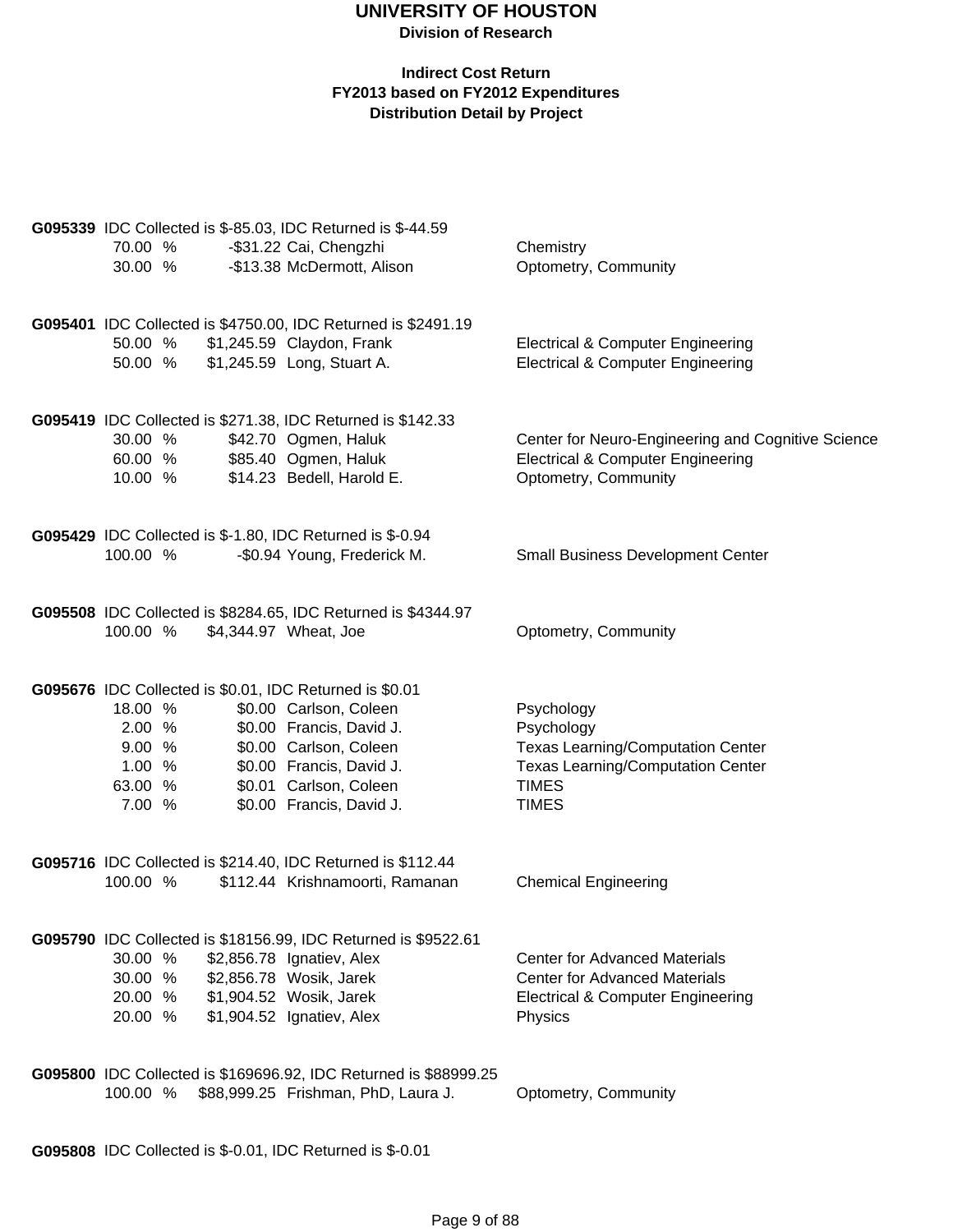**Division of Research**

| 100.00 %                      |        |                                          | -\$0.01 Twa, Michael                                                                                                                                                                 | Optometry, Community                                                                    |
|-------------------------------|--------|------------------------------------------|--------------------------------------------------------------------------------------------------------------------------------------------------------------------------------------|-----------------------------------------------------------------------------------------|
| 60.00 %<br>40.00 %            |        | \$5,273.14 Sun, Li<br>\$3,515.43 Sun, Li | G095822 IDC Collected is \$16757.36, IDC Returned is \$8788.57                                                                                                                       | <b>Mechanical Engineering</b><br><b>TcSUH</b>                                           |
| 100.00 %                      |        |                                          | G095832 IDC Collected is \$1728.88, IDC Returned is \$906.73<br>\$906.73 Blecher, David P.                                                                                           | <b>Mathematics</b>                                                                      |
|                               |        |                                          | G095886 IDC Collected is \$89951.92, IDC Returned is \$47176.18<br>100.00 % \$47,176.18 Hofer, Heidi                                                                                 | Optometry, Community                                                                    |
| 90.00 %                       |        |                                          | G096051 IDC Collected is \$6980.39, IDC Returned is \$3660.94<br>10.00 % \$366.09 Price, Daniel M.<br>\$3,294.84 Price, Daniel M.                                                    | Dean, Honors College<br><b>Texas Learning/Computation Center</b>                        |
| 20.00 %                       |        |                                          | G096157 IDC Collected is \$28501.06, IDC Returned is \$14947.67<br>\$2,989.53 Mehta, Paras<br>10.00 % \$1,494.77 Mehta, Paras<br>70.00 % \$10,463.37 Mehta, Paras                    | Psychology<br><b>Texas Learning/Computation Center</b><br><b>TIMES</b>                  |
| 50.00 %                       | 5.00 % |                                          | G096167 IDC Collected is \$20896.76, IDC Returned is \$10959.51<br>\$5,479.76 Pettitt, B. Montgomery<br>45.00 % \$4,931.78 Pettitt, B. Montgomery<br>\$547.98 Pettitt, B. Montgomery | Chemistry<br>Institute for Molecular Design<br><b>Texas Learning/Computation Center</b> |
|                               |        |                                          | G096282 IDC Collected is \$52112.63, IDC Returned is \$27330.99<br>100.00 % \$27,330.99 Glasser, Adrian                                                                              | Optometry, Community                                                                    |
| 100.00 %                      |        |                                          | G096309 IDC Collected is \$37.49, IDC Returned is \$19.66<br>\$19.66 Bodmann, Bernhard G.                                                                                            | <b>Mathematics</b>                                                                      |
| 20.00 %<br>10.00 %<br>70.00 % |        |                                          | G096313 IDC Collected is \$7742.84, IDC Returned is \$4060.81<br>\$812.16 Cirino, Paul<br>\$406.08 Cirino, Paul<br>\$2,842.57 Cirino, Paul                                           | Psychology<br><b>Texas Learning/Computation Center</b><br><b>TIMES</b>                  |
| 100.00 %                      |        |                                          | G096316 IDC Collected is \$5232.36, IDC Returned is \$2744.16<br>\$2,744.16 Field, Michael                                                                                           | Mathematics                                                                             |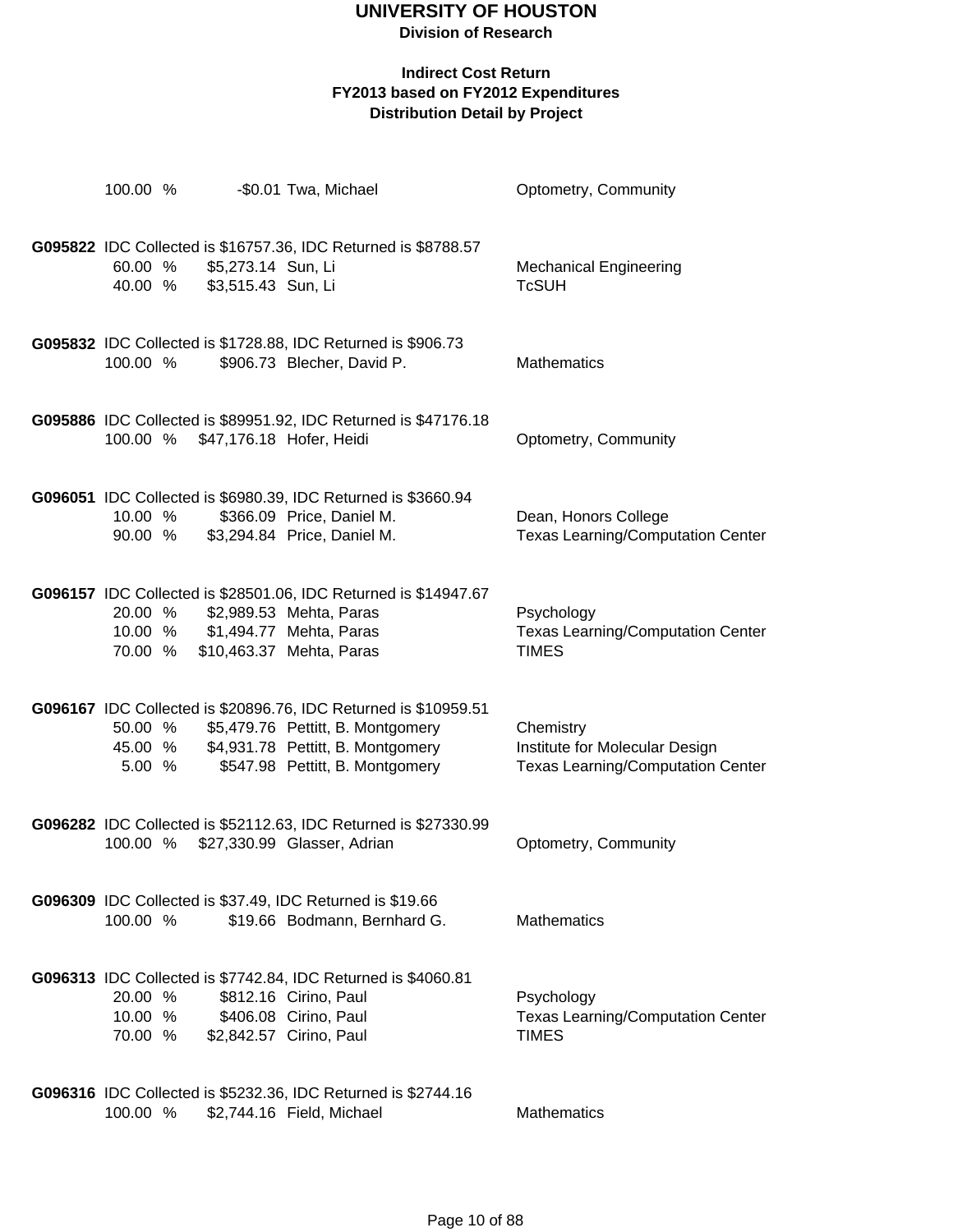| 100.00 %                                                                   | G096329 IDC Collected is \$8705.97, IDC Returned is \$4565.93<br>\$4,565.93 Canic, Suncica                                                                                                   | Mathematics                                                                                                 |
|----------------------------------------------------------------------------|----------------------------------------------------------------------------------------------------------------------------------------------------------------------------------------------|-------------------------------------------------------------------------------------------------------------|
| G096336 IDC Collected is \$640.40, IDC Returned is \$335.86<br>100.00 %    | \$335.86 Bordnick, Patrick                                                                                                                                                                   | Child & Family for Innovative Research                                                                      |
| 100.00 % \$67,961.66 Gao, Xiaolian                                         | G096368 IDC Collected is \$129584.06, IDC Returned is \$67961.66                                                                                                                             | Biology/Biochemistry                                                                                        |
| 100.00 %                                                                   | G096373 IDC Collected is \$5412.93, IDC Returned is \$2838.87<br>\$2,838.87 Josic, Kresimir                                                                                                  | <b>Mathematics</b>                                                                                          |
| 100.00 %                                                                   | G096399 IDC Collected is \$7634.53, IDC Returned is \$4004.01<br>\$4,004.01 Spitzmueller, Christiane                                                                                         | Psychology                                                                                                  |
| 100.00 %                                                                   | G096410 IDC Collected is \$-700.44, IDC Returned is \$-367.35<br>-\$367.35 Nikolaou, Michael                                                                                                 | <b>Chemical Engineering</b>                                                                                 |
| 100.00 %                                                                   | G096421 IDC Collected is \$13116.62, IDC Returned is \$6879.14<br>\$6,879.14 Hoppe, Ronald                                                                                                   | Mathematics                                                                                                 |
| 35.00 %<br>20.00 %<br>20.00 %<br>\$1,629.19 He, Jiwen<br>20.00 %<br>5.00 % | G096422 IDC Collected is \$15532.11, IDC Returned is \$8145.97<br>\$2,851.09 Azencott, Robert G.<br>\$1,629.19 Glowinski, Roland<br>\$1,629.19 Hoppe, Ronald<br>\$407.30 Azencott, Robert G. | Mathematics<br>Mathematics<br>Mathematics<br><b>Mathematics</b><br><b>Texas Learning/Computation Center</b> |
| 100.00 %                                                                   | G096445 IDC Collected is \$14786.79, IDC Returned is \$7755.08<br>\$7,755.08 Vilalta, Ricardo                                                                                                | <b>Computer Science</b>                                                                                     |
| 100.00 %                                                                   | G096447 IDC Collected is \$19215.11, IDC Returned is \$10077.56<br>\$10,077.56 Clarke, Mark S.                                                                                               | <b>Health and Human Performance</b>                                                                         |
| 25.00 %<br>25.00 %<br>25.00 %<br>25.00 %                                   | G096472 IDC Collected is \$-2560.84, IDC Returned is \$-1343.06<br>-\$335.76 Putman, Phil<br>-\$335.76 Salama, Kamel<br>-\$335.76 Putman, Phil<br>-\$335.76 Salama, Kamel                    | <b>Mechanical Engineering</b><br><b>Mechanical Engineering</b><br><b>TcSUH</b><br><b>TcSUH</b>              |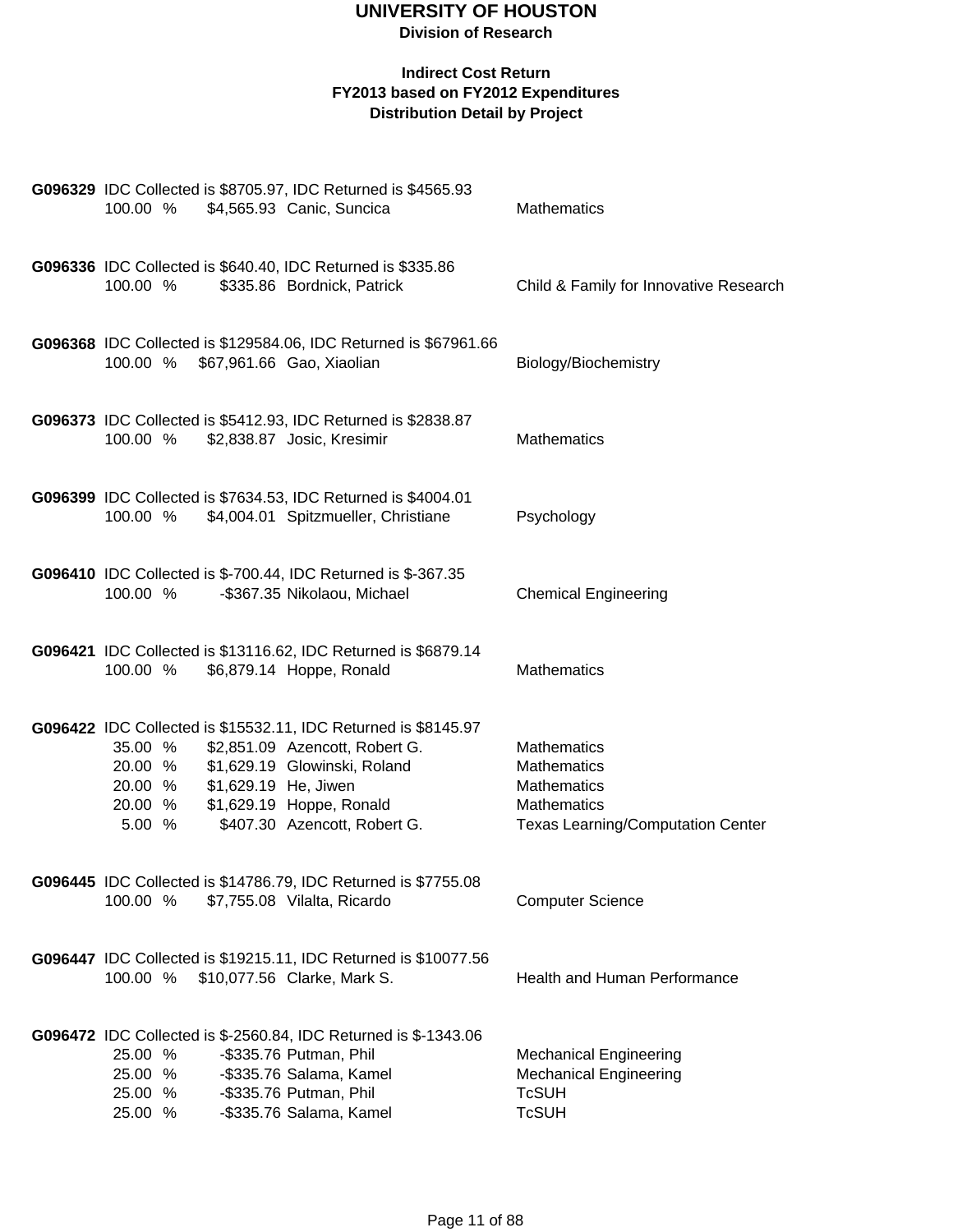| G096513 IDC Collected is \$28243.39, IDC Returned is \$14812.53<br>\$2,962.51 Deng, Zhigang<br>20.00 %<br>\$2,962.51 Johnson, Olin G.<br>20.00 %<br>\$2,962.51 Shah, Shishir<br>20.00 %<br>\$2,962.51 Subhlok, Jaspal<br>20.00 %<br>\$2,962.51 Subhlok, Jaspal<br>20.00 % |                                                                        | <b>Computer Science</b><br><b>Computer Science</b><br><b>Computer Science</b><br><b>Computer Science</b><br><b>Texas Learning/Computation Center</b>                                     |
|---------------------------------------------------------------------------------------------------------------------------------------------------------------------------------------------------------------------------------------------------------------------------|------------------------------------------------------------------------|------------------------------------------------------------------------------------------------------------------------------------------------------------------------------------------|
| G096524 IDC Collected is \$25956.11, IDC Returned is \$13612.94<br>100.00 %<br>\$13,612.94 Garbey, Marc                                                                                                                                                                   |                                                                        | <b>Computer Science</b>                                                                                                                                                                  |
| G096576 IDC Collected is \$5399.00, IDC Returned is \$2831.56<br>50.00 %<br>50.00 %                                                                                                                                                                                       | \$1,415.78 Banday, Anees Ahmad<br>\$1,415.78 Banday, Anees Ahmad       | Heart and Kidney Institute<br>Pharmacological and Pharmaceutical Sciences                                                                                                                |
| G096610 IDC Collected is \$-11.27, IDC Returned is \$-5.91<br>50.00 %<br>-\$2.96 Issa, Amalia M.<br>-\$2.96 Issa, Amalia M.<br>50.00 %                                                                                                                                    |                                                                        | <b>Clinical Sciences and Administration</b><br><b>Texas Learning/Computation Center</b>                                                                                                  |
| G096629 IDC Collected is \$77525.92, IDC Returned is \$40659.24<br>50.00 %<br>50.00 %                                                                                                                                                                                     | \$20,329.62 Selvamanickam, Venkat<br>\$20,329.62 Selvamanickam, Venkat | <b>Mechanical Engineering</b><br><b>TcSUH</b>                                                                                                                                            |
| G096630 IDC Collected is \$33653.62, IDC Returned is \$17649.98<br>100.00 %<br>\$17,649.98 Chen, Ji                                                                                                                                                                       |                                                                        | <b>Electrical &amp; Computer Engineering</b>                                                                                                                                             |
| G096756 IDC Collected is \$-73.32, IDC Returned is \$-38.45<br>30.00 %<br>20.00 %<br>-\$7.69 Litvinov, Dmitri<br>30.00 %<br>20.00 %<br>-\$7.69 Litvinov, Dmitri                                                                                                           | -\$11.54 Brankovic, Stanko R.<br>-\$11.54 Brankovic, Stanko R.         | Center for Integrated Bio and Nano Systems<br>Center for Integrated Bio and Nano Systems<br><b>Electrical &amp; Computer Engineering</b><br><b>Electrical &amp; Computer Engineering</b> |
| G096778 IDC Collected is \$19479.29, IDC Returned is \$10216.11<br>50.00 %<br>\$5,108.05 Sharma, Pradeep<br>\$5,108.05 White, Kenneth W.<br>50.00 %                                                                                                                       |                                                                        | <b>Mechanical Engineering</b><br><b>Mechanical Engineering</b>                                                                                                                           |
| <b>G096869</b> IDC Collected is \$9428.13, IDC Returned is \$4944.68<br>100.00 %<br>\$4,944.68 Liu, Ce                                                                                                                                                                    |                                                                        | <b>Electrical &amp; Computer Engineering</b>                                                                                                                                             |
| <b>G096909</b> IDC Collected is \$-94.49, IDC Returned is \$-49.56<br>50.00 %<br>-\$24.78 Kakadiaris, Ioannis<br>-\$24.78 Kakadiaris, Ioannis<br>50.00 %                                                                                                                  |                                                                        | <b>Computer Science</b><br><b>Texas Learning/Computation Center</b>                                                                                                                      |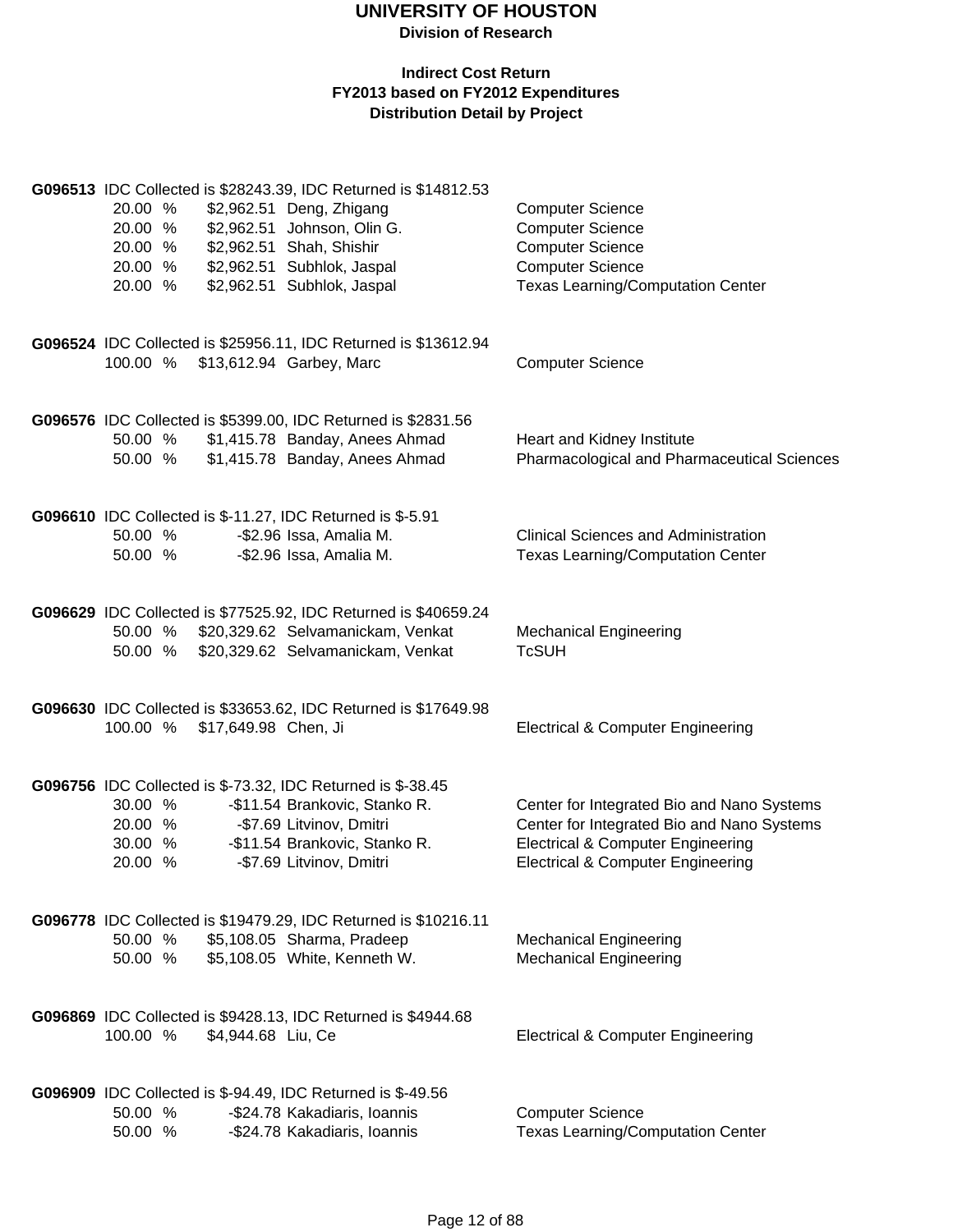### **Division of Research**

### **Indirect Cost Return FY2013 based on FY2012 Expenditures Distribution Detail by Project**

| G096917 IDC Collected is \$394.22, IDC Returned is \$206.75<br>100.00 %         | \$206.75 Lau, Kwong                                                                                                                                                                                            | Physics                                                                                                                                                        |
|---------------------------------------------------------------------------------|----------------------------------------------------------------------------------------------------------------------------------------------------------------------------------------------------------------|----------------------------------------------------------------------------------------------------------------------------------------------------------------|
| 67.00 %<br>33.00 %                                                              | G096966 IDC Collected is \$20058.43, IDC Returned is \$10519.84<br>\$7,048.30 Zheng, Rong<br>\$3,471.55 Song, Gangbing                                                                                         | <b>Computer Science</b><br><b>Mechanical Engineering</b>                                                                                                       |
| 100.00 %                                                                        | G096967 IDC Collected is \$17084.13, IDC Returned is \$8959.94<br>\$8,959.94 Zheng, Rong                                                                                                                       | <b>Computer Science</b>                                                                                                                                        |
| G097014 IDC Collected is \$-175.00, IDC Returned is \$-91.78<br>100.00 %        | -\$91.78 Song, Gangbing                                                                                                                                                                                        | <b>Mechanical Engineering</b>                                                                                                                                  |
| 50.00 %<br>50.00 %                                                              | G097039 IDC Collected is \$52058.11, IDC Returned is \$27302.40<br>\$13,651.20 Chapman, Barbara M.<br>\$13,651.20 Gabriel, Edgar                                                                               | <b>Computer Science</b><br><b>Computer Science</b>                                                                                                             |
| G097053 IDC Collected is \$25.00, IDC Returned is \$13.11<br>50.00 %<br>50.00 % | \$6.56 Grigoriadis, Karolos M.<br>\$6.56 Song, Gangbing                                                                                                                                                        | <b>Mechanical Engineering</b><br><b>Mechanical Engineering</b>                                                                                                 |
| G097080 IDC Collected is \$-4.40, IDC Returned is \$-2.31<br>100.00 %           | -\$2.31 Grindon, Angelina C.                                                                                                                                                                                   | Learning and Assessment Services                                                                                                                               |
| 26.00 %<br>20.00 %<br>20.00 %<br>14.00 %<br>20.00 %                             | G097081 IDC Collected is \$16873.02, IDC Returned is \$8849.22<br>\$2,300.80 Gabriel, Edgar<br>\$1,769.84 Subhlok, Jaspal<br>\$1,769.84 Zheng, Rong<br>\$1,238.89 Gabriel, Edgar<br>\$1,769.84 Subhlok, Jaspal | <b>Computer Science</b><br><b>Computer Science</b><br><b>Computer Science</b><br><b>Texas Learning/Computation Center</b><br>Texas Learning/Computation Center |
| 30.00 %<br>20.00 %<br>50.00 %                                                   | G097098 IDC Collected is \$23905.43, IDC Returned is \$12537.44<br>\$3,761.23 Jacobson, Allan J.<br>\$2,507.49 Jacobson, Allan J.<br>\$6,268.72 Jacobson, Allan J.                                             | <b>Chemical Engineering</b><br>Physics<br><b>TcSUH</b>                                                                                                         |
| 100.00 %                                                                        | G097105 IDC Collected is \$-1980.84, IDC Returned is \$-1038.87<br>-\$1,038.87 Priest, Tyler                                                                                                                   | Management                                                                                                                                                     |

**G097122** IDC Collected is \$243.53, IDC Returned is \$127.72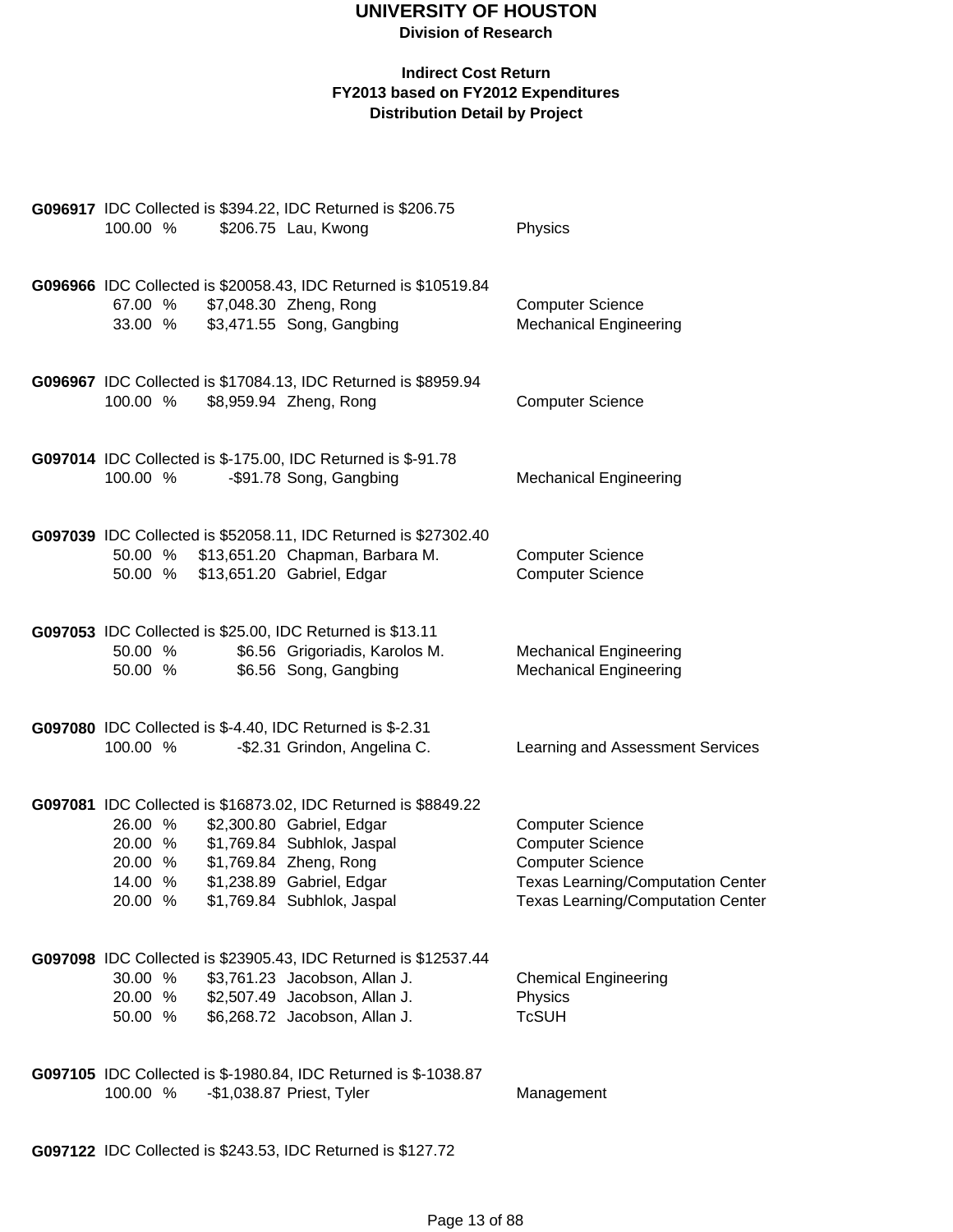**Division of Research**

### **Indirect Cost Return FY2013 based on FY2012 Expenditures Distribution Detail by Project**

| 100.00 % |  | \$127.72 Han, De-Hua                                                                        | Earth & Atmospheric Sciences             |
|----------|--|---------------------------------------------------------------------------------------------|------------------------------------------|
|          |  |                                                                                             |                                          |
|          |  | G097124 IDC Collected is \$-23.79, IDC Returned is \$-12.48                                 |                                          |
| 5.00 %   |  | -\$0.62 Willson, Richard C.                                                                 | <b>Chemical Engineering</b>              |
| 40.00 %  |  | -\$4.99 Fofanov, Yuriy                                                                      | <b>Computer Science</b>                  |
| 5.00 %   |  | -\$0.62 Johnsson, S. Lennart                                                                | <b>Computer Science</b>                  |
| 40.00 %  |  | -\$4.99 Fofanov, Yuriy                                                                      | <b>Texas Learning/Computation Center</b> |
| 5.00 %   |  | -\$0.62 Johnsson, S. Lennart                                                                | <b>Texas Learning/Computation Center</b> |
| 5.00 %   |  | -\$0.62 Willson, Richard C.                                                                 | <b>Texas Learning/Computation Center</b> |
|          |  |                                                                                             |                                          |
|          |  | G097156 IDC Collected is \$-0.01, IDC Returned is \$-0.01                                   |                                          |
| 23.00 %  |  | -\$0.00 Kakadiaris, Ioannis                                                                 | <b>Computer Science</b>                  |
| 46.00 %  |  | -\$0.01 Shah, Shishir                                                                       | <b>Computer Science</b>                  |
| 8.00 %   |  | -\$0.00 Birx, Donald                                                                        | Office of Contracts and Grants           |
| 23.00 %  |  | -\$0.00 Kakadiaris, Ioannis                                                                 | <b>Texas Learning/Computation Center</b> |
|          |  |                                                                                             |                                          |
|          |  | G097176 IDC Collected is \$50614.81, IDC Returned is \$26545.44                             |                                          |
| 100.00 % |  | \$26,545.44 Larin, Kirill                                                                   | <b>Biomedical Engineering</b>            |
|          |  |                                                                                             |                                          |
|          |  |                                                                                             |                                          |
| 15.00 %  |  | G097205 IDC Collected is \$-3128.77, IDC Returned is \$-1640.91<br>-\$246.14 Claydon, Frank | Dean, Engineering                        |
| 15.00 %  |  | -\$246.14 Krishnamoorti, Ramanan                                                            | Dean, Engineering                        |
| 25.00 %  |  | -\$410.23 Litvinov, Dmitri                                                                  | Dean, Engineering                        |
| 15.00 %  |  | -\$246.14 Long, Stuart A.                                                                   | Dean, Engineering                        |
| 15.00 %  |  | -\$246.14 Rifai, Hanadi                                                                     | Dean, Engineering                        |
| 15.00 %  |  | -\$246.14 Sharma, Pradeep                                                                   | Dean, Engineering                        |
|          |  |                                                                                             |                                          |
|          |  | G097215 IDC Collected is \$0.01, IDC Returned is \$0.01                                     |                                          |
| 100.00 % |  | \$0.01 Francis, David J.                                                                    | <b>Texas Learning/Computation Center</b> |
|          |  |                                                                                             |                                          |
|          |  |                                                                                             |                                          |
|          |  | G097228 IDC Collected is \$29281.18, IDC Returned is \$15356.81                             |                                          |
| 100.00 % |  | \$15,356.81 Lapen, Thomas J.                                                                | Earth & Atmospheric Sciences             |
|          |  |                                                                                             |                                          |
|          |  | G097241 IDC Collected is \$1430.56, IDC Returned is \$750.27                                |                                          |
| 20.00 %  |  | \$150.05 Malki, Heidar A.                                                                   | <b>Engineering Technology</b>            |
| 60.00 %  |  | \$450.16 Yuan, Xiaojing                                                                     | <b>Engineering Technology</b>            |
| 20.00 %  |  | \$150.05 Song, Gangbing                                                                     | <b>Mechanical Engineering</b>            |
|          |  |                                                                                             |                                          |
|          |  | G097255 IDC Collected is \$559.22, IDC Returned is \$293.29                                 |                                          |
| 100.00 % |  | \$293.29 Valdez, Avelardo                                                                   | Drug and Social Policy Research          |
|          |  |                                                                                             |                                          |

**G097278** IDC Collected is \$-1383.10, IDC Returned is \$-725.38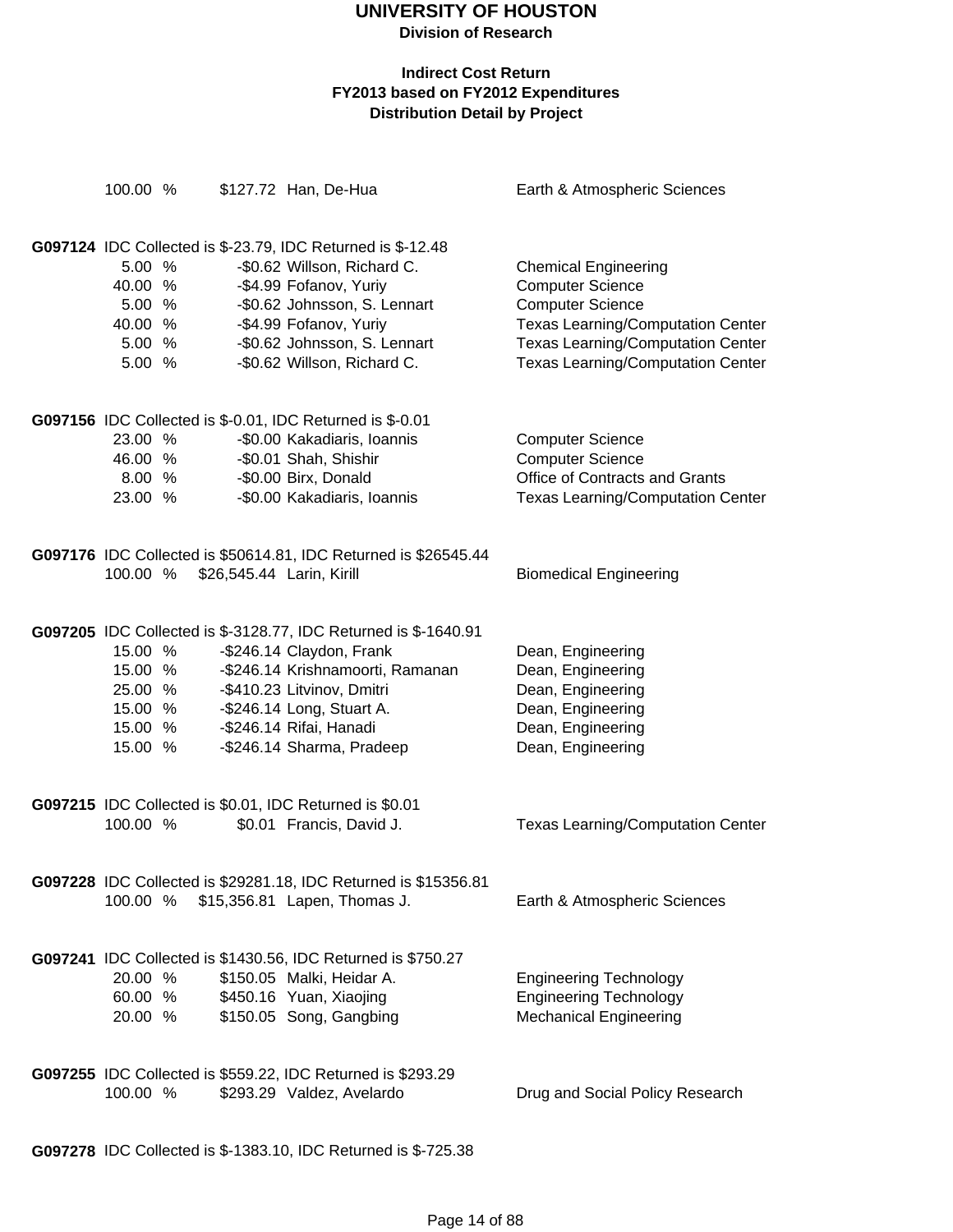### **Indirect Cost Return FY2013 based on FY2012 Expenditures Distribution Detail by Project**

| 25.00 %<br>25.00 %<br>50.00 %                                       |                                                | -\$181.35 Litvinov, Dmitri<br>-\$181.35 Litvinov, Dmitri<br>-\$362.69 Larin, Kirill                                                                                                                                                                                           | Center for Integrated Bio and Nano Systems<br><b>Electrical &amp; Computer Engineering</b><br><b>Mechanical Engineering</b>                                                                                                                                                                                    |
|---------------------------------------------------------------------|------------------------------------------------|-------------------------------------------------------------------------------------------------------------------------------------------------------------------------------------------------------------------------------------------------------------------------------|----------------------------------------------------------------------------------------------------------------------------------------------------------------------------------------------------------------------------------------------------------------------------------------------------------------|
| 100.00 %                                                            |                                                | G097298 IDC Collected is \$5013.94, IDC Returned is \$2629.61<br>\$2,629.61 Graur, Dan                                                                                                                                                                                        | Biology/Biochemistry                                                                                                                                                                                                                                                                                           |
| 50.00 %<br>50.00 %                                                  | \$9,619.17 Li, Liming<br>\$9,619.17 Li, Liming | G097325 IDC Collected is \$36682.18, IDC Returned is \$19238.34                                                                                                                                                                                                               | Earth & Atmospheric Sciences<br>Institute for Climate and Atmospheric Science                                                                                                                                                                                                                                  |
| 50.00 %<br>50.00 %                                                  |                                                | G097352 IDC Collected is \$24533.79, IDC Returned is \$12866.99<br>\$6,433.50 Tikunova, Svetlana<br>\$6,433.50 Tikunova, Svetlana                                                                                                                                             | Heart and Kidney Institute<br>Pharmacological and Pharmaceutical Sciences                                                                                                                                                                                                                                      |
|                                                                     |                                                | G097365 IDC Collected is \$53620.11, IDC Returned is \$28121.60<br>100.00 % \$28,121.60 Yoshida, Hanako                                                                                                                                                                       | Psychology                                                                                                                                                                                                                                                                                                     |
| 4.00 %<br>2.00 %<br>17.00 %<br>1.00%<br>9.00 %<br>7.00 %<br>60.00 % |                                                | G097415 IDC Collected is \$59290.63, IDC Returned is \$31095.56<br>\$1,243.82 Fletcher, Jack M.<br>\$621.91 Francis, David J.<br>\$5,286.25 Mehta, Paras<br>\$310.96 Francis, David J.<br>\$2,798.60 Mehta, Paras<br>\$2,176.69 Francis, David J.<br>\$18,657.34 Mehta, Paras | Psychology<br>Psychology<br>Psychology<br><b>Texas Learning/Computation Center</b><br><b>Texas Learning/Computation Center</b><br><b>TIMES</b><br><b>TIMES</b>                                                                                                                                                 |
| 20.00 %<br>20.00 %<br>20.00 %<br>20.00 %<br>20.00 %                 |                                                | G097433 IDC Collected is \$33168.81, IDC Returned is \$17395.71<br>\$3,479.14 Chiappetta, Eugene L.<br>\$3,479.14 Claydon, Frank<br>\$3,479.14 Long, Stuart A.<br>\$3,479.14 Rifai, Hanadi<br>\$3,479.14 Sharma, Pradeep                                                      | Dean, Education<br>Dean, Engineering<br>Dean, Engineering<br>Dean, Engineering<br>Dean, Engineering                                                                                                                                                                                                            |
| 9.00 %<br>8.00 %<br>8.00 %<br>25.00 %<br>25.00 %<br>25.00 %         | \$1,088.62 Chen, Ji<br>\$3,023.94 Chen, Ji     | G097446 IDC Collected is \$23063.25, IDC Returned is \$12095.75<br>\$967.66 Jansen, Ben H.<br>\$967.66 Sheth, Bhavin R.<br>\$3,023.94 Jansen, Ben H.<br>\$3,023.94 Sheth, Bhavin R.                                                                                           | Center for Neuro-Engineering and Cognitive Science<br>Center for Neuro-Engineering and Cognitive Science<br>Center for Neuro-Engineering and Cognitive Science<br><b>Electrical &amp; Computer Engineering</b><br><b>Electrical &amp; Computer Engineering</b><br><b>Electrical &amp; Computer Engineering</b> |

**G097449** IDC Collected is \$47173.40, IDC Returned is \$24740.56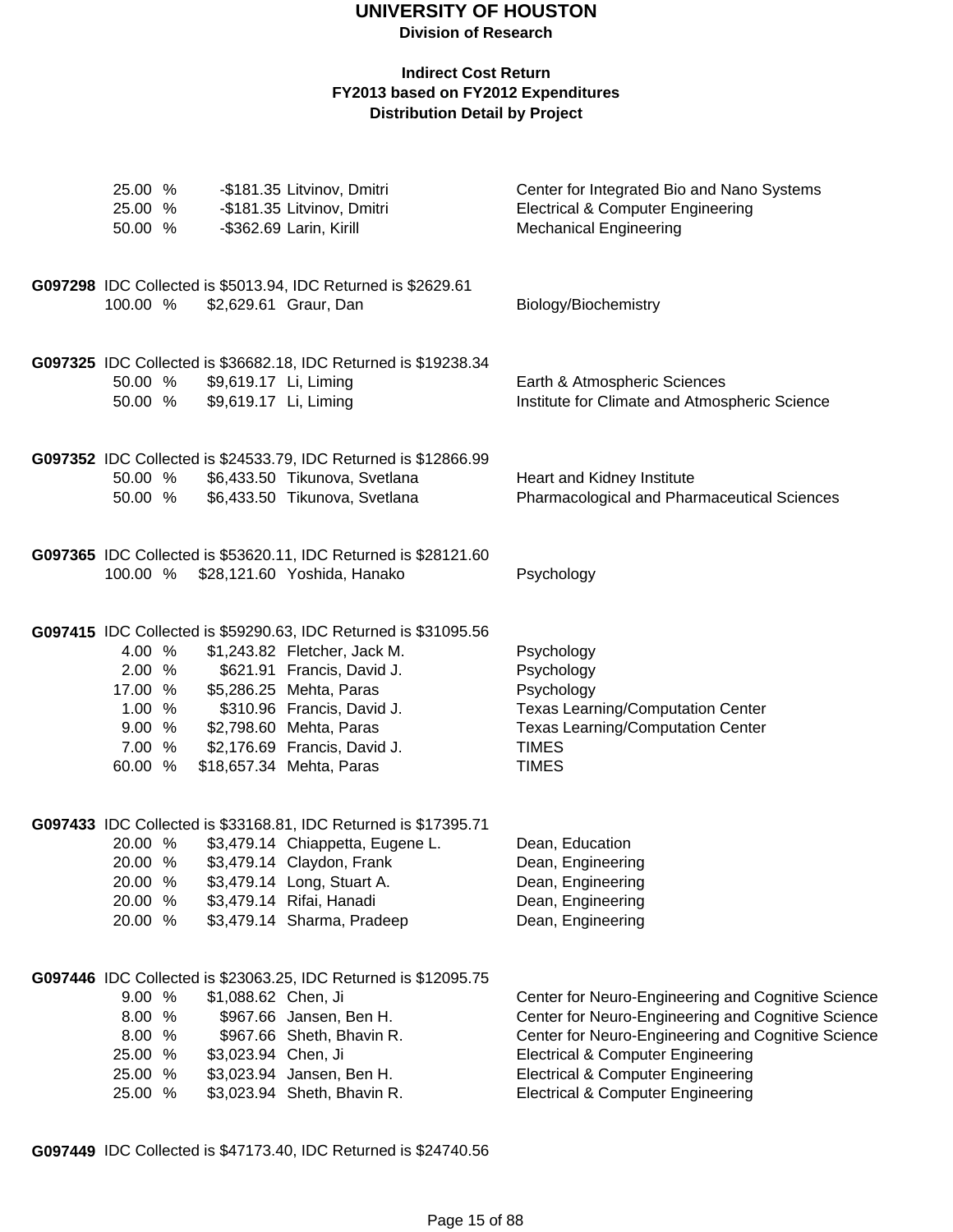### **Division of Research**

|  | 50.00 %<br>50.00 %                       |  | \$12,370.28 Sharma, Pradeep<br>\$12,370.28 White, Kenneth W.                                                                                                                                | <b>Mechanical Engineering</b><br><b>Mechanical Engineering</b>                                                                                                 |
|--|------------------------------------------|--|---------------------------------------------------------------------------------------------------------------------------------------------------------------------------------------------|----------------------------------------------------------------------------------------------------------------------------------------------------------------|
|  |                                          |  | G097469 IDC Collected is \$142529.09, IDC Returned is \$74750.81<br>100.00 % \$74,750.81 Applegate, Raymond A.                                                                              | Optometry, Community                                                                                                                                           |
|  |                                          |  | G097470 IDC Collected is \$8738.65, IDC Returned is \$4583.07                                                                                                                               |                                                                                                                                                                |
|  | 50.00 %<br>50.00 %                       |  | \$2,291.54 Vekilov, Peter G.<br>\$2,291.54 Lubchenko, Vassiliy                                                                                                                              | <b>Chemical Engineering</b><br>Chemistry                                                                                                                       |
|  | 100.00 %                                 |  | G097479 IDC Collected is \$81511.77, IDC Returned is \$42749.66<br>\$42,749.66 Burns, Alan R.                                                                                               | Optometry, Community                                                                                                                                           |
|  | 100.00 %                                 |  | G097488 IDC Collected is \$12619.20, IDC Returned is \$6618.27<br>\$6,618.27 Cooper, Tim                                                                                                    | Biology/Biochemistry                                                                                                                                           |
|  | 30.00 %<br>20.00 %<br>50.00 %            |  | G097490 IDC Collected is \$33129.56, IDC Returned is \$17375.13<br>\$5,212.54 Jacobson, Allan J.<br>\$3,475.03 Jacobson, Allan J.<br>\$8,687.56 Jacobson, Allan J.                          | <b>Chemical Engineering</b><br>Physics<br><b>TcSUH</b>                                                                                                         |
|  | 50.00 %<br>50.00 %                       |  | G097498 IDC Collected is \$17882.15, IDC Returned is \$9378.47<br>\$4,689.24 Ardebili, Haleh<br>\$4,689.24 Sharma, Pradeep                                                                  | <b>Mechanical Engineering</b><br><b>Mechanical Engineering</b>                                                                                                 |
|  | 25.00 %<br>25.00 %<br>25.00 %<br>25.00 % |  | G097519 IDC Collected is \$5917.60, IDC Returned is \$3103.54<br>\$775.89 Aparasu, Rajender<br>\$775.89 Chen, Hua-Yu (Linda)<br>\$775.89 Aparasu, Rajender<br>\$775.89 Chen, Hua-Yu (Linda) | <b>Clinical Sciences and Administration</b><br><b>Clinical Sciences and Administration</b><br>Institute for Community Health<br>Institute for Community Health |
|  | 100.00 %                                 |  | G097528 IDC Collected is \$23047.43, IDC Returned is \$12087.46<br>\$12,087.46 Hernandez, Arturo E.                                                                                         | Psychology                                                                                                                                                     |
|  | 100.00 %                                 |  | G097543 IDC Collected is \$7211.22, IDC Returned is \$3782.00<br>\$3,782.00 Gabriel, Edgar                                                                                                  | <b>Computer Science</b>                                                                                                                                        |
|  | 50.00 %<br>50.00 %                       |  | G097604 IDC Collected is \$3192.51, IDC Returned is \$1674.34<br>\$837.17 Fox, George E.<br>\$837.17 Willson, Richard C.                                                                    | Biology/Biochemistry<br><b>Chemical Engineering</b>                                                                                                            |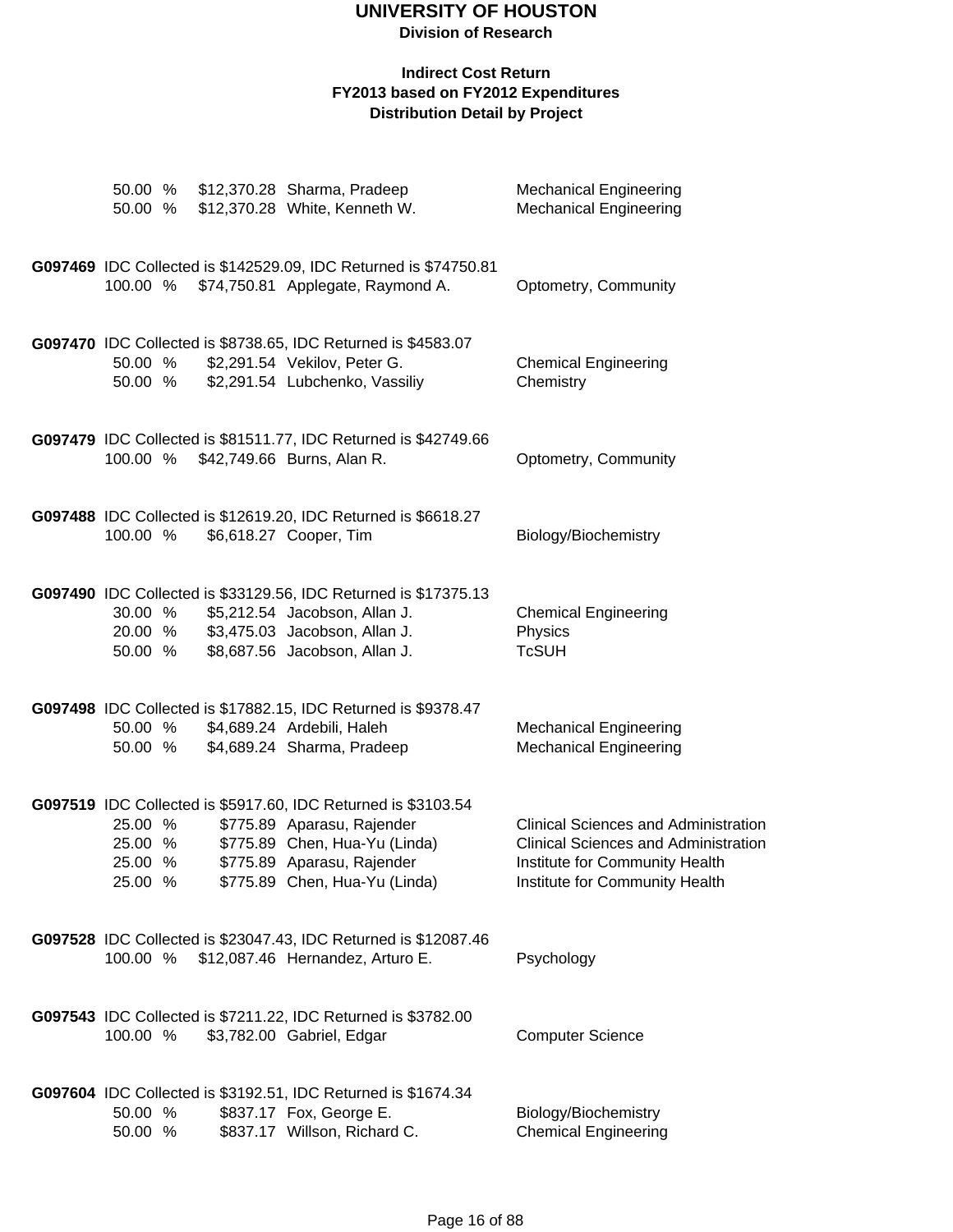|          |                                    | G097612 IDC Collected is \$1151.04, IDC Returned is \$603.67     |                                                    |
|----------|------------------------------------|------------------------------------------------------------------|----------------------------------------------------|
| 25.00 %  |                                    | \$150.92 Garbey, Marc                                            | <b>Computer Science</b>                            |
| 25.00 %  |                                    | \$150.92 Pavlidis, Ioannis                                       | <b>Computer Science</b>                            |
| 25.00 %  |                                    | \$150.92 Garbey, Marc                                            | <b>Texas Learning/Computation Center</b>           |
| 25.00 %  |                                    | \$150.92 Pavlidis, Ioannis                                       | <b>Texas Learning/Computation Center</b>           |
|          |                                    |                                                                  |                                                    |
|          |                                    | G097625 IDC Collected is \$733.32, IDC Returned is \$384.60      |                                                    |
| 100.00 % |                                    | \$384.60 Eriksen, Jason                                          | <b>Pharmacological and Pharmaceutical Sciences</b> |
|          |                                    | G097653 IDC Collected is \$6155.69, IDC Returned is \$3228.41    |                                                    |
| 100.00 % |                                    | \$3,228.41 Lapen, Thomas J.                                      | Earth & Atmospheric Sciences                       |
|          |                                    | G097662 IDC Collected is \$86043.19, IDC Returned is \$45126.21  |                                                    |
| 40.00 %  |                                    | \$18,050.48 Claydon, Frank                                       | <b>Electrical &amp; Computer Engineering</b>       |
| 40.00 %  |                                    | \$18,050.48 Long, Stuart A.                                      | <b>Electrical &amp; Computer Engineering</b>       |
|          | 10.00 % \$4,512.62 Rifai, Hanadi   |                                                                  | <b>Electrical &amp; Computer Engineering</b>       |
| 10.00 %  |                                    | \$4,512.62 Zerda, Katherine                                      | <b>Electrical &amp; Computer Engineering</b>       |
|          |                                    | G097666 IDC Collected is \$135642.25, IDC Returned is \$71138.93 |                                                    |
| 50.00 %  |                                    | \$35,569.47 McConnell, Bradley K.                                | Heart and Kidney Institute                         |
| 50.00 %  |                                    | \$35,569.47 McConnell, Bradley K.                                | Pharmacological and Pharmaceutical Sciences        |
|          |                                    | G097673 IDC Collected is \$33019.06, IDC Returned is \$17317.18  |                                                    |
|          | 100.00 % \$17,317.18 Gao, Xiaolian |                                                                  | Biology/Biochemistry                               |
|          |                                    | G097682 IDC Collected is \$10629.94, IDC Returned is \$5574.98   |                                                    |
| 100.00 % |                                    | \$5,574.98 Snow, Jonathan E.                                     | Earth & Atmospheric Sciences                       |
|          |                                    | G097719 IDC Collected is \$4966.67, IDC Returned is \$2604.82    |                                                    |
| 100.00 % |                                    | \$2,604.82 Clarkson, Gavin                                       | Dean, Law                                          |
|          |                                    | G097801 IDC Collected is \$34390.15, IDC Returned is \$18036.26  |                                                    |
| 100.00 % |                                    | \$18,036.26 Advincula, Rigoberto C.                              | Chemistry                                          |
|          |                                    | G097809 IDC Collected is \$14653.22, IDC Returned is \$7685.03   |                                                    |
| 100.00 % | \$7,685.03 Chen, Ji                |                                                                  | <b>Electrical &amp; Computer Engineering</b>       |
|          |                                    | G097811 IDC Collected is \$18660.95, IDC Returned is \$9786.92   |                                                    |
| 35.00 %  |                                    | \$3,425.42 Feng, Qianmei                                         | <b>Industrial Engineering</b>                      |
| 65.00 %  |                                    | \$6,361.50 Lim, Gino J.                                          | <b>Industrial Engineering</b>                      |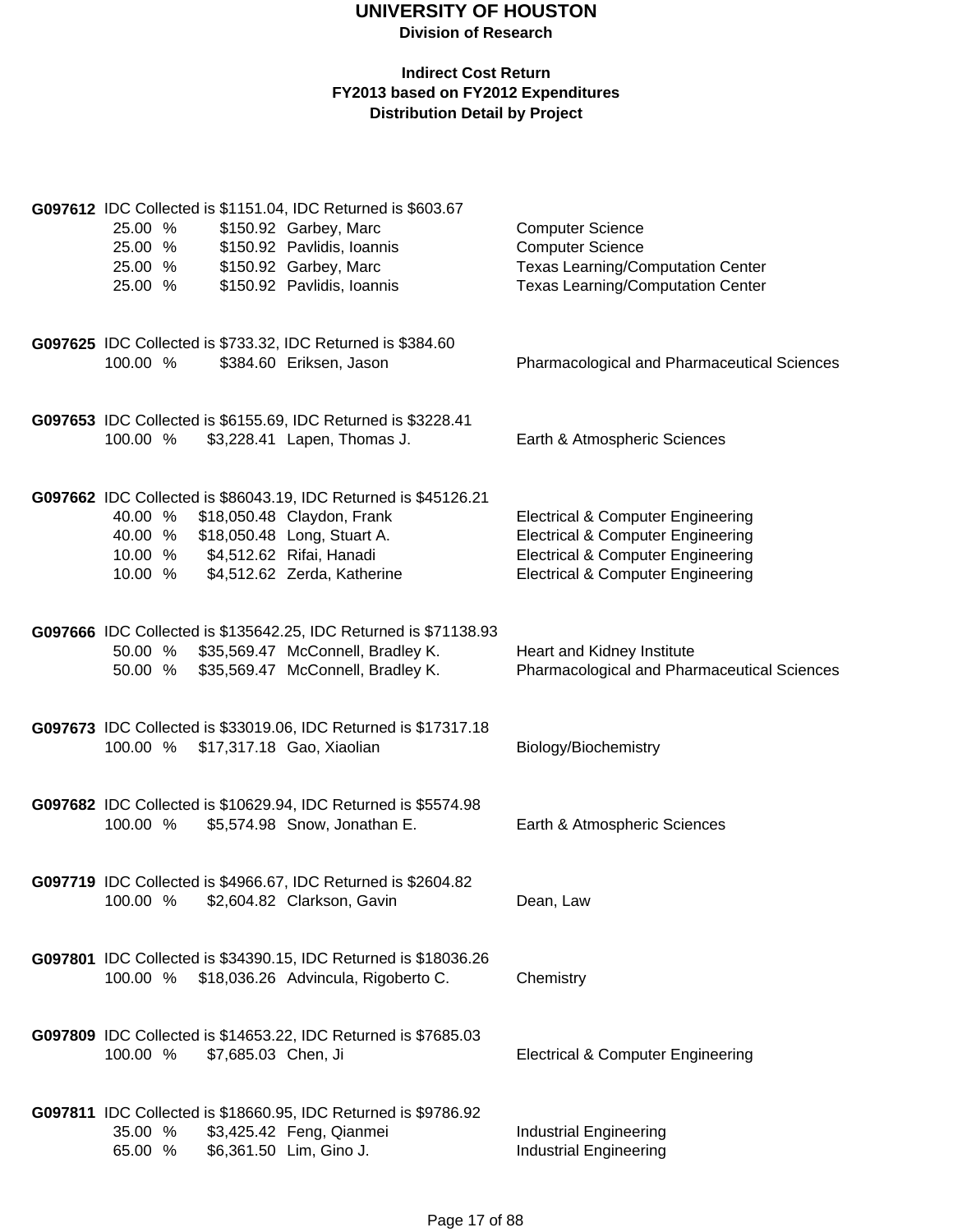### **Indirect Cost Return FY2013 based on FY2012 Expenditures Distribution Detail by Project**

| 100.00 %                      | \$6,497.08 Li, Aibing | G097821 IDC Collected is \$12388.13, IDC Returned is \$6497.08                                                                                                  | Earth & Atmospheric Sciences                                                              |
|-------------------------------|-----------------------|-----------------------------------------------------------------------------------------------------------------------------------------------------------------|-------------------------------------------------------------------------------------------|
| 20.00 %<br>10.00 %<br>70.00 % |                       | G097826 IDC Collected is \$24974.74, IDC Returned is \$13098.25<br>\$2,619.65 Francis, David J.<br>\$1,309.83 Francis, David J.<br>\$9,168.78 Francis, David J. | Psychology<br><b>Texas Learning/Computation Center</b><br><b>TIMES</b>                    |
| 60.00 %<br>40.00 %            |                       | G097831 IDC Collected is \$42278.85, IDC Returned is \$22173.57<br>\$13,304.14 Baldelli, Steve<br>\$8,869.43 Baldelli, Steve                                    | Chemistry<br><b>TcSUH</b>                                                                 |
| 34.00 %<br>33.00 %<br>33.00 % |                       | G097840 IDC Collected is \$29053.89, IDC Returned is \$15237.60<br>\$5,180.79 Harold, Michael P.<br>\$5,028.41 Muncrief, Rachel<br>\$5,028.41 Rooks, Charles    | <b>Chemical Engineering</b><br><b>Chemical Engineering</b><br><b>Chemical Engineering</b> |
| 100.00 %                      |                       | G097885 IDC Collected is \$1705.82, IDC Returned is \$894.63<br>\$894.63 Blake, Margaret L.                                                                     | <b>Communication Disorders</b>                                                            |
| 50.00 %<br>50.00 %            |                       | G097903 IDC Collected is \$12595.94, IDC Returned is \$6606.07<br>\$3,303.03 Donnelly, Vincent M.<br>\$3,303.03 Economou, Demetre J.                            | <b>Chemical Engineering</b><br><b>Chemical Engineering</b>                                |
| 100.00 %                      |                       | G097919 IDC Collected is \$-75324.16, IDC Returned is \$-39504.51<br>-\$39,504.51 Clarkson, Gavin                                                               | Dean, Law                                                                                 |
| 80.00 %<br>20.00 %            |                       | G097938 IDC Collected is \$104.68, IDC Returned is \$54.90<br>\$43.92 Valdez, Avelardo<br>\$10.98 Cepeda, Alice                                                 | Drug and Social Policy Research<br>Sociology                                              |
| 50.00 %<br>50.00 %            |                       | G097986 IDC Collected is \$7478.06, IDC Returned is \$3921.94<br>\$1,960.97 Lefer, Barry<br>\$1,960.97 Lefer, Barry                                             | Earth & Atmospheric Sciences<br>Institute for Climate and Atmospheric Science             |
| 100.00 %                      | \$15,352.96 Han, Zhu  | G098012 IDC Collected is \$29273.84, IDC Returned is \$15352.96                                                                                                 | <b>Electrical &amp; Computer Engineering</b>                                              |
|                               |                       |                                                                                                                                                                 |                                                                                           |

**G098025** IDC Collected is \$30336.37, IDC Returned is \$15910.21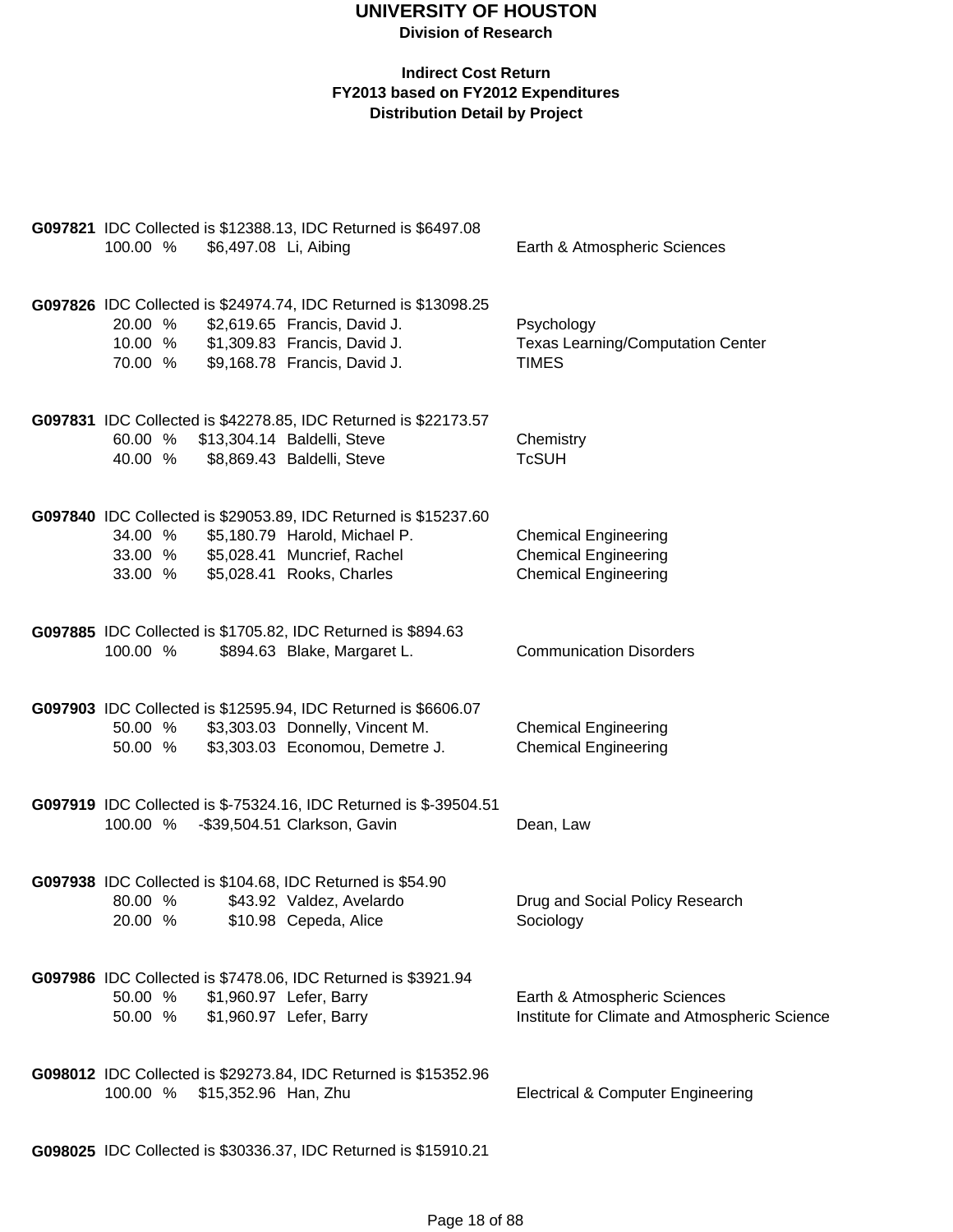### **Indirect Cost Return FY2013 based on FY2012 Expenditures Distribution Detail by Project**

| 50.00 %<br>50.00 % |                       | \$7,955.11 Bao, Jiming<br>\$7,955.11 Bao, Jiming                                                     | Center for Integrated Bio and Nano Systems<br><b>Electrical &amp; Computer Engineering</b> |
|--------------------|-----------------------|------------------------------------------------------------------------------------------------------|--------------------------------------------------------------------------------------------|
|                    |                       |                                                                                                      |                                                                                            |
| 100.00 %           |                       | G098081 IDC Collected is \$5503.40, IDC Returned is \$2886.31<br>\$2,886.31 Dryer, Stuart E.         | Biology/Biochemistry                                                                       |
|                    |                       |                                                                                                      |                                                                                            |
|                    |                       | G098102 IDC Collected is \$24184.10, IDC Returned is \$12683.59                                      |                                                                                            |
| 60.00 %<br>40.00 % |                       | \$7,610.16 Lee, T. Randall<br>\$5,073.44 Lee, T. Randall                                             | Chemistry<br><b>TcSUH</b>                                                                  |
|                    |                       |                                                                                                      |                                                                                            |
| 100.00 %           |                       | G098135 IDC Collected is \$8612.93, IDC Returned is \$4517.14<br>\$4,517.14 Grills-Taqueche, Amie E. | Psychology                                                                                 |
|                    |                       |                                                                                                      |                                                                                            |
| 60.00 %            |                       | G098136 IDC Collected is \$37565.84, IDC Returned is \$19701.78<br>\$11,821.07 Bassler, Kevin E.     |                                                                                            |
| 40.00 %            |                       | \$7,880.71 Bassler, Kevin E.                                                                         | Physics<br><b>TcSUH</b>                                                                    |
|                    |                       |                                                                                                      |                                                                                            |
| 50.00 %            |                       | G098148 IDC Collected is \$20629.22, IDC Returned is \$10819.20<br>\$5,409.60 Franchek, Matthew      | <b>Mechanical Engineering</b>                                                              |
| 50.00 %            |                       | \$5,409.60 Grigoriadis, Karolos M.                                                                   | <b>Mechanical Engineering</b>                                                              |
|                    |                       | G098149 IDC Collected is \$13809.41, IDC Returned is \$7242.48                                       |                                                                                            |
| 50.00 %<br>50.00 % |                       | \$3,621.24 Franchek, Matthew<br>\$3,621.24 Grigoriadis, Karolos M.                                   | <b>Mechanical Engineering</b><br><b>Mechanical Engineering</b>                             |
|                    |                       |                                                                                                      |                                                                                            |
|                    |                       | G098151 IDC Collected is \$132.37, IDC Returned is \$69.42                                           |                                                                                            |
| 100.00 %           |                       | \$69.42 Luss, Dan                                                                                    | <b>Chemical Engineering</b>                                                                |
|                    |                       | G098166 IDC Collected is \$20453.24, IDC Returned is \$10726.91                                      |                                                                                            |
| 12.50 %<br>87.50 % |                       | \$1,340.86 Clarke, Mark S.<br>\$9,386.04 O'Connor, Daniel                                            | <b>Health and Human Performance</b><br>Health and Human Performance                        |
|                    |                       |                                                                                                      |                                                                                            |
| 50.00 %            | \$8,945.03 Li, Liming | G098168 IDC Collected is \$34111.40, IDC Returned is \$17890.06                                      | Earth & Atmospheric Sciences                                                               |
| 50.00 %            | \$8,945.03 Li, Liming |                                                                                                      | Institute for Climate and Atmospheric Science                                              |
|                    |                       |                                                                                                      |                                                                                            |
| 100.00 %           |                       | G098184 IDC Collected is \$12725.47, IDC Returned is \$6674.00<br>\$6,674.00 Thummel, Randolph P.    | Chemistry                                                                                  |
|                    |                       |                                                                                                      |                                                                                            |

**G098198** IDC Collected is \$22594.90, IDC Returned is \$11850.12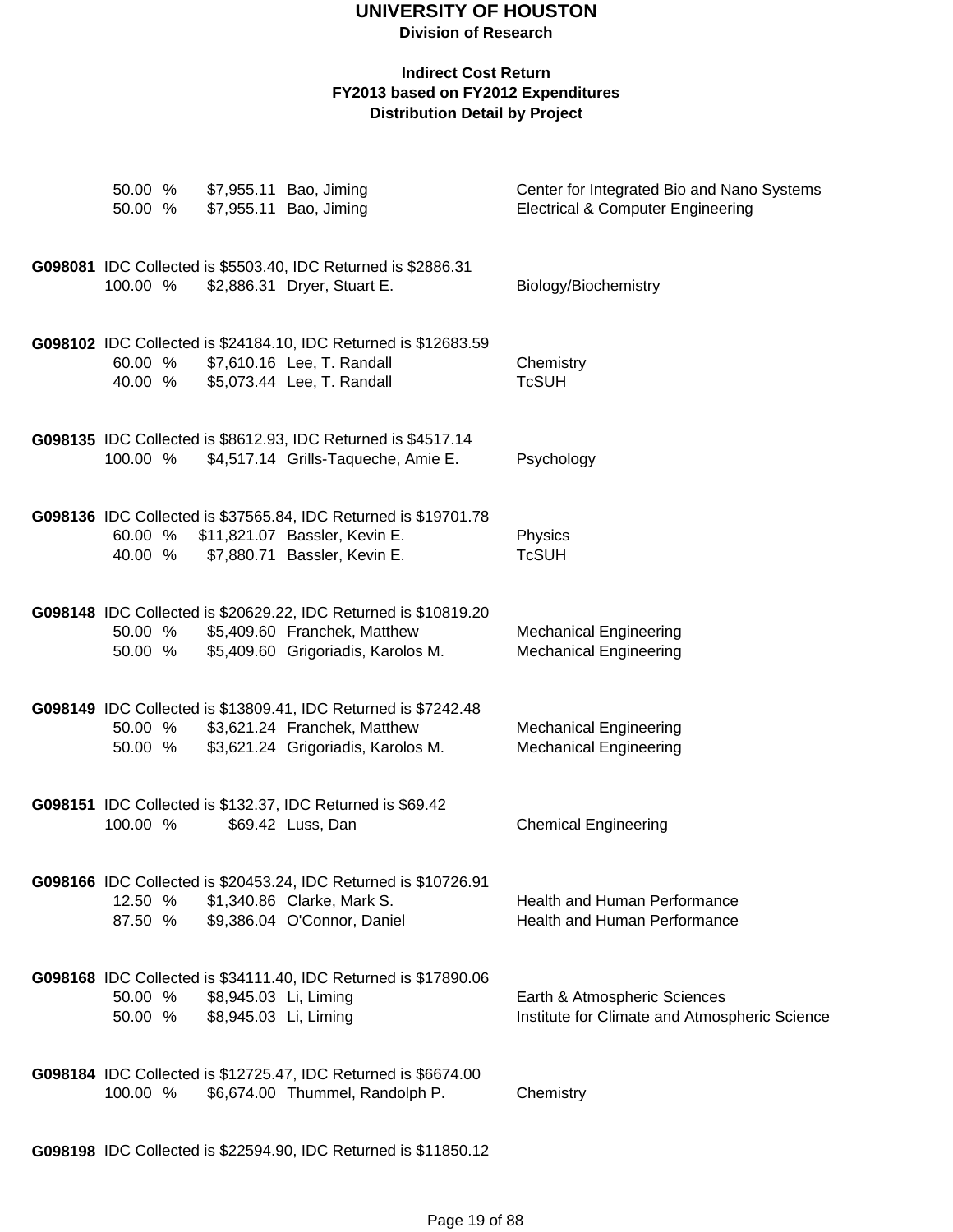### **Indirect Cost Return FY2013 based on FY2012 Expenditures**

**Distribution Detail by Project**

|                                                     |                      | 100.00 % \$11,850.12 Deng, Zhigang                                                                                                                                                                                                            | <b>Computer Science</b>                                                                                                                                     |
|-----------------------------------------------------|----------------------|-----------------------------------------------------------------------------------------------------------------------------------------------------------------------------------------------------------------------------------------------|-------------------------------------------------------------------------------------------------------------------------------------------------------------|
| 100.00 %                                            |                      | G098206 IDC Collected is \$16098.67, IDC Returned is \$8443.11<br>\$8,443.11 Robinson, Alexander                                                                                                                                              | Earth & Atmospheric Sciences                                                                                                                                |
| 50.00 %<br>50.00 %                                  |                      | G098211 IDC Collected is \$40460.38, IDC Returned is \$21219.85<br>\$10,609.93 Jacobson, Allan J.<br>\$10,609.93 Jacobson, Allan J.                                                                                                           | Chemistry<br><b>TcSUH</b>                                                                                                                                   |
| 100.00 %                                            |                      | G098221 IDC Collected is \$10801.43, IDC Returned is \$5664.92<br>\$5,664.92 Glowinski, Roland                                                                                                                                                | <b>Mathematics</b>                                                                                                                                          |
| 100.00 %                                            | \$11,910.50 Lu, Qian | G098248 IDC Collected is \$22710.03, IDC Returned is \$11910.50                                                                                                                                                                               | Psychology                                                                                                                                                  |
| 33.00 %<br>34.00 %                                  |                      | G098264 IDC Collected is \$16353.65, IDC Returned is \$8576.84<br>\$2,830.36 Glowinski, Roland<br>33.00 % \$2,830.36 Hoppe, Ronald<br>\$2,916.12 Pan, Tsorng-Whay                                                                             | <b>Mathematics</b><br><b>Mathematics</b><br>Mathematics                                                                                                     |
|                                                     |                      | G098265 IDC Collected is \$26941.04, IDC Returned is \$14129.50<br>100.00 % \$14,129.50 Ordonez, Carlos                                                                                                                                       | <b>Computer Science</b>                                                                                                                                     |
| 16.00 %<br>33.00 %<br>17.50 %<br>16.00 %<br>17.50 % |                      | G098272 IDC Collected is \$41608.25, IDC Returned is \$21821.86<br>\$3,491.50 Kakadiaris, Ioannis<br>\$7,201.21 Azencott, Robert G.<br>\$3,818.83 Papadakis, Emanuel I.<br>\$3,491.50 Kakadiaris, Ioannis<br>\$3,818.83 Papadakis, Emanuel I. | <b>Computer Science</b><br><b>Mathematics</b><br><b>Mathematics</b><br><b>Texas Learning/Computation Center</b><br><b>Texas Learning/Computation Center</b> |
| 100.00 %                                            |                      | G098290 IDC Collected is \$66373.05, IDC Returned is \$34810.01<br>\$34,810.01 Chapman, Barbara M.                                                                                                                                            | <b>Computer Science</b>                                                                                                                                     |
| 100.00 %                                            |                      | G098293 IDC Collected is \$14982.02, IDC Returned is \$7857.47<br>\$7,857.47 Balakotaiah, Vemuri                                                                                                                                              | <b>Chemical Engineering</b>                                                                                                                                 |
| 60.00 %<br>40.00 %                                  |                      | G098313 IDC Collected is \$861.90, IDC Returned is \$452.03<br>\$271.22 Malki, Heidar A.<br>\$180.81 Grigoriadis, Karolos M.                                                                                                                  | <b>Engineering Technology</b><br><b>Mechanical Engineering</b>                                                                                              |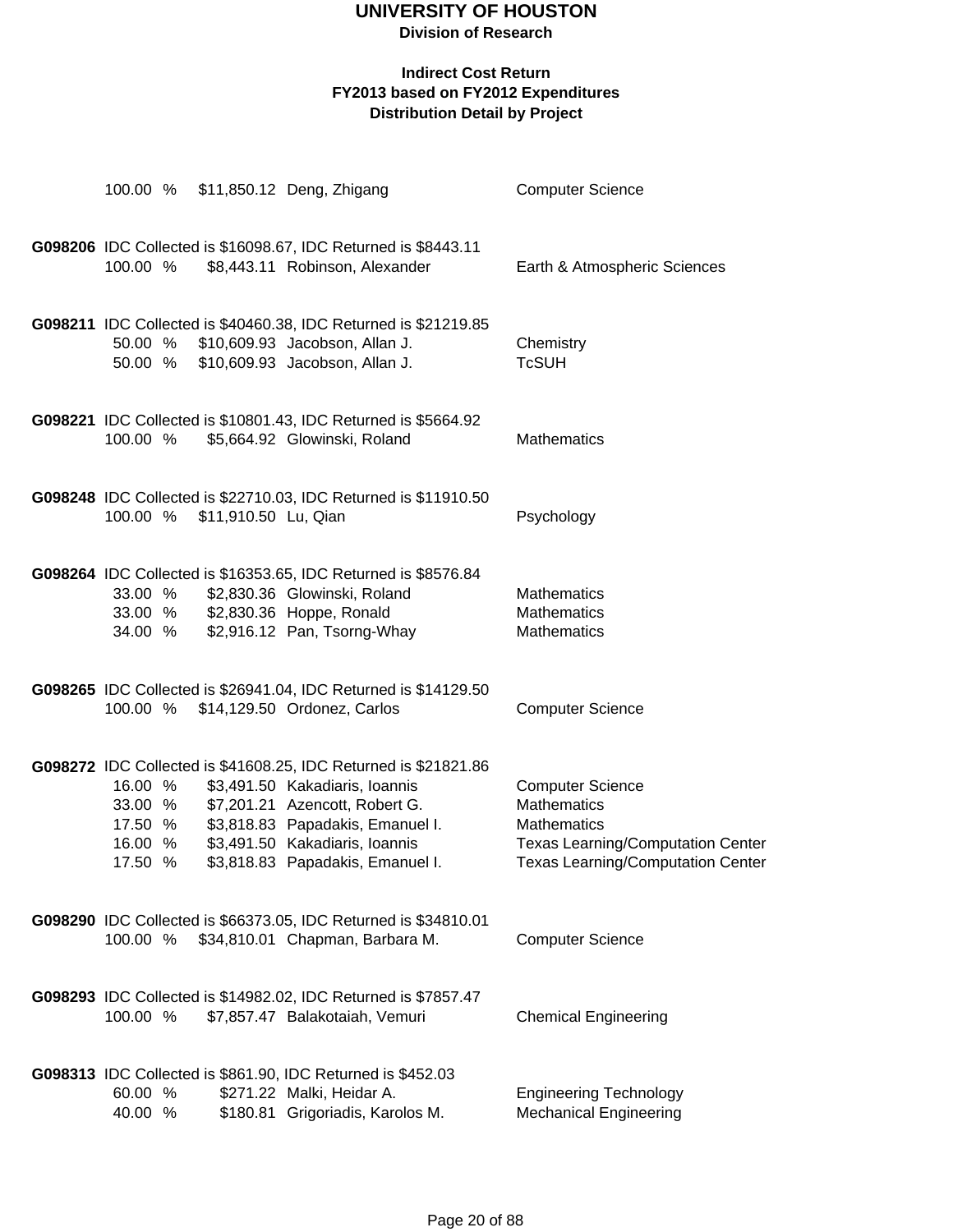| G098338 IDC Collected is \$28956.50, IDC Returned is \$15186.53<br>100.00 % \$15,186.53 Hungerford, Ed V.                                                     |                                                                    | Physics                                                                                   |
|---------------------------------------------------------------------------------------------------------------------------------------------------------------|--------------------------------------------------------------------|-------------------------------------------------------------------------------------------|
| G098342 IDC Collected is \$51167.32, IDC Returned is \$26835.21<br>47.00 % \$12,612.55 Dauwalder, Brigitte<br>53.00 % \$14,222.66 Dauwalder, Brigitte         |                                                                    | <b>Biology of Behavior Institute</b><br>Biology/Biochemistry                              |
| G098344 IDC Collected is \$10363.48, IDC Returned is \$5435.23<br>50.00 % \$2,717.62 Cheung, Margaret S.<br>25.00 % \$1,358.81 Cheung, Margaret S.<br>25.00 % | \$1,358.81 Cheung, Margaret S.                                     | Physics<br><b>TcSUH</b><br><b>Texas Learning/Computation Center</b>                       |
| G098350 IDC Collected is \$20374.53, IDC Returned is \$10685.63<br>100.00 % \$10,685.63 Fujita, Masaya                                                        |                                                                    | Biology/Biochemistry                                                                      |
| G098356 IDC Collected is \$136048.65, IDC Returned is \$71352.07<br>30.00 %<br>40.00 % \$28,540.83 Harold, Michael P.<br>\$21,405.62 Luss, Dan<br>30.00 %     | \$21,405.62 Balakotaiah, Vemuri                                    | <b>Chemical Engineering</b><br><b>Chemical Engineering</b><br><b>Chemical Engineering</b> |
| G098369 IDC Collected is \$13330.93, IDC Returned is \$6991.54<br>45.00 % \$3,146.19 Frankino, William A.<br>55.00 % \$3,845.35 Frankino, William A.          |                                                                    | <b>Biology of Behavior Institute</b><br>Biology/Biochemistry                              |
| G098393 IDC Collected is \$18041.36, IDC Returned is \$9461.97<br>\$9,461.97 Chen, Yuhua<br>100.00 %                                                          |                                                                    | <b>Electrical &amp; Computer Engineering</b>                                              |
| G098399 IDC Collected is \$71596.53, IDC Returned is \$37549.52<br>50.00 % \$18,774.76 Donnelly, Vincent M.<br>50.00 % \$18,774.76 Economou, Demetre J.       |                                                                    | <b>Chemical Engineering</b><br><b>Chemical Engineering</b>                                |
| G098445 IDC Collected is \$-3909.01, IDC Returned is \$-2050.12<br>100.00 %<br>-\$2,050.12 Hu, Ming                                                           |                                                                    | Pharmacological and Pharmaceutical Sciences                                               |
| G098456 IDC Collected is \$17705.55, IDC Returned is \$9285.85<br>100.00 %<br>\$9,285.85 Chen, Yuhua                                                          |                                                                    | <b>Electrical &amp; Computer Engineering</b>                                              |
| G098467 IDC Collected is \$150383.12, IDC Returned is \$78869.93<br>50.00 %<br>50.00 %                                                                        | \$39,434.97 Gustafsson, Jan-Ake<br>\$39,434.97 Gustafsson, Jan-Ake | Biology/Biochemistry<br>Center for Nuclear Receptors and Cell Signaling                   |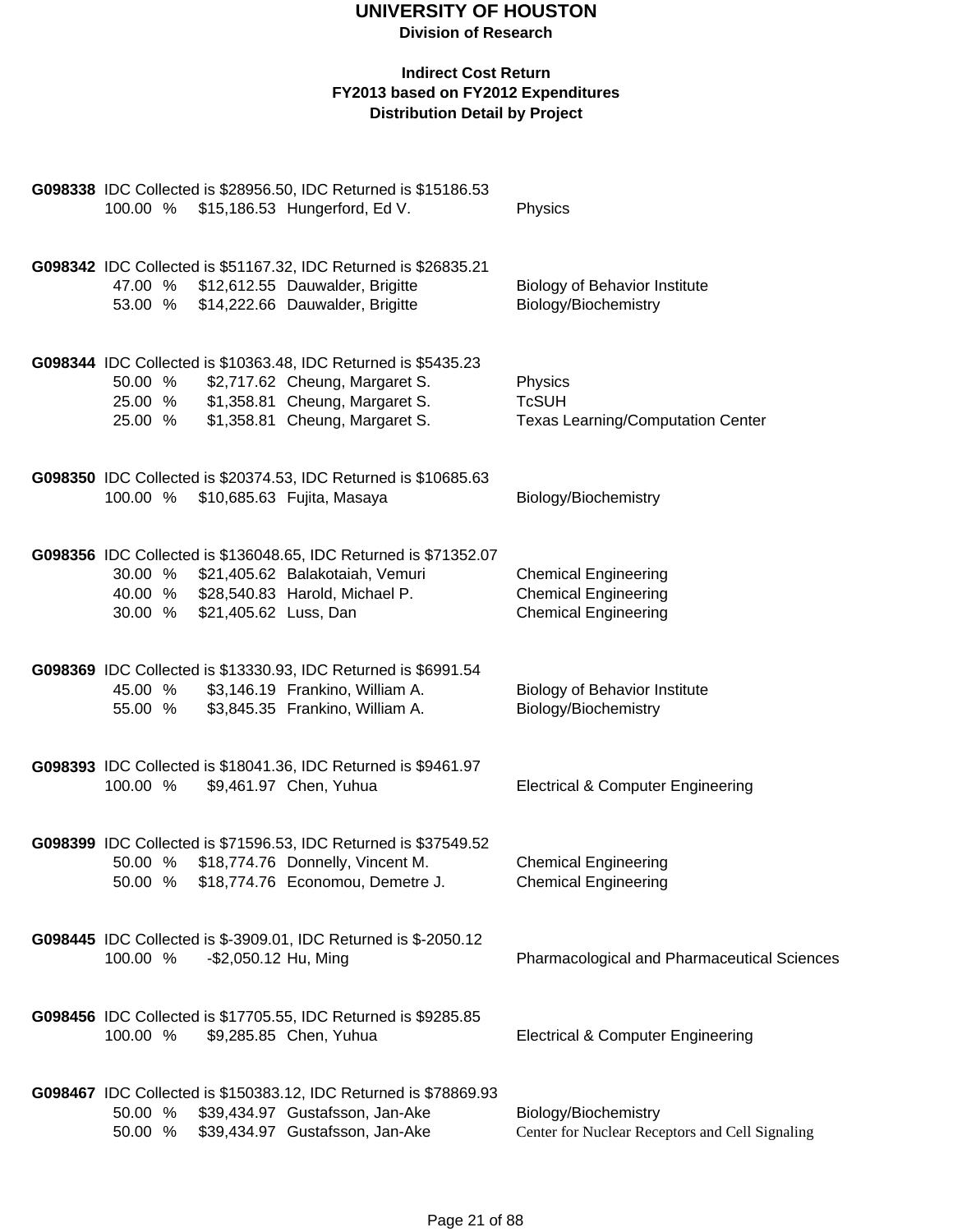| G098471 IDC Collected is \$15037.09, IDC Returned is \$7886.35 |             |                                                                                                                |                                                    |  |  |  |
|----------------------------------------------------------------|-------------|----------------------------------------------------------------------------------------------------------------|----------------------------------------------------|--|--|--|
| 49.00 %                                                        |             | \$3,864.31 Merchant, Fatima A.                                                                                 | Chemistry                                          |  |  |  |
| 51.00 %                                                        |             | \$4,022.04 Merchant, Fatima A.                                                                                 | <b>Engineering Technology</b>                      |  |  |  |
|                                                                |             |                                                                                                                |                                                    |  |  |  |
|                                                                |             |                                                                                                                |                                                    |  |  |  |
|                                                                |             | G098473 IDC Collected is \$53662.52, IDC Returned is \$28143.85<br>100.00 % \$28,143.85 Torres-Hostos, Luis R. | Drug and Social Policy Research                    |  |  |  |
|                                                                |             |                                                                                                                |                                                    |  |  |  |
|                                                                |             |                                                                                                                |                                                    |  |  |  |
|                                                                |             | G098478 IDC Collected is \$0.01, IDC Returned is \$0.01                                                        |                                                    |  |  |  |
| 100.00 %                                                       |             | \$0.01 Eriksen, Jason                                                                                          | <b>Pharmacological and Pharmaceutical Sciences</b> |  |  |  |
|                                                                |             |                                                                                                                |                                                    |  |  |  |
|                                                                |             |                                                                                                                |                                                    |  |  |  |
| 50.00 %                                                        |             | G098486 IDC Collected is \$2586.99, IDC Returned is \$1356.77<br>\$678.39 Ruan, Ke-He                          | Center for Experimental Therapeutics and Pharmacoi |  |  |  |
| 50.00 %                                                        |             | \$678.39 Ruan, Ke-He                                                                                           | Pharmacological and Pharmaceutical Sciences        |  |  |  |
|                                                                |             |                                                                                                                |                                                    |  |  |  |
|                                                                |             |                                                                                                                |                                                    |  |  |  |
|                                                                |             | G098487 IDC Collected is \$1362.75, IDC Returned is \$714.71                                                   |                                                    |  |  |  |
| 100.00 %                                                       |             | \$714.71 Ordonez, Carlos                                                                                       | <b>Computer Science</b>                            |  |  |  |
|                                                                |             |                                                                                                                |                                                    |  |  |  |
|                                                                |             | G098587 IDC Collected is \$80.54, IDC Returned is \$42.24                                                      |                                                    |  |  |  |
| 100.00 %                                                       |             | \$42.24 Cai, Chengzhi                                                                                          | Chemistry                                          |  |  |  |
|                                                                |             |                                                                                                                |                                                    |  |  |  |
|                                                                |             |                                                                                                                |                                                    |  |  |  |
|                                                                |             | G098593 IDC Collected is \$-238.92, IDC Returned is \$-125.30                                                  |                                                    |  |  |  |
| 100.00 %                                                       |             | -\$125.30 Tang, Rosa                                                                                           | Optometry, Community                               |  |  |  |
|                                                                |             |                                                                                                                |                                                    |  |  |  |
|                                                                |             |                                                                                                                |                                                    |  |  |  |
| 25.00 %                                                        |             | G098595 IDC Collected is \$3514.26, IDC Returned is \$1843.09<br>\$460.77 Litvinov, Dmitri                     | Center for Integrated Bio and Nano Systems         |  |  |  |
| 40.00 %                                                        |             | \$737.24 Lee, T. Randall                                                                                       | Chemistry                                          |  |  |  |
| 25.00 %                                                        |             | \$460.77 Litvinov, Dmitri                                                                                      | <b>Electrical &amp; Computer Engineering</b>       |  |  |  |
| 10.00 %                                                        |             | \$184.31 Lee, T. Randall                                                                                       | <b>TcSUH</b>                                       |  |  |  |
|                                                                |             |                                                                                                                |                                                    |  |  |  |
|                                                                |             |                                                                                                                |                                                    |  |  |  |
|                                                                |             | G098606 IDC Collected is \$10192.13, IDC Returned is \$5345.36                                                 |                                                    |  |  |  |
| 100.00 %                                                       |             | \$5,345.36 Liu, Dong                                                                                           | <b>Mechanical Engineering</b>                      |  |  |  |
|                                                                |             |                                                                                                                |                                                    |  |  |  |
|                                                                |             | G098629 IDC Collected is \$3488.31, IDC Returned is \$1829.48                                                  |                                                    |  |  |  |
| 25.00 %                                                        |             | \$457.37 Brankovic, Stanko R.                                                                                  | Center for Integrated Bio and Nano Systems         |  |  |  |
| 25.00 %                                                        |             | \$457.37 Litvinov, Dmitri                                                                                      | Center for Integrated Bio and Nano Systems         |  |  |  |
| 25.00 %                                                        |             | \$457.37 Brankovic, Stanko R.                                                                                  | <b>Electrical &amp; Computer Engineering</b>       |  |  |  |
| 25.00 %                                                        |             | \$457.37 Litvinov, Dmitri                                                                                      | <b>Electrical &amp; Computer Engineering</b>       |  |  |  |
|                                                                |             |                                                                                                                |                                                    |  |  |  |
|                                                                |             | G098633 IDC Collected is \$19881.12, IDC Returned is \$10426.85                                                |                                                    |  |  |  |
| 100.00 %                                                       | \$10,426.85 |                                                                                                                | <b>Chemical Engineering</b>                        |  |  |  |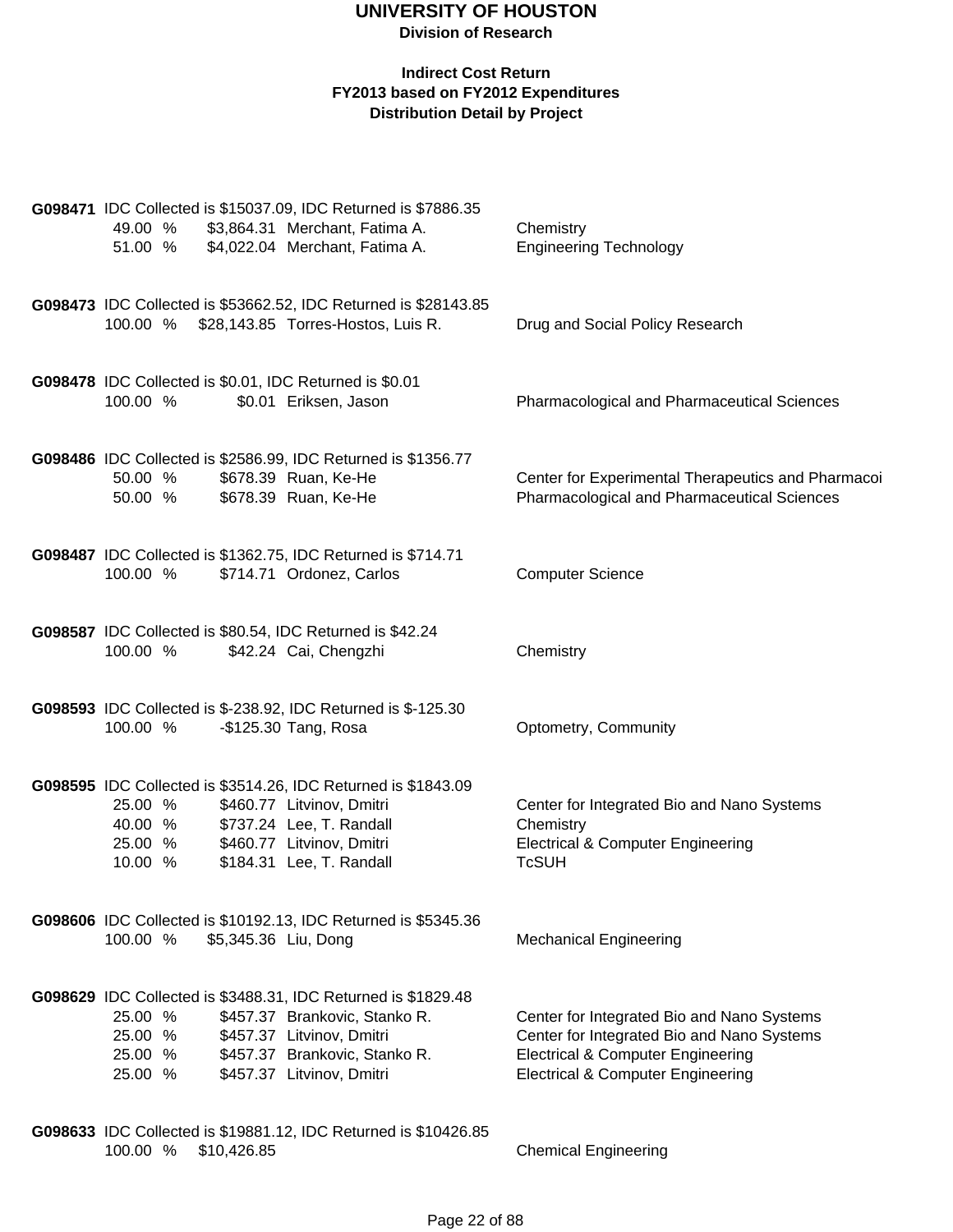| 100.00 %                     | G098672 IDC Collected is \$29595.08, IDC Returned is \$15521.44<br>\$15,521.44 Gurkan, Deniz                                                                                                            | <b>Engineering Technology</b>                                                                |
|------------------------------|---------------------------------------------------------------------------------------------------------------------------------------------------------------------------------------------------------|----------------------------------------------------------------------------------------------|
|                              |                                                                                                                                                                                                         |                                                                                              |
| 65.00 %<br>5.00 %<br>25.00 % | G098703 IDC Collected is \$97484.00, IDC Returned is \$51126.46<br>\$33,232.20 Chino, Yuzo M.<br>\$2,556.32 Harwerth, Ronald S.<br>5.00 % \$2,556.32 Smith III, Earl L.<br>\$12,781.61 Wensveen, Janice | Optometry, Community<br>Optometry, Community<br>Optometry, Community<br>Optometry, Community |
|                              | G098707 IDC Collected is \$35177.96, IDC Returned is \$18449.43                                                                                                                                         |                                                                                              |
| 50.00 %                      | \$9,224.72 Litvinov, Dmitri                                                                                                                                                                             | Center for Integrated Bio and Nano Systems                                                   |
| 50.00 %                      | \$9,224.72 Litvinov, Dmitri                                                                                                                                                                             | <b>Electrical &amp; Computer Engineering</b>                                                 |
|                              | G098720 IDC Collected is \$23400.94, IDC Returned is \$12272.86                                                                                                                                         |                                                                                              |
| 75.00 %                      | \$9,204.64 Hollingsworth, D. Keith                                                                                                                                                                      | <b>Mechanical Engineering</b>                                                                |
| 25.00 %                      | \$3,068.21 Witte, Larry C.                                                                                                                                                                              | <b>Mechanical Engineering</b>                                                                |
|                              | G098732 IDC Collected is \$126028.42, IDC Returned is \$66096.87                                                                                                                                        |                                                                                              |
| 25.00 %                      | \$16,524.22 Deng, Zhigang                                                                                                                                                                               | <b>Computer Science</b>                                                                      |
| 7.50 %                       | \$4,957.26 Kakadiaris, Ioannis                                                                                                                                                                          | <b>Computer Science</b>                                                                      |
| 15.00 %                      | \$9,914.53 Shah, Shishir                                                                                                                                                                                | <b>Computer Science</b>                                                                      |
| 25.00 %<br>10.00 %           | \$16,524.22 Tsekos, Nikolaos V.<br>\$6,609.69 Grigoriadis, Karolos M.                                                                                                                                   | <b>Computer Science</b><br><b>Mechanical Engineering</b>                                     |
| 10.00 %                      | \$6,609.69 Mohammadpour, Javad                                                                                                                                                                          | <b>Mechanical Engineering</b>                                                                |
| 7.50 %                       | \$4,957.26 Kakadiaris, Ioannis                                                                                                                                                                          | <b>Texas Learning/Computation Center</b>                                                     |
|                              | G098736 IDC Collected is \$9333.40, IDC Returned is \$4894.99                                                                                                                                           |                                                                                              |
| 20.00 %                      | \$979.00 Litvinov, Dmitri                                                                                                                                                                               | Center for Integrated Bio and Nano Systems                                                   |
| 30.00 %                      | \$1,468.50 Willson, Richard C.                                                                                                                                                                          | Center for Integrated Bio and Nano Systems                                                   |
| 20.00 %<br>30.00 %           | \$979.00 Willson, Richard C.<br>\$1,468.50 Litvinov, Dmitri                                                                                                                                             | <b>Chemical Engineering</b>                                                                  |
|                              |                                                                                                                                                                                                         | <b>Electrical &amp; Computer Engineering</b>                                                 |
|                              | G098752 IDC Collected is \$43663.13, IDC Returned is \$22899.57                                                                                                                                         |                                                                                              |
| 25.00 %                      | \$5,724.89 Kakadiaris, Ioannis                                                                                                                                                                          | <b>Computer Science</b>                                                                      |
| 25.00 %                      | \$5,724.89 Shah, Shishir                                                                                                                                                                                | <b>Computer Science</b>                                                                      |
| 25.00 %                      | \$5,724.89 Kakadiaris, Ioannis<br>\$5,724.89 Shah, Shishir                                                                                                                                              | <b>Texas Learning/Computation Center</b>                                                     |
| 25.00 %                      |                                                                                                                                                                                                         | <b>Texas Learning/Computation Center</b>                                                     |
|                              | G098769 IDC Collected is \$26389.43, IDC Returned is \$13840.20                                                                                                                                         |                                                                                              |
| 80.00 %                      | \$11,072.16 Hawkins, Jacqueline                                                                                                                                                                         | Curriculum and Instruction                                                                   |
| 20.00 %                      | \$2,768.04 Chauvot, Jennifer B.                                                                                                                                                                         | Dean, Education                                                                              |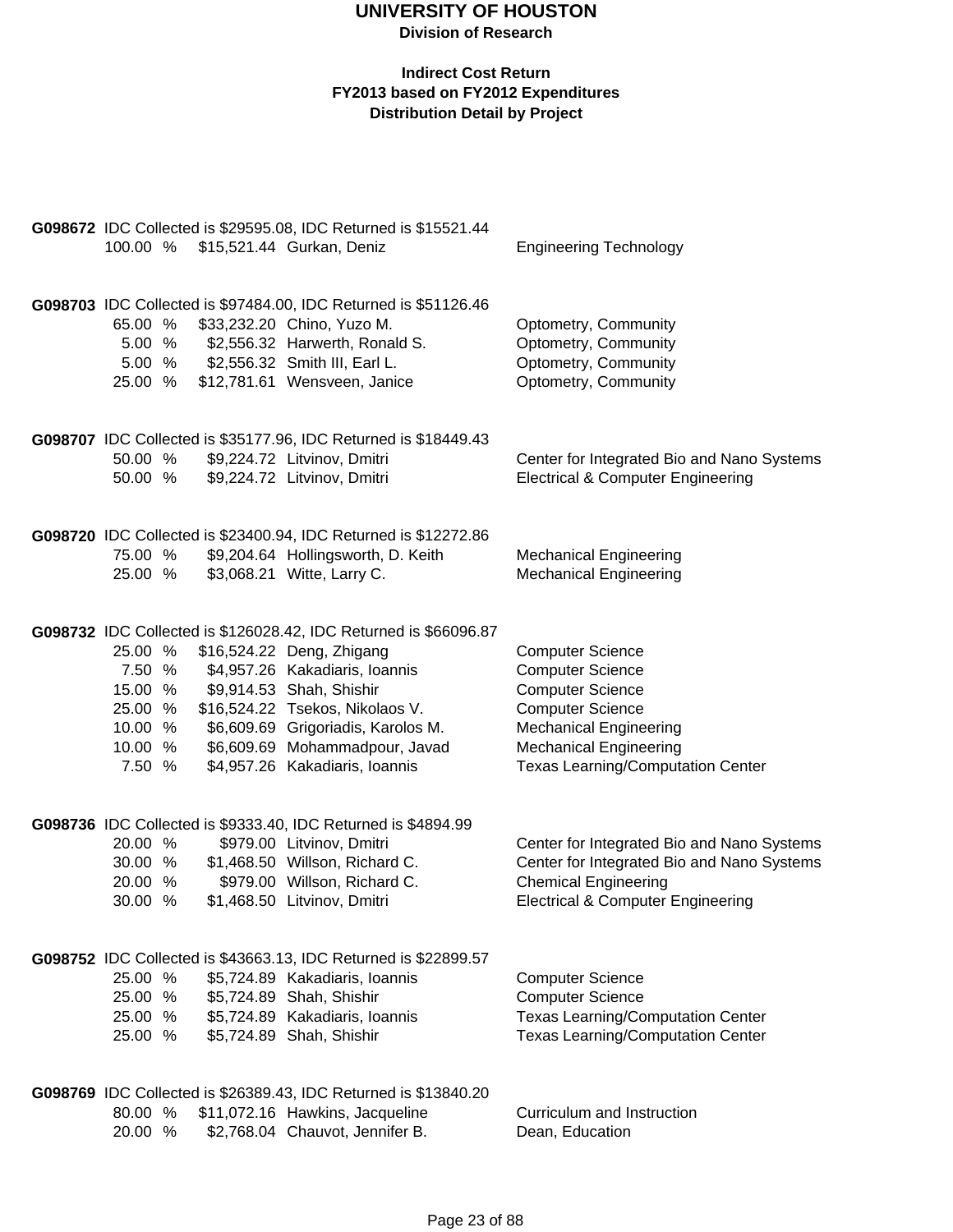| 100.00 % \$20,749.97 Hu, Ming            |                     | G098785 IDC Collected is \$39564.44, IDC Returned is \$20749.97                                                                                               | <b>Pharmacological and Pharmaceutical Sciences</b>                                                                                                             |
|------------------------------------------|---------------------|---------------------------------------------------------------------------------------------------------------------------------------------------------------|----------------------------------------------------------------------------------------------------------------------------------------------------------------|
| 50.00 %<br>50.00 %                       |                     | G098786 IDC Collected is \$-1651.58, IDC Returned is \$-866.19<br>-\$433.09 Hussain, Tahir<br>-\$433.09 Hussain, Tahir                                        | Heart and Kidney Institute<br>Pharmacological and Pharmaceutical Sciences                                                                                      |
|                                          |                     | G098796 IDC Collected is \$709403.75, IDC Returned is \$372053.89<br>100.00 % \$372,053.89 Young, Frederick M.                                                | <b>Small Business Development Center</b>                                                                                                                       |
| 70.00 %<br>30.00 %                       | \$1,690.13 Sun, Li  | G098797 IDC Collected is \$10742.02, IDC Returned is \$5633.76<br>\$3,943.63 Song, Gangbing                                                                   | <b>Mechanical Engineering</b><br><b>Mechanical Engineering</b>                                                                                                 |
| 25.00 %<br>25.00 %<br>25.00 %<br>25.00 % |                     | G098822 IDC Collected is \$2907.00, IDC Returned is \$1524.61<br>\$381.15 Jiang, Xun<br>\$381.15 Lefer, Barry<br>\$381.15 Jiang, Xun<br>\$381.15 Lefer, Barry | Earth & Atmospheric Sciences<br>Earth & Atmospheric Sciences<br>Institute for Climate and Atmospheric Science<br>Institute for Climate and Atmospheric Science |
| 100.00 %                                 |                     | G098833 IDC Collected is \$11682.11, IDC Returned is \$6126.80<br>\$6,126.80 Weihua, Zhang                                                                    | Center for Nuclear Receptors and Cell Signaling                                                                                                                |
| 100.00 %                                 |                     | G098877 IDC Collected is \$-27.18, IDC Returned is \$-14.25<br>-\$14.25 Grindon, Angelina C.                                                                  | Learning and Assessment Services                                                                                                                               |
| 100.00 %                                 |                     | G098881 IDC Collected is \$-0.01, IDC Returned is \$-0.01<br>-\$0.01 Garey, Kevin                                                                             | <b>Clinical Sciences and Administration</b>                                                                                                                    |
| 33.30 %<br>33.40 %<br>33.30 %            |                     | G098927 IDC Collected is \$7447.47, IDC Returned is \$3905.90<br>\$1,300.66 Rifai, Hanadi<br>\$1,304.57 Lee, Rebecca E.<br>\$1,300.66 Lee, Rebecca E.         | Civil Engineering<br>Health and Human Performance<br><b>Texas Obesity Research Center</b>                                                                      |
| 50.00 %<br>50.00 %                       |                     | G098941 IDC Collected is \$-74.79, IDC Returned is \$-39.22<br>-\$19.61 Brankovic, Stanko R.<br>-\$19.61 Brankovic, Stanko R.                                 | Center for Integrated Bio and Nano Systems<br><b>Electrical &amp; Computer Engineering</b>                                                                     |
| 100.00 %                                 | \$1,294.68 Lu, Qian | G098947 IDC Collected is \$2468.60, IDC Returned is \$1294.68                                                                                                 | Psychology                                                                                                                                                     |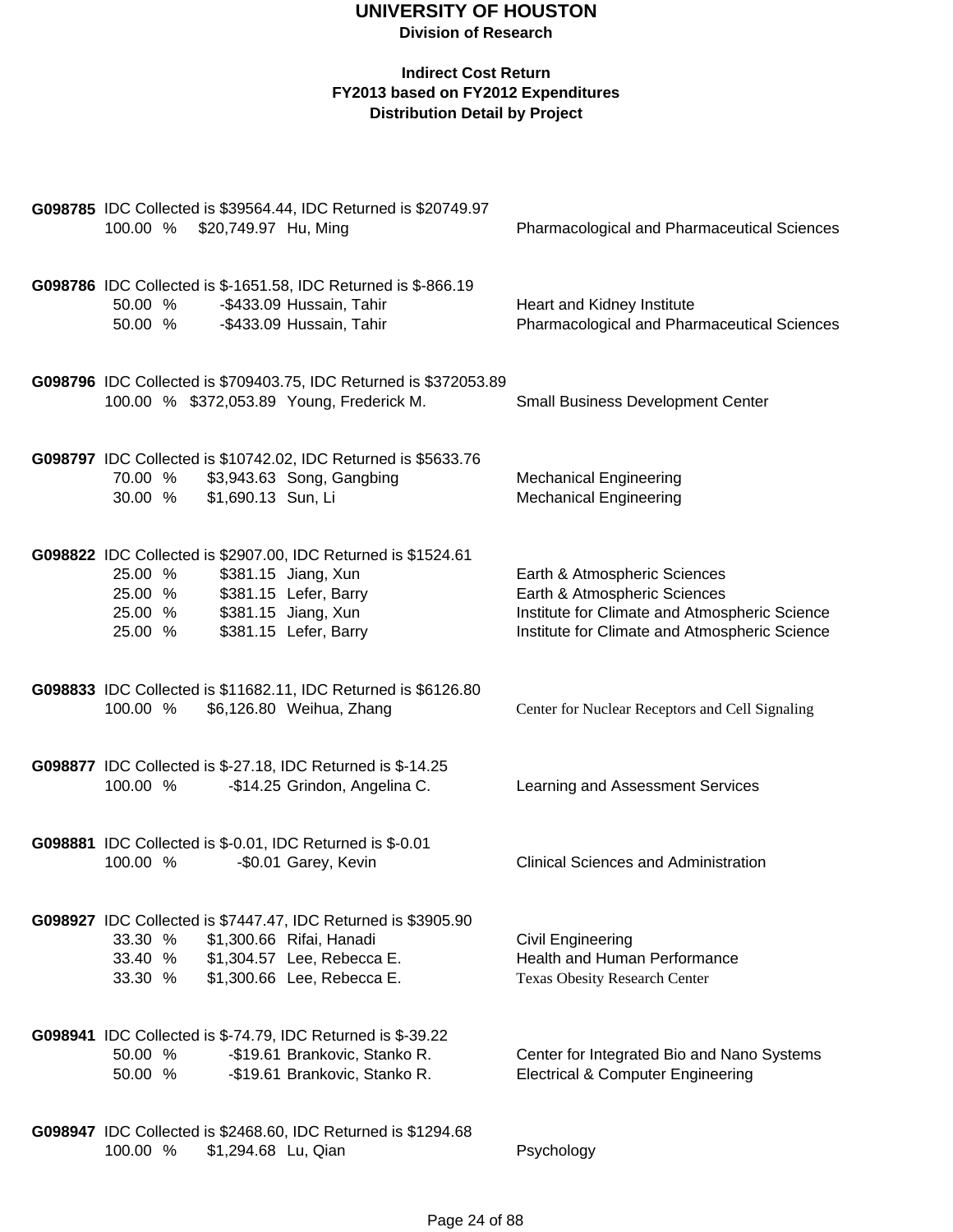### **Indirect Cost Return FY2013 based on FY2012 Expenditures Distribution Detail by Project**

| 100.00 %           | \$268.28 Sun, Li | G098978 IDC Collected is \$511.53, IDC Returned is \$268.28            | <b>Mechanical Engineering</b>                                             |
|--------------------|------------------|------------------------------------------------------------------------|---------------------------------------------------------------------------|
|                    |                  | G099061 IDC Collected is \$29666.90, IDC Returned is \$15559.10        |                                                                           |
| 50.00 %<br>50.00 % |                  | \$7,779.55 McConnell, Bradley K.<br>\$7,779.55 McConnell, Bradley K.   | Heart and Kidney Institute<br>Pharmacological and Pharmaceutical Sciences |
|                    |                  |                                                                        |                                                                           |
|                    |                  | G099089 IDC Collected is \$27761.16, IDC Returned is \$14559.62        |                                                                           |
| 50.00 %            |                  | \$7,279.81 Ruan, Ke-He                                                 | Center for Experimental Therapeutics and Pharmacoi                        |
| 50.00 %            |                  | \$7,279.81 Ruan, Ke-He                                                 | Pharmacological and Pharmaceutical Sciences                               |
|                    |                  | G099090 IDC Collected is \$19438.23, IDC Returned is \$10194.57        |                                                                           |
| 50.00 %<br>50.00 % |                  | \$5,097.29 Majkic, Goran                                               | <b>Mechanical Engineering</b><br><b>TcSUH</b>                             |
|                    |                  | \$5,097.29 Majkic, Goran                                               |                                                                           |
|                    |                  | G099115 IDC Collected is \$8155.43, IDC Returned is \$4277.20          |                                                                           |
| 50.00 %            |                  | \$2,138.60 Donnelly, Vincent M.                                        | <b>Chemical Engineering</b>                                               |
| 50.00 %            |                  | \$2,138.60 Economou, Demetre J.                                        | <b>Chemical Engineering</b>                                               |
|                    |                  | G099123 IDC Collected is \$16645.72, IDC Returned is \$8730.01         |                                                                           |
| 100.00 %           |                  | \$8,730.01 Hannay, H. Julia                                            | Psychology                                                                |
|                    |                  | G099133 IDC Collected is \$22193.71, IDC Returned is \$11639.71        |                                                                           |
| 10.00 %            |                  | \$1,163.97 Mo, Yi-Lung                                                 | Civil Engineering                                                         |
| 10.00 %<br>10.00 % |                  | \$1,163.97 Malki, Heidar A.<br>\$1,163.97 Yuan, Xiaojing               | <b>Engineering Technology</b><br><b>Engineering Technology</b>            |
| 20.00 %            |                  | \$2,327.94 Song, Gangbing                                              | Institute for Space Systems Operations                                    |
| 50.00 %            |                  | \$5,819.86 Song, Gangbing                                              | <b>Mechanical Engineering</b>                                             |
|                    |                  | G099161 IDC Collected is \$20398.18, IDC Returned is \$10698.03        |                                                                           |
| 34.00 %            |                  | \$3,637.33 Harold, Michael P.                                          | <b>Chemical Engineering</b>                                               |
| 33.00 %            |                  | \$3,530.35 Muncrief, Rachel                                            | <b>Chemical Engineering</b>                                               |
| 33.00 %            |                  | \$3,530.35 Rooks, Charles                                              | <b>Chemical Engineering</b>                                               |
|                    |                  | <b>G099192</b> IDC Collected is \$-9038.56, IDC Returned is \$-4740.36 |                                                                           |
| 34.00 %            |                  | -\$1,611.72 Harold, Michael P.                                         | <b>Chemical Engineering</b>                                               |
| 33.00 %            |                  | -\$1,564.32 Muncrief, Rachel                                           | <b>Chemical Engineering</b>                                               |
| 33.00 %            |                  | -\$1,564.32 Rooks, Charles                                             | <b>Chemical Engineering</b>                                               |

**G099200** IDC Collected is \$12691.33, IDC Returned is \$6656.09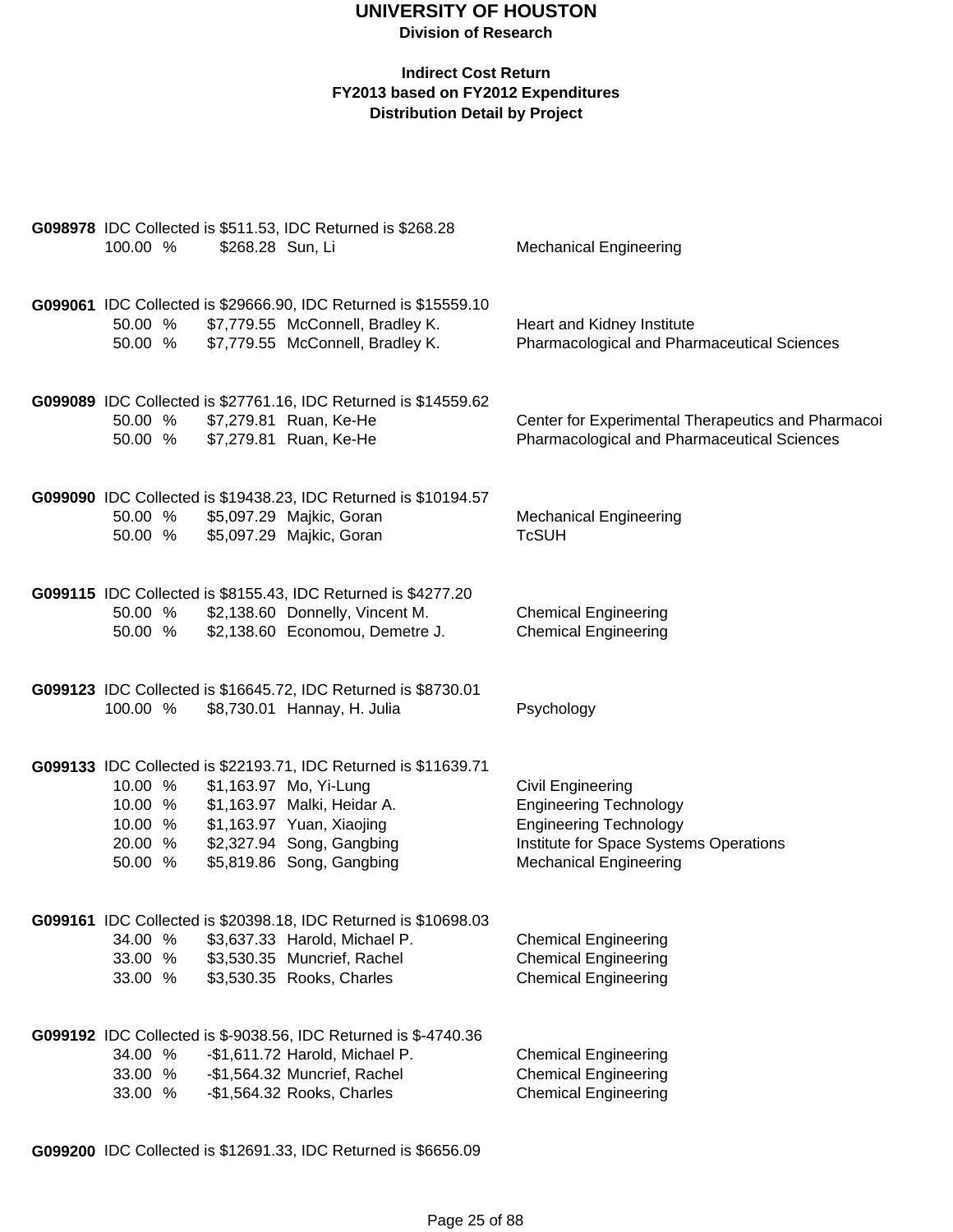**Division of Research**

| 100.00 %                                                     | \$6,656.09 Howard, Sherry L.                                                                                                                                                                                                                         | Vice President, Student Affairs                                                                                                                                                                              |
|--------------------------------------------------------------|------------------------------------------------------------------------------------------------------------------------------------------------------------------------------------------------------------------------------------------------------|--------------------------------------------------------------------------------------------------------------------------------------------------------------------------------------------------------------|
| 50.00 %<br>50.00 %                                           | G099203 IDC Collected is \$-612.06, IDC Returned is \$-321.00<br>-\$160.50 Chow, Diana S. L.<br>-\$160.50 Chow, Diana S. L.                                                                                                                          | Institute for Drug Education and Research<br>Pharmacological and Pharmaceutical Sciences                                                                                                                     |
| 22.50 %<br>22.50 %<br>5.60 %<br>22.50 %<br>4.40 %<br>22.50 % | G099205 IDC Collected is \$3718.14, IDC Returned is \$1950.02<br>\$438.75 Kakadiaris, Ioannis<br>\$438.75 Shah, Shishir<br>\$109.20 Papadakis, Emanuel I.<br>\$438.75 Kakadiaris, Ioannis<br>\$85.80 Papadakis, Emanuel I.<br>\$438.75 Shah, Shishir | <b>Computer Science</b><br><b>Computer Science</b><br><b>Mathematics</b><br><b>Texas Learning/Computation Center</b><br><b>Texas Learning/Computation Center</b><br><b>Texas Learning/Computation Center</b> |
| 50.00 %<br>50.00 %                                           | G099206 IDC Collected is \$1646.00, IDC Returned is \$863.26<br>\$431.63 Subhlok, Jaspal<br>\$431.63 Subhlok, Jaspal                                                                                                                                 | <b>Computer Science</b><br><b>Texas Learning/Computation Center</b>                                                                                                                                          |
| 50.00 %<br>1.00 %<br>49.00 %                                 | G099209 IDC Collected is \$18702.46, IDC Returned is \$9808.69<br>\$4,904.35 Lim, Gino J.<br>\$98.09 Parsaei, Hamid R.<br>\$4,806.26 Lim, Gino J.                                                                                                    | <b>Industrial Engineering</b><br><b>Industrial Engineering</b><br>SW Public Safety Technology Center                                                                                                         |
| 60.00 %<br>10.00 %<br>30.00 %                                | G099221 IDC Collected is \$1999.36, IDC Returned is \$1048.58<br>\$629.15 Vipulanandan, Cumaraswamy<br>\$104.86 Vipulanandan, Cumaraswamy<br>\$314.58 Vipulanandan, Cumaraswamy                                                                      | Center for Innovative Grouting Materials and Tech<br>Civil Engineering<br>Texas Hurricane Center for Innovative Technology                                                                                   |
| 100.00 %                                                     | G099351 IDC Collected is \$15.18, IDC Returned is \$7.96<br>\$7.96 Cheung, Monit                                                                                                                                                                     | Child & Family for Innovative Research                                                                                                                                                                       |
| 25.00 %<br>50.00 %<br>25.00 %                                | G099355 IDC Collected is \$131.58, IDC Returned is \$69.01<br>\$17.25 Cheng, OD, PhD, Han<br>\$34.50 Frishman, PhD, Laura J.<br>\$17.25 Tang, Rosa                                                                                                   | Optometry, Community<br>Optometry, Community<br>Optometry, Community                                                                                                                                         |
| 50.00 %<br>50.00 %                                           | G099357 IDC Collected is \$8.00, IDC Returned is \$4.20<br>\$2.10 Zheng, Rong<br>\$2.10 Song, Gangbing                                                                                                                                               | <b>Computer Science</b><br><b>Mechanical Engineering</b>                                                                                                                                                     |
| 100.00 %                                                     | G099363 IDC Collected is \$15586.11, IDC Returned is \$8174.29<br>\$8,174.29 Weihua, Zhang                                                                                                                                                           | Center for Nuclear Receptors and Cell Signaling                                                                                                                                                              |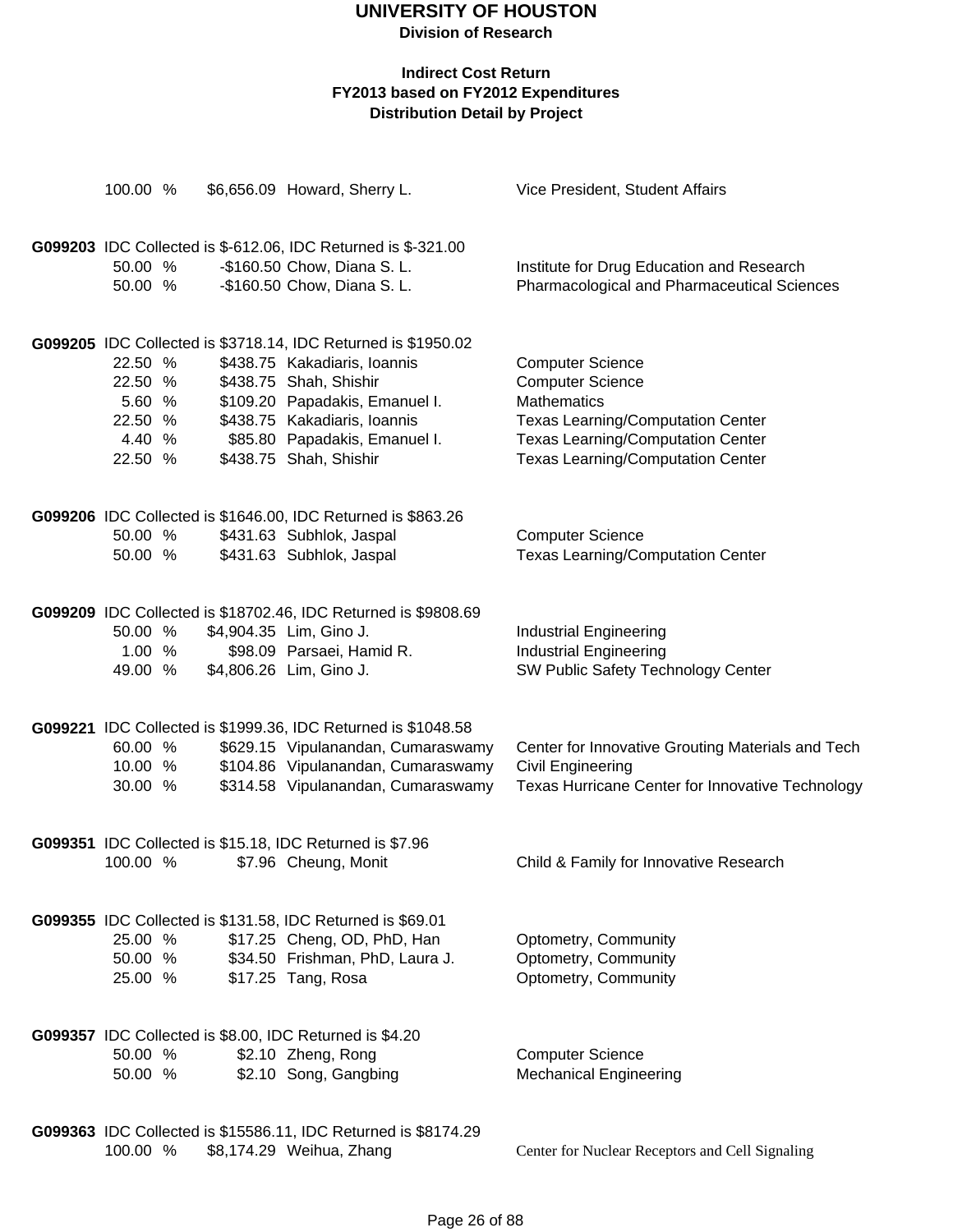|                             |                   | G099382 IDC Collected is \$69.50, IDC Returned is \$36.45          |                                                          |
|-----------------------------|-------------------|--------------------------------------------------------------------|----------------------------------------------------------|
| 25.00 %                     |                   | \$9.11 Ruchhoeft, Paul                                             | Center for Integrated Bio and Nano Systems               |
| 5.00 %                      |                   | \$1.82 Willson, Richard C.                                         | Center for Integrated Bio and Nano Systems               |
| 45.00 %                     |                   | \$16.40 Willson, Richard C.                                        | <b>Chemical Engineering</b>                              |
| 25.00 %                     |                   | \$9.11 Ruchhoeft, Paul                                             | <b>Electrical &amp; Computer Engineering</b>             |
|                             |                   | G099416 IDC Collected is \$-2167.21, IDC Returned is \$-1136.61    |                                                          |
| 50.00 %                     |                   | -\$568.31 Harold, Michael P.                                       | <b>Chemical Engineering</b>                              |
| 50.00 %                     |                   | -\$568.31 Rooks, Charles                                           | <b>Chemical Engineering</b>                              |
|                             |                   | G099452 IDC Collected is \$6870.87, IDC Returned is \$3603.50      |                                                          |
| 100.00 %                    |                   | \$3,603.50 Manny, Ruth E.                                          | Optometry, Community                                     |
|                             |                   | G099483 IDC Collected is \$-492.97, IDC Returned is \$-258.54      |                                                          |
| 30.00 %                     |                   | -\$77.56 Capitano, Adam                                            | <b>Biomedical Engineering</b>                            |
| 20.00 % - \$51.71 Liu, Dong |                   |                                                                    | <b>Mechanical Engineering</b>                            |
| 50.00 %                     | -\$129.27 Sun, Li |                                                                    | <b>Mechanical Engineering</b>                            |
|                             |                   | G099494 IDC Collected is \$-887.78, IDC Returned is \$-465.61      |                                                          |
| 92.00 %                     |                   | -\$428.36 Bordnick, Patrick                                        | Dean, Social Work                                        |
| 8.00 %                      |                   | -\$37.25 Cepeda, Alice                                             | Sociology                                                |
|                             |                   | G099504 IDC Collected is \$-284.34, IDC Returned is \$-149.12      |                                                          |
| 75.00 %                     |                   | -\$111.84 Fletcher, Jack M.                                        | Psychology                                               |
| 25.00 %                     |                   | -\$37.28 Francis, David J.                                         | Psychology                                               |
|                             |                   | G099509 IDC Collected is \$13657.69, IDC Returned is \$7162.91     |                                                          |
| 20.00 %                     |                   | \$1,432.58 Branum-Martin, Lee A.                                   | Psychology                                               |
| 10.00 %<br>70.00 %          |                   | \$716.29 Branum-Martin, Lee A.<br>\$5,014.04 Branum-Martin, Lee A. | <b>Texas Learning/Computation Center</b><br><b>TIMES</b> |
|                             |                   |                                                                    |                                                          |
|                             |                   | G099520 IDC Collected is \$-1879.51, IDC Returned is \$-985.73     |                                                          |
| 60.00 %<br>40.00 %          |                   | -\$591.44 Wolfe, John C.                                           | <b>Electrical &amp; Computer Engineering</b>             |
|                             |                   | -\$394.29 Wolfe, John C.                                           | Nanosystem Manufacturing Center                          |
|                             |                   | G099521 IDC Collected is \$-245.31, IDC Returned is \$-128.66      |                                                          |
| 60.00 %                     |                   | -\$77.19 Song, Gangbing                                            | <b>Mechanical Engineering</b>                            |
| 15.00 %<br>25.00 %          |                   | -\$19.30 Sun, Li<br>-\$32.16 Chen, Chonglin                        | <b>Mechanical Engineering</b><br>Physics                 |
|                             |                   |                                                                    |                                                          |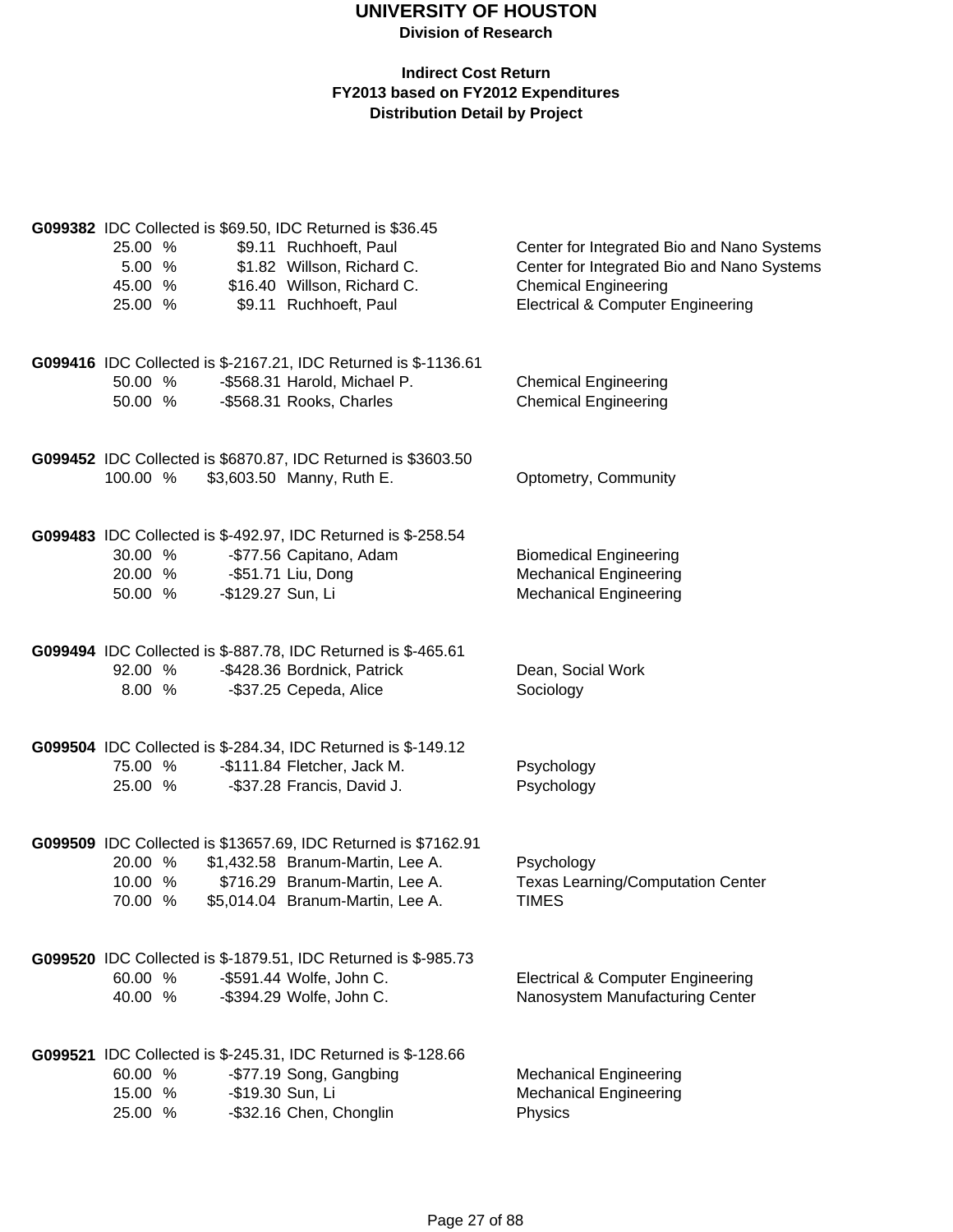|                    |                      | G099533 IDC Collected is \$-2555.10, IDC Returned is \$-1340.05                                    |                                                                                      |
|--------------------|----------------------|----------------------------------------------------------------------------------------------------|--------------------------------------------------------------------------------------|
| 100.00 %           |                      | -\$1,340.05 Krishnamoorti, Ramanan                                                                 | <b>Chemical Engineering</b>                                                          |
| 100.00 %           |                      | G099599 IDC Collected is \$115571.26, IDC Returned is \$60612.50<br>\$60,612.50 Stewart, Robert R. | Earth & Atmospheric Sciences                                                         |
| 25.00 %            |                      | G099609 IDC Collected is \$-1960.58, IDC Returned is \$-1028.25<br>-\$257.06 Bond, Richard A.      | Heart and Kidney Institute                                                           |
| 25.00 %            |                      | -\$257.06 Knoll, Brian J.                                                                          | Heart and Kidney Institute                                                           |
| 25.00 %            |                      | -\$257.06 Bond, Richard A.                                                                         | Pharmacological and Pharmaceutical Sciences                                          |
| 25.00 %            |                      | -\$257.06 Knoll, Brian J.                                                                          | Pharmacological and Pharmaceutical Sciences                                          |
|                    |                      | G099612 IDC Collected is \$5736.91, IDC Returned is \$3008.78                                      |                                                                                      |
| 17.00 %            |                      | \$511.49 Balakotaiah, Vemuri                                                                       | <b>Chemical Engineering</b>                                                          |
| 33.00 %<br>33.00 % |                      | \$992.90 Harold, Michael P.<br>\$992.90 Franchek, Matthew                                          | <b>Chemical Engineering</b><br><b>Mechanical Engineering</b>                         |
| 17.00 %            |                      | \$511.49 Grigoriadis, Karolos M.                                                                   | <b>Mechanical Engineering</b>                                                        |
|                    |                      | G099623 IDC Collected is \$39470.53, IDC Returned is \$20700.71                                    |                                                                                      |
| 30.00 %            |                      | \$6,210.21 Brankovic, Stanko R.                                                                    | Center for Integrated Bio and Nano Systems                                           |
| 40.00 %            |                      | \$8,280.29 Brankovic, Stanko R.                                                                    | <b>Electrical &amp; Computer Engineering</b>                                         |
| 30.00 %            |                      | \$6,210.21 Brankovic, Stanko R.                                                                    | <b>TcSUH</b>                                                                         |
|                    |                      | G099625 IDC Collected is \$123453.55, IDC Returned is \$64746.45                                   |                                                                                      |
| 100.00 %           |                      | \$64,746.45 Das, Vallabh                                                                           | Optometry, Community                                                                 |
|                    |                      | G099626 IDC Collected is \$28022.51, IDC Returned is \$14696.69                                    |                                                                                      |
|                    |                      | 100.00 % \$14,696.69 Bordnick, Patrick                                                             | Child & Family for Innovative Research                                               |
|                    |                      | G099633 IDC Collected is \$2596.37, IDC Returned is \$1361.69                                      |                                                                                      |
| 50.00 %            |                      | \$680.85 Fox, George E.                                                                            | Biology/Biochemistry                                                                 |
| 50.00 %            |                      | \$680.85 Willson, Richard C.                                                                       | <b>Chemical Engineering</b>                                                          |
|                    |                      | G099644 IDC Collected is \$35302.75, IDC Returned is \$18514.88                                    |                                                                                      |
| 60.00 %<br>20.00 % |                      | \$11,108.93 Freundlich, Alexandre<br>\$3,702.98 Freundlich, Alexandre                              | <b>Center for Advanced Materials</b><br><b>Electrical &amp; Computer Engineering</b> |
| 20.00 %            |                      | \$3,702.98 Freundlich, Alexandre                                                                   | Physics                                                                              |
|                    |                      | G099651 IDC Collected is \$24067.93, IDC Returned is \$12622.67                                    |                                                                                      |
| 100.00 %           | \$12,622.67 Han, Zhu |                                                                                                    | <b>Electrical &amp; Computer Engineering</b>                                         |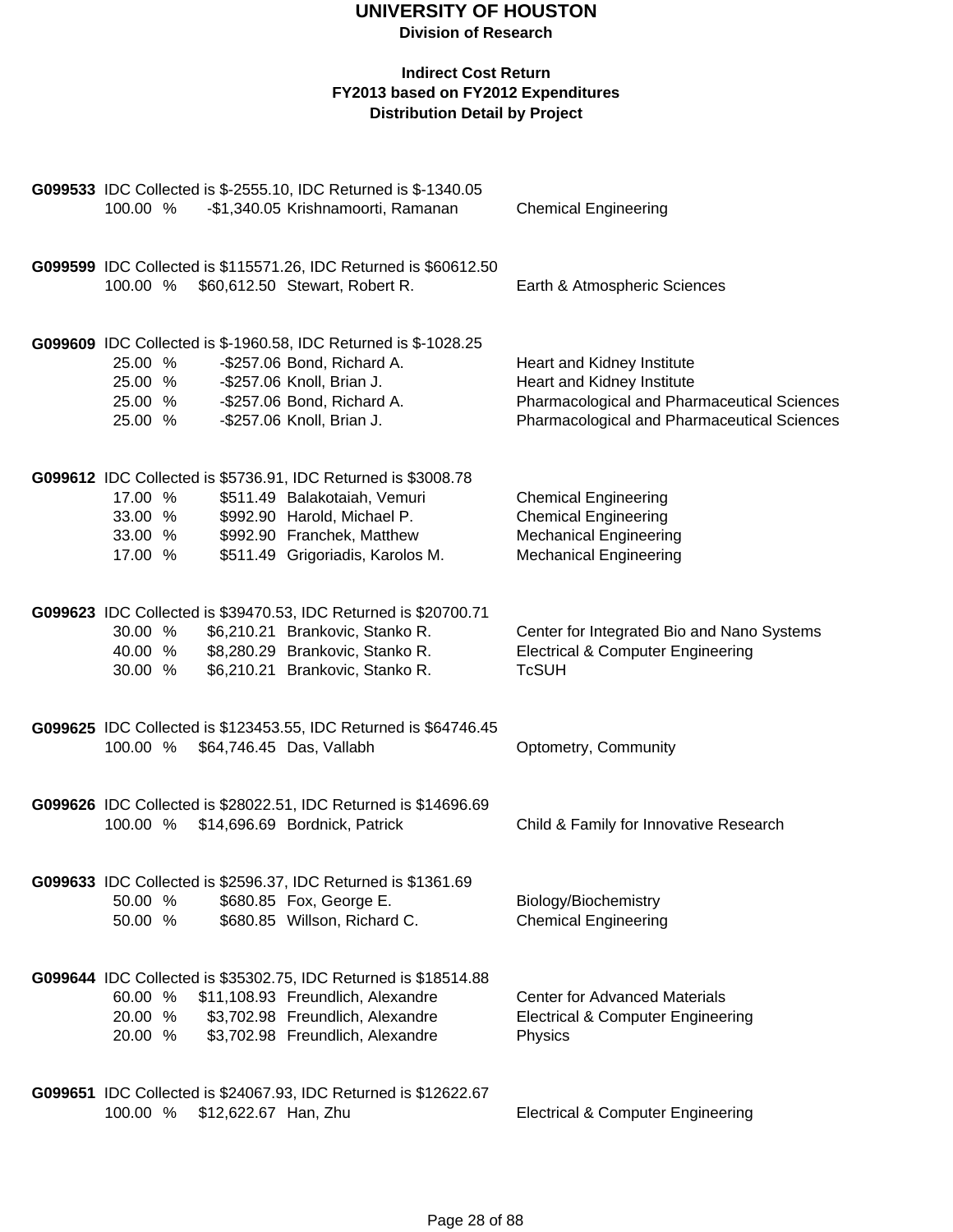### **Division of Research**

|                                                                     | G099656 IDC Collected is \$51460.73, IDC Returned is \$26989.09<br>100.00 % \$26,989.09 Gilbertson, Scott R.                                             | Chemistry                                                                                                               |
|---------------------------------------------------------------------|----------------------------------------------------------------------------------------------------------------------------------------------------------|-------------------------------------------------------------------------------------------------------------------------|
|                                                                     | G099673 IDC Collected is \$29766.92, IDC Returned is \$15611.56<br>100.00 % \$15,611.56 Lubchenko, Vassiliy                                              | Chemistry                                                                                                               |
| 100.00 % \$15,460.28 Brandon, Alan D.                               | G099684 IDC Collected is \$29478.48, IDC Returned is \$15460.28                                                                                          | Earth & Atmospheric Sciences                                                                                            |
| 50.00 %<br>50.00 %                                                  | G099694 IDC Collected is \$1636.73, IDC Returned is \$858.40<br>\$429.20 Jiang, Xun<br>\$429.20 Jiang, Xun                                               | Earth & Atmospheric Sciences<br>Institute for Climate and Atmospheric Science                                           |
| 33.00 %<br>34.00 %<br>33.00 %                                       | G099696 IDC Collected is \$5200.00, IDC Returned is \$2727.19<br>\$899.97 Harold, Michael P.<br>\$927.25 Muncrief, Rachel<br>\$899.97 Rooks, Charles     | <b>Chemical Engineering</b><br><b>Chemical Engineering</b><br><b>Chemical Engineering</b>                               |
| 25.00 %<br>40.00 % \$2,477.50 Lee, T. Randall<br>25.00 %<br>10.00 % | G099717 IDC Collected is \$11809.76, IDC Returned is \$6193.75<br>\$1,548.44 Litvinov, Dmitri<br>\$1,548.44 Litvinov, Dmitri<br>\$619.37 Lee, T. Randall | Center for Integrated Bio and Nano Systems<br>Chemistry<br><b>Electrical &amp; Computer Engineering</b><br><b>TcSUH</b> |
| 100.00 %                                                            | <b>G099718</b> IDC Collected is \$-5.02, IDC Returned is \$-2.63<br>-\$2.63 Young, Frederick M.                                                          | <b>Small Business Development Center</b>                                                                                |
| 30.00 %<br>70.00 %                                                  | G099735 IDC Collected is \$230.38, IDC Returned is \$120.83<br>\$36.25 Fitzgibbon, William E.<br>\$84.58 Barbieri, Enrique                               | Dean, Technology<br><b>Engineering Technology</b>                                                                       |
| 100.00 %                                                            | G099747 IDC Collected is \$93.10, IDC Returned is \$48.83<br>\$48.83 Colbert-Delcour, Anne                                                               | Biology/Biochemistry                                                                                                    |
| 50.00 %<br>50.00 %                                                  | G099751 IDC Collected is \$3520.52, IDC Returned is \$1846.37<br>\$923.19 Chu, Ching-Wu<br>\$923.19 Chu, Ching-Wu                                        | Physics<br><b>TcSUH</b>                                                                                                 |
| 33.00 %<br>34.00 %                                                  | G099753 IDC Collected is \$11324.88, IDC Returned is \$5939.45<br>\$1,960.02 Chapman, Barbara M.<br>\$2,019.41 Gabriel, Edgar                            | <b>Computer Science</b><br><b>Computer Science</b>                                                                      |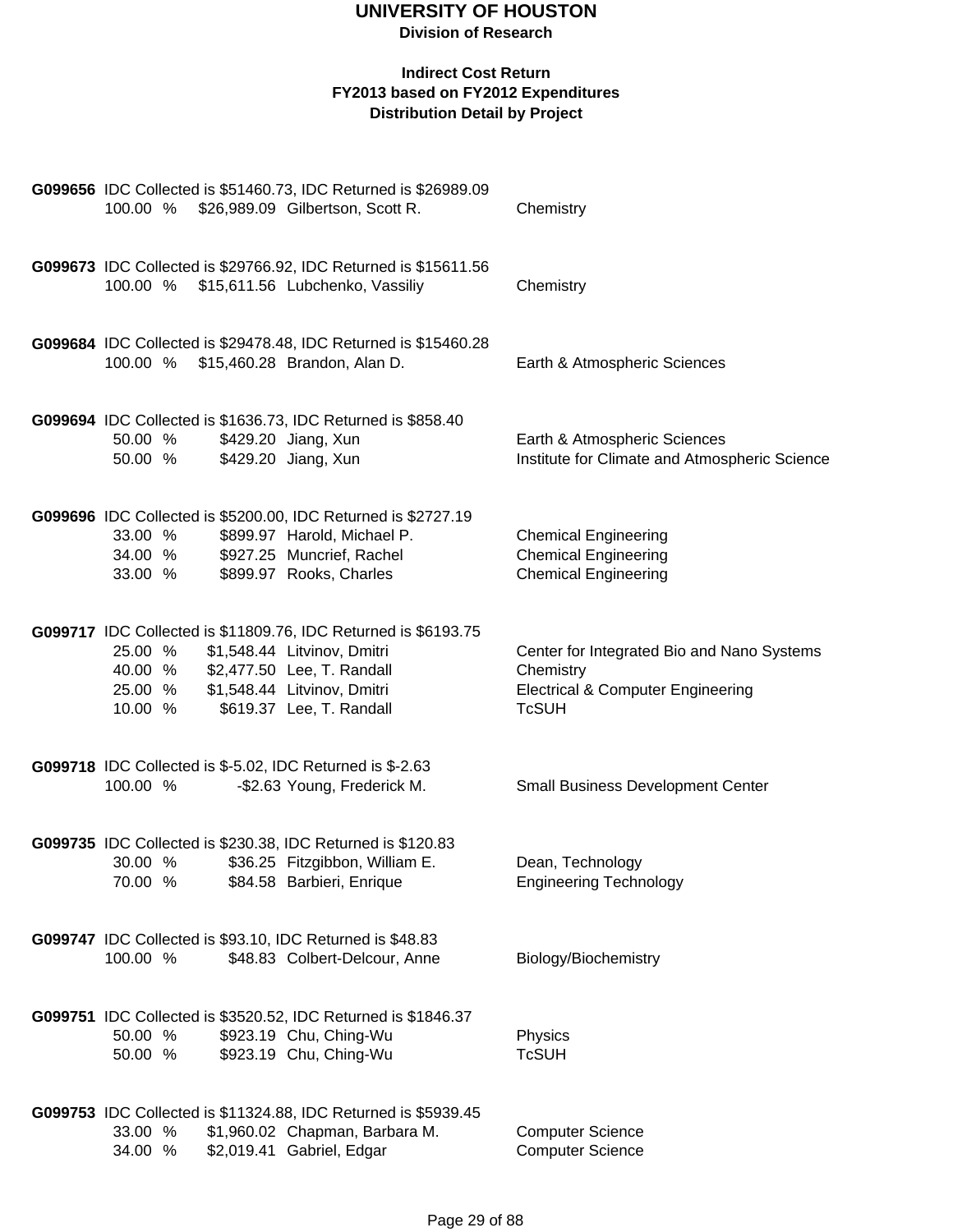| 33.00 %            |                      | \$1,960.02 Subhlok, Jaspal                                                                     | <b>Computer Science</b>                                |
|--------------------|----------------------|------------------------------------------------------------------------------------------------|--------------------------------------------------------|
|                    |                      |                                                                                                |                                                        |
|                    |                      | G099770 IDC Collected is \$39822.00, IDC Returned is \$20885.05                                |                                                        |
| 100.00 %           |                      | \$20,885.05 Liner, Christopher                                                                 | Earth & Atmospheric Sciences                           |
|                    |                      |                                                                                                |                                                        |
| 30.00 %            |                      | G099783 IDC Collected is \$16470.12, IDC Returned is \$8637.92<br>\$2,591.38 Franchek, Matthew | <b>Mechanical Engineering</b>                          |
| 40.00 %            |                      | \$3,455.17 Grigoriadis, Karolos M.                                                             | <b>Mechanical Engineering</b>                          |
| 30.00 %            |                      | \$2,591.38 Mohammadpour, Javad                                                                 | <b>Mechanical Engineering</b>                          |
|                    |                      |                                                                                                |                                                        |
|                    |                      | G099805 IDC Collected is \$28571.17, IDC Returned is \$14984.44                                |                                                        |
| 100.00 %           |                      | \$14,984.44 Chapman, Barbara M.                                                                | <b>Computer Science</b>                                |
|                    |                      |                                                                                                |                                                        |
|                    |                      | G099822 IDC Collected is \$29080.16, IDC Returned is \$15251.38                                |                                                        |
| 100.00 %           |                      | \$15,251.38 Bergmanson, Jan P. G.                                                              | Optometry, Community                                   |
|                    |                      |                                                                                                |                                                        |
| 34.00 %            | \$71.33              | G099824 IDC Collected is \$400.00, IDC Returned is \$209.78                                    | <b>Chemical Engineering</b>                            |
| 33.00 %            |                      | \$69.23 Claydon, Frank                                                                         | <b>Electrical &amp; Computer Engineering</b>           |
| 33.00 %            |                      | \$69.23 Long, Stuart A.                                                                        | <b>Electrical &amp; Computer Engineering</b>           |
|                    |                      |                                                                                                |                                                        |
|                    |                      | G099890 IDC Collected is \$116.16, IDC Returned is \$60.92                                     |                                                        |
| 20.00 %<br>20.00 % |                      | \$12.18 Rifai, Hanadi<br>\$12.18 Chiappetta, Eugene L.                                         | <b>Civil Engineering</b><br>Curriculum and Instruction |
| 20.00 %            |                      | \$12.18 Claydon, Frank                                                                         | <b>Electrical &amp; Computer Engineering</b>           |
| 20.00 %            |                      | \$12.18 Long, Stuart A.                                                                        | <b>Electrical &amp; Computer Engineering</b>           |
| 20.00 %            |                      | \$12.18 Sharma, Pradeep                                                                        | <b>Mechanical Engineering</b>                          |
|                    |                      |                                                                                                |                                                        |
| 100.00 %           |                      | G099896 IDC Collected is \$98859.64, IDC Returned is \$51847.93<br>\$51,847.93 Zhang, Xiaoliu  | Center for Nuclear Receptors and Cell Signaling        |
|                    |                      |                                                                                                |                                                        |
|                    |                      | G099897 IDC Collected is \$55881.32, IDC Returned is \$29307.52                                |                                                        |
| 100.00 %           |                      | \$29,307.52 Zhang, Xiaoliu                                                                     | Center for Nuclear Receptors and Cell Signaling        |
|                    |                      |                                                                                                |                                                        |
|                    |                      | G099926 IDC Collected is \$26836.45, IDC Returned is \$14074.64                                |                                                        |
| 100.00 %           |                      | \$14,074.64 Cheung, Margaret S.                                                                | Physics                                                |
|                    |                      |                                                                                                |                                                        |
|                    |                      | G099939 IDC Collected is \$-3375.31, IDC Returned is \$-1770.22                                |                                                        |
| 100.00 %           | -\$1,770.22 Chen, Ji |                                                                                                | <b>Electrical &amp; Computer Engineering</b>           |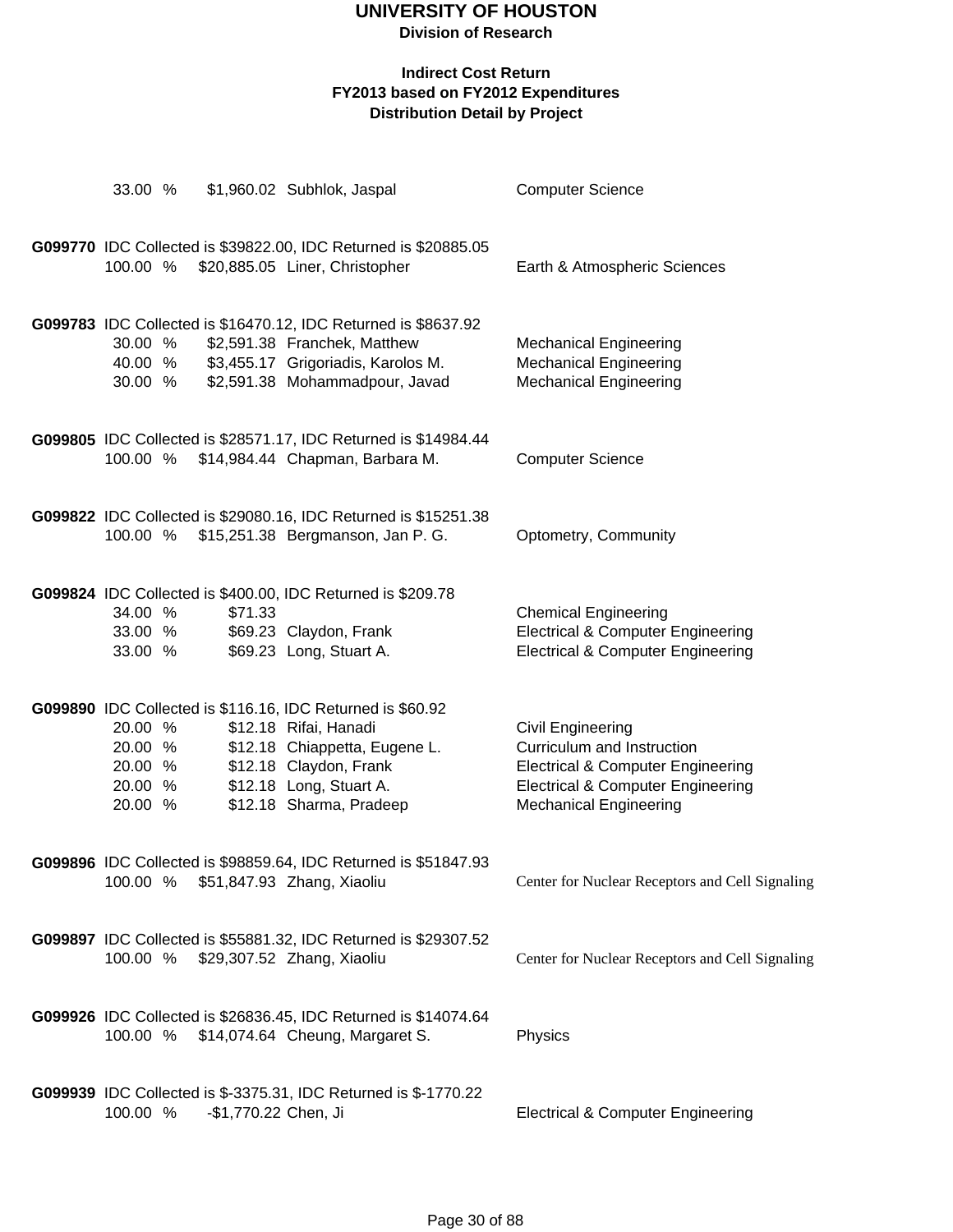| 50.00 %<br>50.00 %                                                  | G099945 IDC Collected is \$-886.13, IDC Returned is \$-464.74<br>-\$232.37 Kakadiaris, Ioannis<br>-\$232.37 Kakadiaris, Ioannis                                                  | <b>Computer Science</b><br><b>Texas Learning/Computation Center</b>                   |
|---------------------------------------------------------------------|----------------------------------------------------------------------------------------------------------------------------------------------------------------------------------|---------------------------------------------------------------------------------------|
| 60.00 %<br>15.00 %<br>25.00 %                                       | G099987 IDC Collected is \$-22947.90, IDC Returned is \$-12035.26<br>-\$7,221.15 Freundlich, Alexandre<br>-\$1,805.29 Freundlich, Alexandre<br>-\$3,008.81 Freundlich, Alexandre | <b>Center for Advanced Materials</b><br>Center for Industrial Partnerships<br>Physics |
| 100.00 %                                                            | G100058 IDC Collected is \$4994.63, IDC Returned is \$2619.48<br>\$2,619.48 Chellam, Shankar                                                                                     | <b>Civil Engineering</b>                                                              |
| 100.00 %                                                            | G100088 IDC Collected is \$26658.87, IDC Returned is \$13981.51<br>\$13,981.51 Donnelly, Vincent M.                                                                              | <b>Chemical Engineering</b>                                                           |
| 50.00 %<br>50.00 %                                                  | G100094 IDC Collected is \$10830.43, IDC Returned is \$5680.13<br>\$2,840.06 McConnell, Bradley K.<br>\$2,840.06 McConnell, Bradley K.                                           | Heart and Kidney Institute<br>Pharmacological and Pharmaceutical Sciences             |
| 50.00 %<br>50.00 %                                                  | G100117 IDC Collected is \$11088.66, IDC Returned is \$5815.56<br>\$2,907.78 Selvamanickam, Venkat<br>\$2,907.78 Sharma, Pradeep                                                 | <b>Mechanical Engineering</b><br><b>Mechanical Engineering</b>                        |
| 50.00 %<br>50.00 %                                                  | G100137 IDC Collected is \$941.21, IDC Returned is \$493.63<br>\$246.81 Foster, William J.<br>\$246.81 Foster, William J.                                                        | Physics<br><b>Texas Learning/Computation Center</b>                                   |
| 100.00 %                                                            | G100147 IDC Collected is \$1086.90, IDC Returned is \$570.04<br>\$570.04 Vincent, John P.                                                                                        | Psychology                                                                            |
| G100148 IDC Collected is \$9.48, IDC Returned is \$4.97<br>100.00 % | \$4.97 Vincent, John P.                                                                                                                                                          | Psychology                                                                            |
| 100.00 %                                                            | G100190 IDC Collected is \$11146.93, IDC Returned is \$5846.12<br>\$5,846.12 Parrish, Danielle                                                                                   | Child & Family for Innovative Research                                                |
| 100.00 %                                                            | G100192 IDC Collected is \$100518.42, IDC Returned is \$52717.89<br>\$52,717.89 Gilbertson, Scott R.                                                                             | Chemistry                                                                             |
|                                                                     | G100213 IDC Collected is \$61276.68, IDC Returned is \$32137.17                                                                                                                  |                                                                                       |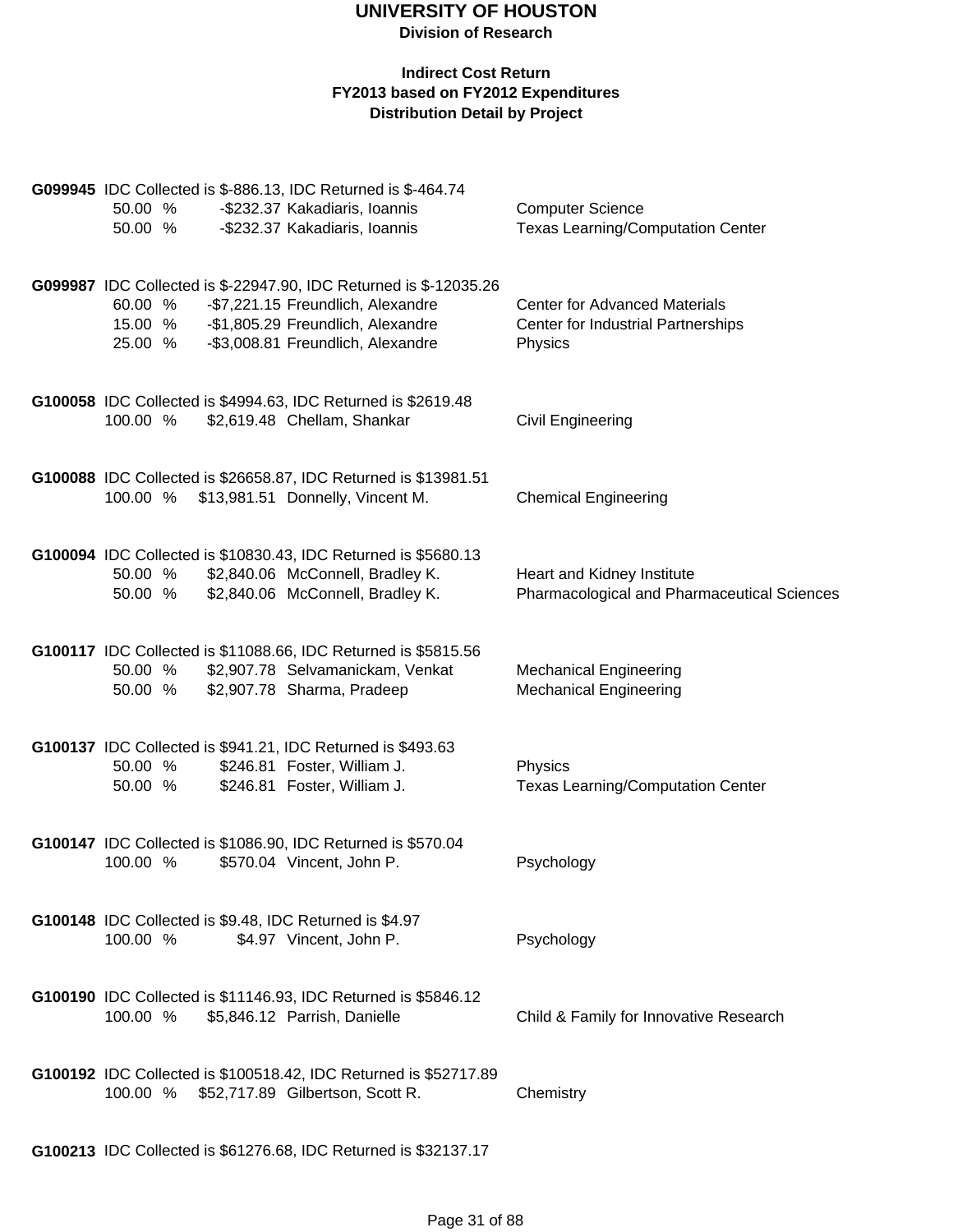**Division of Research**

| 50.00 %<br>50.00 %                                           | \$16,068.58 Hu, Ming | \$16,068.58 Tam, Vincent                                                                                                                                                                                                                               | <b>Clinical Sciences and Administration</b><br>Pharmacological and Pharmaceutical Sciences                                                                                                           |
|--------------------------------------------------------------|----------------------|--------------------------------------------------------------------------------------------------------------------------------------------------------------------------------------------------------------------------------------------------------|------------------------------------------------------------------------------------------------------------------------------------------------------------------------------------------------------|
| 50.00 %<br>50.00 %                                           |                      | G100214 IDC Collected is \$6706.81, IDC Returned is \$3517.45<br>\$1,758.73 Donnelly, Vincent M.<br>\$1,758.73 Economou, Demetre J.                                                                                                                    | <b>Chemical Engineering</b><br><b>Chemical Engineering</b>                                                                                                                                           |
| 100.00 %                                                     |                      | G100215 IDC Collected is \$32684.94, IDC Returned is \$17141.94<br>\$17,141.94 Das, Joydip                                                                                                                                                             | <b>Pharmacological and Pharmaceutical Sciences</b>                                                                                                                                                   |
| 50.00 %<br>50.00 %                                           |                      | G100228 IDC Collected is \$40037.46, IDC Returned is \$20998.05<br>\$10,499.02 Chung, Christopher A.<br>\$10,499.02 Schulze, Lawrence J. H.                                                                                                            | <b>Industrial Engineering</b><br><b>Industrial Engineering</b>                                                                                                                                       |
| 5.00 %<br>45.00 %<br>10.00 %<br>5.00 %<br>35.00 %            |                      | G100232 IDC Collected is \$239203.06, IDC Returned is \$125452.44<br>\$6,272.62 Wolters, Christopher A.<br>\$56,453.60 Fletcher, Jack M.<br>\$12,545.24 Francis, David J.<br>\$6,272.62 Francis, David J.<br>\$43,908.35 Francis, David J.             | <b>Educational Psychology</b><br>Psychology<br>Psychology<br><b>Texas Learning/Computation Center</b><br><b>TIMES</b>                                                                                |
| 50.00 %<br>50.00 %                                           |                      | G100250 IDC Collected is \$19394.40, IDC Returned is \$10171.59<br>\$5,085.79 Selvamanickam, Venkat<br>\$5,085.79 Selvamanickam, Venkat                                                                                                                | <b>Mechanical Engineering</b><br><b>TcSUH</b>                                                                                                                                                        |
| 100.00 %                                                     |                      | G100252 IDC Collected is \$20515.79, IDC Returned is \$10759.71<br>\$10,759.71 Lee, Rebecca E.                                                                                                                                                         | <b>Texas Obesity Research Center</b>                                                                                                                                                                 |
| 27.50 %<br>17.50 %<br>17.50 %<br>8.00 %<br>27.50 %<br>2.00 % |                      | G100257 IDC Collected is \$739.90, IDC Returned is \$388.05<br>\$106.71 Litvinov, Dmitri<br>\$67.91 Willson, Richard C.<br>\$67.91 Willson, Richard C.<br>\$31.04 Lee, T. Randall<br>\$106.71 Litvinov, Dmitri<br>\$7.76 Lee, T. Randall               | Center for Integrated Bio and Nano Systems<br>Center for Integrated Bio and Nano Systems<br><b>Chemical Engineering</b><br>Chemistry<br>Electrical & Computer Engineering<br><b>TcSUH</b>            |
| 27.50 %<br>17.50 %<br>17.50 %<br>8.00 %<br>27.50 %<br>2.00 % |                      | G100258 IDC Collected is \$-5588.75, IDC Returned is \$-2931.08<br>-\$806.05 Litvinov, Dmitri<br>-\$512.94 Willson, Richard C.<br>-\$512.94 Willson, Richard C.<br>-\$234.49 Lee, T. Randall<br>-\$806.05 Litvinov, Dmitri<br>-\$58.62 Lee, T. Randall | Center for Integrated Bio and Nano Systems<br>Center for Integrated Bio and Nano Systems<br><b>Chemical Engineering</b><br>Chemistry<br><b>Electrical &amp; Computer Engineering</b><br><b>TcSUH</b> |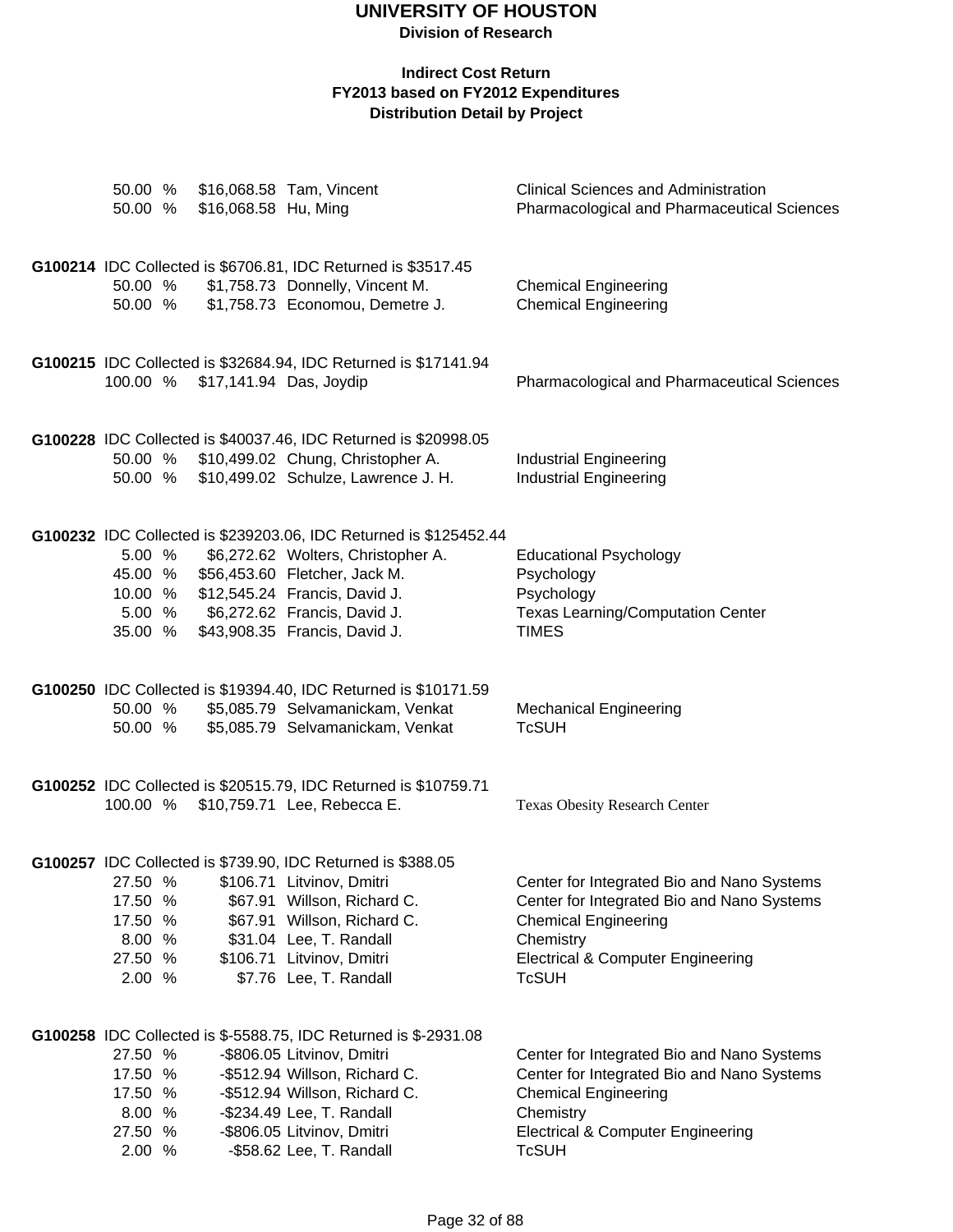### **Indirect Cost Return FY2013 based on FY2012 Expenditures Distribution Detail by Project**

| 25.00 %<br>25.00 %<br>25.00 %<br>25.00 %                                         | G100263 IDC Collected is \$233272.72, IDC Returned is \$122342.21<br>\$30,585.55 Flumerfelt, Raymond W.<br>\$30,585.55 Wang, Su Su<br>\$30,585.55 Flumerfelt, Raymond W.<br>\$30,585.55 Wang, Su Su                                                                         | <b>Chemical Engineering</b><br><b>Mechanical Engineering</b><br>National Wind Energy Center<br>National Wind Energy Center                                                                |
|----------------------------------------------------------------------------------|-----------------------------------------------------------------------------------------------------------------------------------------------------------------------------------------------------------------------------------------------------------------------------|-------------------------------------------------------------------------------------------------------------------------------------------------------------------------------------------|
| 25.00 %<br>10.00 %<br>10.00 %<br>20.00 %<br>25.00 %<br>10.00 %                   | G100267 IDC Collected is \$34542.46, IDC Returned is \$18116.14<br>\$4,529.03 Kouri, Donald J.<br>\$1,811.61 Bodmann, Bernhard G.<br>\$1,811.61 Papadakis, Emanuel I.<br>\$3,623.23 Bodmann, Bernhard G.<br>\$4,529.03 Kouri, Donald J.<br>\$1,811.61 Papadakis, Emanuel I. | Chemistry<br><b>Mathematics</b><br><b>Mathematics</b><br><b>Texas Learning/Computation Center</b><br><b>Texas Learning/Computation Center</b><br><b>Texas Learning/Computation Center</b> |
| 100.00 %                                                                         | G100270 IDC Collected is \$9971.70, IDC Returned is \$5229.76<br>\$5,229.76 Feng, Qianmei                                                                                                                                                                                   | <b>Industrial Engineering</b>                                                                                                                                                             |
| G100279 IDC Collected is \$-13.76, IDC Returned is \$-7.22<br>50.00 %<br>50.00 % | -\$3.61 Chen, Hua-Yu (Linda)<br>-\$3.61 Chen, Hua-Yu (Linda)                                                                                                                                                                                                                | <b>Clinical Sciences and Administration</b><br>Institute for Community Health                                                                                                             |
| 50.00 %<br>50.00 %                                                               | G100307 IDC Collected is \$3739.20, IDC Returned is \$1961.06<br>\$980.53 Strom, Anders M.<br>\$980.53 Strom, Anders M.                                                                                                                                                     | Biology/Biochemistry<br>Center for Nuclear Receptors and Cell Signaling                                                                                                                   |
| 100.00 %                                                                         | G100312 IDC Collected is \$18784.34, IDC Returned is \$9851.63<br>\$9,851.63 Labate, Demetrio                                                                                                                                                                               | <b>Mathematics</b>                                                                                                                                                                        |
| 50.00 %<br>50.00 % \$41,523.74 Chu, Ching-Wu                                     | G100317 IDC Collected is \$158348.55, IDC Returned is \$83047.48<br>\$41,523.74 Chu, Ching-Wu                                                                                                                                                                               | Physics<br><b>TcSUH</b>                                                                                                                                                                   |
| 45.00 %<br>55.00 %                                                               | G100354 IDC Collected is \$12870.02, IDC Returned is \$6749.81<br>\$3,037.41 Roman, Gregg<br>\$3,712.40 Roman, Gregg                                                                                                                                                        | <b>Biology of Behavior Institute</b><br>Biology/Biochemistry                                                                                                                              |
| 100.00 %<br>\$5,220.57 Ru, Min                                                   | G100376 IDC Collected is \$9954.18, IDC Returned is \$5220.57                                                                                                                                                                                                               | <b>Mathematics</b>                                                                                                                                                                        |

**G100381** IDC Collected is \$2649.26, IDC Returned is \$1389.43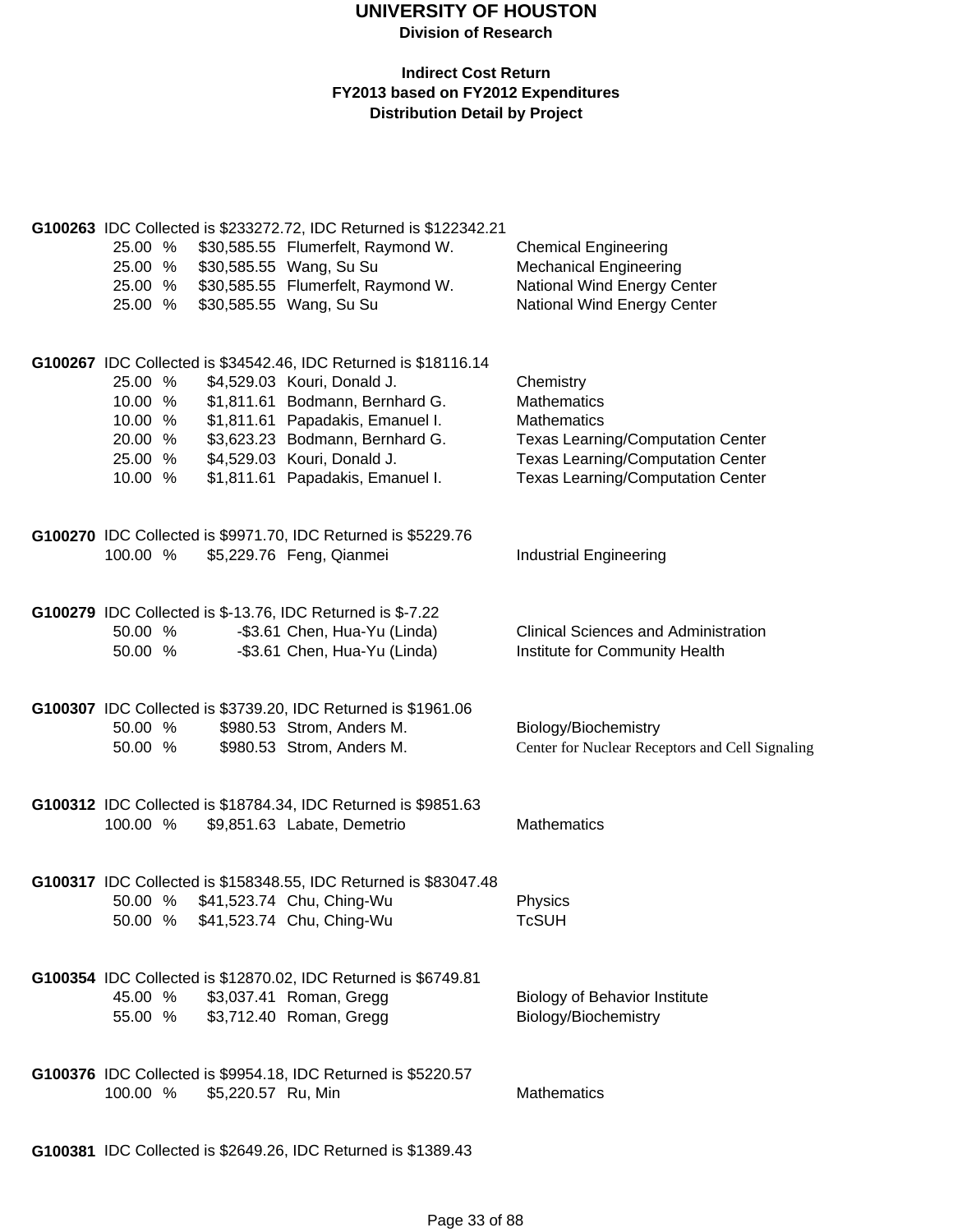### **Indirect Cost Return FY2013 based on FY2012 Expenditures Distribution Detail by Project**

| 100.00 %                      | \$1,389.43 Khan, Shuhab D.                                                                                                                                                                      | Earth & Atmospheric Sciences                                                                                                                               |
|-------------------------------|-------------------------------------------------------------------------------------------------------------------------------------------------------------------------------------------------|------------------------------------------------------------------------------------------------------------------------------------------------------------|
|                               | G100432 IDC Collected is \$29072.84, IDC Returned is \$15247.54<br>100.00 % \$15,247.54 Hungerford, Ed V.                                                                                       | Physics                                                                                                                                                    |
| 100.00 %                      | G100456 IDC Collected is \$102.08, IDC Returned is \$53.54<br>\$53.54 Strom, Kyle                                                                                                               | Civil Engineering                                                                                                                                          |
| 100.00 %                      | G100494 IDC Collected is \$5551.85, IDC Returned is \$2911.72<br>\$2,911.72 Tam, Vincent                                                                                                        | <b>Clinical Sciences and Administration</b>                                                                                                                |
| 60.00 %<br>40.00 %            | G100496 IDC Collected is \$20269.00, IDC Returned is \$10630.28<br>\$6,378.17 Kulkarni, Yashashree<br>\$4,252.11 Kulkarni, Yashashree                                                           | <b>Mechanical Engineering</b><br><b>TcSUH</b>                                                                                                              |
| 100.00 %                      | G100502 IDC Collected is \$48388.70, IDC Returned is \$25377.94<br>\$25,377.94 Halasyamani, P. Shiv                                                                                             | Chemistry                                                                                                                                                  |
| 47.50 %<br>5.00 %<br>23.50 %  | G100503 IDC Collected is \$24439.15, IDC Returned is \$12817.36<br>\$6,088.24 Larin, Kirill<br>24.00 % \$3,076.17 Ruchhoeft, Paul<br>\$640.87 Willson, Richard C.<br>\$3,012.08 Ruchhoeft, Paul | <b>Biomedical Engineering</b><br>Center for Integrated Bio and Nano Systems<br><b>Chemical Engineering</b><br><b>Electrical &amp; Computer Engineering</b> |
| 100.00 %                      | G100525 IDC Collected is \$118.75, IDC Returned is \$62.28<br>\$62.28 Advincula, Rigoberto C.                                                                                                   | Chemistry                                                                                                                                                  |
| 50.00 %                       | G100607 IDC Collected is \$-4809.65, IDC Returned is \$-2522.47<br>50.00 % - \$1,261.23 Donnelly, Vincent M.<br>-\$1,261.23 Economou, Demetre J.                                                | <b>Chemical Engineering</b><br><b>Chemical Engineering</b>                                                                                                 |
| 25.00 %<br>25.00 %<br>50.00 % | G100631 IDC Collected is \$50920.29, IDC Returned is \$26705.66<br>\$6,676.41 Queen, Courtney<br>\$6,676.41 Zouridakis, George<br>\$13,352.83 Zouridakis, George                                | <b>Engineering Technology</b><br><b>Engineering Technology</b><br><b>Texas Learning/Computation Center</b>                                                 |
| 100.00 %                      | G100644 IDC Collected is \$12581.64, IDC Returned is \$6598.57<br>\$6,598.57 Labate, Demetrio                                                                                                   | <b>Mathematics</b>                                                                                                                                         |

**G100660** IDC Collected is \$16662.22, IDC Returned is \$8738.67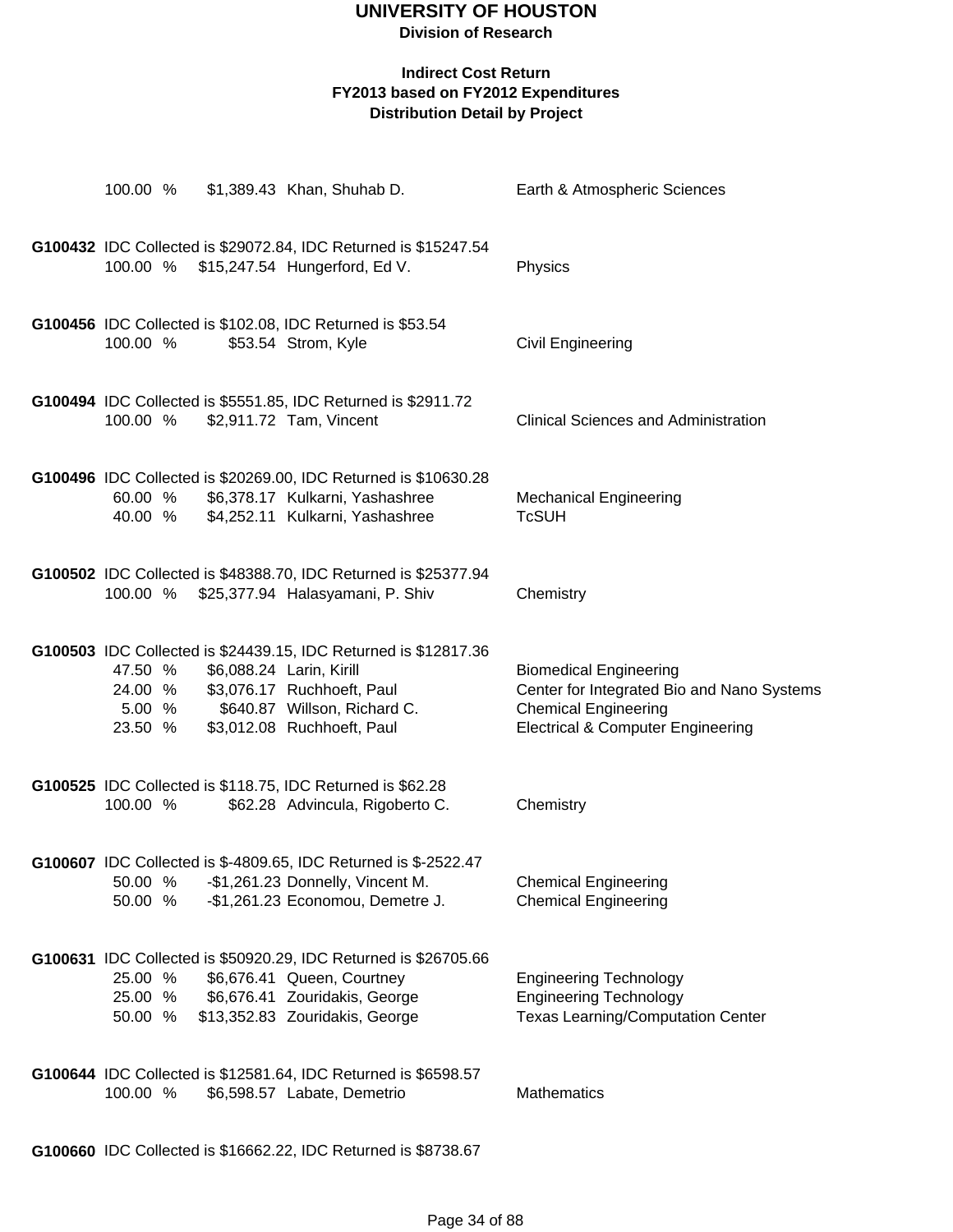**Division of Research**

### **Indirect Cost Return FY2013 based on FY2012 Expenditures Distribution Detail by Project**

|                    | 100.00 % \$8,738.67 Neighbors, Clayton                                                                                                 | Psychology                                                 |
|--------------------|----------------------------------------------------------------------------------------------------------------------------------------|------------------------------------------------------------|
| 100.00 %           | G100687 IDC Collected is \$5362.54, IDC Returned is \$2812.44<br>\$2,812.44 Khan, Shuhab D.                                            | Earth & Atmospheric Sciences                               |
| 100.00 %           | G100704 IDC Collected is \$38082.98, IDC Returned is \$19973.00<br>\$19,973.00 Bittner, Eric R.                                        | Chemistry                                                  |
| 75.00 %            | G100743 IDC Collected is \$59775.10, IDC Returned is \$31349.65<br>\$23,512.24 Wu, Naijuan<br>25.00 % \$7,837.41 Wu, Naijuan           | <b>Center for Advanced Materials</b><br>Physics            |
| 30.00 %            | G100759 IDC Collected is \$47847.22, IDC Returned is \$25093.95<br>70.00 % \$17,565.77 Harold, Michael P.<br>\$7,528.19 Rooks, Charles | <b>Chemical Engineering</b><br><b>Chemical Engineering</b> |
| 60.00 %<br>40.00 % | G100768 IDC Collected is \$5672.79, IDC Returned is \$2975.15<br>\$1,785.09 Cai, Chengzhi<br>\$1,190.06 Cai, Chengzhi                  | Chemistry<br><b>TcSUH</b>                                  |
|                    | G100774 IDC Collected is \$25693.25, IDC Returned is \$13475.08<br>100.00 % \$13,475.08 Van-Wijk, Jolante W.                           | Earth & Atmospheric Sciences                               |
| 100.00 %           | G100775 IDC Collected is \$120295.31, IDC Returned is \$63090.08<br>\$63,090.08 Cline, Raymond E.                                      | Center for Technology Literacy                             |
| 100.00 %           | G100778 IDC Collected is \$11801.12, IDC Returned is \$6189.22<br>\$6,189.22 Canic, Suncica                                            | <b>Mathematics</b>                                         |
| 100.00 %           | G100798 IDC Collected is \$22244.72, IDC Returned is \$11666.47<br>\$11,666.47 Anderson, Franklin J.                                   | Learning and Assessment Services                           |
| 100.00 %           | G100814 IDC Collected is \$26275.11, IDC Returned is \$13780.24<br>\$13,780.24 Gorb, Yuliya                                            | <b>Mathematics</b>                                         |
| 100.00 %           | G100856 IDC Collected is \$-295.29, IDC Returned is \$-154.87<br>-\$154.87 Waight, Consuelo                                            | Human Development and Consumer Science                     |
|                    |                                                                                                                                        |                                                            |

**G100869** IDC Collected is \$12022.11, IDC Returned is \$6305.12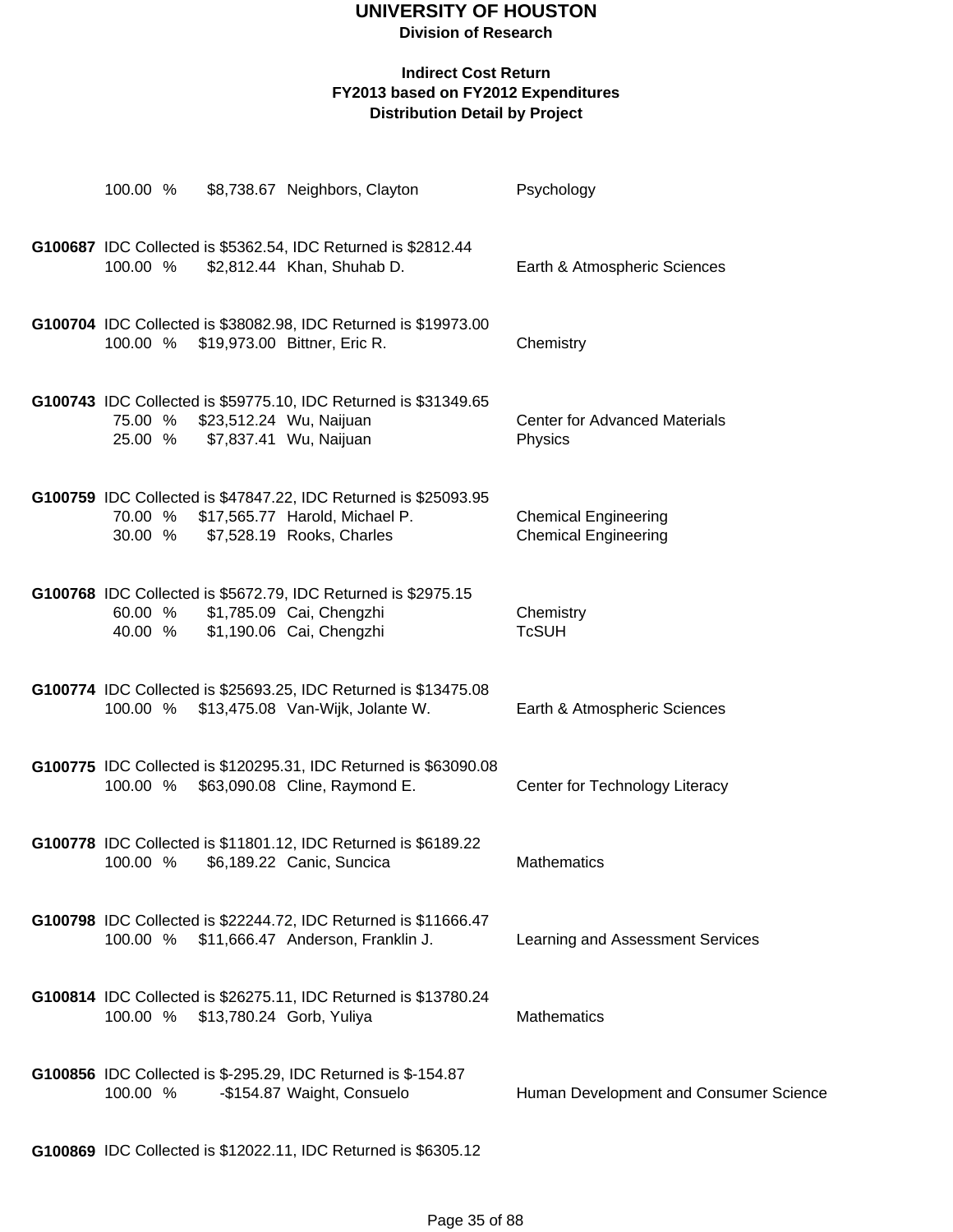**Division of Research**

### **Indirect Cost Return FY2013 based on FY2012 Expenditures Distribution Detail by Project**

|                    |                                            | 100.00 % \$6,305.12 Snow, Jonathan E.                                                                                                   | Earth & Atmospheric Sciences                                                               |
|--------------------|--------------------------------------------|-----------------------------------------------------------------------------------------------------------------------------------------|--------------------------------------------------------------------------------------------|
|                    |                                            | G100871 IDC Collected is \$35754.52, IDC Returned is \$18751.82<br>100.00 % \$18,751.82 Sharp, Carla                                    | Psychology                                                                                 |
| 50.00 %<br>50.00 % | \$3,935.70 Liu, Dong<br>\$3,935.70 Sun, Li | G100896 IDC Collected is \$15008.57, IDC Returned is \$7871.39                                                                          | <b>Mechanical Engineering</b><br><b>Mechanical Engineering</b>                             |
| 100.00 %           |                                            | G100912 IDC Collected is \$47276.89, IDC Returned is \$24794.84<br>\$24,794.84 Cooper, Tim                                              | Biology/Biochemistry                                                                       |
| 50.00 %<br>50.00 % |                                            | G100923 IDC Collected is \$450.00, IDC Returned is \$236.01<br>\$118.00 Litvinov, Dmitri<br>\$118.00 Litvinov, Dmitri                   | Center for Integrated Bio and Nano Systems<br><b>Electrical &amp; Computer Engineering</b> |
|                    |                                            | G100924 IDC Collected is \$-43.38, IDC Returned is \$-22.75<br>50.00 % - \$11.38 Litvinov, Dmitri<br>50.00 % - \$11.38 Litvinov, Dmitri | Center for Integrated Bio and Nano Systems<br><b>Electrical &amp; Computer Engineering</b> |
|                    |                                            | G100930 IDC Collected is \$25135.61, IDC Returned is \$13182.62<br>100.00 % \$13,182.62 Fofanov, Yuriy                                  |                                                                                            |
| 100.00 %           |                                            | G100934 IDC Collected is \$4056.40, IDC Returned is \$2127.42<br>\$2,127.42 Kuznetsov, Yuri                                             | <b>Mathematics</b>                                                                         |
| 100.00 %           |                                            | G100944 IDC Collected is \$10420.87, IDC Returned is \$5465.33<br>\$5,465.33 Neal, Jack A.                                              | Hotel and Restaurant Management                                                            |
| 100.00 %           |                                            | G100991 IDC Collected is \$1000.00, IDC Returned is \$524.46<br>\$524.46 Cheng, Albert M. K.                                            | <b>Computer Science</b>                                                                    |
| 100.00 %           |                                            | G100999 IDC Collected is \$4466.52, IDC Returned is \$2342.51<br>\$2,342.51 Tang, Rosa                                                  | Optometry, Community                                                                       |
| 100.00 %           |                                            | G101003 IDC Collected is \$42673.73, IDC Returned is \$22380.66<br>\$22,380.66 Andersson, Alf Stefan                                    | Center for Nuclear Receptors and Cell Signaling                                            |
|                    |                                            |                                                                                                                                         |                                                                                            |

**G101006** IDC Collected is \$6503.23, IDC Returned is \$3410.68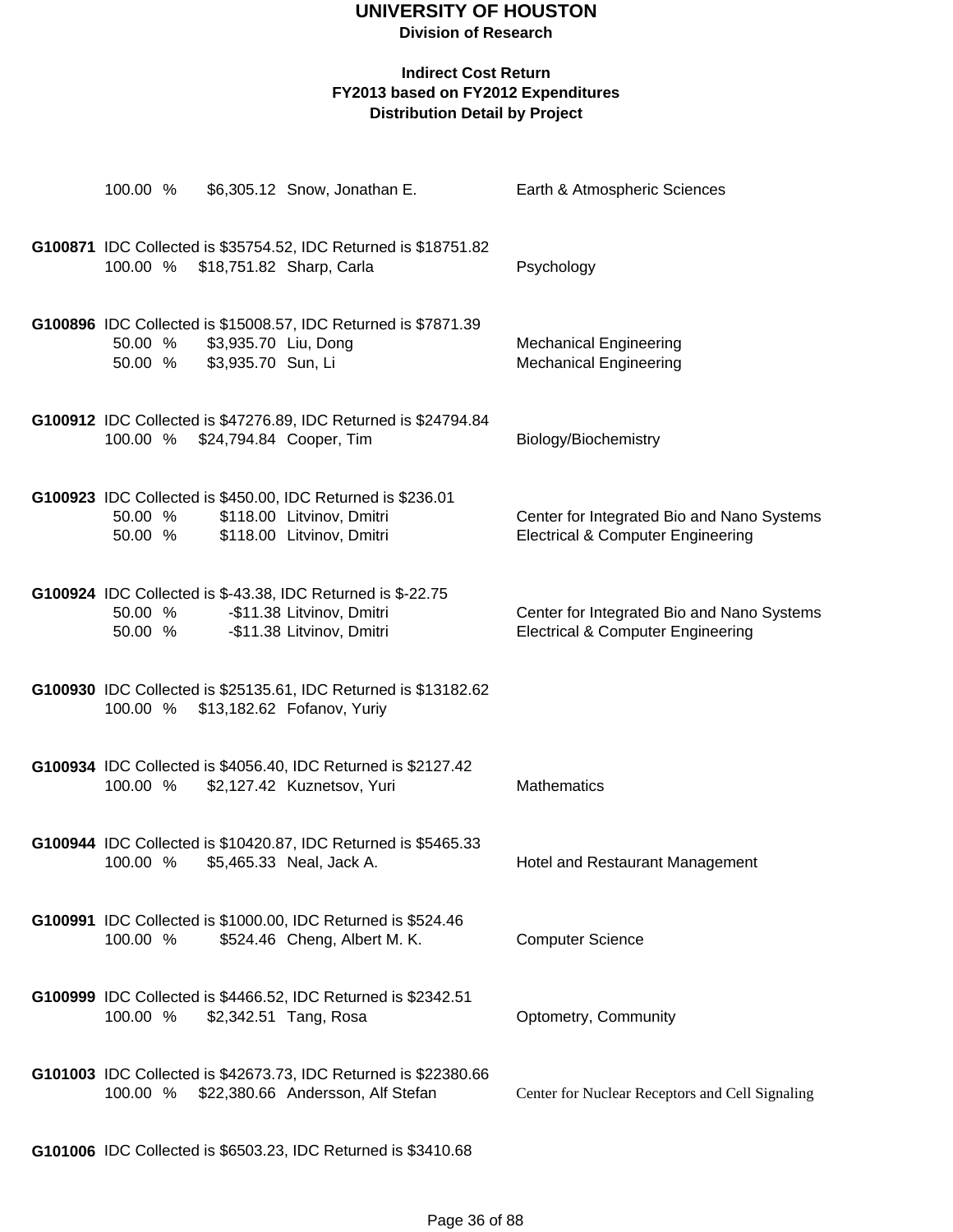# **UNIVERSITY OF HOUSTON**

## **Division of Research**

| 100.00 %                                                                | \$3,410.68 Stewart, M. David                                                                                                                                       | Biology/Biochemistry                                   |
|-------------------------------------------------------------------------|--------------------------------------------------------------------------------------------------------------------------------------------------------------------|--------------------------------------------------------|
| G101034 IDC Collected is \$527.23, IDC Returned is \$276.51<br>100.00 % | \$276.51 Fox, George E.                                                                                                                                            | Biology/Biochemistry                                   |
| 100.00 %                                                                | G101060 IDC Collected is \$898.07, IDC Returned is \$471.00<br>\$471.00 Song, Gangbing                                                                             | <b>Mechanical Engineering</b>                          |
| G101062 IDC Collected is \$-0.20, IDC Returned is \$-0.10<br>100.00 %   | -\$0.10 Frishman, PhD, Laura J.                                                                                                                                    | Optometry, Community                                   |
| 100.00 %                                                                | G101067 IDC Collected is \$34613.91, IDC Returned is \$18153.61<br>\$18,153.61 Kulkarni, Yashashree                                                                | <b>Mechanical Engineering</b>                          |
| 100.00 %                                                                | G101073 IDC Collected is \$4282.51, IDC Returned is \$2246.01<br>\$2,246.01 Strom, Kyle                                                                            | Civil Engineering                                      |
| 100.00 %                                                                | G101075 IDC Collected is \$404.98, IDC Returned is \$212.40<br>\$212.40 Bishop, Peter                                                                              | Human Development and Consumer Science                 |
| 100.00 %                                                                | G101087 IDC Collected is \$9828.97, IDC Returned is \$5154.90<br>\$5,154.90 Han, Zhu                                                                               | <b>Electrical &amp; Computer Engineering</b>           |
| G101099 IDC Collected is \$-0.26, IDC Returned is \$-0.14<br>100.00 %   | -\$0.14 Brandon, Alan D.                                                                                                                                           | Earth & Atmospheric Sciences                           |
| 100.00 %                                                                | G101108 IDC Collected is \$38608.88, IDC Returned is \$20248.81<br>\$20,248.81 Xu, Shoujun                                                                         | Chemistry                                              |
| G101137 IDC Collected is \$165.97, IDC Returned is \$87.04<br>100.00 %  | \$87.04 Tam, Vincent                                                                                                                                               | <b>Clinical Sciences and Administration</b>            |
| 100.00 %                                                                | G101146 IDC Collected is \$1056.55, IDC Returned is \$554.12<br>\$554.12 Deng, Zhigang                                                                             | <b>Computer Science</b>                                |
| 80.00 %<br>5.00 %<br>5.00 %                                             | G101151 IDC Collected is \$56140.23, IDC Returned is \$29443.31<br>\$23,554.64 Fofanov, Yuriy<br>\$1,472.17 Willson, Richard C.<br>\$1,472.17 Johnsson, S. Lennart | <b>Chemical Engineering</b><br><b>Computer Science</b> |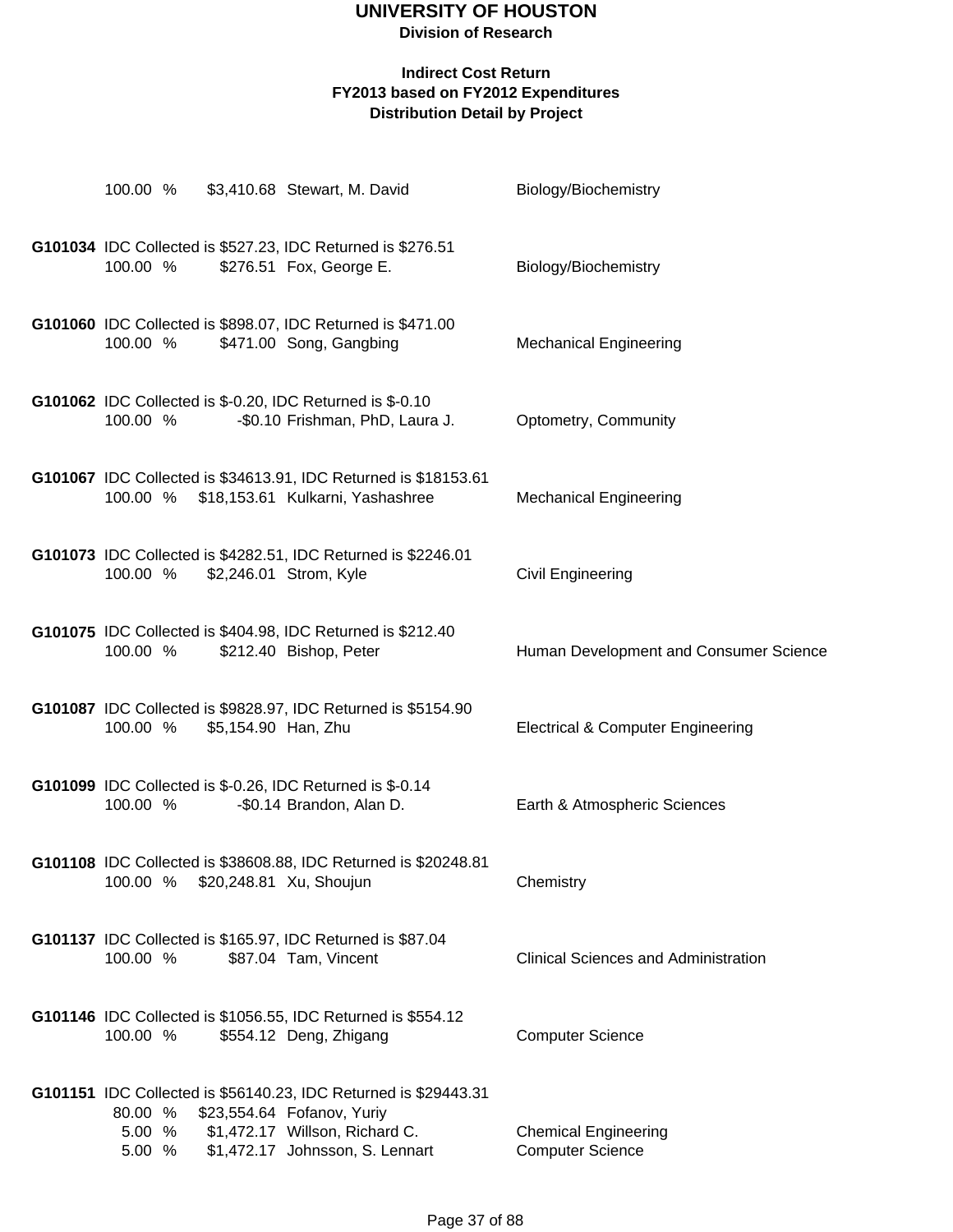| 5.00 %                        | 5.00 % \$1,472.17 Johnsson, S. Lennart<br>\$1,472.17 Willson, Richard C.                                                                 | <b>Texas Learning/Computation Center</b><br><b>Texas Learning/Computation Center</b>               |
|-------------------------------|------------------------------------------------------------------------------------------------------------------------------------------|----------------------------------------------------------------------------------------------------|
| 50.00 %<br>50.00 %            | G101159 IDC Collected is \$52199.97, IDC Returned is \$27376.80<br>\$13,688.40 Donnelly, Vincent M.<br>\$13,688.40 Economou, Demetre J.  | <b>Chemical Engineering</b><br><b>Chemical Engineering</b>                                         |
| 100.00 %                      | G101165 IDC Collected is \$776.74, IDC Returned is \$407.37<br>\$407.37 Neighbors, Clayton                                               | Psychology                                                                                         |
| 100.00 %                      | G101171 IDC Collected is \$53082.47, IDC Returned is \$27839.63<br>\$27,839.63 Lau, Kwong                                                | Physics                                                                                            |
| 100.00 %                      | G101185 IDC Collected is \$45533.99, IDC Returned is \$23880.76<br>\$23,880.76 Snow, Jonathan E.                                         | Earth & Atmospheric Sciences                                                                       |
| 100.00 %                      | G101187 IDC Collected is \$58018.86, IDC Returned is \$30428.57<br>\$30,428.57 Schwartz, Robert J.                                       | Biology/Biochemistry                                                                               |
|                               | G101207 IDC Collected is \$29366.76, IDC Returned is \$15401.69<br>100.00 % \$15,401.69 Goloshubin, Gennady                              | Earth & Atmospheric Sciences                                                                       |
| 100.00 %                      | G101208 IDC Collected is \$468.69, IDC Returned is \$245.81<br>\$245.81 Deng, Zhigang                                                    | <b>Computer Science</b>                                                                            |
| 33.00 %<br>33.00 %<br>34.00 % | G101221 IDC Collected is \$-84.85, IDC Returned is \$-44.50<br>-\$14.69 Angel, Mike<br>-\$14.69 Cross, Renee D.<br>-\$15.13 Granato, Jim | Hobby Center for Public Policy<br>Hobby Center for Public Policy<br>Hobby Center for Public Policy |
| 100.00 %                      | G101222 IDC Collected is \$1012.93, IDC Returned is \$531.24<br>\$531.24 Tam, Vincent                                                    | <b>Clinical Sciences and Administration</b>                                                        |
| 50.00 %<br>50.00 %            | G101233 IDC Collected is \$1236.07, IDC Returned is \$648.27<br>\$324.13 Ignatiev, Alex<br>\$324.13 Ignatiev, Alex                       | <b>Center for Advanced Materials</b><br>Physics                                                    |
| 50.00 %<br>50.00 %            | G101242 IDC Collected is \$-94.68, IDC Returned is \$-49.66<br>-\$24.83 Rappenglueck, Bernhard<br>-\$24.83 Rappenglueck, Bernhard        | Earth & Atmospheric Sciences<br>Institute for Climate and Atmospheric Science                      |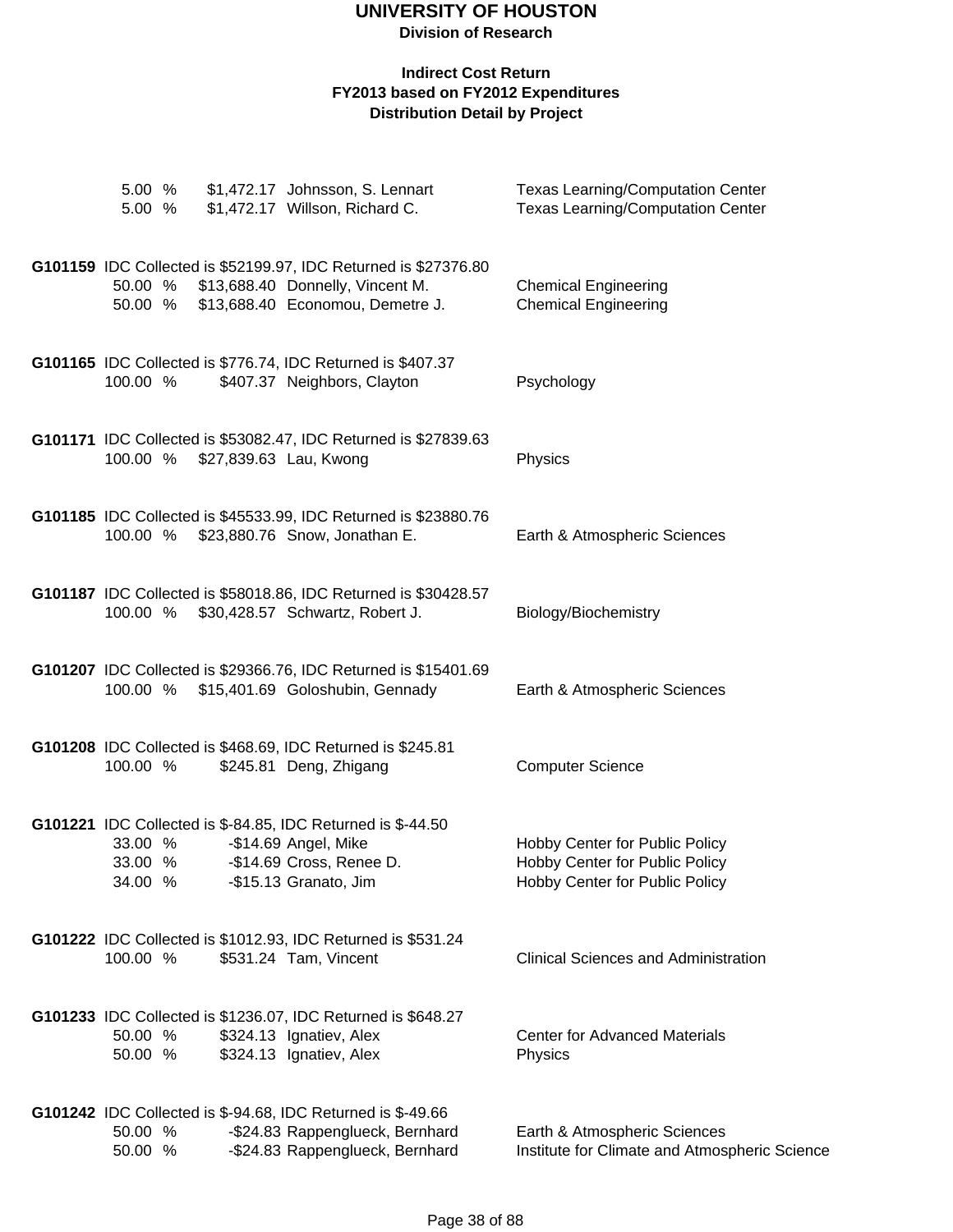| G101248 IDC Collected is \$18051.94, IDC Returned is \$9467.52<br>100.00 %<br>\$9,467.52                                                | <b>Chemical Engineering</b>                 |
|-----------------------------------------------------------------------------------------------------------------------------------------|---------------------------------------------|
| G101259 IDC Collected is \$9925.53, IDC Returned is \$5205.54<br>100.00 % \$5,205.54 Grills-Taqueche, Amie E.                           | Psychology                                  |
| G101267 IDC Collected is \$-276.79, IDC Returned is \$-145.17<br>50.00 % - \$72.58 Evans, Paige K.<br>-\$72.58 Segura, Perri<br>50.00 % | <b>Mathematics</b><br>Mathematics           |
| G101280 IDC Collected is \$11476.36, IDC Returned is \$6018.89<br>\$6,018.89 Gunaratne, Preethi H.<br>100.00 %                          | Biology/Biochemistry                        |
| G101291 IDC Collected is \$34648.47, IDC Returned is \$18171.74<br>100.00 % \$18,171.74 Eriksen, Jason                                  | Pharmacological and Pharmaceutical Sciences |
| G101304 IDC Collected is \$14717.19, IDC Returned is \$7718.58<br>100.00 % \$7,718.58 Akay, Metin                                       | <b>Biomedical Engineering</b>               |
| G101320 IDC Collected is \$16434.47, IDC Returned is \$8619.22<br>100.00 %<br>\$8,619.22 Lewis, Russell                                 | <b>Clinical Sciences and Administration</b> |
| G101324 IDC Collected is \$10740.54, IDC Returned is \$5632.98<br>100.00 % \$5,632.98 Hernandez, Arturo E.                              | Psychology                                  |
| <b>G101330</b> IDC Collected is \$-0.03, IDC Returned is \$-0.02<br>100.00 %<br>-\$0.02 Burns, Alan R.                                  | Optometry, Community                        |
| G101340 IDC Collected is \$37768.68, IDC Returned is \$19808.16<br>100.00 % \$19,808.16 Layne, Charles S.                               | <b>Health and Human Performance</b>         |
| G101341 IDC Collected is \$403.50, IDC Returned is \$211.62<br>100.00 %<br>\$211.62 Layne, Charles S.                                   | <b>Health and Human Performance</b>         |
| G101342 IDC Collected is \$40468.42, IDC Returned is \$21224.07<br>100.00 % \$21,224.07 Layne, Charles S.                               | Health and Human Performance                |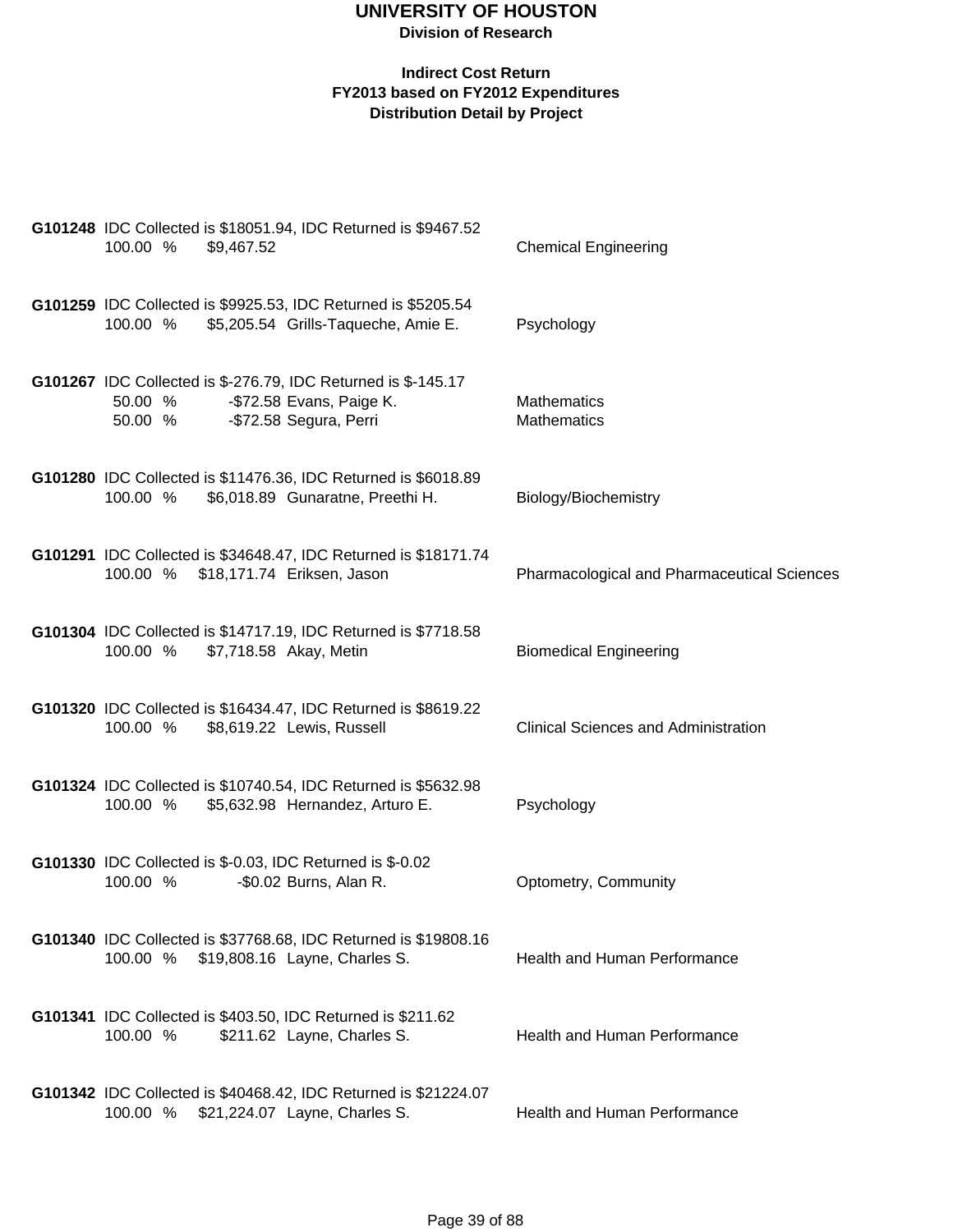| G101343 IDC Collected is \$39756.04, IDC Returned is \$20850.45<br>100.00 % \$20,850.45 Layne, Charles S.                                                                                                                                                                                                                              | Health and Human Performance                                                                                                                                                                                                          |
|----------------------------------------------------------------------------------------------------------------------------------------------------------------------------------------------------------------------------------------------------------------------------------------------------------------------------------------|---------------------------------------------------------------------------------------------------------------------------------------------------------------------------------------------------------------------------------------|
| G101344 IDC Collected is \$34531.43, IDC Returned is \$18110.35<br>100.00 % \$18,110.35 Layne, Charles S.                                                                                                                                                                                                                              | Health and Human Performance                                                                                                                                                                                                          |
| G101355 IDC Collected is \$-3321.64, IDC Returned is \$-1742.07<br>-\$1,742.07 Davis, Dan<br>100.00 %                                                                                                                                                                                                                                  | <b>Composites Engineering and Applications Center</b>                                                                                                                                                                                 |
| G101357 IDC Collected is \$7423.25, IDC Returned is \$3893.20<br>20.00 %<br>\$778.64 Tolar, Tammy<br>\$389.32 Tolar, Tammy<br>10.00 %<br>\$2,725.24 Tolar, Tammy<br>70.00 %                                                                                                                                                            | Psychology<br><b>Texas Learning/Computation Center</b><br><b>TIMES</b>                                                                                                                                                                |
| G101365 IDC Collected is \$35337.05, IDC Returned is \$18532.87<br>\$9,266.43 Bose, Rathindra N.<br>50.00 %<br>\$8,339.79 Bose, Rathindra N.<br>45.00 %<br>5.00 %<br>\$926.64 Bose, Rathindra N.                                                                                                                                       | Chemistry<br>Institute for Molecular Design<br><b>Texas Learning/Computation Center</b>                                                                                                                                               |
| G101369 IDC Collected is \$4198.77, IDC Returned is \$2202.09<br>25.00 %<br>\$550.52 Lefer, Barry<br>\$528.50 Rappenglueck, Bernhard<br>24.00 %<br>\$572.54 Lefer, Barry<br>26.00 %<br>\$550.52 Rappenglueck, Bernhard<br>25.00 %                                                                                                      | Earth & Atmospheric Sciences<br>Earth & Atmospheric Sciences<br>Institute for Climate and Atmospheric Science<br>Institute for Climate and Atmospheric Science                                                                        |
| G101380 IDC Collected is \$336.66, IDC Returned is \$176.56<br>50.00 %<br>\$88.28 Strom, Kyle<br>\$88.28 Wang, Keh-Han<br>50.00 %                                                                                                                                                                                                      | <b>Civil Engineering</b><br><b>Civil Engineering</b>                                                                                                                                                                                  |
| G101386 IDC Collected is \$19034.26, IDC Returned is \$9982.71<br>16.50 %<br>\$1,647.15 Johnsson, S. Lennart<br>16.00 %<br>\$1,597.23 Lefer, Barry<br>\$1,597.23 Rappenglueck, Bernhard<br>16.00 %<br>\$1,796.89 Lefer, Barry<br>18.00 %<br>\$1,697.06 Rappenglueck, Bernhard<br>17.00 %<br>\$1,647.15 Johnsson, S. Lennart<br>16.50 % | <b>Computer Science</b><br>Earth & Atmospheric Sciences<br>Earth & Atmospheric Sciences<br>Institute for Climate and Atmospheric Science<br>Institute for Climate and Atmospheric Science<br><b>Texas Learning/Computation Center</b> |
| G101387 IDC Collected is \$38631.87, IDC Returned is \$20260.87<br>\$20,260.87 Layne, Charles S.<br>100.00 %                                                                                                                                                                                                                           | Health and Human Performance                                                                                                                                                                                                          |
| G101417 IDC Collected is \$-441.36, IDC Returned is \$-231.48<br>100.00 %<br>-\$231.48 Harold, Michael P.                                                                                                                                                                                                                              | <b>Chemical Engineering</b>                                                                                                                                                                                                           |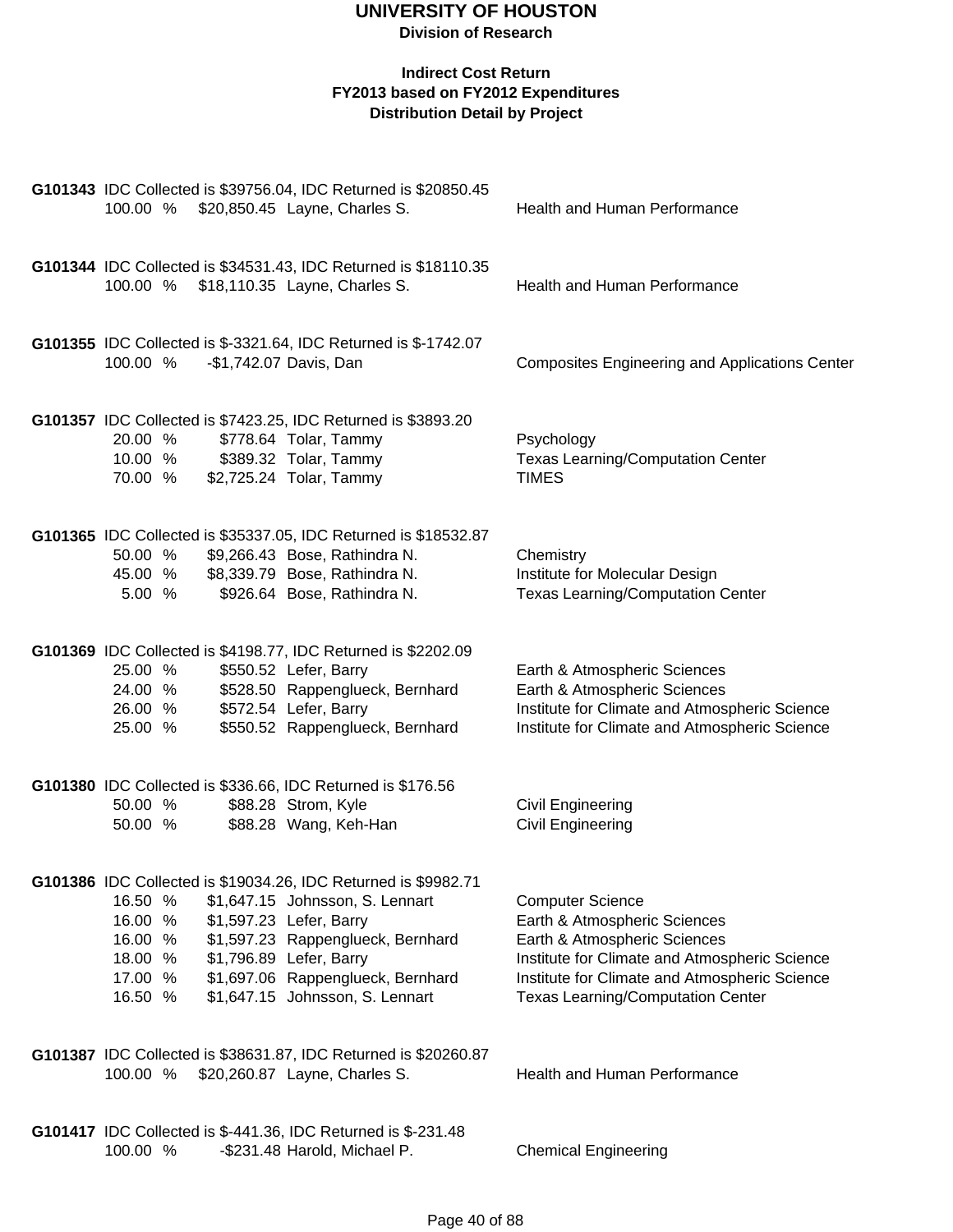|  |          |                 | G101419 IDC Collected is \$-242.64, IDC Returned is \$-127.25                            |                                                    |
|--|----------|-----------------|------------------------------------------------------------------------------------------|----------------------------------------------------|
|  | 50.00 %  |                 | -\$63.63 Dawood, Mina                                                                    | <b>Civil Engineering</b>                           |
|  | 50.00 %  |                 | -\$63.63 Dhonde, Hemant E.                                                               | <b>Civil Engineering</b>                           |
|  |          |                 | G101425 IDC Collected is \$11448.12, IDC Returned is \$6004.08                           |                                                    |
|  | 100.00 % |                 | \$6,004.08 Johnsson, S. Lennart                                                          | <b>Texas Learning/Computation Center</b>           |
|  |          |                 | G101459 IDC Collected is \$42999.36, IDC Returned is \$22551.44                          |                                                    |
|  | 35.00 %  |                 | \$7,893.01 Pavlidis, Ioannis                                                             | <b>Computer Science</b>                            |
|  | 5.00 %   |                 | \$1,127.57 Shastri, Dvijesh                                                              | <b>Computer Science</b>                            |
|  | 12.00 %  |                 | \$2,706.17 Pavlidis, Ioannis                                                             | Psychology                                         |
|  | 8.00 %   |                 | \$1,804.12 Shastri, Dvijesh                                                              | Psychology                                         |
|  | 12.00 %  |                 | \$2,706.17 Pavlidis, Ioannis                                                             | <b>Texas Learning/Computation Center</b>           |
|  | 8.00 %   |                 | \$1,804.12 Shastri, Dvijesh                                                              | <b>Texas Learning/Computation Center</b>           |
|  | 11.00 %  |                 | \$2,480.66 Pavlidis, Ioannis                                                             | <b>TIMES</b>                                       |
|  | 9.00 %   |                 | \$2,029.63 Shastri, Dvijesh                                                              | <b>TIMES</b>                                       |
|  |          |                 |                                                                                          |                                                    |
|  |          |                 | G101460 IDC Collected is \$4082.21, IDC Returned is \$2140.96                            |                                                    |
|  | 50.00 %  |                 | \$1,070.48 Ruan, Ke-He                                                                   | Center for Experimental Therapeutics and Pharmacoi |
|  | 50.00 %  |                 | \$1,070.48 Ruan, Ke-He                                                                   | Pharmacological and Pharmaceutical Sciences        |
|  |          |                 | G101469 IDC Collected is \$315.39, IDC Returned is \$165.41                              |                                                    |
|  | 25.00 %  |                 | \$41.35 Gillan, Gail H.                                                                  | Learning and Assessment Services                   |
|  | 75.00 %  |                 | \$124.06 Maurer, Gaylyn                                                                  | Learning and Assessment Services                   |
|  |          |                 |                                                                                          |                                                    |
|  |          |                 | G101473 IDC Collected is \$35649.77, IDC Returned is \$18696.88                          |                                                    |
|  |          |                 | 100.00 % \$18,696.88 Balakotaiah, Vemuri                                                 | <b>Chemical Engineering</b>                        |
|  |          |                 | G101494 IDC Collected is \$-130.84, IDC Returned is \$-68.62                             |                                                    |
|  | 100.00 % |                 | -\$68.62 Shrestha, Ramesh                                                                | Civil Engineering                                  |
|  |          |                 |                                                                                          |                                                    |
|  | 100.00 % | \$90.87 Sun, Li | G101498 IDC Collected is \$173.26, IDC Returned is \$90.87                               | <b>Mechanical Engineering</b>                      |
|  |          |                 |                                                                                          |                                                    |
|  |          |                 | G101502 IDC Collected is \$931.67, IDC Returned is \$488.62                              |                                                    |
|  | 100.00 % |                 | \$488.62 Hannay, H. Julia                                                                | Psychology                                         |
|  |          |                 |                                                                                          |                                                    |
|  | 100.00 % |                 | G101504 IDC Collected is \$68.75, IDC Returned is \$36.06<br>\$36.06 Cheung, Margaret S. | Physics                                            |
|  |          |                 |                                                                                          |                                                    |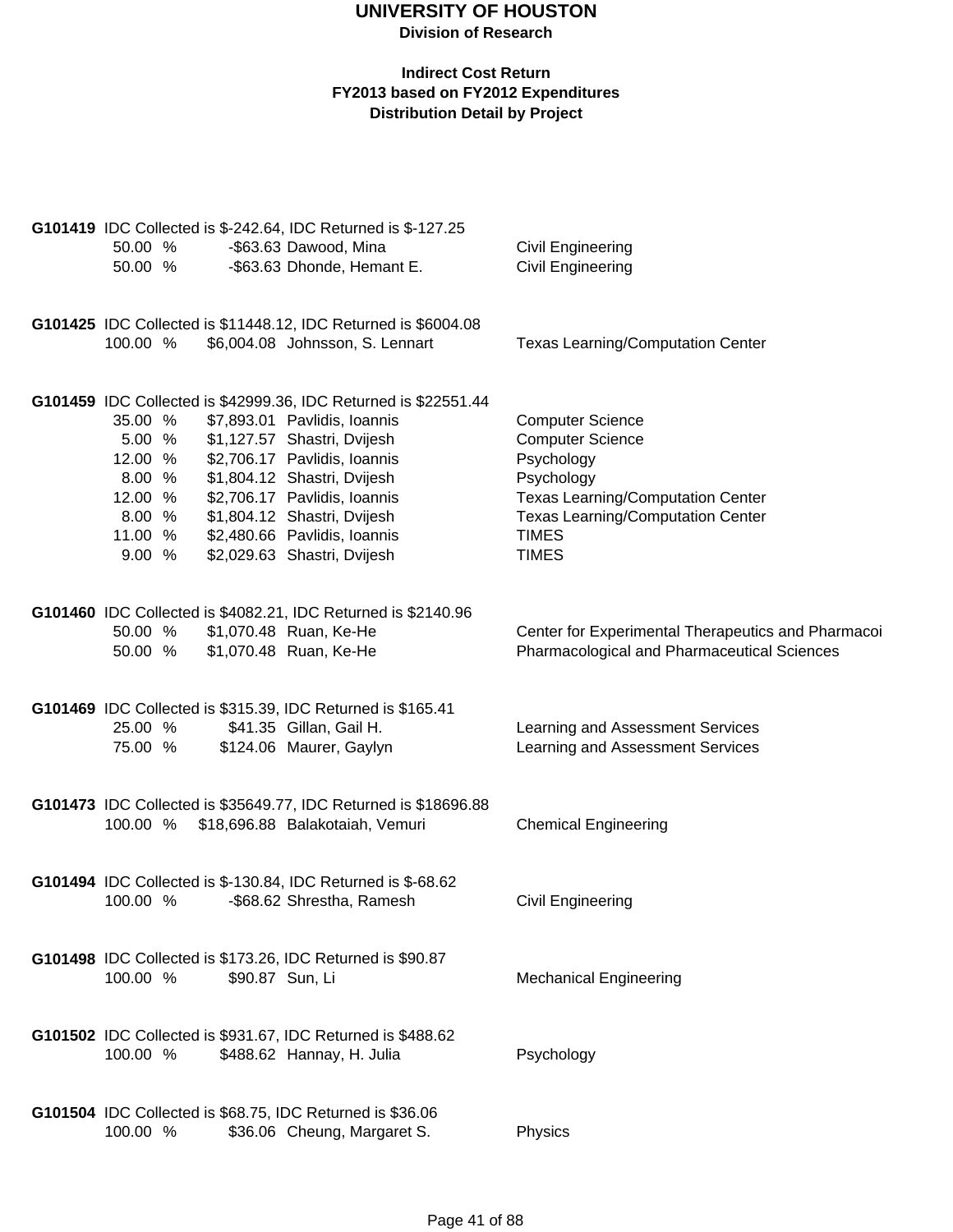| G101516 IDC Collected is \$27264.05, IDC Returned is \$14298.90<br>\$7,149.45 Franchek, Matthew<br>50.00 %<br>\$7,149.45 Grigoriadis, Karolos M.<br>50.00 % | <b>Mechanical Engineering</b><br><b>Mechanical Engineering</b>          |
|-------------------------------------------------------------------------------------------------------------------------------------------------------------|-------------------------------------------------------------------------|
| G101524 IDC Collected is \$1387.50, IDC Returned is \$727.69<br>\$363.84 Zheng, Rong<br>50.00 %<br>\$363.84 Song, Gangbing<br>50.00 %                       | <b>Computer Science</b><br><b>Mechanical Engineering</b>                |
| G101525 IDC Collected is \$2121.08, IDC Returned is \$1112.42<br>100.00 %<br>\$1,112.42 Garbey, Marc                                                        | <b>Computer Science</b>                                                 |
| G101527 IDC Collected is \$16380.73, IDC Returned is \$8591.04<br>\$8,591.04 Lee, T. Randall<br>100.00 %                                                    | Chemistry                                                               |
| G101536 IDC Collected is \$6027.01, IDC Returned is \$3160.93<br>\$1,580.46 Zhang, Xiaoliu<br>50.00 %<br>\$1,580.46 Zhang, Xiaoliu<br>50.00 %               | Biology/Biochemistry<br>Center for Nuclear Receptors and Cell Signaling |
| G101612 IDC Collected is \$790.53, IDC Returned is \$414.60<br>100.00 %<br>\$414.60 Metcalfe, Ralph W.                                                      | <b>Mechanical Engineering</b>                                           |
| G101619 IDC Collected is \$-0.01, IDC Returned is \$-0.01<br>100.00 %<br>-\$0.01 Young, Frederick M.                                                        | <b>Small Business Development Center</b>                                |
| G101620 IDC Collected is \$22329.99, IDC Returned is \$11711.19<br>100.00 %<br>\$11,711.19 Brandon, Alan D.                                                 | Earth & Atmospheric Sciences                                            |
| G101641 IDC Collected is \$9224.63, IDC Returned is \$4837.95<br>100.00 %<br>\$4,837.95 Bodmann, Bernhard G.                                                | Mathematics                                                             |
| <b>G101657</b> IDC Collected is \$-94.15, IDC Returned is \$-49.38<br>100.00 %<br>-\$49.38 Grindon, Angelina C.                                             | Learning and Assessment Services                                        |
| G101661 IDC Collected is \$10372.81, IDC Returned is \$5440.12<br>5.00 %<br>\$272.01 Houston, W. Robert<br>95.00 %<br>\$5,168.12 Hutchison, Laveria F.      | Curriculum and Instruction<br>Curriculum and Instruction                |
| G101662 IDC Collected is \$33316.80, IDC Returned is \$17473.33<br>70.00 %<br>\$12,231.33 Fox, George E.                                                    | Biology/Biochemistry                                                    |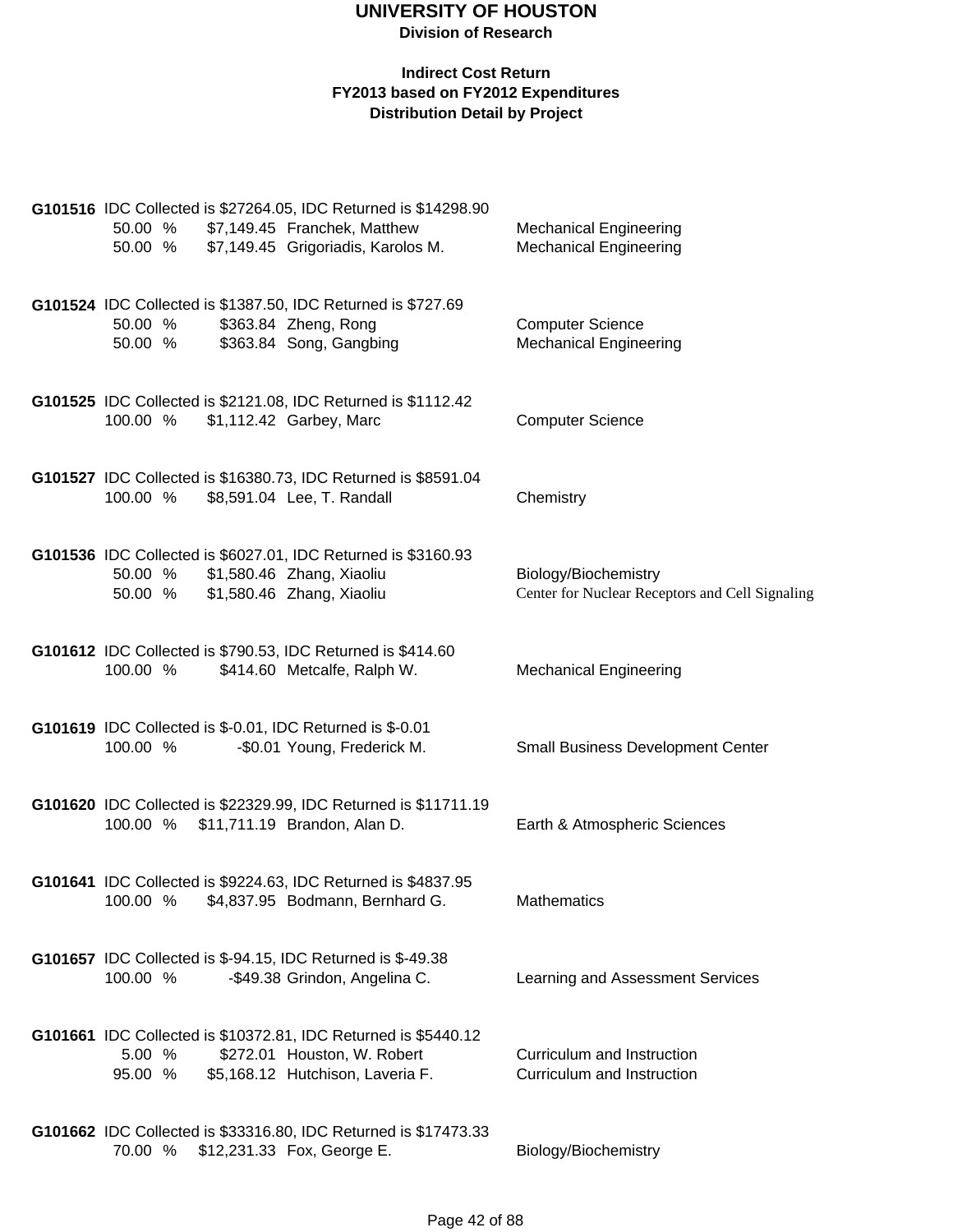## **UNIVERSITY OF HOUSTON**

**Division of Research**

| 10.00 %  |  | \$1,747.33 Fox, George E.                                                                |                                                              |
|----------|--|------------------------------------------------------------------------------------------|--------------------------------------------------------------|
| 10.00 %  |  | \$1,747.33 Fox, George E.                                                                | Institute for Space Systems Operations                       |
| 10.00 %  |  | \$1,747.33 Fox, George E.                                                                | <b>Texas Learning/Computation Center</b>                     |
|          |  |                                                                                          |                                                              |
|          |  |                                                                                          |                                                              |
|          |  | G101671 IDC Collected is \$4961.31, IDC Returned is \$2602.01                            |                                                              |
| 5.00 %   |  | \$130.10 Lowder, Thomas                                                                  |                                                              |
| 90.00 %  |  | \$2,341.81 McFarlin, Brian K.                                                            |                                                              |
| 5.00 %   |  | \$130.10 Simpson, Richard J.                                                             |                                                              |
|          |  |                                                                                          |                                                              |
|          |  | G101701 IDC Collected is \$26776.47, IDC Returned is \$14043.19                          |                                                              |
| 17.00 %  |  | \$2,387.34 Briggs, James M.                                                              | Biology/Biochemistry                                         |
| 83.00 %  |  | \$11,655.85 Gilbertson, Scott R.                                                         | Chemistry                                                    |
|          |  |                                                                                          |                                                              |
|          |  |                                                                                          |                                                              |
| 24.00 %  |  | <b>G101723</b> IDC Collected is \$-6.54, IDC Returned is \$-3.43<br>-\$0.82 Lefer, Barry |                                                              |
| 25.00 %  |  | -\$0.86 Rappenglueck, Bernhard                                                           | Earth & Atmospheric Sciences<br>Earth & Atmospheric Sciences |
| 25.00 %  |  | -\$0.86 Lefer, Barry                                                                     | Institute for Climate and Atmospheric Science                |
| 26.00 %  |  | -\$0.89 Rappenglueck, Bernhard                                                           | Institute for Climate and Atmospheric Science                |
|          |  |                                                                                          |                                                              |
|          |  |                                                                                          |                                                              |
|          |  | G101731 IDC Collected is \$687.13, IDC Returned is \$360.37                              |                                                              |
| 100.00 % |  | \$360.37 Advincula, Rigoberto C.                                                         | Chemistry                                                    |
|          |  |                                                                                          |                                                              |
|          |  | G101747 IDC Collected is \$10937.80, IDC Returned is \$5736.44                           |                                                              |
| 25.00 %  |  | \$1,434.11 Litvinchuk, Alexander                                                         | Physics                                                      |
| 75.00 %  |  | \$4,302.33 Litvinchuk, Alexander                                                         | <b>TcSUH</b>                                                 |
|          |  |                                                                                          |                                                              |
|          |  |                                                                                          |                                                              |
|          |  | G101750 IDC Collected is \$227447.71, IDC Returned is \$119287.23                        |                                                              |
| 30.00 %  |  | \$35,786.17 Carter, William                                                              | Civil Engineering                                            |
| 10.00 %  |  | \$11,928.72 Glennie, Craig                                                               | Civil Engineering                                            |
| 60.00 %  |  | \$71,572.34 Shrestha, Ramesh                                                             | Civil Engineering                                            |
|          |  |                                                                                          |                                                              |
|          |  | G101752 IDC Collected is \$768.46, IDC Returned is \$403.03                              |                                                              |
| 75.00 %  |  | \$302.27 Bensaoula, Abdelhak                                                             | Institute for Nanoenergy                                     |
| 25.00 %  |  | \$100.76 Bensaoula, Abdelhak                                                             | Physics                                                      |
|          |  |                                                                                          |                                                              |
|          |  | G101762 IDC Collected is \$-495.10, IDC Returned is \$-259.66                            |                                                              |
| 100.00 % |  | -\$259.66 Cheung, Monit                                                                  | Child & Family for Innovative Research                       |
|          |  |                                                                                          |                                                              |
|          |  |                                                                                          |                                                              |
|          |  | G101767 IDC Collected is \$35102.85, IDC Returned is \$18410.04                          |                                                              |
| 100.00 % |  | \$18,410.04 Dominey, Wallace                                                             | Curriculum and Instruction                                   |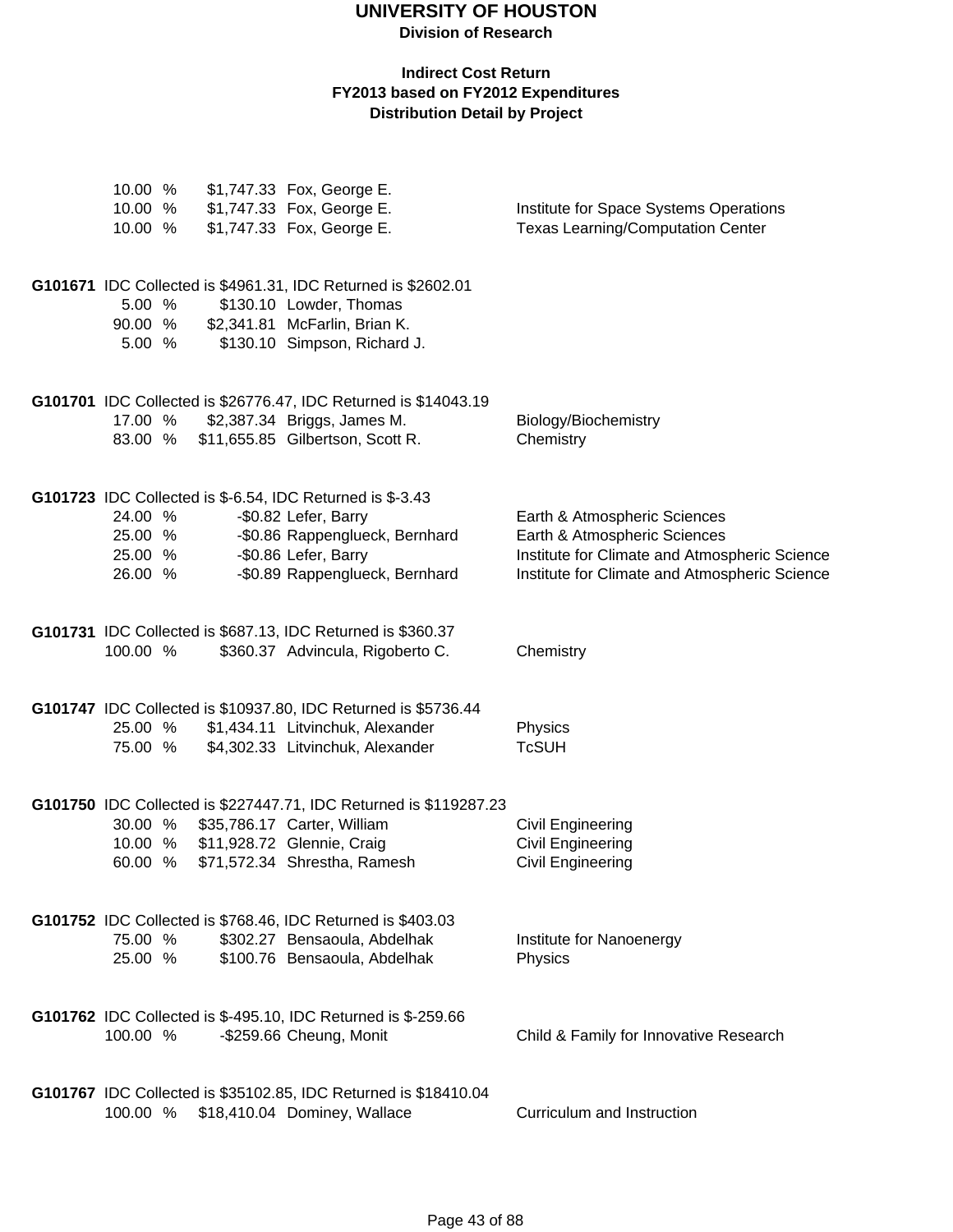#### **Indirect Cost Return FY2013 based on FY2012 Expenditures Distribution Detail by Project**

|          |         |                     | G101781 IDC Collected is \$9370.98, IDC Returned is \$4914.70   |                                              |
|----------|---------|---------------------|-----------------------------------------------------------------|----------------------------------------------|
| 80.00 %  |         | \$3,931.76 Chen, Ji |                                                                 | <b>Electrical &amp; Computer Engineering</b> |
| 20.00 %  |         |                     | \$982.94 Kayali, Mohammad A.                                    | <b>Electrical &amp; Computer Engineering</b> |
|          |         |                     |                                                                 |                                              |
|          |         |                     | G101784 IDC Collected is \$10664.24, IDC Returned is \$5592.97  |                                              |
| 50.00 %  |         |                     | \$2,796.48 Pennings, Steve C.                                   | Biology/Biochemistry                         |
| 50.00 %  |         |                     | \$2,796.48 Pennings, Steve C.                                   | <b>Houston Coastal Center</b>                |
|          |         |                     |                                                                 |                                              |
|          |         |                     |                                                                 |                                              |
|          |         |                     | G101798 IDC Collected is \$3695.14, IDC Returned is \$1937.95   |                                              |
| 100.00 % |         |                     | \$1,937.95 Gunaratne, Preethi H.                                | Biology/Biochemistry                         |
|          |         |                     |                                                                 |                                              |
|          |         |                     | G101799 IDC Collected is \$450.00, IDC Returned is \$236.01     |                                              |
| 100.00 % |         |                     | \$236.01 Sharma, Pradeep                                        | <b>Mechanical Engineering</b>                |
|          |         |                     |                                                                 |                                              |
|          |         |                     | G101818 IDC Collected is \$968.98, IDC Returned is \$508.19     |                                              |
| 10.00 %  |         |                     | \$50.82 Wosik, Jarek                                            | <b>Electrical &amp; Computer Engineering</b> |
|          | 18.00 % |                     | \$91.47 Brazdeikis, Audrius                                     | Physics                                      |
| 42.00 %  |         |                     | \$213.44 Brazdeikis, Audrius                                    | <b>TcSUH</b>                                 |
| 30.00 %  |         |                     | \$152.46 Wosik, Jarek                                           | <b>TcSUH</b>                                 |
|          |         |                     |                                                                 |                                              |
|          |         |                     | G101827 IDC Collected is \$-3703.23, IDC Returned is \$-1942.20 |                                              |
| 50.00 %  |         |                     | -\$971.10 Cline, Raymond E.                                     | Center for Technology Literacy               |
| 50.00 %  |         |                     | -\$971.10 Conklin, William                                      | Information & Logistics Technology           |
|          |         |                     |                                                                 |                                              |
|          |         |                     | G101829 IDC Collected is \$6307.32, IDC Returned is \$3307.94   |                                              |
| 30.00 %  |         |                     | \$992.38 Fletcher, Jack M.                                      | Psychology                                   |
| 10.00 %  |         |                     | \$330.79 Fletcher, Jack M.                                      | <b>Texas Learning/Computation Center</b>     |
| 60.00 %  |         |                     | \$1,984.76 Fletcher, Jack M.                                    | <b>TIMES</b>                                 |
|          |         |                     |                                                                 |                                              |
|          |         |                     | G101830 IDC Collected is \$46422.19, IDC Returned is \$24346.58 |                                              |
| 50.00 %  |         |                     | \$12,173.29 Selvamanickam, Venkat                               | <b>Mechanical Engineering</b>                |
| 50.00 %  |         |                     | \$12,173.29 Selvamanickam, Venkat                               | <b>TcSUH</b>                                 |
|          |         |                     |                                                                 |                                              |
|          |         |                     |                                                                 |                                              |
| 100.00 % |         |                     | G101833 IDC Collected is \$1376.23, IDC Returned is \$721.78    |                                              |
|          |         |                     | \$721.78 Frishman, PhD, Laura J.                                | Optometry, Community                         |
|          |         |                     |                                                                 |                                              |
|          |         |                     | G101839 IDC Collected is \$191.25, IDC Returned is \$100.30     |                                              |
| 100.00 % |         |                     | \$100.30 Sharma, Pradeep                                        | <b>Mechanical Engineering</b>                |
|          |         |                     |                                                                 |                                              |
|          |         |                     | G101840 IDC Collected is \$85411.02, IDC Returned is \$44794.66 |                                              |
|          |         |                     |                                                                 |                                              |

50.00 % \$22,397.33 Chapman, Barbara M.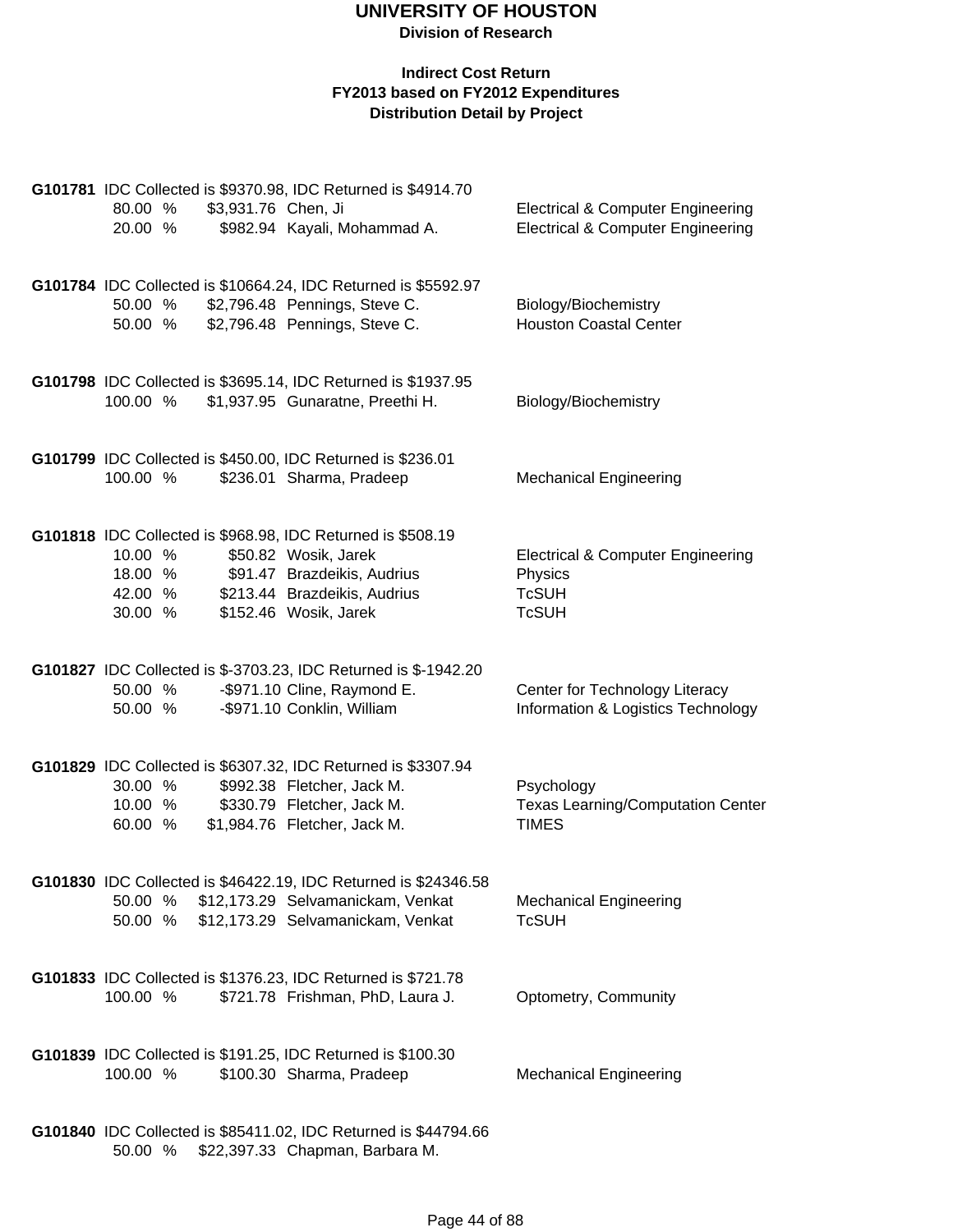# **UNIVERSITY OF HOUSTON**

## **Division of Research**

| 50.00 %            |                    | \$22,397.33 Chapman, Barbara M.                                                              | <b>Computer Science</b>                                                       |
|--------------------|--------------------|----------------------------------------------------------------------------------------------|-------------------------------------------------------------------------------|
|                    |                    |                                                                                              |                                                                               |
| 100.00 %           |                    | G101841 IDC Collected is \$4749.01, IDC Returned is \$2490.67<br>\$2,490.67 Brandon, Alan D. | Earth & Atmospheric Sciences                                                  |
|                    |                    |                                                                                              |                                                                               |
|                    |                    | G101852 IDC Collected is \$19192.93, IDC Returned is \$10065.92                              |                                                                               |
| 100.00 %           |                    | \$10,065.92 Rixey, William G.                                                                | Civil Engineering                                                             |
|                    |                    |                                                                                              |                                                                               |
|                    |                    | G101860 IDC Collected is \$7712.62, IDC Returned is \$4044.96                                |                                                                               |
| 100.00 %           |                    | \$4,044.96 Evans, Barbara                                                                    | Law-UH                                                                        |
|                    |                    | G101871 IDC Collected is \$8593.57, IDC Returned is \$4506.98                                |                                                                               |
| 20.00 %            |                    | \$901.40 Strych, Ulrich                                                                      | Biology/Biochemistry                                                          |
| 10.00 %            |                    | \$450.70 Willson, Richard C.                                                                 | Biology/Biochemistry                                                          |
| 25.00 %            |                    | \$1,126.75 Kourentzi, Ekaterini                                                              | <b>Chemical Engineering</b>                                                   |
| 5.00 %             |                    | \$225.35 Strych, Ulrich                                                                      | <b>Chemical Engineering</b>                                                   |
| 40.00 %            |                    | \$1,802.79 Willson, Richard C.                                                               | <b>Chemical Engineering</b>                                                   |
|                    |                    | G101881 IDC Collected is \$-16350.00, IDC Returned is \$-8574.92                             |                                                                               |
| 100.00 %           |                    | -\$8,574.92 Valdez, Avelardo                                                                 | Drug and Social Policy Research                                               |
|                    |                    |                                                                                              |                                                                               |
|                    |                    | G101889 IDC Collected is \$3395.79, IDC Returned is \$1780.96                                |                                                                               |
| 100.00 %           |                    | \$1,780.96 Young, Frederick M.                                                               | <b>Small Business Development Center</b>                                      |
|                    |                    |                                                                                              |                                                                               |
|                    |                    | G101891 IDC Collected is \$119.05, IDC Returned is \$62.44                                   |                                                                               |
| 25.00 %            |                    | \$15.61 Lefer, Barry                                                                         | Earth & Atmospheric Sciences                                                  |
| 25.00 %<br>24.00 % |                    | \$15.61 Rappenglueck, Bernhard<br>\$14.98 Lefer, Barry                                       | Earth & Atmospheric Sciences<br>Institute for Climate and Atmospheric Science |
| 26.00 %            |                    | \$16.23 Rappenglueck, Bernhard                                                               | Institute for Climate and Atmospheric Science                                 |
|                    |                    |                                                                                              |                                                                               |
|                    |                    | G101896 IDC Collected is \$16712.47, IDC Returned is \$8765.02                               |                                                                               |
| 33.00 %            |                    | \$2,892.46 Franchek, Matthew                                                                 | <b>Mechanical Engineering</b>                                                 |
| 34.00 %            |                    | \$2,980.11 Song, Gangbing                                                                    | <b>Mechanical Engineering</b>                                                 |
| 33.00 %            | \$2,892.46 Sun, Li |                                                                                              | <b>Mechanical Engineering</b>                                                 |
|                    |                    | G101898 IDC Collected is \$-328.71, IDC Returned is \$-172.40                                |                                                                               |
| 100.00 %           |                    | -\$172.40 White, Cameron                                                                     | Curriculum and Instruction                                                    |
|                    |                    |                                                                                              |                                                                               |
|                    |                    | G101904 IDC Collected is \$1075.58, IDC Returned is \$564.10                                 |                                                                               |
| 100.00 %           |                    | \$564.10 Neighbors, Clayton                                                                  | Psychology                                                                    |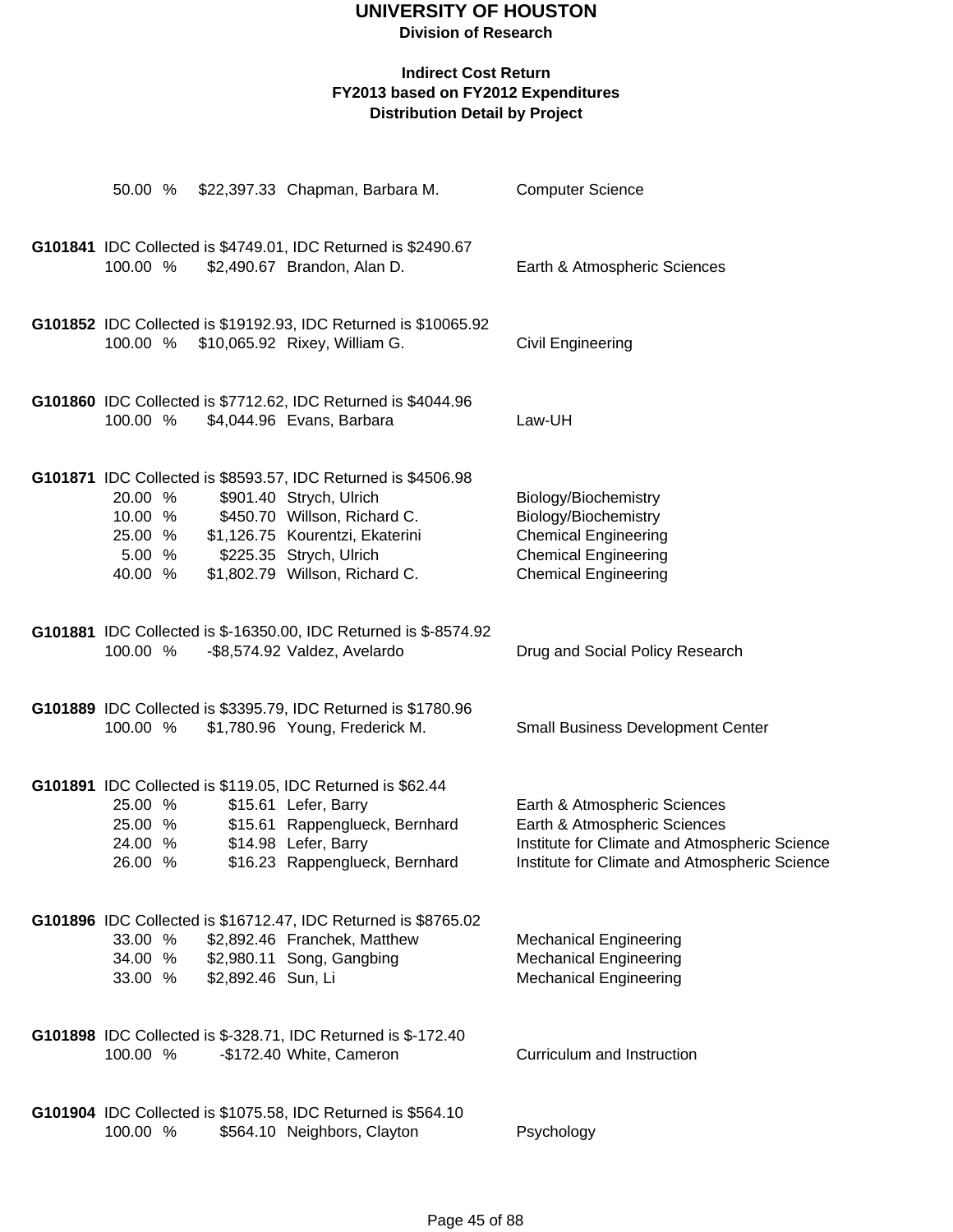| 80.00 %<br>10.00 %<br>10.00 % | G101906 IDC Collected is \$7685.03, IDC Returned is \$4030.49<br>\$3,224.39 Garey, Kevin<br>\$403.05 Lewis, Russell<br>\$403.05 Trivedi, Meghana | <b>Clinical Sciences and Administration</b><br><b>Clinical Sciences and Administration</b><br><b>Clinical Sciences and Administration</b> |
|-------------------------------|--------------------------------------------------------------------------------------------------------------------------------------------------|-------------------------------------------------------------------------------------------------------------------------------------------|
| 45.00 %<br>10.00 %<br>45.00 % | G101908 IDC Collected is \$0.23, IDC Returned is \$0.12<br>\$0.05 Ruchhoeft, Paul<br>\$0.01 Willson, Richard C.<br>\$0.05 Ruchhoeft, Paul        | Center for Integrated Bio and Nano Systems<br><b>Chemical Engineering</b><br><b>Electrical &amp; Computer Engineering</b>                 |
|                               | G101915 IDC Collected is \$63074.32, IDC Returned is \$33079.96                                                                                  |                                                                                                                                           |
| 10.00 %                       | \$3,308.00 Cirino, Paul                                                                                                                          | Psychology                                                                                                                                |
| 10.00 %                       | \$3,308.00 Tolar, Tammy                                                                                                                          | Psychology                                                                                                                                |
| 5.00 %                        | \$1,654.00 Cirino, Paul                                                                                                                          | <b>Texas Learning/Computation Center</b>                                                                                                  |
| 5.00 %                        | \$1,654.00 Tolar, Tammy                                                                                                                          | <b>Texas Learning/Computation Center</b>                                                                                                  |
| 35.00 %                       | \$11,577.99 Cirino, Paul                                                                                                                         | <b>TIMES</b>                                                                                                                              |
| 35.00 %                       | \$11,577.99 Tolar, Tammy                                                                                                                         | <b>TIMES</b>                                                                                                                              |
|                               |                                                                                                                                                  |                                                                                                                                           |
|                               | G101918 IDC Collected is \$132680.40, IDC Returned is \$69585.56                                                                                 |                                                                                                                                           |
| 10.00 %                       | \$6,958.56 Carlson, Coleen                                                                                                                       | Psychology                                                                                                                                |
| 10.00 %                       | \$6,958.56 Francis, David J.                                                                                                                     | Psychology                                                                                                                                |
| 5.00 %                        | \$3,479.28 Carlson, Coleen                                                                                                                       | <b>Texas Learning/Computation Center</b>                                                                                                  |
| 5.00 %                        | \$3,479.28 Francis, David J.                                                                                                                     | <b>Texas Learning/Computation Center</b>                                                                                                  |
| 35.00 %                       | \$24,354.95 Carlson, Coleen                                                                                                                      | <b>TIMES</b>                                                                                                                              |
| 35.00 %                       | \$24,354.95 Francis, David J.                                                                                                                    | <b>TIMES</b>                                                                                                                              |
|                               | G101921 IDC Collected is \$793.86, IDC Returned is \$416.35                                                                                      |                                                                                                                                           |
| 50.00 %                       | \$208.17 Lefer, Barry                                                                                                                            | Earth & Atmospheric Sciences                                                                                                              |
| 50.00 %                       | \$208.17 Lefer, Barry                                                                                                                            | Institute for Climate and Atmospheric Science                                                                                             |
|                               | G101925 IDC Collected is \$2153.50, IDC Returned is \$1129.42                                                                                    |                                                                                                                                           |
| 50.00 %                       | \$564.71 Pavlidis, Ioannis                                                                                                                       | <b>Computer Science</b>                                                                                                                   |
| 50.00 %                       | \$564.71 Pavlidis, Ioannis                                                                                                                       | <b>Texas Learning/Computation Center</b>                                                                                                  |
|                               |                                                                                                                                                  |                                                                                                                                           |
|                               | G101936 IDC Collected is \$2987.93, IDC Returned is \$1567.05                                                                                    |                                                                                                                                           |
| 100.00 %                      | \$1,567.05 Chellam, Shankar                                                                                                                      | <b>Civil Engineering</b>                                                                                                                  |
|                               | G101940 IDC Collected is \$2669.14, IDC Returned is \$1399.86                                                                                    |                                                                                                                                           |
| 100.00 %                      | \$1,399.86 Bergmanson, Jan P. G.                                                                                                                 | Optometry, Community                                                                                                                      |
|                               |                                                                                                                                                  |                                                                                                                                           |
|                               | G101959 IDC Collected is \$14941.81, IDC Returned is \$7836.38                                                                                   |                                                                                                                                           |
| 100.00 %                      | \$7,836.38 Azencott, Robert G.                                                                                                                   | <b>Mathematics</b>                                                                                                                        |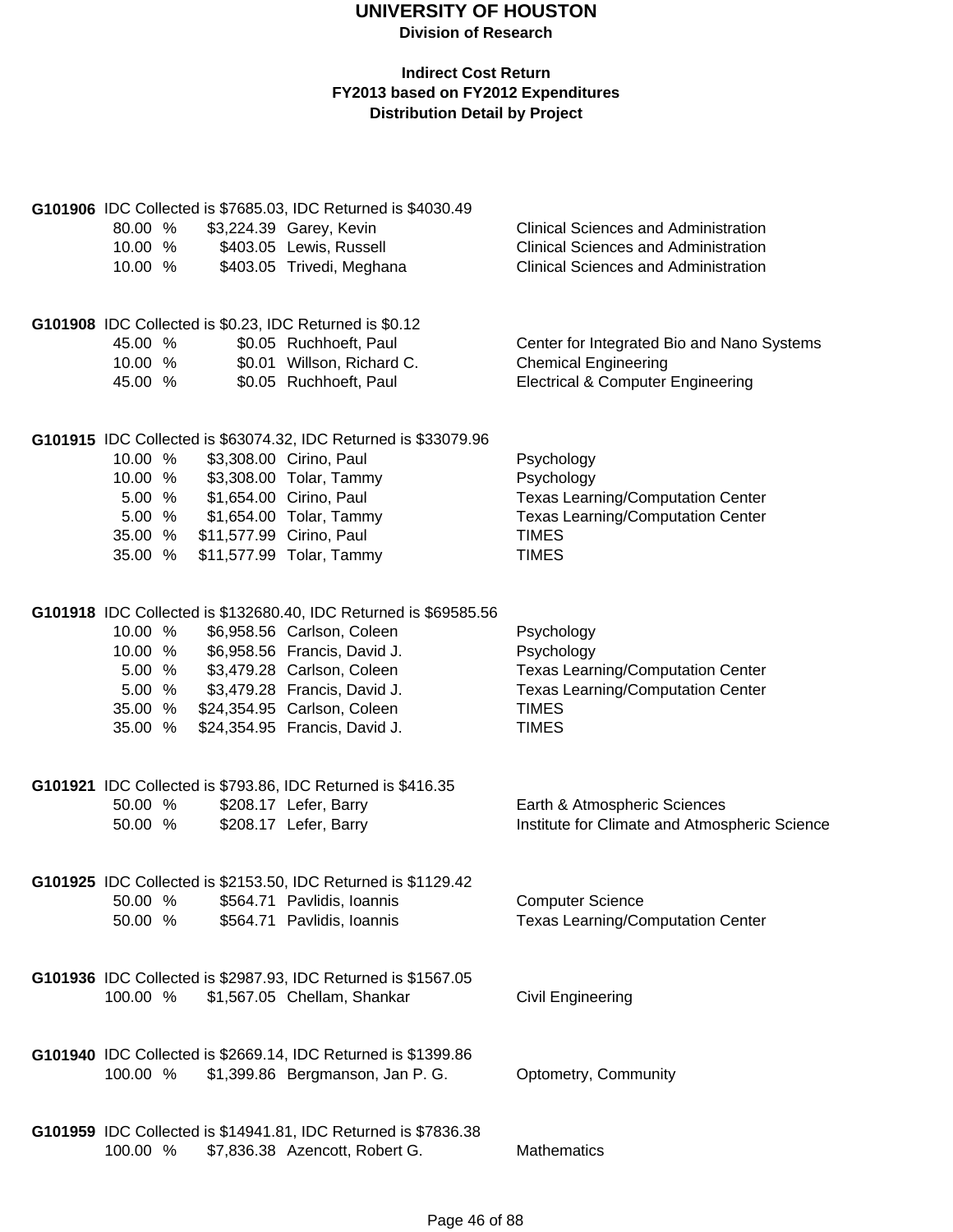#### **Indirect Cost Return FY2013 based on FY2012 Expenditures Distribution Detail by Project**

| G101970 IDC Collected is \$85539.30, IDC Returned is \$44861.94<br>\$22,430.97 McIntyre, Maria Teresa<br>50.00 %<br>\$22,430.97 McIntyre, Maria Teresa<br>50.00 %                                                     | Psychology<br><b>TIMES</b>                                                                                                                      |
|-----------------------------------------------------------------------------------------------------------------------------------------------------------------------------------------------------------------------|-------------------------------------------------------------------------------------------------------------------------------------------------|
| G101971 IDC Collected is \$8475.73, IDC Returned is \$4445.18<br>50.00 %<br>\$2,222.59 Lefer, Barry<br>\$2,222.59 Lefer, Barry<br>50.00 %                                                                             | Earth & Atmospheric Sciences<br>Institute for Climate and Atmospheric Science                                                                   |
| G101983 IDC Collected is \$14471.34, IDC Returned is \$7589.64<br>50.00 %<br>\$3,794.82 Lefer, Barry<br>50.00 %<br>\$3,794.82 Lefer, Barry                                                                            | Earth & Atmospheric Sciences<br>Institute for Climate and Atmospheric Science                                                                   |
| G101984 IDC Collected is \$385.77, IDC Returned is \$202.32<br>\$202.32 Shrestha, Ramesh<br>100.00 %                                                                                                                  | Civil Engineering                                                                                                                               |
| G101999 IDC Collected is \$3888.23, IDC Returned is \$2039.22<br>\$2,039.22 Gunaratne, Preethi H.<br>100.00 %                                                                                                         | Biology/Biochemistry                                                                                                                            |
| G102000 IDC Collected is \$2776.61, IDC Returned is \$1456.22<br>\$1,456.22 Gunaratne, Preethi H.<br>100.00 %                                                                                                         | Biology/Biochemistry                                                                                                                            |
| G102004 IDC Collected is \$120454.54, IDC Returned is \$63173.59<br>20.00 % \$12,634.72 Knee, C. Raymond<br>\$50,538.87 Neighbors, Clayton<br>80.00 %                                                                 | Psychology<br>Psychology                                                                                                                        |
| G102007 IDC Collected is \$12525.71, IDC Returned is \$6569.23<br>\$3,284.62 Franchek, Matthew<br>50.00 %<br>\$3,284.62 Sun, Li<br>50.00 %                                                                            | <b>Mechanical Engineering</b><br><b>Mechanical Engineering</b>                                                                                  |
| G102008 IDC Collected is \$14775.42, IDC Returned is \$7749.12<br>\$1,937.28 Liu, Ce<br>25.00 %<br>\$1,937.28 Franchek, Matthew<br>25.00 %<br>25.00 % \$1,937.28 Sun, Li<br>\$1,937.28 Zimmerman, David C.<br>25.00 % | <b>Electrical &amp; Computer Engineering</b><br><b>Mechanical Engineering</b><br><b>Mechanical Engineering</b><br><b>Mechanical Engineering</b> |
| G102017 IDC Collected is \$6337.83, IDC Returned is \$3323.94<br>100.00 %<br>\$3,323.94 Liu, Yu                                                                                                                       | Biology/Biochemistry                                                                                                                            |

**G102022** IDC Collected is \$10986.54, IDC Returned is \$5762.00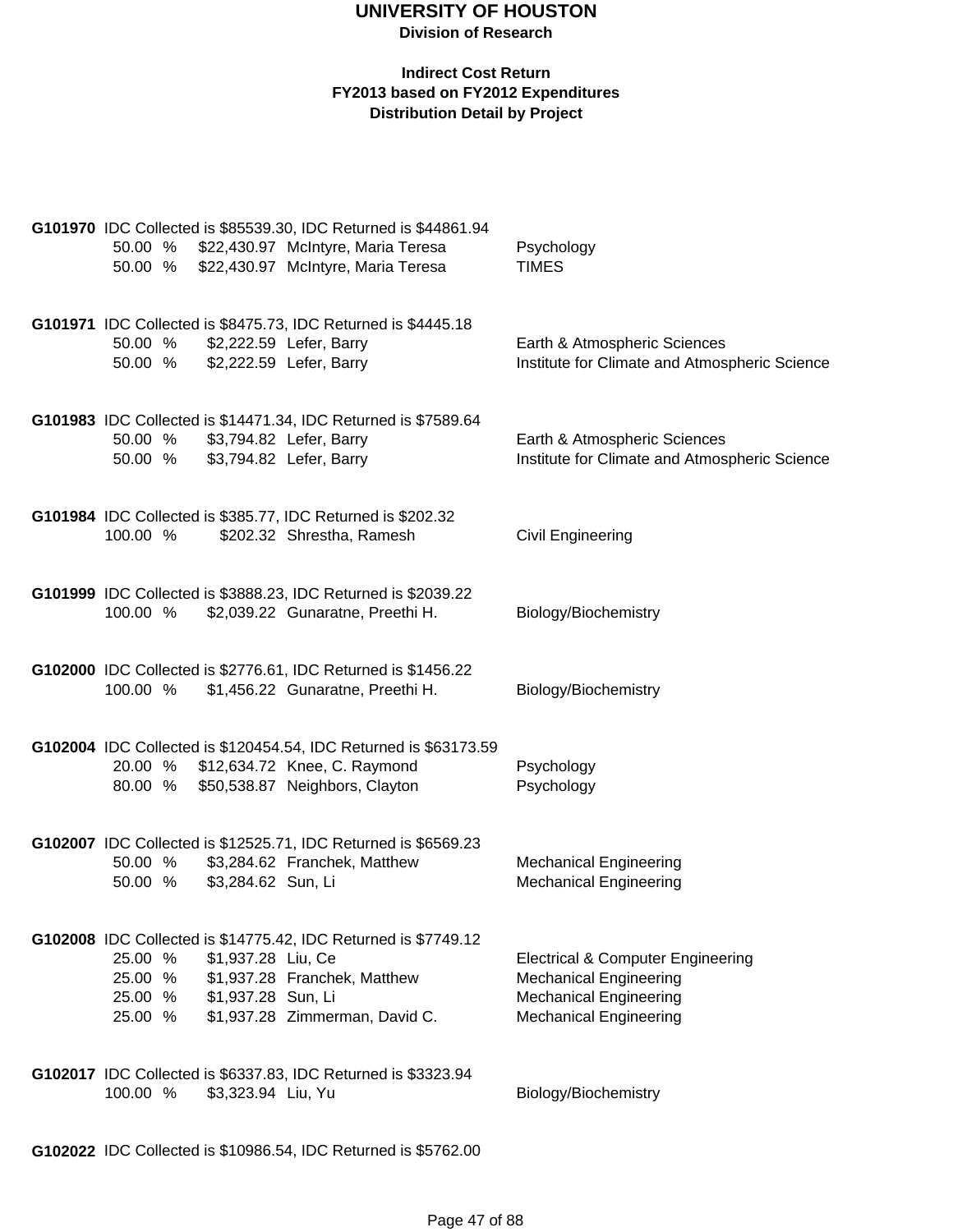## **UNIVERSITY OF HOUSTON**

**Division of Research**

| 100.00 %                                 | \$5,762.00 |                                                                                                                                                                                       | Earth & Atmospheric Sciences                                                                                                                                   |
|------------------------------------------|------------|---------------------------------------------------------------------------------------------------------------------------------------------------------------------------------------|----------------------------------------------------------------------------------------------------------------------------------------------------------------|
| 25.00 %<br>24.00 %<br>25.00 %<br>26.00 % |            | G102023 IDC Collected is \$3565.80, IDC Returned is \$1870.12<br>\$467.53 Lefer, Barry<br>\$448.83 Rappenglueck, Bernhard<br>\$467.53 Lefer, Barry<br>\$486.23 Rappenglueck, Bernhard | Earth & Atmospheric Sciences<br>Earth & Atmospheric Sciences<br>Institute for Climate and Atmospheric Science<br>Institute for Climate and Atmospheric Science |
| 50.00 %<br>50.00 %                       |            | G102049 IDC Collected is \$28551.97, IDC Returned is \$14974.37<br>\$7,487.18 Lin, Chin-Yo<br>\$7,487.18 Lin, Chin-Yo                                                                 | Biology/Biochemistry<br>Center for Nuclear Receptors and Cell Signaling                                                                                        |
| 100.00 %                                 |            | G102061 IDC Collected is \$1893.80, IDC Returned is \$993.22<br>\$993.22 Bensaoula, Abdelhak                                                                                          | Physics                                                                                                                                                        |
| 100.00 %                                 |            | G102100 IDC Collected is \$149.92, IDC Returned is \$78.63<br>\$78.63 Clarke, Mark S.                                                                                                 |                                                                                                                                                                |
| 100.00 %                                 |            | G102113 IDC Collected is \$641.96, IDC Returned is \$336.68<br>\$336.68 Advincula, Rigoberto C.                                                                                       | Chemistry                                                                                                                                                      |
| 30.00 %<br>10.00 %<br>60.00 %            |            | G102116 IDC Collected is \$-304.52, IDC Returned is \$-159.71<br>-\$47.91 Fletcher, Jack M.<br>-\$15.97 Fletcher, Jack M.<br>-\$95.83 Fletcher, Jack M.                               | Psychology<br><b>Texas Learning/Computation Center</b><br><b>TIMES</b>                                                                                         |
| 50.00 %<br>50.00 %                       |            | G102124 IDC Collected is \$9602.42, IDC Returned is \$5036.09<br>\$2,518.04 Brandon, Alan D.<br>\$2,518.04 Lapen, Thomas J.                                                           | Earth & Atmospheric Sciences<br>Earth & Atmospheric Sciences                                                                                                   |
| 100.00 %                                 |            | G102130 IDC Collected is \$1206.88, IDC Returned is \$632.96<br>\$632.96 Kulkarni, Yashashree                                                                                         | <b>Mechanical Engineering</b>                                                                                                                                  |
| 50.00 %<br>50.00 %                       |            | G102136 IDC Collected is \$6075.20, IDC Returned is \$3186.20<br>\$1,593.10 Liner, Christopher<br>\$1,593.10 Stewart, Robert R.                                                       | Earth & Atmospheric Sciences<br>Earth & Atmospheric Sciences                                                                                                   |
| 10.00 %<br>65.00 %<br>25.00 %            |            | G102142 IDC Collected is \$58593.40, IDC Returned is \$30729.89<br>\$3,072.99 Cheung, Margaret S.<br>\$19,974.43 Cheung, Margaret S.<br>\$7,682.47 Cheung, Margaret S.                | Institute for Molecular Design<br>Physics<br><b>Texas Learning/Computation Center</b>                                                                          |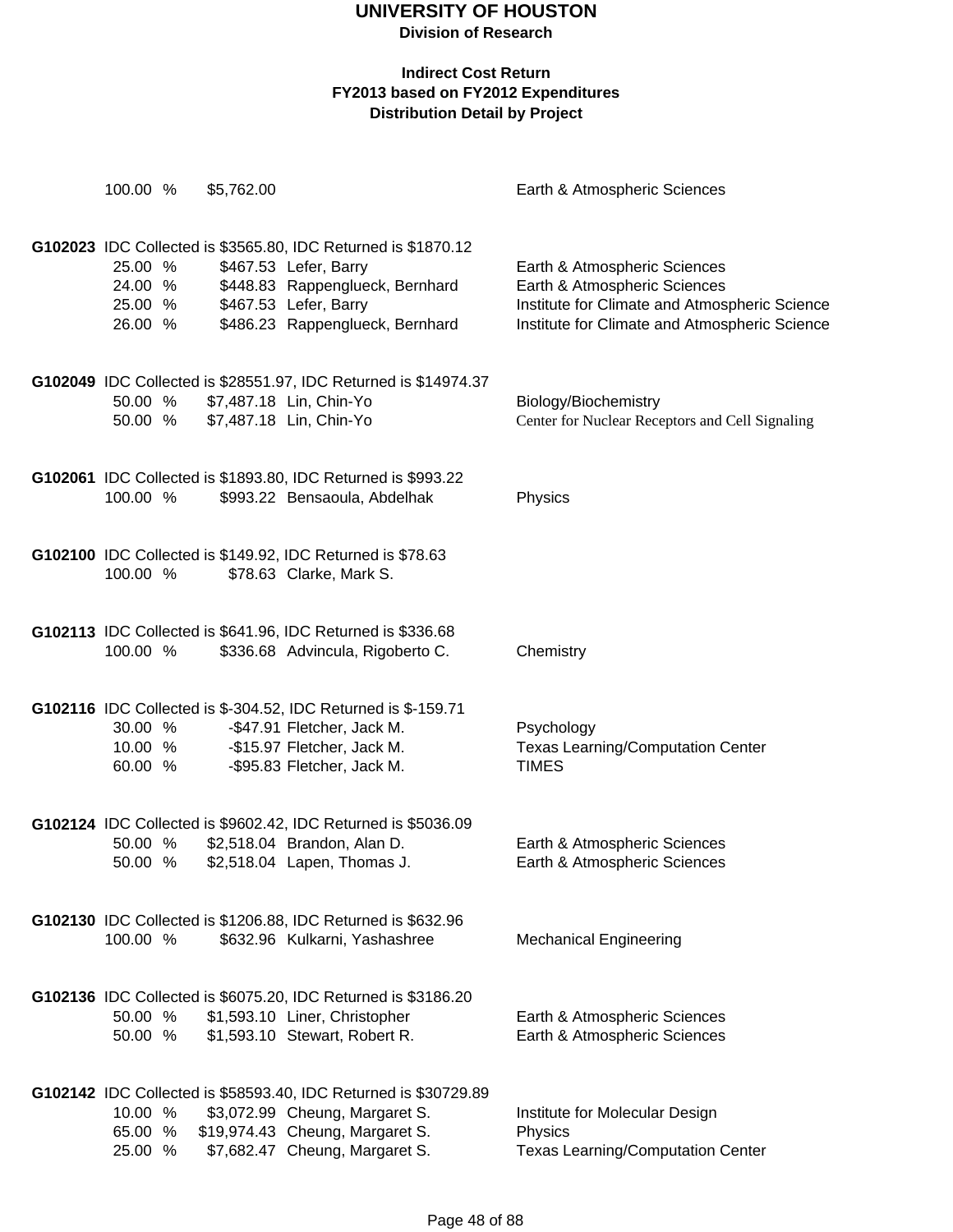|                    | G102177 IDC Collected is \$2234.46, IDC Returned is \$1171.88                                 |                                                   |
|--------------------|-----------------------------------------------------------------------------------------------|---------------------------------------------------|
| 20.00 %            | \$234.38 Mo, Yi-Lung                                                                          | Civil Engineering                                 |
| 80.00 %            | \$937.51 Song, Gangbing                                                                       | <b>Mechanical Engineering</b>                     |
|                    |                                                                                               |                                                   |
|                    | G102189 IDC Collected is \$604.92, IDC Returned is \$317.26                                   |                                                   |
| 100.00 %           | \$317.26 Young, Frederick M.                                                                  | <b>Small Business Development Center</b>          |
|                    |                                                                                               |                                                   |
|                    |                                                                                               |                                                   |
|                    | G102206 IDC Collected is \$18329.02, IDC Returned is \$9612.84                                |                                                   |
| 40.00 %            | \$3,845.14 Vipulanandan, Cumaraswamy                                                          | Center for Innovative Grouting Materials and Tech |
| 40.00 %<br>20.00 % | \$3,845.14 Vipulanandan, Cumaraswamy                                                          | <b>Civil Engineering</b>                          |
|                    | \$1,922.57 Vipulanandan, Cumaraswamy                                                          | Texas Hurricane Center for Innovative Technology  |
|                    |                                                                                               |                                                   |
|                    | G102207 IDC Collected is \$584.97, IDC Returned is \$306.79                                   |                                                   |
| 100.00 %           | \$306.79 Spitzmueller, Christiane                                                             | Psychology                                        |
|                    |                                                                                               |                                                   |
|                    | G102210 IDC Collected is \$30331.50, IDC Returned is \$15907.66                               |                                                   |
| 100.00 %           | \$15,907.66 Akay, Metin                                                                       | <b>Biomedical Engineering</b>                     |
|                    |                                                                                               |                                                   |
|                    |                                                                                               |                                                   |
| 100.00 %           | G102229 IDC Collected is \$17796.13, IDC Returned is \$9333.36<br>\$9,333.36 Lapen, Thomas J. | Earth & Atmospheric Sciences                      |
|                    |                                                                                               |                                                   |
|                    |                                                                                               |                                                   |
|                    | G102245 IDC Collected is \$2243.32, IDC Returned is \$1176.53                                 |                                                   |
| 100.00 %           | \$1,176.53 Khan, Shuhab D.                                                                    | Earth & Atmospheric Sciences                      |
|                    |                                                                                               |                                                   |
|                    | G102248 IDC Collected is \$17500.00, IDC Returned is \$9178.05                                |                                                   |
| 20.00 %            | \$1,835.61 Huang, Shou-Hsuan                                                                  | <b>Computer Science</b>                           |
| 20.00 %            | \$1,835.61 Kakadiaris, Ioannis                                                                | <b>Computer Science</b>                           |
| 20.00 %            | \$1,835.61 Leiss, Ernst L.                                                                    | <b>Computer Science</b>                           |
| 20.00 %            | \$1,835.61 Pavlidis, Ioannis                                                                  | <b>Computer Science</b>                           |
| 20.00 %            | \$1,835.61 Verma, Rakesh M.                                                                   | <b>Computer Science</b>                           |
|                    |                                                                                               |                                                   |
|                    | G102250 IDC Collected is \$4.95, IDC Returned is \$2.60                                       |                                                   |
| 50.00 %            | \$1.30 Pennings, Steve C.                                                                     | Biology/Biochemistry                              |
| 50.00 %            | \$1.30 Pennings, Steve C.                                                                     | <b>Houston Coastal Center</b>                     |
|                    |                                                                                               |                                                   |
|                    | G102277 IDC Collected is \$19546.94, IDC Returned is \$10251.59                               |                                                   |
| 25.00 %            | \$2,562.90 Harold, Michael P.                                                                 | <b>Chemical Engineering</b>                       |
| 25.00 %            | \$2,562.90 Muncrief, Rachel                                                                   | <b>Chemical Engineering</b>                       |
| 25.00 %            | \$2,562.90 Franchek, Matthew                                                                  | <b>Mechanical Engineering</b>                     |
| 25.00 %            | \$2,562.90 Grigoriadis, Karolos M.                                                            | <b>Mechanical Engineering</b>                     |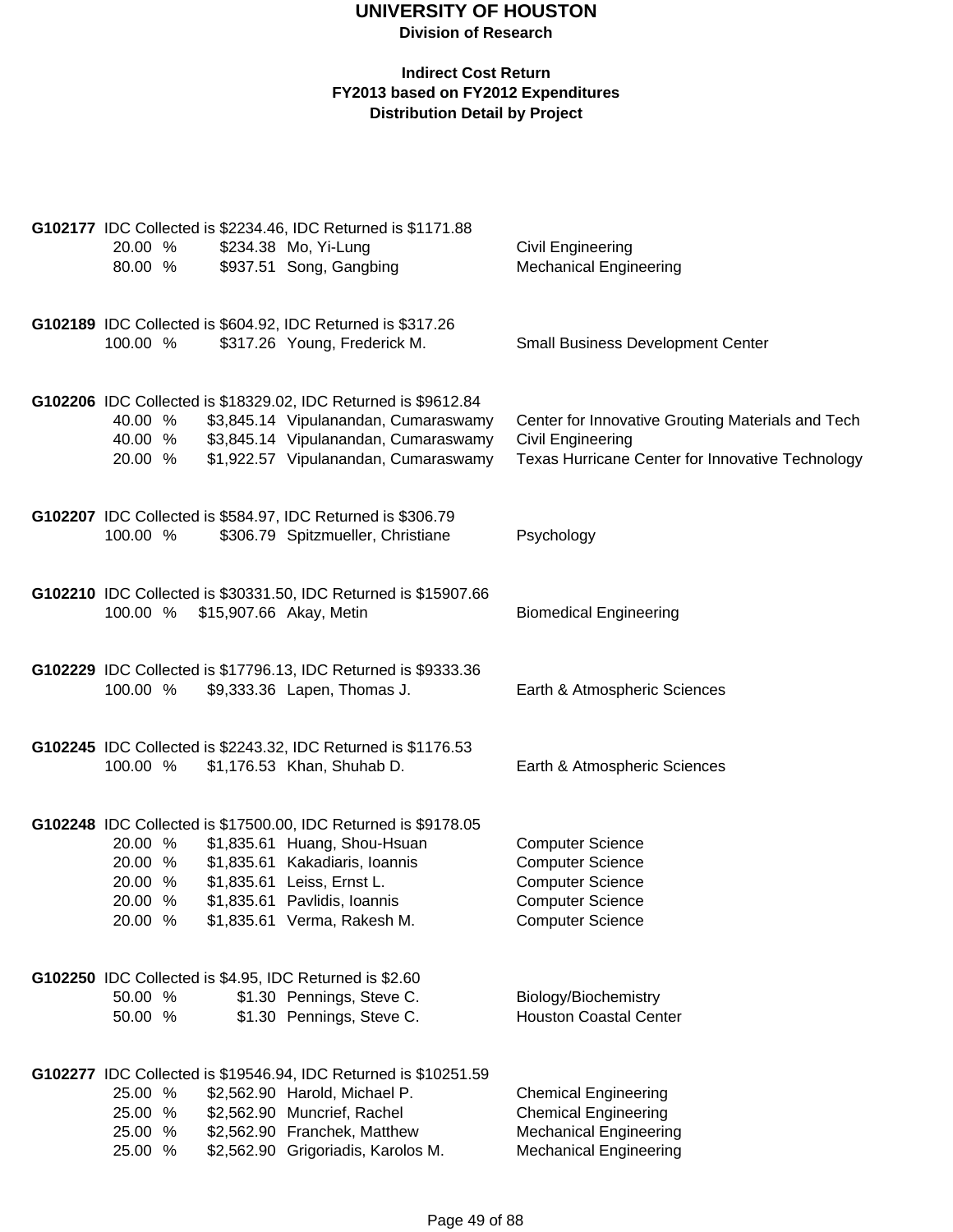| 100.00 %                                                                                                            | G102285 IDC Collected is \$4593.23, IDC Returned is \$2408.97<br>\$2,408.97 Freiberg, H. Jerome                                                                                               | <b>Consistency Mgmt and Coop Disc</b>                                                                             |
|---------------------------------------------------------------------------------------------------------------------|-----------------------------------------------------------------------------------------------------------------------------------------------------------------------------------------------|-------------------------------------------------------------------------------------------------------------------|
| 100.00 %                                                                                                            | G102295 IDC Collected is \$565.00, IDC Returned is \$296.32<br>\$296.32 Sharma, Pradeep                                                                                                       | <b>Mechanical Engineering</b>                                                                                     |
| 17.00 %<br>16.50 %<br>24.70 %<br>17.00 % \$9,857.06 Curran, Seamus<br>16.50 % \$9,567.14 Forrest, Rebecca<br>8.30 % | G102297 IDC Collected is \$110556.94, IDC Returned is \$57982.69<br>\$9,857.06 Curran, Seamus<br>\$9,567.14 Forrest, Rebecca<br>\$14,321.73 Liao, Kang-Shyang<br>\$4,812.56 Liao, Kang-Shyang | Institute for Nanoenergy<br>Institute for Nanoenergy<br>Institute for Nanoenergy<br>Physics<br>Physics<br>Physics |
| G102299 IDC Collected is \$90.96, IDC Returned is \$47.70<br>100.00 %                                               | \$47.70 McFarlin, Brian K.                                                                                                                                                                    | <b>Health and Human Performance</b>                                                                               |
| 100.00 %                                                                                                            | G102356 IDC Collected is \$9539.76, IDC Returned is \$5003.22<br>\$5,003.22 Frigo, Daniel                                                                                                     | Center for Nuclear Receptors and Cell Signaling                                                                   |
| 100.00 % \$10,742.97 Hu, Ming                                                                                       | G102367 IDC Collected is \$20483.87, IDC Returned is \$10742.97                                                                                                                               | <b>Pharmacological and Pharmaceutical Sciences</b>                                                                |
| 100.00 %                                                                                                            | G102372 IDC Collected is \$17075.21, IDC Returned is \$8955.26<br>\$8,955.26 Doxastakis, Emmanouil                                                                                            | <b>Chemical Engineering</b>                                                                                       |
| 60.00 %<br>40.00 %                                                                                                  | G102374 IDC Collected is \$29318.83, IDC Returned is \$15376.55<br>\$9,225.93 Harold, Michael P.<br>\$6,150.62 Luss, Dan                                                                      | <b>Chemical Engineering</b><br><b>Chemical Engineering</b>                                                        |
| 100.00 %                                                                                                            | G102380 IDC Collected is \$690.59, IDC Returned is \$362.19<br>\$362.19 Tejada-Simon, Maria V.                                                                                                | Pharmacological and Pharmaceutical Sciences                                                                       |
| 100.00 %                                                                                                            | G102386 IDC Collected is \$55914.14, IDC Returned is \$29324.73<br>\$29,324.73 Thummel, Randolph P.                                                                                           | Chemistry                                                                                                         |
| 100.00 %                                                                                                            | G102393 IDC Collected is \$12677.43, IDC Returned is \$6648.80<br>\$6,648.80 Pollonini, Luca                                                                                                  | Abramson Center for the Future of Health                                                                          |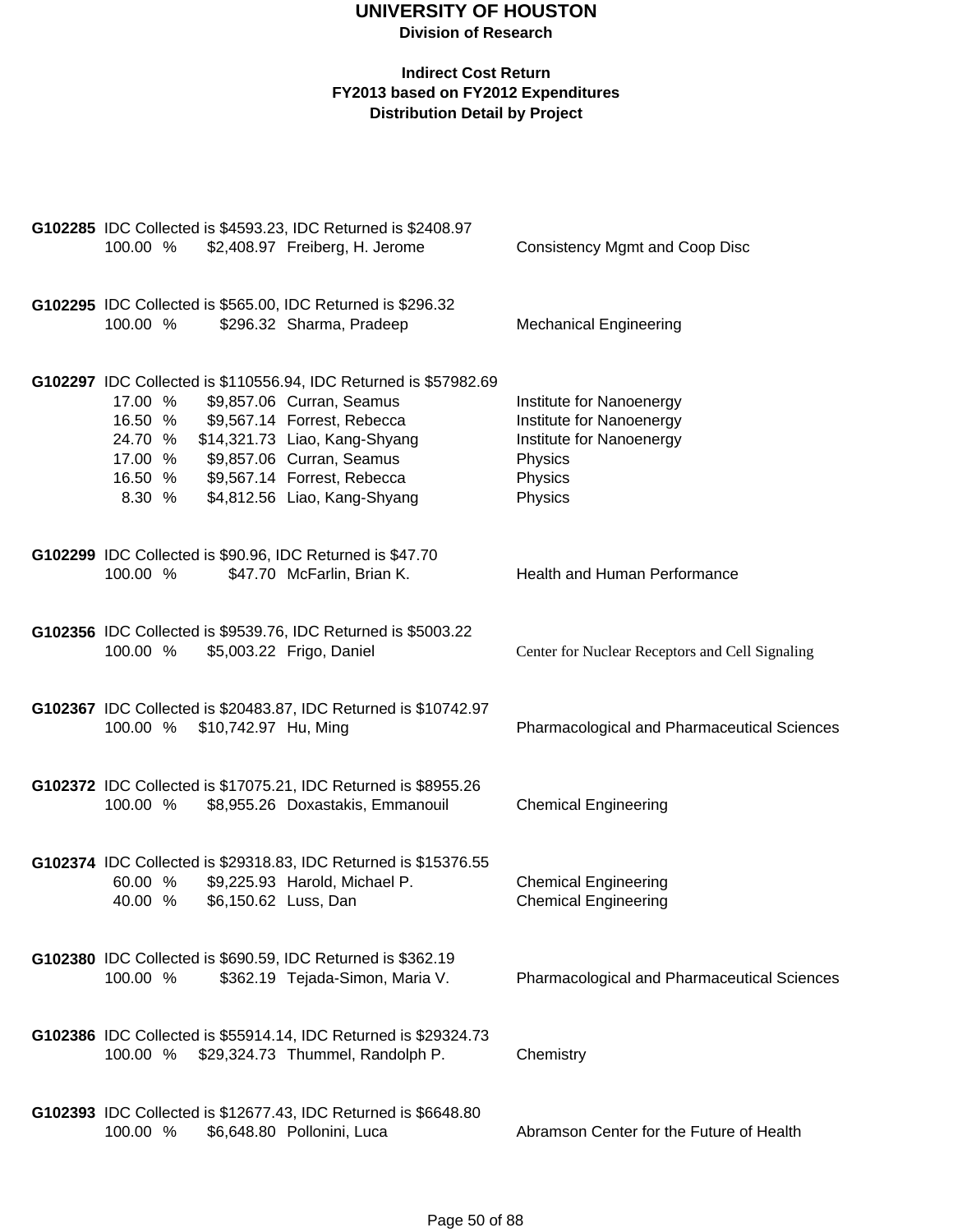| 20.00 %<br>40.00 %<br>40.00 %            |                                                  | G102403 IDC Collected is \$2779.94, IDC Returned is \$1457.97<br>\$291.59 Ayoub, Ashraf<br>\$583.19 Hsu, Thomas T. C.<br>\$583.19 Mo, Yi-Lung                                                | Civil Engineering<br><b>Civil Engineering</b><br><b>Civil Engineering</b>      |
|------------------------------------------|--------------------------------------------------|----------------------------------------------------------------------------------------------------------------------------------------------------------------------------------------------|--------------------------------------------------------------------------------|
| 100.00 %                                 |                                                  | G102422 IDC Collected is \$27242.53, IDC Returned is \$14287.62<br>\$14,287.62 Krishnamoorti, Ramanan                                                                                        | <b>Chemical Engineering</b>                                                    |
| 30.00 %<br>37.50 %<br>12.50 %<br>20.00 % |                                                  | G102427 IDC Collected is \$12523.73, IDC Returned is \$6568.20<br>\$1,970.46 Lee, T. Randall<br>\$2,463.07 Bensaoula, Abdelhak<br>\$821.02 Bensaoula, Abdelhak<br>\$1,313.64 Lee, T. Randall | Chemistry<br>Institute for Nanoenergy<br>Physics<br><b>TcSUH</b>               |
| 100.00 %                                 |                                                  | G102430 IDC Collected is \$392.86, IDC Returned is \$206.04<br>\$206.04 McFarlin, Brian K.                                                                                                   | Health and Human Performance                                                   |
| 80.00 %<br>10.00 %<br>10.00 %            |                                                  | G102440 IDC Collected is \$13401.00, IDC Returned is \$7028.29<br>\$5,622.63 Dawood, Mina<br>\$702.83 Willam, Kaspar<br>\$702.83 Song, Gangbing                                              | Civil Engineering<br><b>Civil Engineering</b><br><b>Mechanical Engineering</b> |
| 60.00 %<br>40.00 %                       |                                                  | G102441 IDC Collected is \$22399.16, IDC Returned is \$11747.46<br>\$7,048.48 Ayoub, Ashraf<br>\$4,698.99 Belarbi, Abdeldjelil                                                               | Civil Engineering<br><b>Civil Engineering</b>                                  |
| 50.00 %<br>50.00 %                       |                                                  | G102444 IDC Collected is \$24625.81, IDC Returned is \$12915.25<br>\$6,457.63 Ayoub, Ashraf<br>\$6,457.63 Willam, Kaspar                                                                     | <b>Civil Engineering</b><br>Civil Engineering                                  |
| 60.00 %                                  | \$6,751.25 Sun, Li<br>40.00 % \$4,500.84 Sun, Li | G102451 IDC Collected is \$21454.62, IDC Returned is \$11252.09                                                                                                                              | <b>Mechanical Engineering</b><br><b>TcSUH</b>                                  |
| 100.00 %                                 |                                                  | G102456 IDC Collected is \$84207.81, IDC Returned is \$44163.63<br>\$44,163.63 Otteson, Deborah C.                                                                                           | Optometry, Community                                                           |
| 100.00 %                                 |                                                  | G102458 IDC Collected is \$2295.00, IDC Returned is \$1203.64<br>\$1,203.64 Paulsen, Vern I.                                                                                                 | <b>Mathematics</b>                                                             |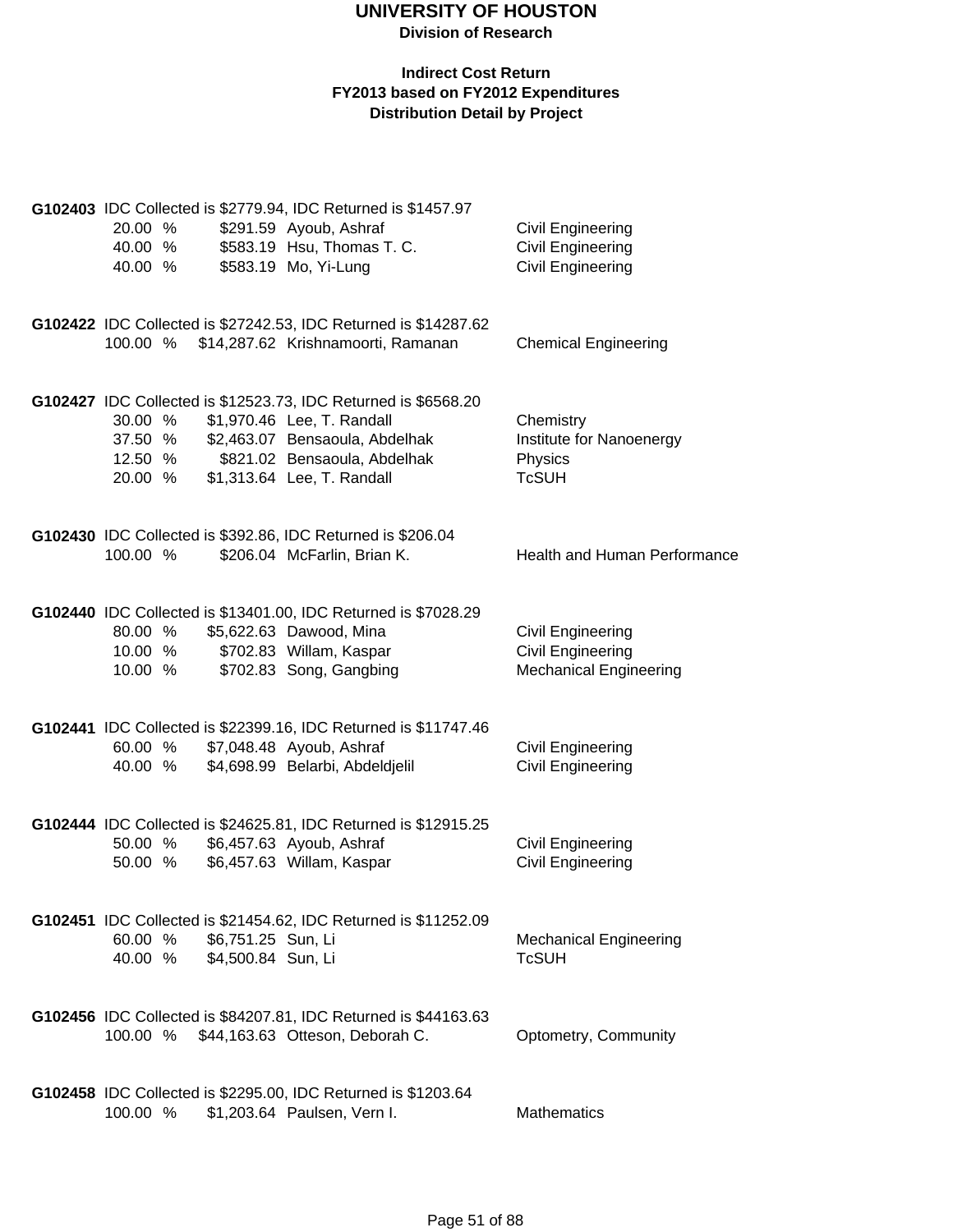#### **Indirect Cost Return FY2013 based on FY2012 Expenditures Distribution Detail by Project**

| G102467 IDC Collected is \$66322.26, IDC Returned is \$34783.37<br>100.00 %<br>\$34,783.37 Porter, Jason                                                                                                                                 | Optometry, Community                                                                                                                                                               |
|------------------------------------------------------------------------------------------------------------------------------------------------------------------------------------------------------------------------------------------|------------------------------------------------------------------------------------------------------------------------------------------------------------------------------------|
| G102472 IDC Collected is \$18460.92, IDC Returned is \$9682.01<br>\$5,809.21 Freundlich, Alexandre<br>60.00 %<br>10.00 %<br>\$968.20 Ignatiev, Alex<br>\$1,936.40 Freundlich, Alexandre<br>20.00 %<br>\$968.20 Ignatiev, Alex<br>10.00 % | <b>Center for Advanced Materials</b><br><b>Center for Advanced Materials</b><br>Physics<br>Physics                                                                                 |
| G102473 IDC Collected is \$19666.57, IDC Returned is \$10314.33<br>\$8,251.46 Garey, Kevin<br>80.00 %<br>\$2,062.87 Rajan, Suja S.<br>20.00 %                                                                                            | <b>Clinical Sciences and Administration</b><br><b>Clinical Sciences and Administration</b>                                                                                         |
| G102474 IDC Collected is \$16676.60, IDC Returned is \$8746.21<br>100.00 %<br>\$8,746.21 Nicol, Matthew                                                                                                                                  | <b>Mathematics</b>                                                                                                                                                                 |
| G102477 IDC Collected is \$8026.92, IDC Returned is \$4209.80<br>\$841.96 Francis, David J.<br>20.00 %<br>10.00 %<br>\$420.98 Francis, David J.<br>70.00 %<br>\$2,946.86 Francis, David J.                                               | Psychology<br><b>Texas Learning/Computation Center</b><br><b>TIMES</b>                                                                                                             |
| G102488 IDC Collected is \$12221.52, IDC Returned is \$6409.70<br>\$3,204.85 Doxastakis, Emmanouil<br>50.00 %<br>\$3,204.85<br>50.00 %                                                                                                   | <b>Chemical Engineering</b><br><b>Chemical Engineering</b>                                                                                                                         |
| G102496 IDC Collected is \$16205.72, IDC Returned is \$8499.25<br>\$2,124.81 Zheng, Rong<br>25.00 %<br>50.00 % \$4,249.63 Song, Gangbing<br>\$2,124.81 Zheng, Rong<br>25.00 %                                                            | <b>Computer Science</b><br><b>Mechanical Engineering</b><br><b>Texas Learning/Computation Center</b>                                                                               |
| G102515 IDC Collected is \$9846.28, IDC Returned is \$5163.98<br>\$5,163.98 Patel, Nimesh<br>100.00 %                                                                                                                                    | Optometry, Community                                                                                                                                                               |
| G102525 IDC Collected is \$-321.94, IDC Returned is \$-168.84<br>25.00 %<br>-\$42.21 Yu, Qingkai<br>25.00 %<br>-\$42.21 Bao, Jiming<br>-\$42.21 Bao, Jiming<br>25.00 %<br>-\$42.21 Yu, Qingkai<br>25.00 %                                | <b>Center for Advanced Materials</b><br>Center for Integrated Bio and Nano Systems<br><b>Electrical &amp; Computer Engineering</b><br><b>Electrical &amp; Computer Engineering</b> |
|                                                                                                                                                                                                                                          |                                                                                                                                                                                    |

**G102530** IDC Collected is \$29979.52, IDC Returned is \$15723.06 100.00 % \$15,723.06 Frigo, Daniel Center for Nuclear Receptors and Cell Signaling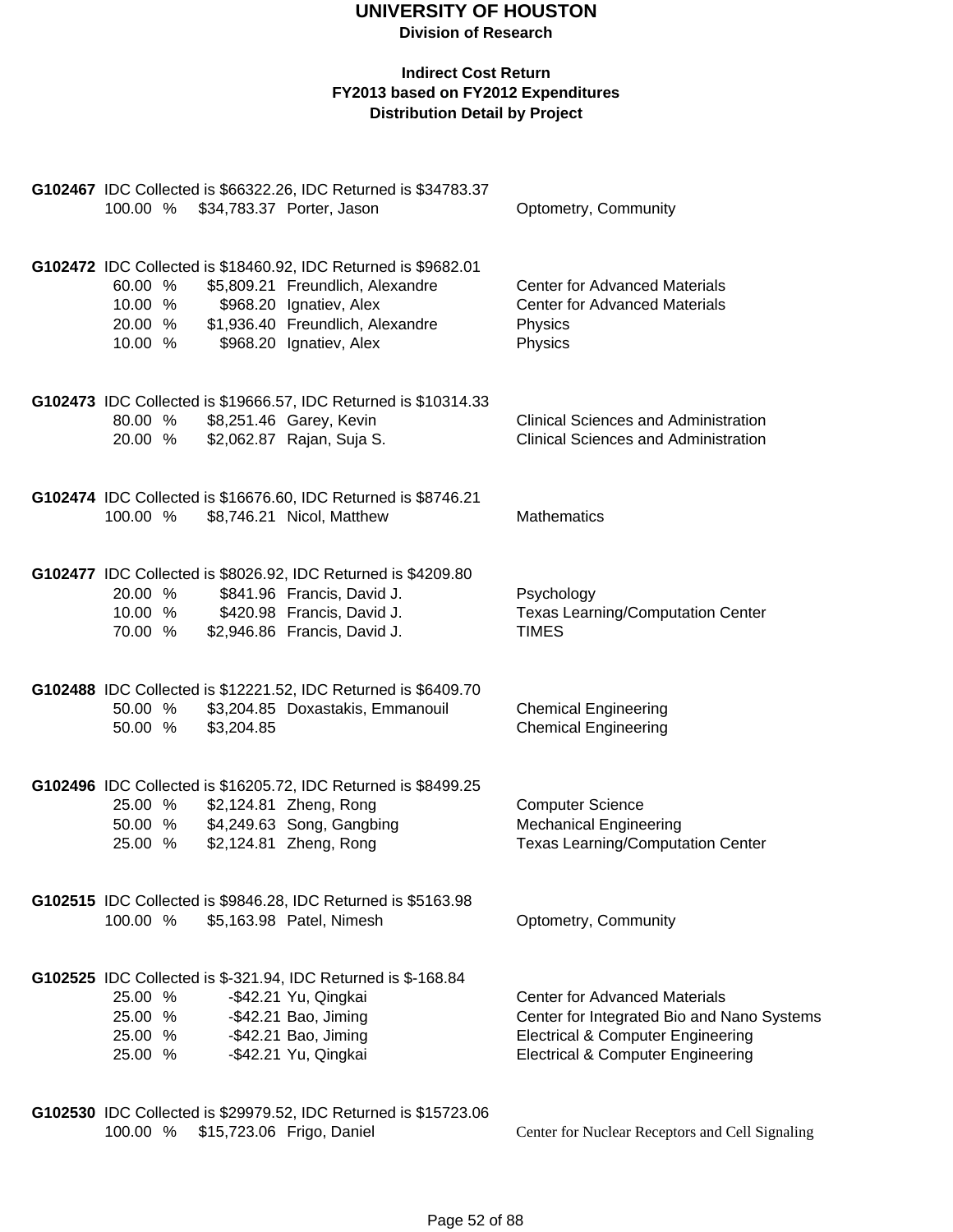| 100.00 % \$1,075.93 Rifai, Hanadi                                                                                                                        | G102540 IDC Collected is \$2051.50, IDC Returned is \$1075.93                                                      | Civil Engineering                                                   |
|----------------------------------------------------------------------------------------------------------------------------------------------------------|--------------------------------------------------------------------------------------------------------------------|---------------------------------------------------------------------|
| 36.00 % \$1,673.11 Roman, Gregg<br>64.00 % \$2,974.41 Das, Joydip                                                                                        | G102544 IDC Collected is \$8861.53, IDC Returned is \$4647.52                                                      | Biology/Biochemistry<br>Pharmacological and Pharmaceutical Sciences |
| 100.00 % \$12,864.10 Gilbertson, Scott R.                                                                                                                | G102593 IDC Collected is \$24528.27, IDC Returned is \$12864.10                                                    | Chemistry                                                           |
| 100.00 % \$14,224.00 Wang, Keh-Han                                                                                                                       | G102613 IDC Collected is \$27121.22, IDC Returned is \$14224.00                                                    | Civil Engineering                                                   |
| 12.00 % \$5,016.90 Sawh, Ravi-Persad<br>13.00 % \$5,434.97 Weinstein, Roy<br>38.00 % \$15,886.84 Sawh, Ravi-Persad<br>37.00 % \$15,468.77 Weinstein, Roy | G102627 IDC Collected is \$79715.28, IDC Returned is \$41807.48                                                    | Physics<br>Physics<br><b>TcSUH</b><br><b>TcSUH</b>                  |
| 100.00 % \$16,251.22 Talbot, Robert                                                                                                                      | G102648 IDC Collected is \$30986.58, IDC Returned is \$16251.22                                                    | Earth & Atmospheric Sciences                                        |
| 100.00 % \$1,351.54 Heier, Gordon                                                                                                                        | G102651 IDC Collected is \$2577.02, IDC Returned is \$1351.54                                                      | <b>Mathematics</b>                                                  |
| G102688 IDC Collected is \$777.53, IDC Returned is \$407.78<br>100.00 %                                                                                  | \$407.78 Glennie, Craig                                                                                            | Civil Engineering                                                   |
| 100.00 %                                                                                                                                                 | G102705 IDC Collected is \$94734.21, IDC Returned is \$49684.30<br>\$49,684.30 Smith III, Earl L.                  | Optometry, Community                                                |
| G102710 IDC Collected is \$269.25, IDC Returned is \$141.21<br>25.00 %<br>75.00 %                                                                        | \$35.30 Barbieri, Enrique<br>\$105.91 Barbieri, Enrique                                                            | Center for Technology Literacy<br><b>Engineering Technology</b>     |
| G102713 IDC Collected is \$882.19, IDC Returned is \$462.67<br>30.00 %<br>37.50 %<br>12.50 %<br>20.00 %                                                  | \$138.80 Lee, T. Randall<br>\$173.50 Bensaoula, Abdelhak<br>\$57.83 Bensaoula, Abdelhak<br>\$92.53 Lee, T. Randall | Chemistry<br>Institute for Nanoenergy<br>Physics<br><b>TcSUH</b>    |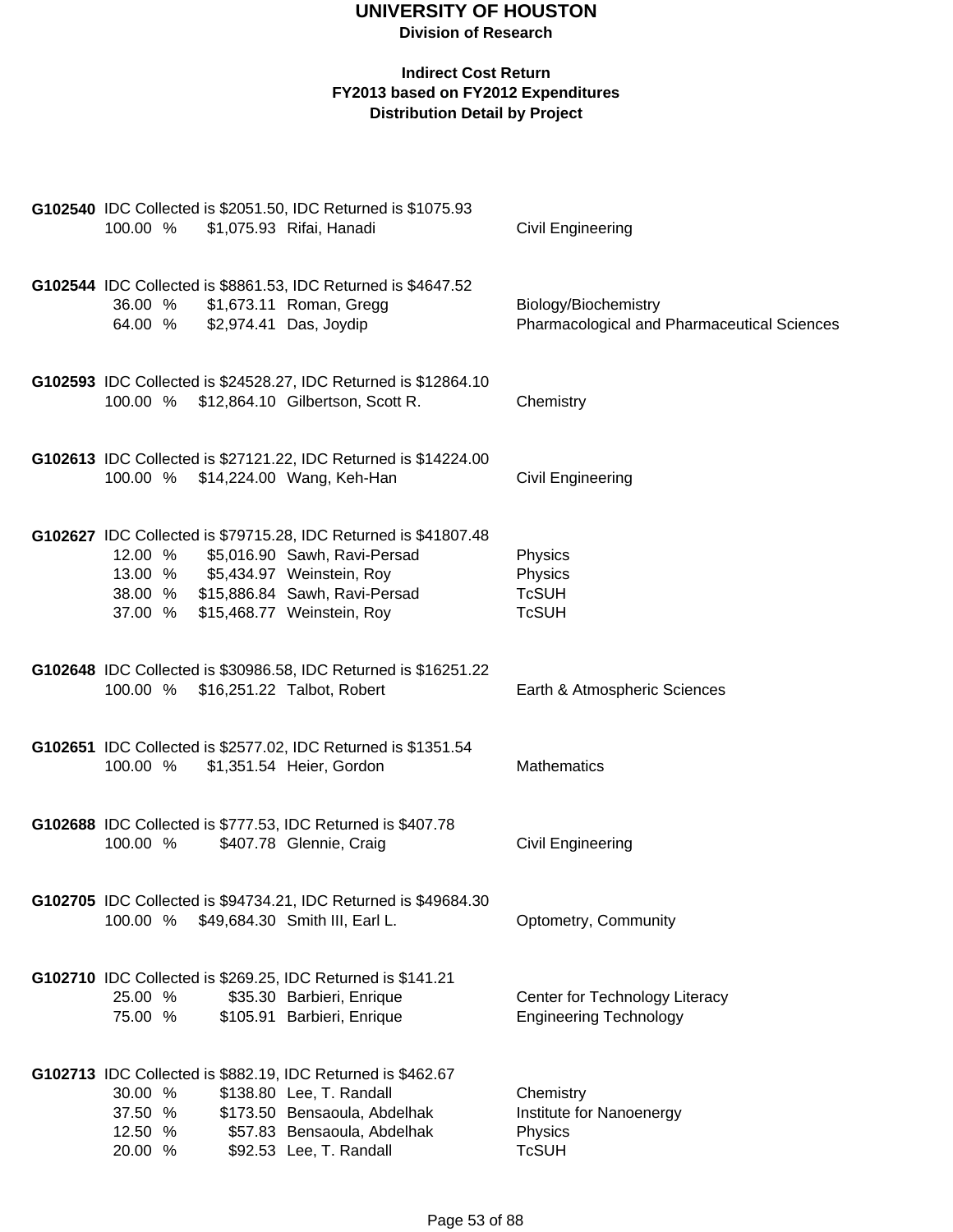| 100.00 %                      | G102715 IDC Collected is \$5974.26, IDC Returned is \$3133.26<br>\$3,133.26 Mukherjee, Tania                                                              | Earth & Atmospheric Sciences                                           |
|-------------------------------|-----------------------------------------------------------------------------------------------------------------------------------------------------------|------------------------------------------------------------------------|
| 50.00 %<br>50.00 %            | G102718 IDC Collected is \$6148.58, IDC Returned is \$3224.68<br>\$1,612.34 Chapman, Barbara M.<br>\$1,612.34 Chapman, Barbara M.                         | <b>Computer Science</b>                                                |
| 20.00 %<br>10.00 %<br>70.00 % | G102731 IDC Collected is \$0.14, IDC Returned is \$0.07<br>\$0.01 Carlson, Coleen<br>\$0.01 Carlson, Coleen<br>\$0.05 Carlson, Coleen                     | Psychology<br><b>Texas Learning/Computation Center</b><br><b>TIMES</b> |
| 100.00 %                      | G102742 IDC Collected is \$-243.75, IDC Returned is \$-127.84<br>$-$127.84$ Zheng, Rong                                                                   | <b>Computer Science</b>                                                |
| 100.00 %                      | G102751 IDC Collected is \$6341.99, IDC Returned is \$3326.12<br>\$3,326.12 Perepelitsa, Mikhail                                                          | <b>Mathematics</b>                                                     |
| 100.00 %                      | G102769 IDC Collected is \$18165.96, IDC Returned is \$9527.32<br>\$9,527.32 Auchmuty, James F. G.                                                        | <b>Mathematics</b>                                                     |
| 20.00 %<br>10.00 %<br>70.00 % | G102773 IDC Collected is \$19363.74, IDC Returned is \$10155.51<br>\$2,031.10 Carlson, Coleen<br>\$1,015.55 Carlson, Coleen<br>\$7,108.85 Carlson, Coleen | Psychology<br><b>Texas Learning/Computation Center</b><br><b>TIMES</b> |
| 50.00 %<br>50.00 %            | G102784 IDC Collected is \$14490.73, IDC Returned is \$7599.81<br>\$3,799.90 Azencott, Robert G.<br>\$3,799.90 Timofeyev, Ilya                            | <b>Mathematics</b><br><b>Mathematics</b>                               |
| 50.00 %<br>50.00 %            | G102787 IDC Collected is \$35975.05, IDC Returned is \$18867.47<br>\$9,433.74 Canic, Suncica<br>\$9,433.74 Quaini, Annalisa                               | <b>Mathematics</b><br><b>Mathematics</b>                               |
| 100.00 %                      | G102807 IDC Collected is \$4118.18, IDC Returned is \$2159.82<br>\$2,159.82 Gustafsson, Jan-Ake                                                           | Center for Nuclear Receptors and Cell Signaling                        |
| 25.00 %                       | G102834 IDC Collected is \$24099.88, IDC Returned is \$12639.42<br>\$3,159.86 Economides, M. J.                                                           | <b>Chemical Engineering</b>                                            |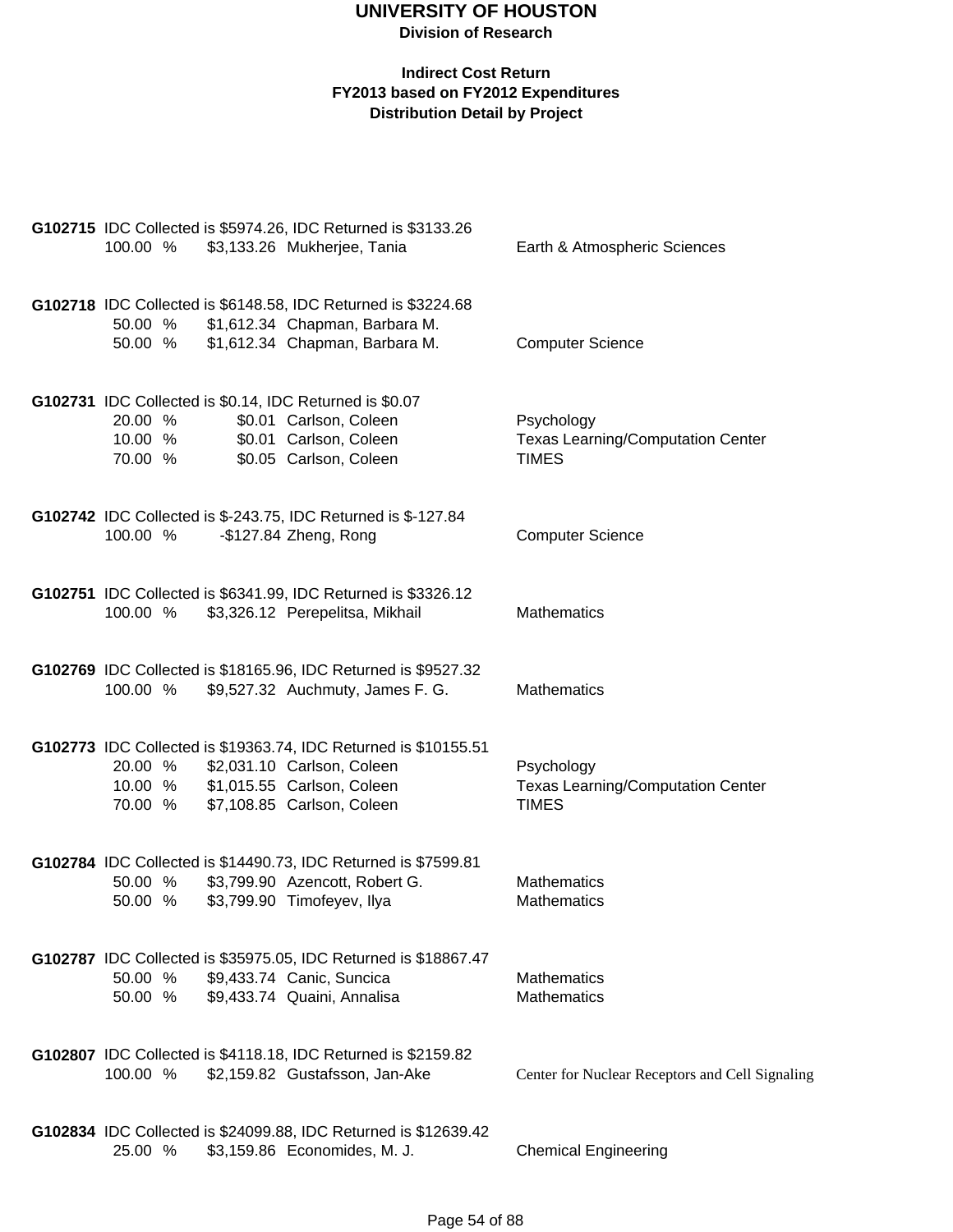| 75.00 %            |                                    | \$9,479.57 Nikolaou, Michael                                                                                                | <b>Chemical Engineering</b>                                                                  |
|--------------------|------------------------------------|-----------------------------------------------------------------------------------------------------------------------------|----------------------------------------------------------------------------------------------|
| 30.00 %            | 70.00 % \$1,715.86 Hadjiev, Viktor | G102852 IDC Collected is \$4673.81, IDC Returned is \$2451.23<br>\$735.37 Hadjiev, Viktor                                   | <b>Mechanical Engineering</b><br><b>TcSUH</b>                                                |
| 100.00 %           |                                    | G102853 IDC Collected is \$837.94, IDC Returned is \$439.47<br>\$439.47 McFarlin, Brian K.                                  | Health and Human Performance                                                                 |
| 50.00 %            | 50.00 % \$42.85 Talbot, Robert     | G102854 IDC Collected is \$163.39, IDC Returned is \$85.69<br>\$42.85 Talbot, Robert                                        | Earth & Atmospheric Sciences<br>Institute for Climate and Atmospheric Science                |
| 100.00 %           | \$3,204.31 Chen, Ji                | G102869 IDC Collected is \$6109.73, IDC Returned is \$3204.31                                                               | <b>Electrical &amp; Computer Engineering</b>                                                 |
| 20.00 %<br>80.00 % |                                    | G102870 IDC Collected is \$4717.68, IDC Returned is \$2474.23<br>\$494.85 Valdez, Avelardo<br>\$1,979.39 Saint Onge, Jarron | Drug and Social Policy Research<br>Sociology                                                 |
| 100.00 %           |                                    | G102880 IDC Collected is \$13700.61, IDC Returned is \$7185.42<br>\$7,185.42 Bodmann, Bernhard G.                           | <b>Mathematics</b>                                                                           |
| 30.00 %<br>70.00 % |                                    | G102886 IDC Collected is \$3355.42, IDC Returned is \$1759.78<br>\$527.94 Meen, James<br>\$1,231.85 Meen, James             | Chemistry<br><b>TcSUH</b>                                                                    |
| 80.00 %<br>20.00 % | \$1,022.66 Chen, Ji                | G102887 IDC Collected is \$2437.41, IDC Returned is \$1278.32<br>\$255.66 Kayali, Mohammad A.                               | <b>Electrical &amp; Computer Engineering</b><br><b>Electrical &amp; Computer Engineering</b> |
| 100.00 %           |                                    | G102902 IDC Collected is \$12261.69, IDC Returned is \$6430.77<br>\$6,430.77 Manny, Ruth E.                                 | Optometry, Community                                                                         |
| 45.00 %<br>55.00 % |                                    | G102906 IDC Collected is \$72678.63, IDC Returned is \$38117.03<br>\$17,152.67 Roman, Gregg<br>\$20,964.37 Roman, Gregg     | <b>Biology of Behavior Institute</b><br>Biology/Biochemistry                                 |
| 100.00 %           |                                    | G102908 IDC Collected is \$23065.96, IDC Returned is \$12097.17<br>\$12,097.17 Rifai, Hanadi                                | <b>Civil Engineering</b>                                                                     |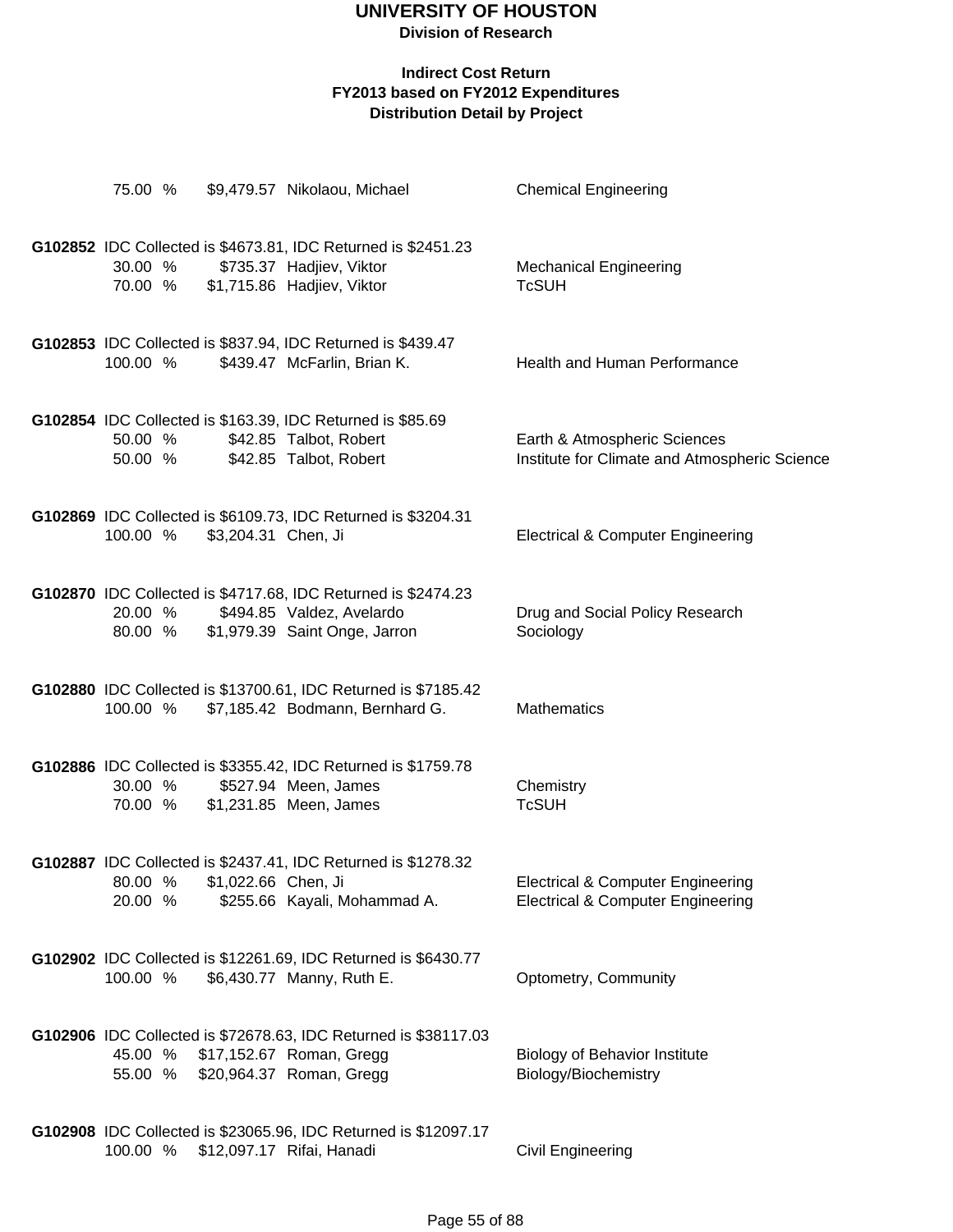| G102912 IDC Collected is \$29438.45, IDC Returned is \$15439.29<br>100.00 % \$15,439.29 Paloski, William H.                                                                                                                                                                    |                                                                                                                                                             |
|--------------------------------------------------------------------------------------------------------------------------------------------------------------------------------------------------------------------------------------------------------------------------------|-------------------------------------------------------------------------------------------------------------------------------------------------------------|
| G102913 IDC Collected is \$51770.74, IDC Returned is \$27151.68<br>5.00 %<br>\$1,357.58 Clarke, Mark S.<br>10.00 % \$2,715.17 Lowder, Thomas<br>5.00 % \$1,357.58 O'Connor, Daniel<br>80.00 % \$21,721.35 Simpson, Richard J.                                                  |                                                                                                                                                             |
| G102925 IDC Collected is \$14117.78, IDC Returned is \$7404.21<br>100.00 % \$7,404.21 Dominey, Wallace                                                                                                                                                                         | Curriculum and Instruction                                                                                                                                  |
| G102933 IDC Collected is \$7434.73, IDC Returned is \$3899.22<br>100.00 % \$3,899.22 Kuznetsov, Yuri                                                                                                                                                                           | <b>Mathematics</b>                                                                                                                                          |
| G102934 IDC Collected is \$1415.25, IDC Returned is \$742.24<br>100.00 %<br>\$742.24 Kuznetsov, Yuri                                                                                                                                                                           | <b>Mathematics</b>                                                                                                                                          |
| G102935 IDC Collected is \$8569.18, IDC Returned is \$4494.19<br>100.00 % \$4,494.19 Advincula, Rigoberto C.                                                                                                                                                                   | Chemistry                                                                                                                                                   |
| G102940 IDC Collected is \$24086.00, IDC Returned is \$12632.14<br>100.00 % \$12,632.14 Roysam, Badrinath                                                                                                                                                                      | Electrical & Computer Engineering                                                                                                                           |
| G102948 IDC Collected is \$29122.03, IDC Returned is \$15273.34<br>100.00 % \$15,273.34 Roysam, Badrinath                                                                                                                                                                      | Electrical & Computer Engineering                                                                                                                           |
| G102950 IDC Collected is \$30375.33, IDC Returned is \$15930.65<br>100.00 % \$15,930.65 Varadarajan, Navin                                                                                                                                                                     | <b>Chemical Engineering</b>                                                                                                                                 |
| G102953 IDC Collected is \$4470.56, IDC Returned is \$2344.63<br>100.00 %<br>\$2,344.63 Metcalfe, Ralph W.                                                                                                                                                                     | <b>Mechanical Engineering</b>                                                                                                                               |
| G102958 IDC Collected is \$29462.78, IDC Returned is \$15452.05<br>15.00 %<br>\$2,317.81 Johnsson, S. Lennart<br>10.00 %<br>\$1,545.20 Pavlidis, Ioannis<br>\$2,317.81 Price, Daniel M.<br>15.00 %<br>\$1,545.20 Lefer, Barry<br>10.00 %<br>\$1,545.20 Lefer, Barry<br>10.00 % | <b>Computer Science</b><br><b>Computer Science</b><br>Dean, Honors College<br>Earth & Atmospheric Sciences<br>Institute for Climate and Atmospheric Science |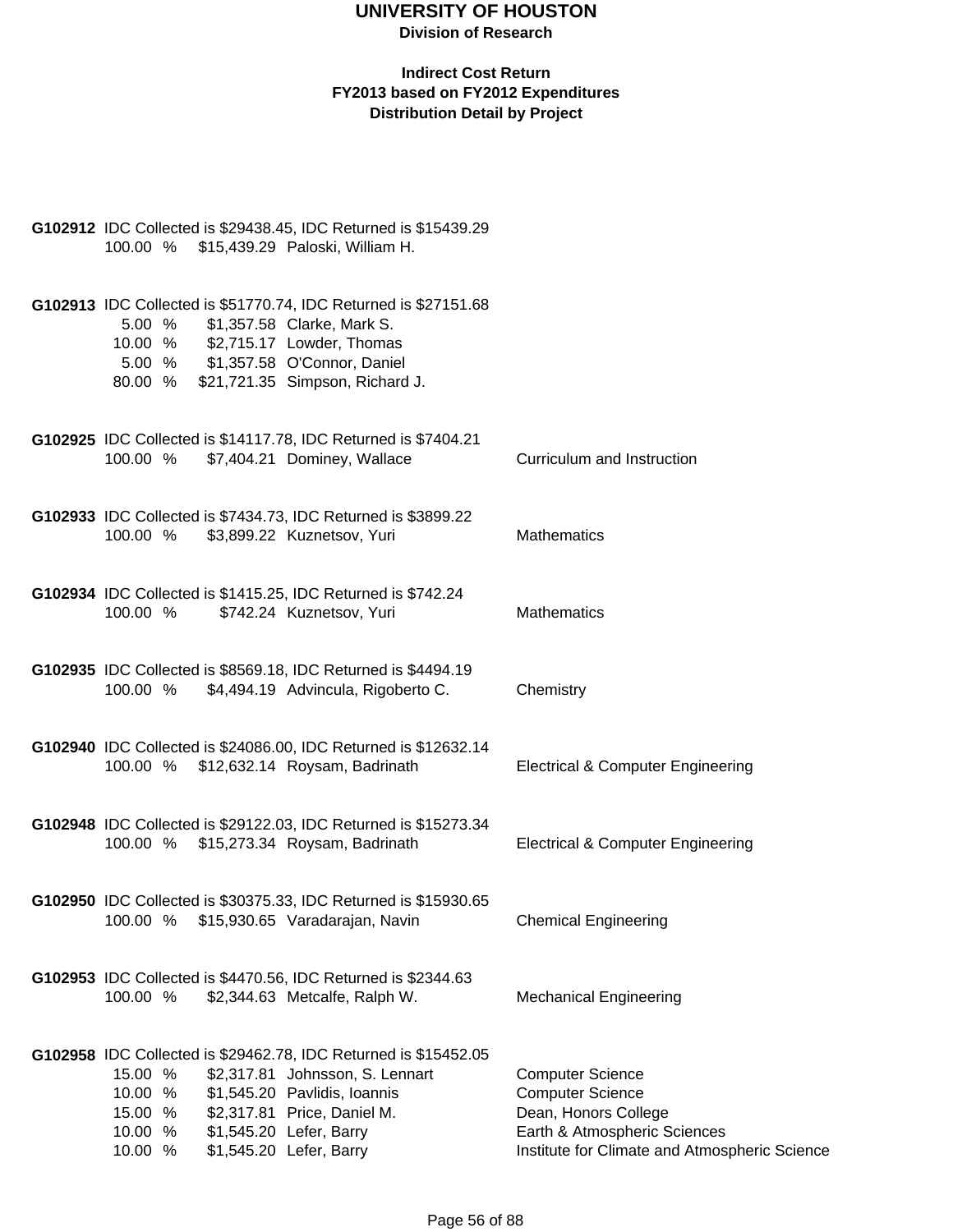#### **Indirect Cost Return FY2013 based on FY2012 Expenditures Distribution Detail by Project**

| 15.00 %<br>10.00 %<br>15.00 %          | \$2,317.81 Johnsson, S. Lennart<br>\$1,545.20 Pavlidis, Ioannis<br>\$2,317.81 Price, Daniel M.                                  | <b>Texas Learning/Computation Center</b><br><b>Texas Learning/Computation Center</b><br><b>Texas Learning/Computation Center</b> |
|----------------------------------------|---------------------------------------------------------------------------------------------------------------------------------|----------------------------------------------------------------------------------------------------------------------------------|
| 100.00 %                               | G102975 IDC Collected is \$96.24, IDC Returned is \$50.47<br>\$50.47 Leach, Norman                                              | Optometry, Community                                                                                                             |
| 100.00 %                               | G102996 IDC Collected is \$9894.27, IDC Returned is \$5189.15<br>\$5,189.15 Hoppe, Ronald                                       | <b>Mathematics</b>                                                                                                               |
| 100.00 %                               | G102998 IDC Collected is \$2823.13, IDC Returned is \$1480.62<br>\$1,480.62 Bensaoula, Abdelhak                                 | Physics                                                                                                                          |
| 100.00 %                               | G103006 IDC Collected is \$4887.18, IDC Returned is \$2563.13<br>\$2,563.13 Chen, Yuhua                                         | <b>Electrical &amp; Computer Engineering</b>                                                                                     |
| 100.00 %                               | G103013 IDC Collected is \$256.74, IDC Returned is \$134.65<br>\$134.65 Freiberg, H. Jerome                                     | <b>Consistency Mgmt and Coop Disc</b>                                                                                            |
| 100.00 %                               | G103014 IDC Collected is \$73759.26, IDC Returned is \$38683.78<br>\$38,683.78 Gustafsson, Jan-Ake                              | Center for Nuclear Receptors and Cell Signaling                                                                                  |
| 100.00 %                               | G103024 IDC Collected is \$128.17, IDC Returned is \$67.22<br>\$67.22 Freiberg, H. Jerome                                       | <b>Consistency Mgmt and Coop Disc</b>                                                                                            |
| 100.00 %                               | G103031 IDC Collected is \$25535.19, IDC Returned is \$13392.19<br>\$13,392.19 Young, Frederick M.                              | <b>Small Business Development Center</b>                                                                                         |
| 100.00 %                               | G103034 IDC Collected is \$1734.61, IDC Returned is \$909.73<br>\$909.73 Brandon, Alan D.                                       | Earth & Atmospheric Sciences                                                                                                     |
| 50.00 %<br>30.00 % \$3,311.47 Han, Zhu | G103039 IDC Collected is \$21046.88, IDC Returned is \$11038.25<br>\$5,519.12 Zheng, Rong<br>20.00 % \$2,207.65 Dasco, Clifford | <b>Computer Science</b><br><b>Electrical &amp; Computer Engineering</b><br><b>Engineering Technology</b>                         |
|                                        | G103040 IDC Collected is \$107927.47, IDC Returned is \$56603.64                                                                |                                                                                                                                  |

100.00 % \$56,603.64 Roysam, Badrinath Electrical & Computer Engineering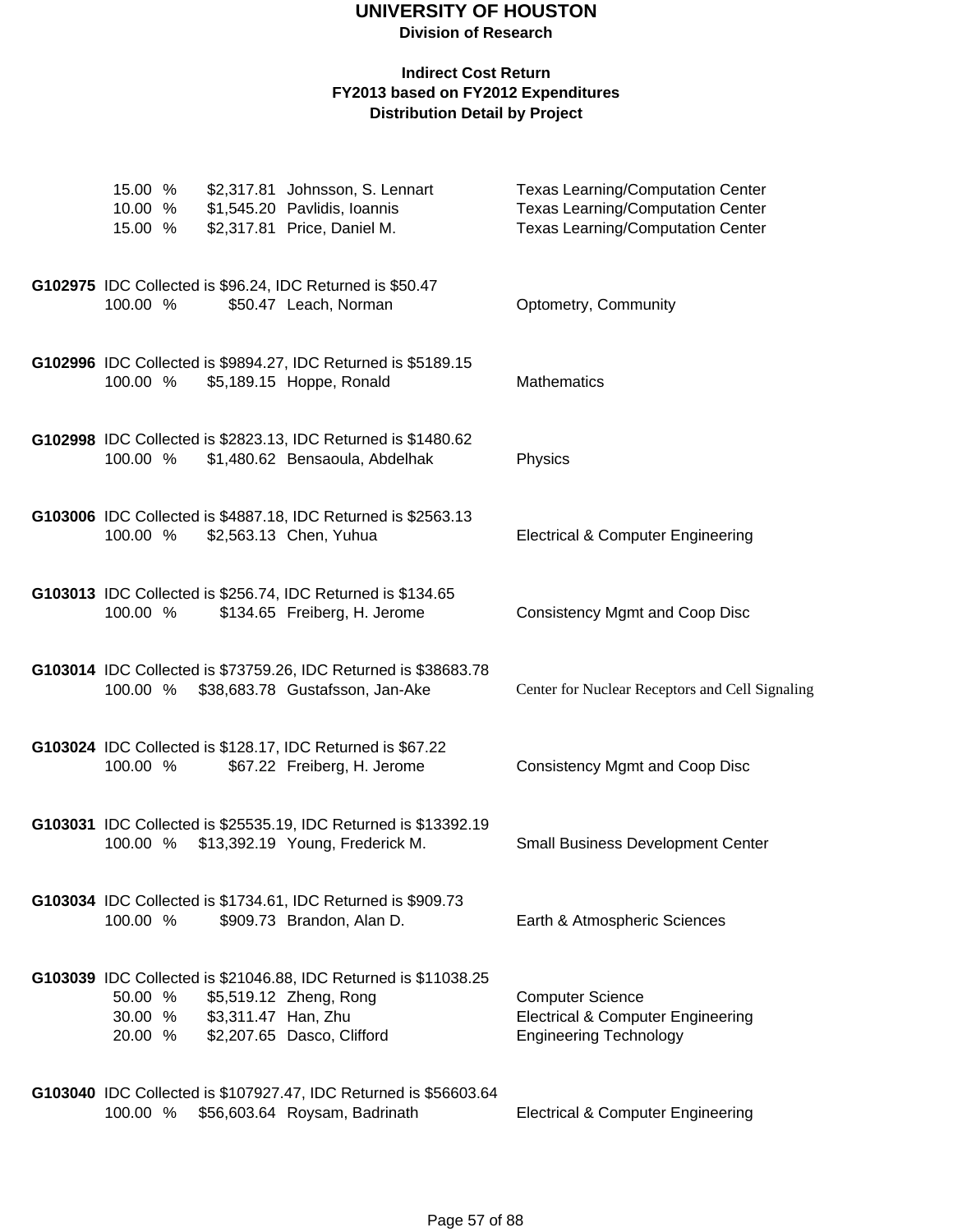| 75.00 %<br>25.00 %            | G103047 IDC Collected is \$1192.24, IDC Returned is \$625.28<br>\$468.96 Gray, Patricia<br>\$156.32 Marietta, Cynthia                                           | Law-UH<br>Law-UH                                                                              |
|-------------------------------|-----------------------------------------------------------------------------------------------------------------------------------------------------------------|-----------------------------------------------------------------------------------------------|
| 50.00 %<br>50.00 %            | G103062 IDC Collected is \$2761.04, IDC Returned is \$1448.06<br>\$724.03 Briggs, James M.<br>\$724.03 Fox, George E.                                           | Biology/Biochemistry<br>Biology/Biochemistry                                                  |
| 100.00 %                      | G103092 IDC Collected is \$16219.96, IDC Returned is \$8506.72<br>\$8,506.72 Josic, Kresimir                                                                    | Mathematics                                                                                   |
| 25.00 %<br>50.00 %<br>25.00 % | G103127 IDC Collected is \$7493.27, IDC Returned is \$3929.92<br>\$982.48 Pinsky, Lawrence S.<br>\$1,964.96 Pinsky, Lawrence S.<br>\$982.48 Pinsky, Lawrence S. | Institute for Space Systems Operations<br>Physics<br><b>Texas Learning/Computation Center</b> |
| 100.00 %                      | G103130 IDC Collected is \$5622.48, IDC Returned is \$2948.77<br>\$2,948.77 Neighbors, Clayton                                                                  | Psychology                                                                                    |
| 50.00 %<br>50.00 %            | G103147 IDC Collected is \$6297.46, IDC Returned is \$3302.77<br>\$1,651.38 Briggs, James M.<br>\$1,651.38 Fox, George E.                                       | Biology/Biochemistry<br>Biology/Biochemistry                                                  |
| 100.00 %                      | G103156 IDC Collected is \$478.96, IDC Returned is \$251.20<br>\$251.20 Bensaoula, Abdelhak                                                                     | Physics                                                                                       |
| 100.00 %                      | G103180 IDC Collected is \$1672.30, IDC Returned is \$877.05<br>\$877.05 Rifai, Hanadi                                                                          | Civil Engineering                                                                             |
| 100.00 %                      | G103196 IDC Collected is \$2561.08, IDC Returned is \$1343.18<br>\$1,343.18 Chen, Ji                                                                            | <b>Electrical &amp; Computer Engineering</b>                                                  |
| 100.00 %                      | G103220 IDC Collected is \$15433.93, IDC Returned is \$8094.48<br>\$8,094.48 Hu, Ming                                                                           | Pharmacological and Pharmaceutical Sciences                                                   |
| 100.00 %                      | G103227 IDC Collected is \$719.78, IDC Returned is \$377.50<br>\$377.50 Tomforde, Mark                                                                          | Mathematics                                                                                   |
| 100.00 %                      | G103244 IDC Collected is \$5481.59, IDC Returned is \$2874.87<br>\$2,874.87 Kulkarni, Yashashree                                                                | <b>Mechanical Engineering</b>                                                                 |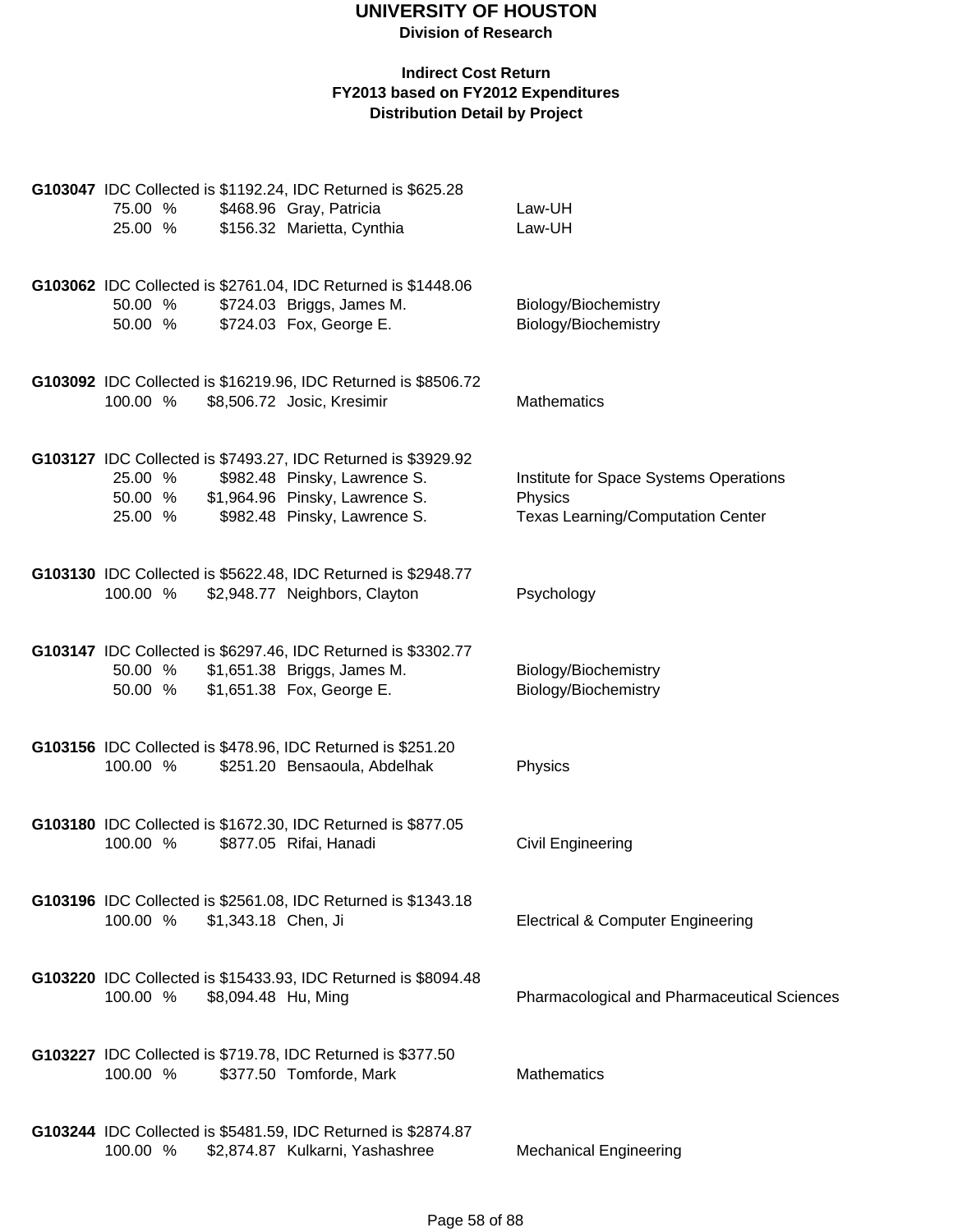| 100.00 %           |                      | G103255 IDC Collected is \$831.88, IDC Returned is \$436.29<br>\$436.29 Evans, Barbara                                           | Law-UH                                                                        |
|--------------------|----------------------|----------------------------------------------------------------------------------------------------------------------------------|-------------------------------------------------------------------------------|
| 50.00 %<br>50.00 % |                      | G103278 IDC Collected is \$17955.85, IDC Returned is \$9417.13<br>\$4,708.56 Pennings, Steve C.<br>\$4,708.56 Pennings, Steve C. | Biology/Biochemistry<br><b>Houston Coastal Center</b>                         |
| 100.00 %           |                      | G103298 IDC Collected is \$1117.23, IDC Returned is \$585.94<br>\$585.94 Song, Gangbing                                          | <b>Mechanical Engineering</b>                                                 |
| 100.00 %           |                      | G103304 IDC Collected is \$8794.15, IDC Returned is \$4612.18<br>\$4,612.18 Cai, Chengzhi                                        | Chemistry                                                                     |
| 100.00 %           |                      | G103305 IDC Collected is \$15863.65, IDC Returned is \$8319.85<br>\$8,319.85 Colbert-Delcour, Anne                               | Biology/Biochemistry                                                          |
| 100.00 %           |                      | G103309 IDC Collected is \$14774.08, IDC Returned is \$7748.41<br>\$7,748.41 Torres, Isabel                                      | Center for Health Equities & Evaluation Research                              |
| 100.00 %           |                      | G103317 IDC Collected is \$10304.17, IDC Returned is \$5404.12<br>\$5,404.12 Roysam, Badrinath                                   | <b>Electrical &amp; Computer Engineering</b>                                  |
| 40.00 %<br>60.00 % |                      | G103324 IDC Collected is \$5852.22, IDC Returned is \$3069.26<br>\$1,227.70 Mo, Yi-Lung<br>\$1,841.55 Song, Gangbing             | <b>Civil Engineering</b><br><b>Mechanical Engineering</b>                     |
| 100.00 %           | -\$7,193.18 Hu, Ming | G103334 IDC Collected is \$-13715.41, IDC Returned is \$-7193.18                                                                 | <b>Pharmacological and Pharmaceutical Sciences</b>                            |
| 100.00 %           |                      | G103347 IDC Collected is \$3367.50, IDC Returned is \$1766.12<br>\$1,766.12 McFarlin, Brian K.                                   | <b>Health and Human Performance</b>                                           |
| 50.00 %<br>50.00 % |                      | G103367 IDC Collected is \$36015.45, IDC Returned is \$18888.66<br>\$9,444.33 Talbot, Robert<br>\$9,444.33 Talbot, Robert        | Earth & Atmospheric Sciences<br>Institute for Climate and Atmospheric Science |
| 30.00 %            |                      | G103373 IDC Collected is \$5097.17, IDC Returned is \$2673.26<br>\$801.98 Koontz, Rex A.                                         | Art                                                                           |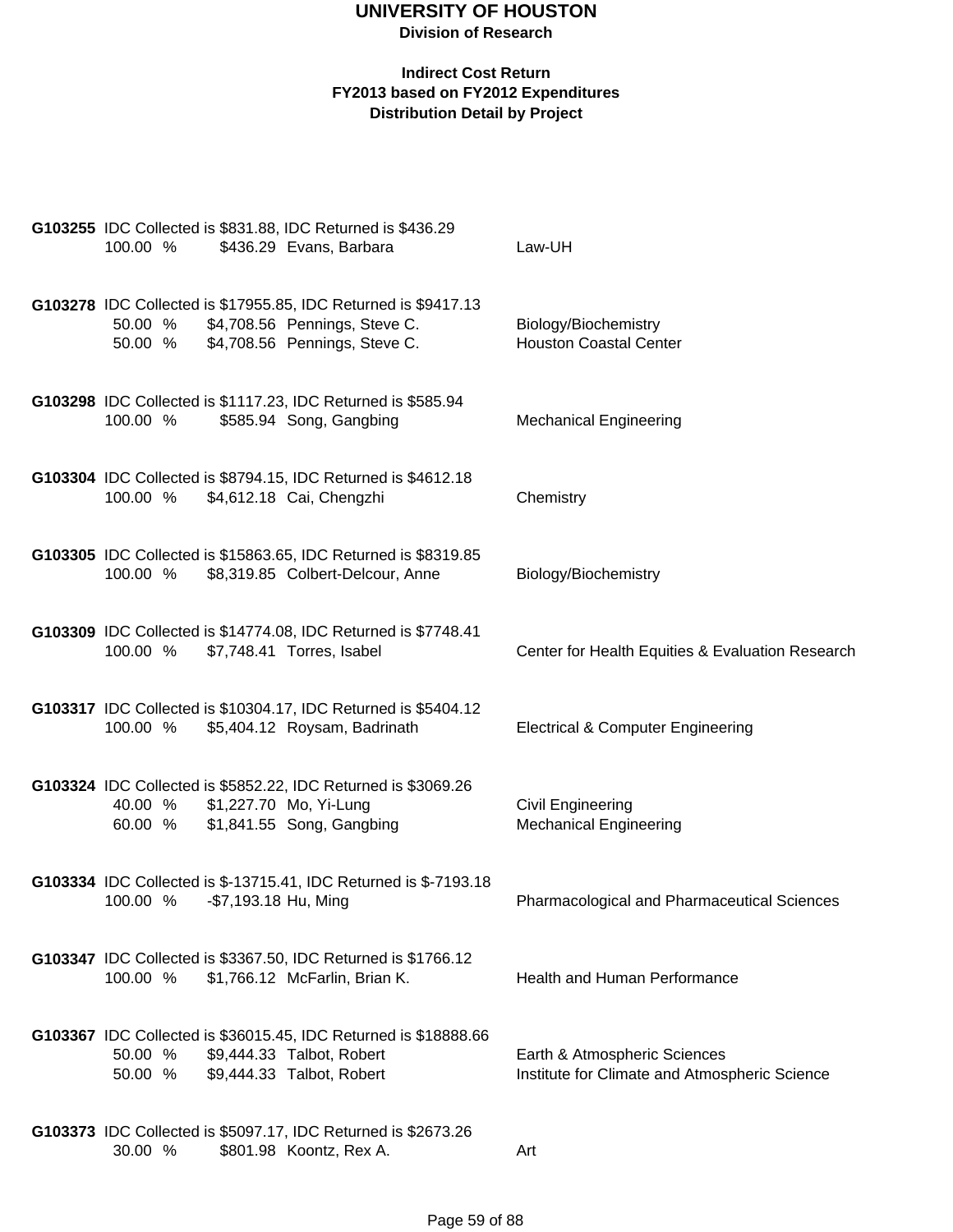| 35.00 %<br>35.00 %            |                                          | \$935.64 Price, Daniel M.<br>\$935.64 Price, Daniel M.                                                                                        | Dean, Honors College<br><b>Texas Learning/Computation Center</b>                             |
|-------------------------------|------------------------------------------|-----------------------------------------------------------------------------------------------------------------------------------------------|----------------------------------------------------------------------------------------------|
| 20.00 %<br>80.00 %            |                                          | G103378 IDC Collected is \$63921.80, IDC Returned is \$33524.43<br>\$6,704.89 Willson, Richard C.<br>\$26,819.54 Willson, Richard C.          | Biology/Biochemistry<br><b>Chemical Engineering</b>                                          |
| 100.00 %                      |                                          | G103400 IDC Collected is \$1595.44, IDC Returned is \$836.74<br>\$836.74 Bergmanson, Jan P. G.                                                | Optometry, Community                                                                         |
| 80.00 %<br>20.00 %            |                                          | G103402 IDC Collected is \$0.01, IDC Returned is \$0.01<br>\$0.00 Fox, George E.<br>\$0.00 Criswell, David R.                                 | Biology/Biochemistry<br>Institute for Space Systems Operations                               |
| 50.00 %<br>50.00 %            |                                          | G103412 IDC Collected is \$570.59, IDC Returned is \$299.25<br>\$149.63 Shih, Wei-Chuan<br>\$149.63 Wolfe, John C.                            | <b>Electrical &amp; Computer Engineering</b><br><b>Electrical &amp; Computer Engineering</b> |
|                               |                                          | G103415 IDC Collected is \$26234.88, IDC Returned is \$13759.15<br>100.00 % \$13,759.15 Dominey, Wallace                                      | Curriculum and Instruction                                                                   |
| 50.00 %<br>50.00 %            |                                          | G103420 IDC Collected is \$92448.34, IDC Returned is \$48485.46<br>\$24,242.73 Asghar, Mohammad<br>\$24,242.73 Asghar, Mohammad               | Heart and Kidney Institute<br>Pharmacological and Pharmaceutical Sciences                    |
| 20.00 %<br>10.00 %<br>70.00 % |                                          | G103426 IDC Collected is \$4228.33, IDC Returned is \$2217.59<br>\$443.52 Barth, Amy E.<br>\$221.76 Barth, Amy E.<br>\$1,552.31 Barth, Amy E. | Psychology<br><b>Texas Learning/Computation Center</b><br><b>TIMES</b>                       |
| 100.00 %                      |                                          | G103433 IDC Collected is \$3423.17, IDC Returned is \$1795.32<br>\$1,795.32 Garbey, Marc                                                      | <b>Computer Science</b>                                                                      |
| 80.00 %<br>20.00 %            | \$3,815.58 Liu, Dong<br>\$953.90 Sun, Li | G103437 IDC Collected is \$9094.08, IDC Returned is \$4769.48                                                                                 | <b>Mechanical Engineering</b><br><b>Mechanical Engineering</b>                               |
| 100.00 %                      |                                          | G103438 IDC Collected is \$800.19, IDC Returned is \$419.67<br>\$419.67 Strom, Kyle                                                           | Civil Engineering                                                                            |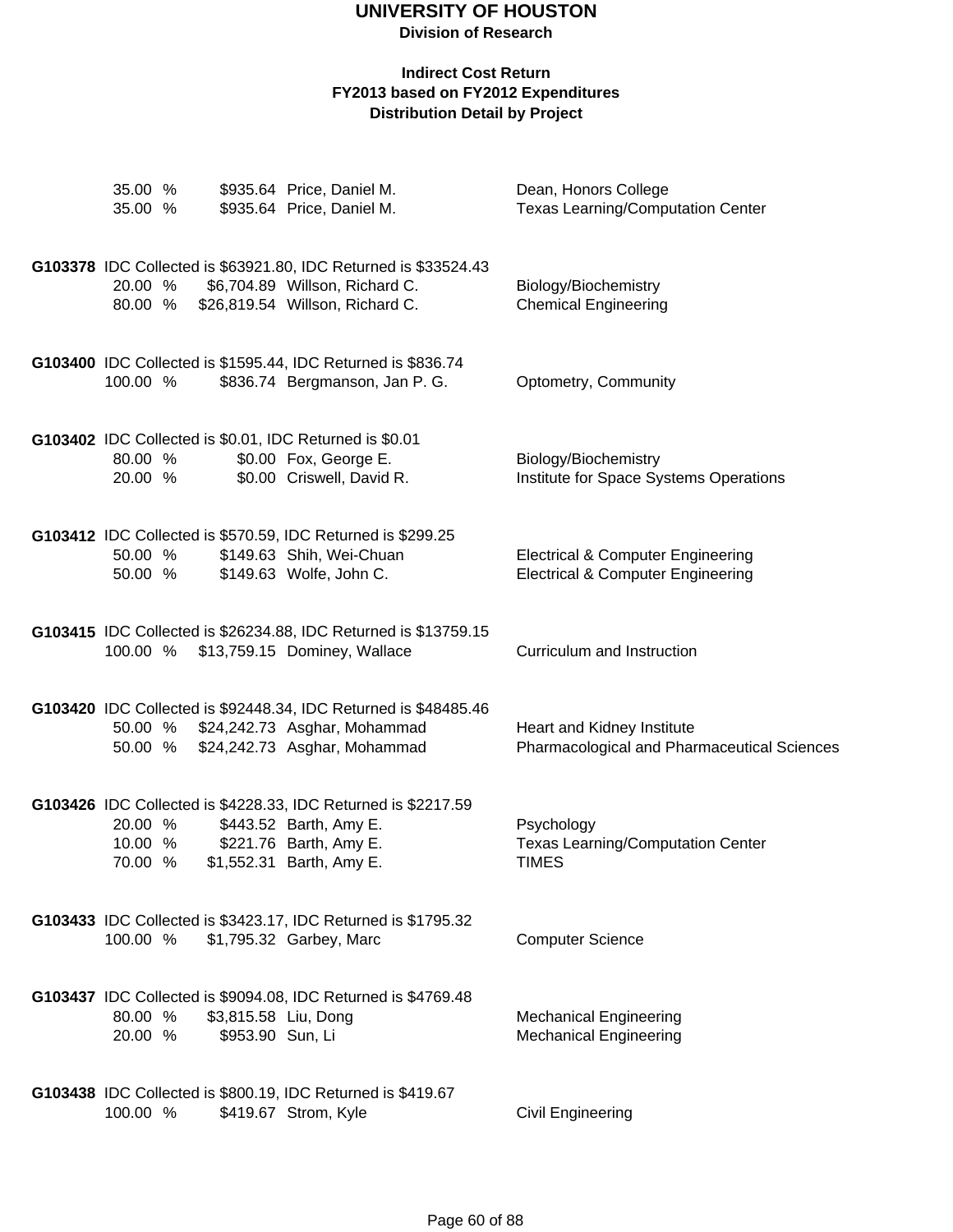| 100.00 %                                            |  | G103454 IDC Collected is \$5982.84, IDC Returned is \$3137.76<br>\$3,137.76 Mo, Yi-Lung                                                                                                                                       | Civil Engineering                                                                                                                                            |
|-----------------------------------------------------|--|-------------------------------------------------------------------------------------------------------------------------------------------------------------------------------------------------------------------------------|--------------------------------------------------------------------------------------------------------------------------------------------------------------|
| 50.00 %                                             |  | G103462 IDC Collected is \$55034.20, IDC Returned is \$28863.24<br>50.00 % \$14,431.62 Donnelly, Vincent M.<br>\$14,431.62 Economou, Demetre J.                                                                               | <b>Chemical Engineering</b><br><b>Chemical Engineering</b>                                                                                                   |
| 50.00 %<br>50.00 %                                  |  | G103471 IDC Collected is \$18612.78, IDC Returned is \$9761.66<br>\$4,880.83 Norton, Peter J.<br>\$4,880.83 Zvolensky, Michael J.                                                                                             | Psychology<br>Psychology                                                                                                                                     |
| 100.00 %                                            |  | G103480 IDC Collected is \$32522.85, IDC Returned is \$17056.93<br>\$17,056.93 Cirino, Patrick C.                                                                                                                             | <b>Chemical Engineering</b>                                                                                                                                  |
| 67.00 %<br>33.00 %                                  |  | G103481 IDC Collected is \$1304.62, IDC Returned is \$684.22<br>\$458.43 Harold, Michael P.<br>\$225.79 Rooks, Charles                                                                                                        | <b>Chemical Engineering</b><br><b>Chemical Engineering</b>                                                                                                   |
| 25.00 %<br>25.00 %<br>25.00 %<br>25.00 %            |  | G103484 IDC Collected is \$59356.80, IDC Returned is \$31130.27<br>\$7,782.57 Kakadiaris, Ioannis<br>\$7,782.57 Shah, Shishir<br>\$7,782.57 Kakadiaris, Ioannis<br>\$7,782.57 Shah, Shishir                                   | <b>Computer Science</b><br><b>Computer Science</b><br>Texas Learning/Computation Center<br><b>Texas Learning/Computation Center</b>                          |
| 50.00 %<br>45.00 %<br>5.00 %                        |  | G103491 IDC Collected is \$821.96, IDC Returned is \$431.09<br>\$215.54 Pettitt, B. Montgomery<br>\$193.99 Pettitt, B. Montgomery<br>\$21.55 Pettitt, B. Montgomery                                                           | Chemistry<br>Institute for Molecular Design<br><b>Texas Learning/Computation Center</b>                                                                      |
| 20.00 %<br>40.00 %<br>10.00 %<br>10.00 %<br>20.00 % |  | G103509 IDC Collected is \$27817.21, IDC Returned is \$14589.01<br>\$2,917.80 Pavlidis, Ioannis<br>\$5,835.61 Semendeferi, Ioanna<br>\$1,458.90 Liberman, David<br>\$1,458.90 Phillips, David<br>\$2,917.80 Pavlidis, Ioannis | <b>Computer Science</b><br>Dean, Natural Sciences and Mathematics<br><b>Educational Psychology</b><br>Philosophy<br><b>Texas Learning/Computation Center</b> |
| 100.00 %                                            |  | G103513 IDC Collected is \$1965.80, IDC Returned is \$1030.98<br>\$1,030.98 Young, Frederick M.                                                                                                                               | Small Business Development Center                                                                                                                            |
| 10.00 %<br>18.00 %                                  |  | G103520 IDC Collected is \$865.84, IDC Returned is \$454.10<br>\$45.41 Wosik, Jarek<br>\$81.74 Brazdeikis, Audrius                                                                                                            | <b>Electrical &amp; Computer Engineering</b><br>Physics                                                                                                      |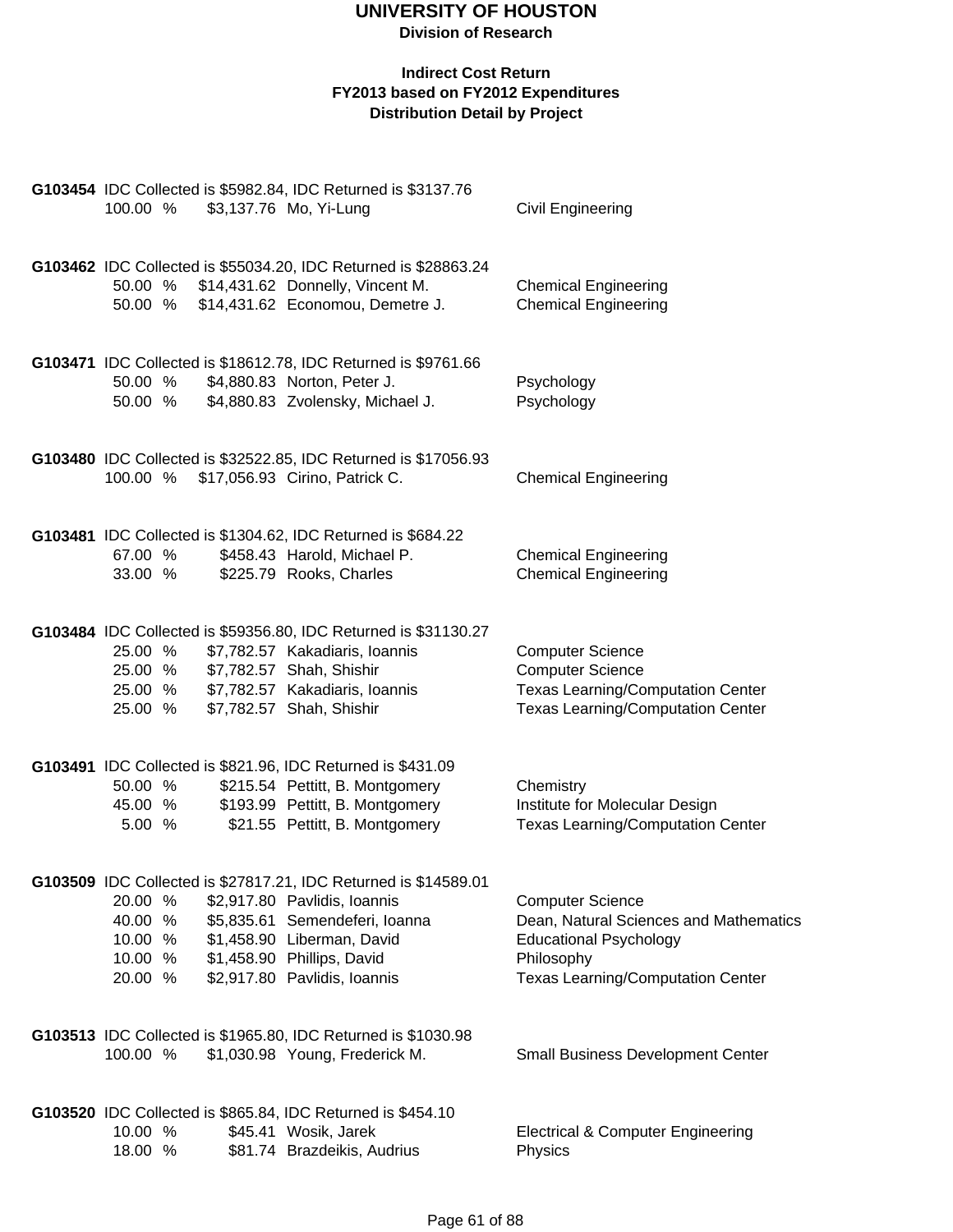#### **Indirect Cost Return FY2013 based on FY2012 Expenditures Distribution Detail by Project**

|  | 42.00 %<br>30.00 %            |  | \$190.72 Brazdeikis, Audrius<br>\$136.23 Wosik, Jarek                                                                                                               | <b>TcSUH</b><br><b>TcSUH</b>                                              |
|--|-------------------------------|--|---------------------------------------------------------------------------------------------------------------------------------------------------------------------|---------------------------------------------------------------------------|
|  | 100.00 %                      |  | G103523 IDC Collected is \$6114.79, IDC Returned is \$3206.96<br>\$3,206.96 Garey, Kevin                                                                            | <b>Clinical Sciences and Administration</b>                               |
|  | 50.00 %<br>50.00 %            |  | G103527 IDC Collected is \$1748.65, IDC Returned is \$917.10<br>\$458.55 Strom, Kyle<br>\$458.55 Wang, Keh-Han                                                      | <b>Civil Engineering</b><br>Civil Engineering                             |
|  | 33.00 %<br>33.00 %            |  | G103530 IDC Collected is \$12583.39, IDC Returned is \$6599.48<br>\$2,177.83 Belarbi, Abdeldjelil<br>34.00 % \$2,243.82 Hsu, Thomas T. C.<br>\$2,177.83 Mo, Yi-Lung | Civil Engineering<br>Civil Engineering<br>Civil Engineering               |
|  | 25.00 %<br>50.00 %<br>25.00 % |  | G103531 IDC Collected is \$4771.92, IDC Returned is \$2502.68<br>\$625.67 Belarbi, Abdeldjelil<br>\$1,251.34 Dawood, Mina<br>\$625.67 Vipulanandan, Cumaraswamy     | Civil Engineering<br><b>Civil Engineering</b><br><b>Civil Engineering</b> |
|  | 50.00 %<br>50.00 %            |  | G103533 IDC Collected is \$2500.00, IDC Returned is \$1311.15<br>\$655.58 Vilalta, Ricardo<br>\$655.58 Vilalta, Ricardo                                             | <b>Computer Science</b><br><b>Texas Learning/Computation Center</b>       |
|  | 100.00 %                      |  | G103551 IDC Collected is \$18681.87, IDC Returned is \$9797.89<br>\$9,797.89 Talbot, Robert                                                                         | Institute for Climate and Atmospheric Science                             |
|  | 100.00 %                      |  | G103552 IDC Collected is \$141.20, IDC Returned is \$74.05<br>\$74.05 Josic, Kresimir                                                                               | <b>Mathematics</b>                                                        |
|  |                               |  | G103556 IDC Collected is \$49784.59, IDC Returned is \$26110.03<br>100.00 % \$26,110.03 Young, Frederick M.                                                         | <b>Small Business Development Center</b>                                  |
|  | 100.00 %                      |  | G103561 IDC Collected is \$17613.51, IDC Returned is \$9237.58<br>\$9,237.58 Morgan, Jeffrey J.                                                                     | <b>Mathematics</b>                                                        |
|  | 100.00 %                      |  | G103578 IDC Collected is \$1543.47, IDC Returned is \$809.49<br>\$809.49 Willson, Richard C.                                                                        | <b>Chemical Engineering</b>                                               |
|  |                               |  |                                                                                                                                                                     |                                                                           |

**G103579** IDC Collected is \$21802.21, IDC Returned is \$11434.39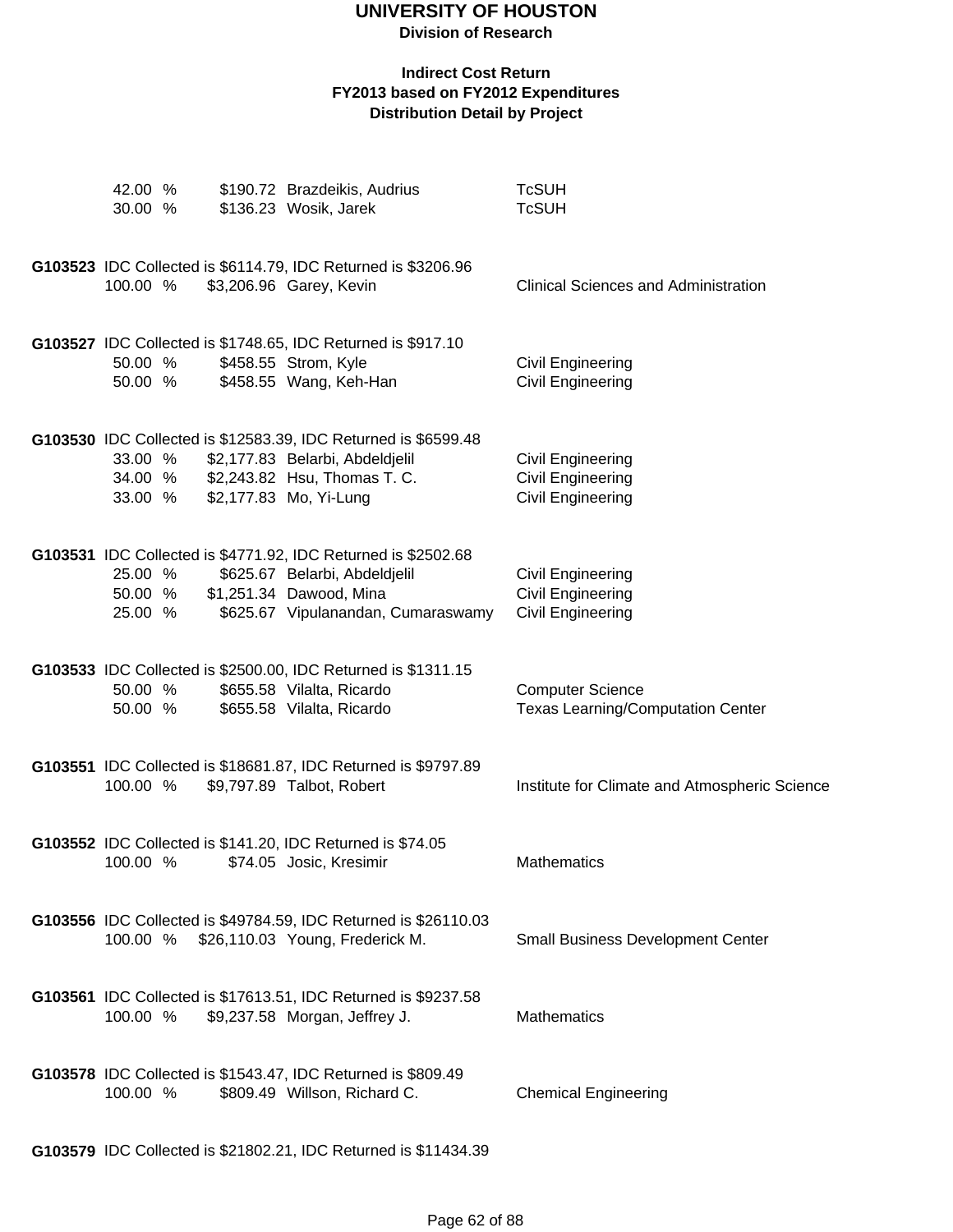## **UNIVERSITY OF HOUSTON**

**Division of Research**

| 8.00 %   |      | \$914.75 Willson, Richard C.                                                                  | Biology/Biochemistry                         |
|----------|------|-----------------------------------------------------------------------------------------------|----------------------------------------------|
| 20.00 %  |      | \$2,286.88 Ruchhoeft, Paul                                                                    | Center for Integrated Bio and Nano Systems   |
| 10.00 %  |      | \$1,143.44 Willson, Richard C.                                                                | Center for Integrated Bio and Nano Systems   |
| 41.00    | $\%$ | \$4,688.10 Willson, Richard C.                                                                | <b>Chemical Engineering</b>                  |
| 21.00 %  |      | \$2,401.22 Ruchhoeft, Paul                                                                    | <b>Electrical &amp; Computer Engineering</b> |
|          |      |                                                                                               |                                              |
| 1.00 %   |      | G103586 IDC Collected is \$97212.24, IDC Returned is \$50983.93<br>\$509.84 Kao, Dennis       | Child & Family for Innovative Research       |
| 9.50 %   |      | \$4,843.47 Rifai, Hanadi                                                                      | Civil Engineering                            |
| 6.00 %   |      | \$3,059.04 Mehta, Paras                                                                       | Psychology                                   |
| 3.00 %   |      | \$1,529.52 Mehta, Paras                                                                       | <b>Texas Learning/Computation Center</b>     |
| 12.50 %  |      | \$6,372.99 Bhargava, Alok                                                                     | Texas Obesity Research Center                |
| 6.00 %   |      | \$3,059.04 Layne, Charles S.                                                                  | <b>Texas Obesity Research Center</b>         |
| 8.50 %   |      | \$4,333.63 Ledoux, Tracey                                                                     | <b>Texas Obesity Research Center</b>         |
| 11.00 %  |      | \$5,608.23 Lee, Rebecca E.                                                                    | Texas Obesity Research Center                |
| 21.50 %  |      | \$10,961.55 O'Connor, Daniel                                                                  | Texas Obesity Research Center                |
| 21.00 %  |      | \$10,706.63 Mehta, Paras                                                                      | <b>TIMES</b>                                 |
|          |      |                                                                                               |                                              |
|          |      | G103587 IDC Collected is \$2042.31, IDC Returned is \$1071.11                                 |                                              |
| 10.00 %  |      | \$107.11 Ivey, Michelle                                                                       | <b>Communication Disorders</b>               |
| 10.00 %  |      | \$107.11 Epstein, Maxine                                                                      | <b>Community Projects - Social Work</b>      |
| 10.00 %  |      | \$107.11 Kaplan, Charles                                                                      | <b>Community Projects - Social Work</b>      |
| 10.00 %  |      | \$107.11 Steinberg, Catherine S.                                                              | <b>Community Projects - Social Work</b>      |
| 10.00 %  |      | \$107.11 Hawkins, Jacqueline                                                                  | Curriculum and Instruction                   |
| 10.00 %  |      | \$107.11 White, Cathryn                                                                       | Curriculum and Instruction                   |
| 10.00 %  |      | \$107.11 Colby, Ira                                                                           | Dean, Social Work                            |
| 10.00 %  |      | \$107.11 Schanding, George Thomas                                                             | <b>Educational Psychology</b>                |
| 10.00 %  |      | \$107.11 Roberts, Jessica L.                                                                  | Law-UH                                       |
| 10.00 %  |      | \$107.11 Fletcher, Jack M.                                                                    | Psychology                                   |
|          |      | G103588 IDC Collected is \$300.00, IDC Returned is \$157.34                                   |                                              |
| 50.00 %  |      | \$78.67 Brankovic, Stanko R.                                                                  | Center for Integrated Bio and Nano Systems   |
| 50.00 %  |      | \$78.67 Brankovic, Stanko R.                                                                  | <b>Electrical &amp; Computer Engineering</b> |
|          |      |                                                                                               |                                              |
| 100.00 % |      | G103608 IDC Collected is \$90758.07, IDC Returned is \$47598.98<br>\$47,598.98 Khurana, Seema |                                              |
|          |      |                                                                                               | Biology/Biochemistry                         |
|          |      | G103613 IDC Collected is \$2774.44, IDC Returned is \$1455.08                                 |                                              |
| 25.00 %  |      | \$363.77 Craig, Steven G.                                                                     | Economics                                    |
| 25.00 %  |      | \$363.77 Kohlhase, Janet E.                                                                   | Economics                                    |
| 25.00 %  |      | \$363.77 Craig, Steven G.                                                                     | Hobby Center for Public Policy               |
| 25.00 %  |      | \$363.77 Kohlhase, Janet E.                                                                   | Hobby Center for Public Policy               |
|          |      | G103624 IDC Collected is \$-1690.81, IDC Returned is \$-886.76                                |                                              |
| 100.00 % |      | -\$886.76 Song, Gangbing                                                                      | <b>Mechanical Engineering</b>                |
|          |      |                                                                                               |                                              |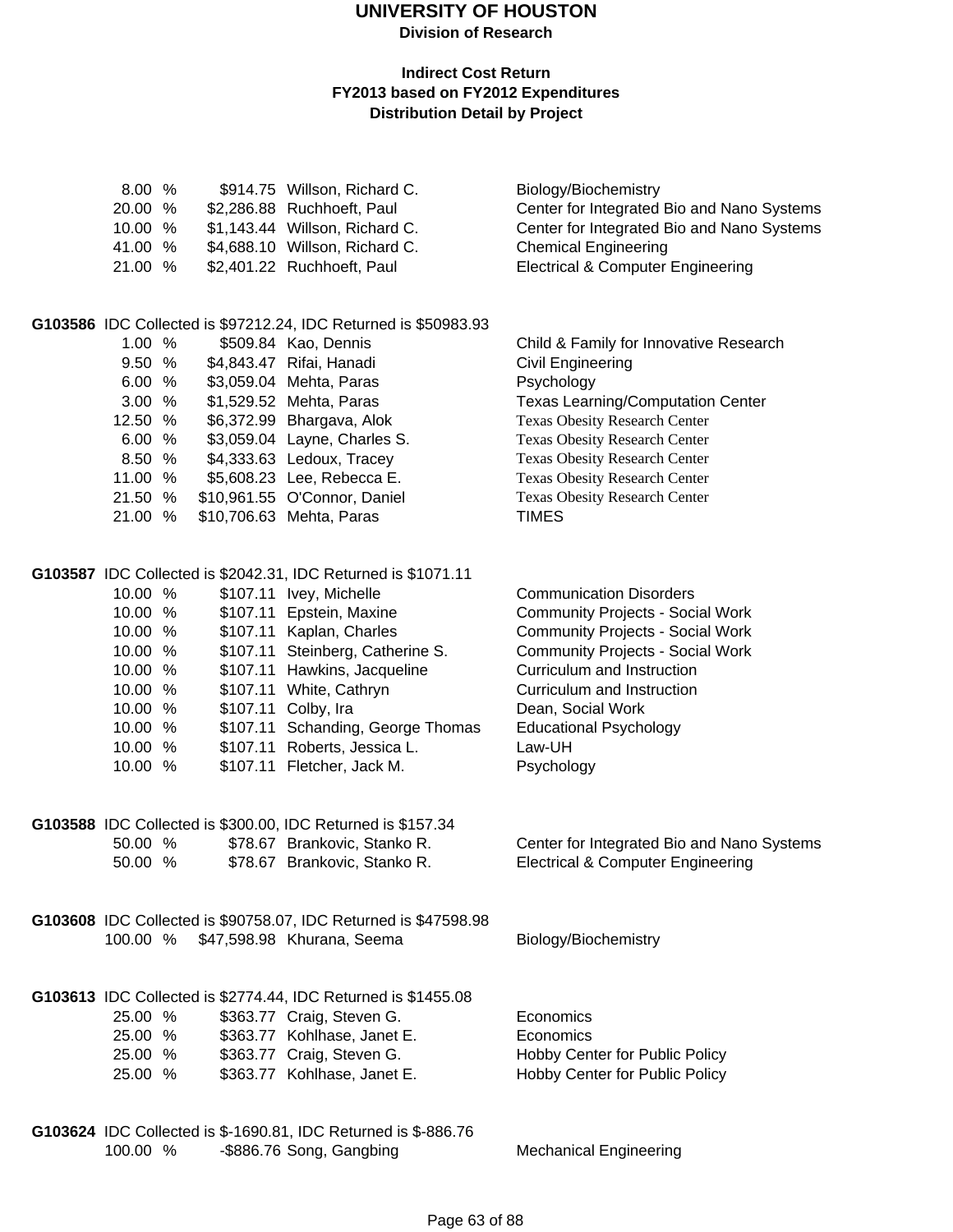| G103631 IDC Collected is \$1178.56, IDC Returned is \$618.11<br>100.00 %<br>\$618.11                                                                                                                                                                                                    | <b>Chemical Engineering</b>                                                                                                                                                                     |
|-----------------------------------------------------------------------------------------------------------------------------------------------------------------------------------------------------------------------------------------------------------------------------------------|-------------------------------------------------------------------------------------------------------------------------------------------------------------------------------------------------|
| G103632 IDC Collected is \$26876.04, IDC Returned is \$14095.41<br>\$14,095.41 Krishnamoorti, Ramanan<br>100.00 %                                                                                                                                                                       | <b>Chemical Engineering</b>                                                                                                                                                                     |
| G103640 IDC Collected is \$976.28, IDC Returned is \$512.02<br>\$256.01 Fofanov, Yuriy<br>50.00 %<br>50.00 %<br>\$256.01 Fofanov, Yuriy                                                                                                                                                 | <b>Computer Science</b>                                                                                                                                                                         |
| G103689 IDC Collected is \$4075.86, IDC Returned is \$2137.63<br>100.00 %<br>\$2,137.63 Song, Gangbing                                                                                                                                                                                  | <b>Mechanical Engineering</b>                                                                                                                                                                   |
| G103692 IDC Collected is \$9931.31, IDC Returned is \$5208.57<br>50.00 %<br>\$2,604.29 Blue, Carroll Parrott<br>50.00 %<br>\$2,604.29 Blue, Carroll Parrott                                                                                                                             | History<br><b>Texas Learning/Computation Center</b>                                                                                                                                             |
| G103694 IDC Collected is \$11013.17, IDC Returned is \$5775.97<br>\$5,775.97 Neighbors, Clayton<br>100.00 %                                                                                                                                                                             | Psychology                                                                                                                                                                                      |
| G103711 IDC Collected is \$8.59, IDC Returned is \$4.51<br>\$2.25 Bowen, John<br>50.00 %<br>50.00 %<br>\$2.25 Shoemaker, Stowe                                                                                                                                                          | Hotel and Restaurant Management<br>Hotel and Restaurant Management                                                                                                                              |
| G103724 IDC Collected is \$3536.18, IDC Returned is \$1854.58<br>8.00 %<br>\$148.37 Willson, Richard C.<br>20.00 %<br>\$370.92 Ruchhoeft, Paul<br>10.00 %<br>\$185.46 Willson, Richard C.<br>41.00 %<br>\$760.38 Willson, Richard C.<br>21.00 %<br>\$389.46 Ruchhoeft, Paul             | Biology/Biochemistry<br>Center for Integrated Bio and Nano Systems<br>Center for Integrated Bio and Nano Systems<br><b>Chemical Engineering</b><br><b>Electrical &amp; Computer Engineering</b> |
| G103733 IDC Collected is \$7961.29, IDC Returned is \$4175.38<br>100.00 %<br>\$4,175.38 Gurkan, Deniz                                                                                                                                                                                   | <b>Engineering Technology</b>                                                                                                                                                                   |
| G103734 IDC Collected is \$40125.64, IDC Returned is \$21044.29<br>8.00 %<br>\$1,683.54 Willson, Richard C.<br>20.00 %<br>\$4,208.86 Ruchhoeft, Paul<br>\$2,104.43 Willson, Richard C.<br>10.00 %<br>\$8,628.16 Willson, Richard C.<br>41.00 %<br>\$4,419.30 Ruchhoeft, Paul<br>21.00 % | Biology/Biochemistry<br>Center for Integrated Bio and Nano Systems<br>Center for Integrated Bio and Nano Systems<br><b>Chemical Engineering</b><br><b>Electrical &amp; Computer Engineering</b> |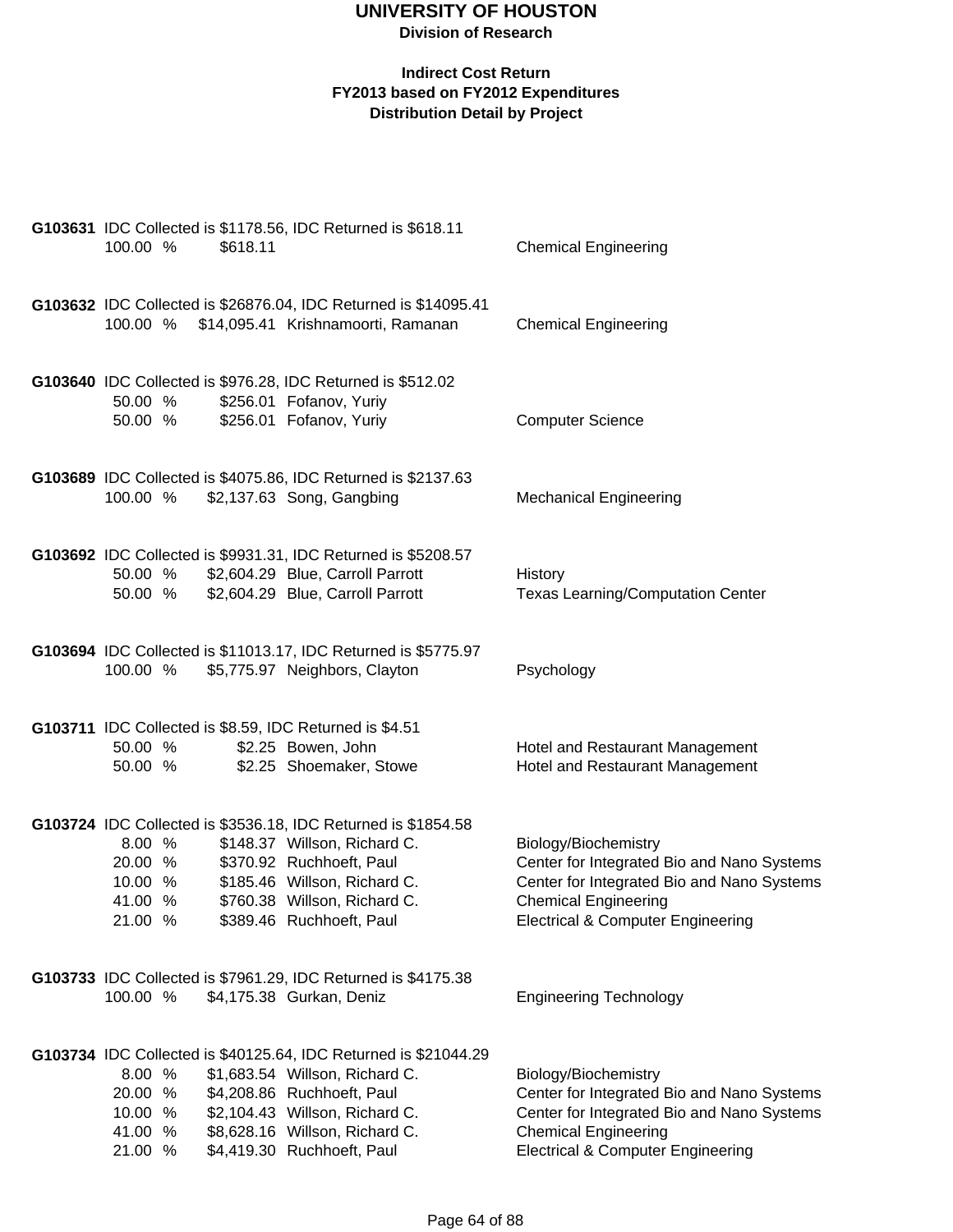|                                                    |                     | G103745 IDC Collected is \$46415.52, IDC Returned is \$24343.08<br>100.00 % \$24,343.08 Cheung, Monit                                                                                                                 | Child & Family for Innovative Research                                                                                        |
|----------------------------------------------------|---------------------|-----------------------------------------------------------------------------------------------------------------------------------------------------------------------------------------------------------------------|-------------------------------------------------------------------------------------------------------------------------------|
| 100.00 %                                           | \$3,503.08 Chen, Ji | G103747 IDC Collected is \$6679.40, IDC Returned is \$3503.08                                                                                                                                                         | <b>Electrical &amp; Computer Engineering</b>                                                                                  |
|                                                    |                     | G103759 IDC Collected is \$72553.07, IDC Returned is \$38051.18<br>100.00 % \$38,051.18 Roysam, Badrinath                                                                                                             | <b>Electrical &amp; Computer Engineering</b>                                                                                  |
| 50.00 %<br>50.00 %                                 | \$577.25            | G103762 IDC Collected is \$2201.30, IDC Returned is \$1154.49<br>\$577.25 Vekilov, Peter G.                                                                                                                           | <b>Chemical Engineering</b><br><b>Chemical Engineering</b>                                                                    |
| 100.00 %                                           |                     | G103772 IDC Collected is \$1545.53, IDC Returned is \$810.57<br>\$810.57 Neal, Jack A.                                                                                                                                | Hotel and Restaurant Management                                                                                               |
| 100.00 %                                           |                     | G103777 IDC Collected is \$116.33, IDC Returned is \$61.01<br>\$61.01 Lapen, Thomas J.                                                                                                                                | Earth & Atmospheric Sciences                                                                                                  |
| 100.00 %                                           |                     | G103778 IDC Collected is \$4383.90, IDC Returned is \$2299.18<br>\$2,299.18 Gunaratne, Preethi H.                                                                                                                     | Biology/Biochemistry                                                                                                          |
| 100.00 %                                           |                     | G103788 IDC Collected is \$18621.79, IDC Returned is \$9766.38<br>\$9,766.38 Willam, Kaspar                                                                                                                           | Civil Engineering                                                                                                             |
| 100.00 %                                           |                     | G103789 IDC Collected is \$6936.15, IDC Returned is \$3637.73<br>\$3,637.73 Layne, Charles S.                                                                                                                         | Health and Human Performance                                                                                                  |
| 25.00 %<br>10.00 %<br>25.00 %<br>5.00 %<br>35.00 % |                     | G103812 IDC Collected is \$23098.67, IDC Returned is \$12114.33<br>\$3,028.58 Bering, Edgar A.<br>\$1,211.43 Carlson, Coleen<br>\$3,028.58 Bering, Edgar A.<br>\$605.72 Carlson, Coleen<br>\$4,240.01 Carlson, Coleen | Physics<br>Psychology<br><b>Texas Learning/Computation Center</b><br><b>Texas Learning/Computation Center</b><br><b>TIMES</b> |
| 50.00 %<br>50.00 %                                 |                     | G103813 IDC Collected is \$-0.50, IDC Returned is \$-0.26<br>-\$0.13 Fofanov, Yuriy<br>-\$0.13 Fofanov, Yuriy                                                                                                         | <b>Computer Science</b>                                                                                                       |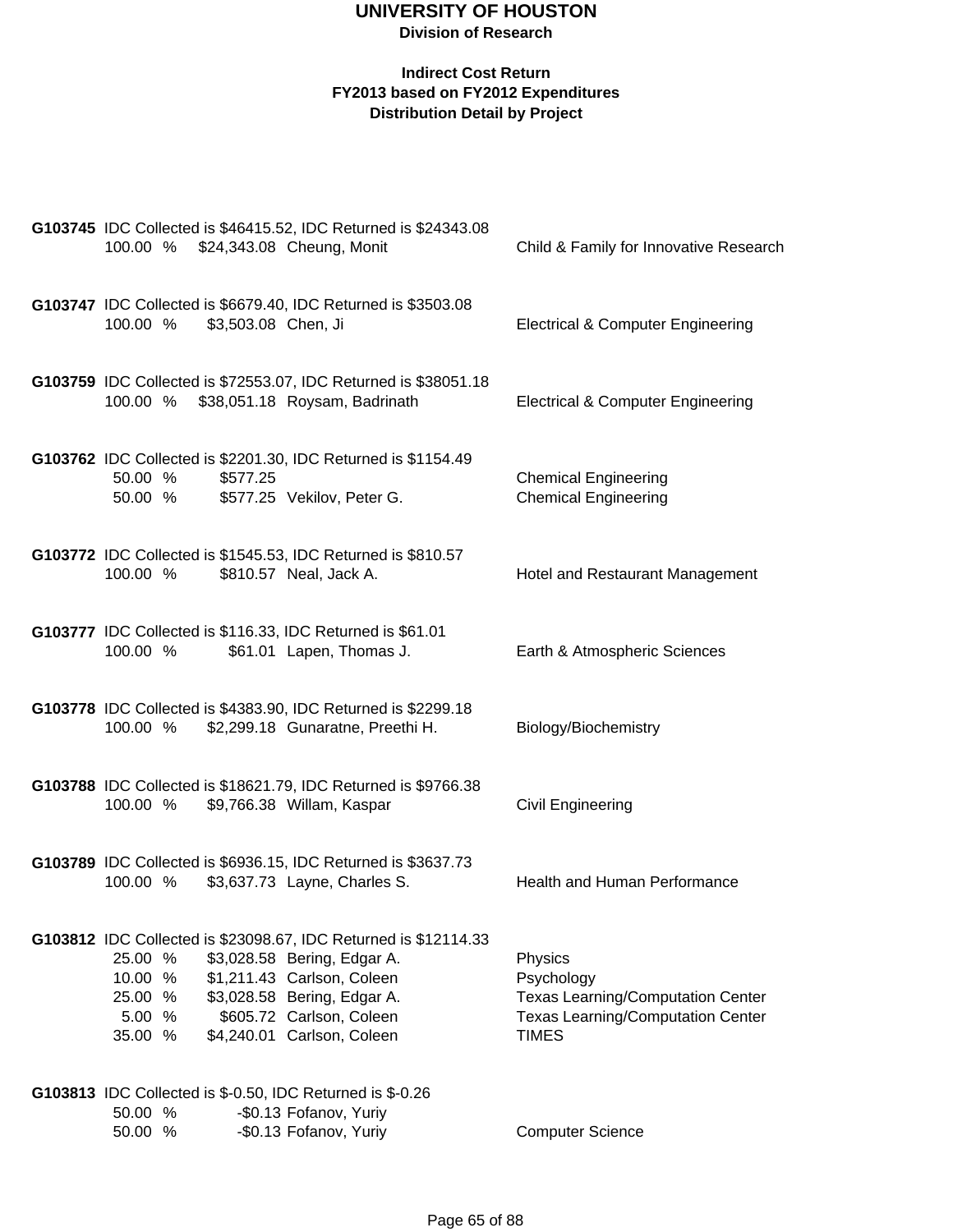| 100.00 %                                                     | G103817 IDC Collected is \$7698.50, IDC Returned is \$4037.56<br>\$4,037.56 Liu, Elaine M.                                                                                                                                                      | Economics                                                                                                                                             |
|--------------------------------------------------------------|-------------------------------------------------------------------------------------------------------------------------------------------------------------------------------------------------------------------------------------------------|-------------------------------------------------------------------------------------------------------------------------------------------------------|
| 100.00 %                                                     | G103822 IDC Collected is \$1036.90, IDC Returned is \$543.81<br>\$543.81 Rifai, Hanadi                                                                                                                                                          | Civil Engineering                                                                                                                                     |
| 100.00 %                                                     | G103823 IDC Collected is \$958.95, IDC Returned is \$502.93<br>\$502.93 Rifai, Hanadi                                                                                                                                                           | <b>Civil Engineering</b>                                                                                                                              |
| 50.00 %<br>20.00 %<br>30.00 %                                | G103824 IDC Collected is \$10454.89, IDC Returned is \$5483.17<br>\$2,741.59 Gustafsson, Jan-Ake<br>\$1,096.63 Strom, Anders M.<br>\$1,644.95 Warner, Margaret                                                                                  | Center for Nuclear Receptors and Cell Signaling<br>Center for Nuclear Receptors and Cell Signaling<br>Center for Nuclear Receptors and Cell Signaling |
| 50.00 %<br>50.00 %                                           | G103825 IDC Collected is \$9287.01, IDC Returned is \$4870.67<br>\$2,435.33 Gustafsson, Jan-Ake<br>\$2,435.33 Warner, Margaret                                                                                                                  | Center for Nuclear Receptors and Cell Signaling<br>Center for Nuclear Receptors and Cell Signaling                                                    |
| 100.00 %                                                     | G103831 IDC Collected is \$6361.66, IDC Returned is \$3336.44<br>\$3,336.44 Gustafsson, Jan-Ake                                                                                                                                                 | Center for Nuclear Receptors and Cell Signaling                                                                                                       |
| 10.00 %<br>10.00 %<br>5.00 %<br>5.00 %<br>35.00 %<br>35.00 % | G103848 IDC Collected is \$82716.90, IDC Returned is \$43381.71<br>\$4,338.17 Carlson, Coleen<br>\$4,338.17 Durand, Angie<br>\$2,169.09 Carlson, Coleen<br>\$2,169.09 Durand, Angie<br>\$15,183.60 Carlson, Coleen<br>\$15,183.60 Durand, Angie | Psychology<br>Psychology<br><b>Texas Learning/Computation Center</b><br><b>Texas Learning/Computation Center</b><br><b>TIMES</b><br><b>TIMES</b>      |
| 100.00 %                                                     | G103851 IDC Collected is \$10304.24, IDC Returned is \$5404.16<br>\$5,404.16 Larin, Kirill                                                                                                                                                      | <b>Biomedical Engineering</b>                                                                                                                         |
| 100.00 %                                                     | G103862 IDC Collected is \$2694.33, IDC Returned is \$1413.07<br>\$1,413.07 Bergmanson, Jan P. G.                                                                                                                                               | Optometry, Community                                                                                                                                  |
| 100.00 %                                                     | G103865 IDC Collected is \$33603.09, IDC Returned is \$17623.48<br>\$17,623.48 Krishnamoorti, Ramanan                                                                                                                                           | <b>Chemical Engineering</b>                                                                                                                           |
| 50.00 %                                                      | G103882 IDC Collected is \$15923.77, IDC Returned is \$8351.38<br>\$4,175.69 Donnelly, Vincent M.                                                                                                                                               | <b>Chemical Engineering</b>                                                                                                                           |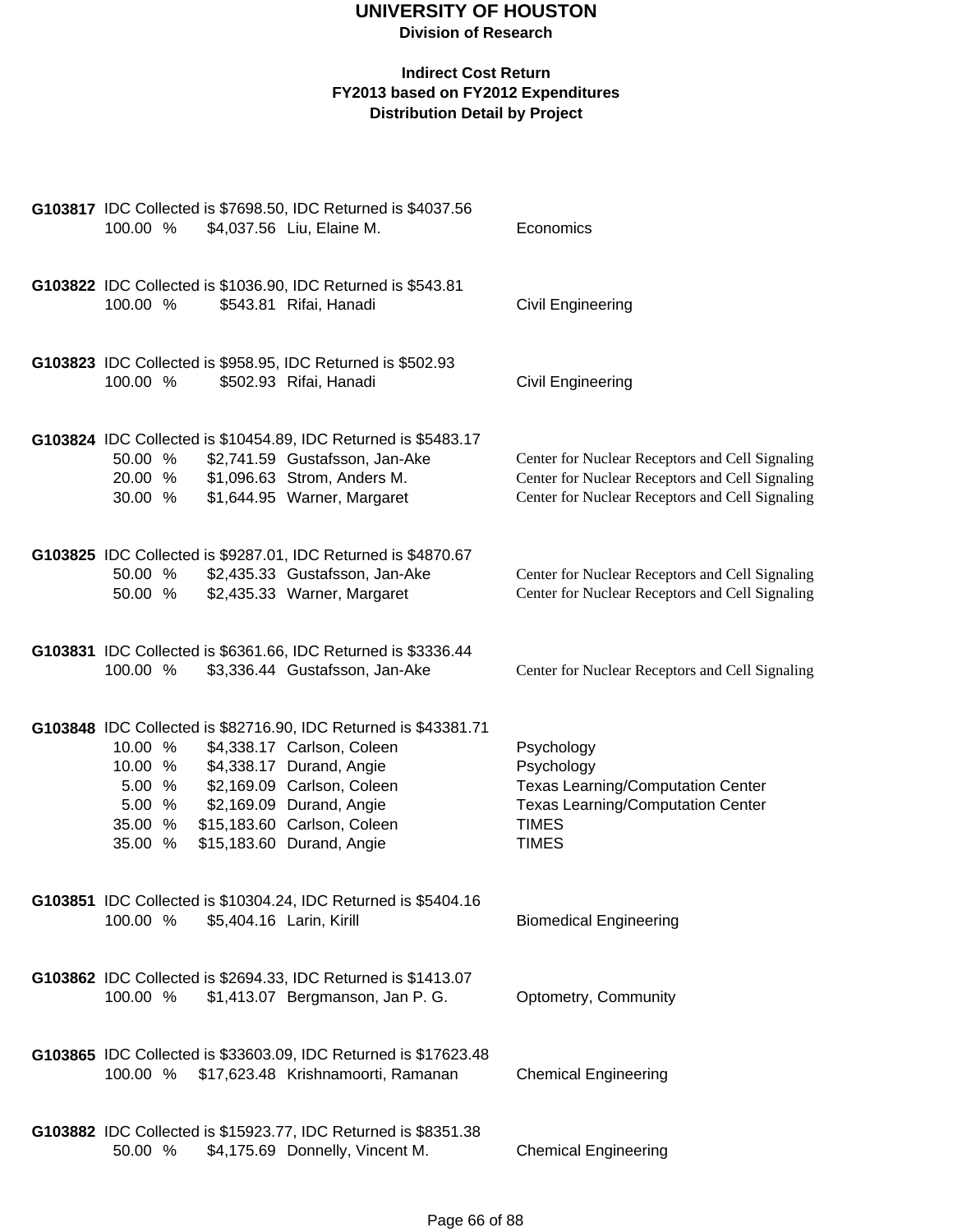| 50.00 %            | \$4,175.69 Economou, Demetre J.                                                                                             | <b>Chemical Engineering</b>                                                                |
|--------------------|-----------------------------------------------------------------------------------------------------------------------------|--------------------------------------------------------------------------------------------|
| 100.00 %           | G103889 IDC Collected is \$23203.33, IDC Returned is \$12169.22<br>\$12,169.22 McDermott, Alison                            | Optometry, Community                                                                       |
| 20.00 %<br>80.00 % | G103892 IDC Collected is \$8100.62, IDC Returned is \$4248.45<br>\$849.69 Barr, Christopher<br>\$3,398.76 Barr, Christopher | Psychology<br><b>TIMES</b>                                                                 |
| 100.00 %           | G103903 IDC Collected is \$6273.51, IDC Returned is \$3290.21<br>\$3,290.21 Krishnamoorti, Ramanan                          | <b>Chemical Engineering</b>                                                                |
| 100.00 %           | G103904 IDC Collected is \$14572.07, IDC Returned is \$7642.47<br>\$7,642.47 Metcalfe, Ralph W.                             | <b>Mechanical Engineering</b>                                                              |
| 100.00 %           | G103905 IDC Collected is \$6.10, IDC Returned is \$3.20<br>\$3.20 Freiberg, H. Jerome                                       | <b>Consistency Mgmt and Coop Disc</b>                                                      |
| 50.00 %<br>50.00 % | G103907 IDC Collected is \$716.29, IDC Returned is \$375.67<br>\$187.83 Chow, Diana S. L.<br>\$187.83 Chow, Diana S. L.     | Institute for Drug Education and Research<br>Pharmacological and Pharmaceutical Sciences   |
| 100.00 %           | G103910 IDC Collected is \$15268.54, IDC Returned is \$8007.74<br>\$8,007.74 Bensaoula, Abdelhak                            | Physics                                                                                    |
| 50.00 %<br>50.00 % | G103911 IDC Collected is \$7836.08, IDC Returned is \$4109.71<br>\$2,054.86 Weinstein, Roy<br>\$2,054.86 Weinstein, Roy     | Physics<br><b>TcSUH</b>                                                                    |
| 70.00 %<br>30.00 % | G103918 IDC Collected is \$23865.11, IDC Returned is \$12516.30<br>\$8,761.41 Cottreau, Jessica<br>\$3,754.89 Garey, Kevin  | <b>Clinical Sciences and Administration</b><br><b>Clinical Sciences and Administration</b> |
| 100.00 %           | G103956 IDC Collected is \$10363.61, IDC Returned is \$5435.30<br>\$5,435.30 Mann, Paul                                     | Earth & Atmospheric Sciences                                                               |
| 100.00 %           | <b>G103965</b> IDC Collected is \$-980.30, IDC Returned is \$-514.13<br>-\$514.13 Young, Frederick M.                       | <b>Small Business Development Center</b>                                                   |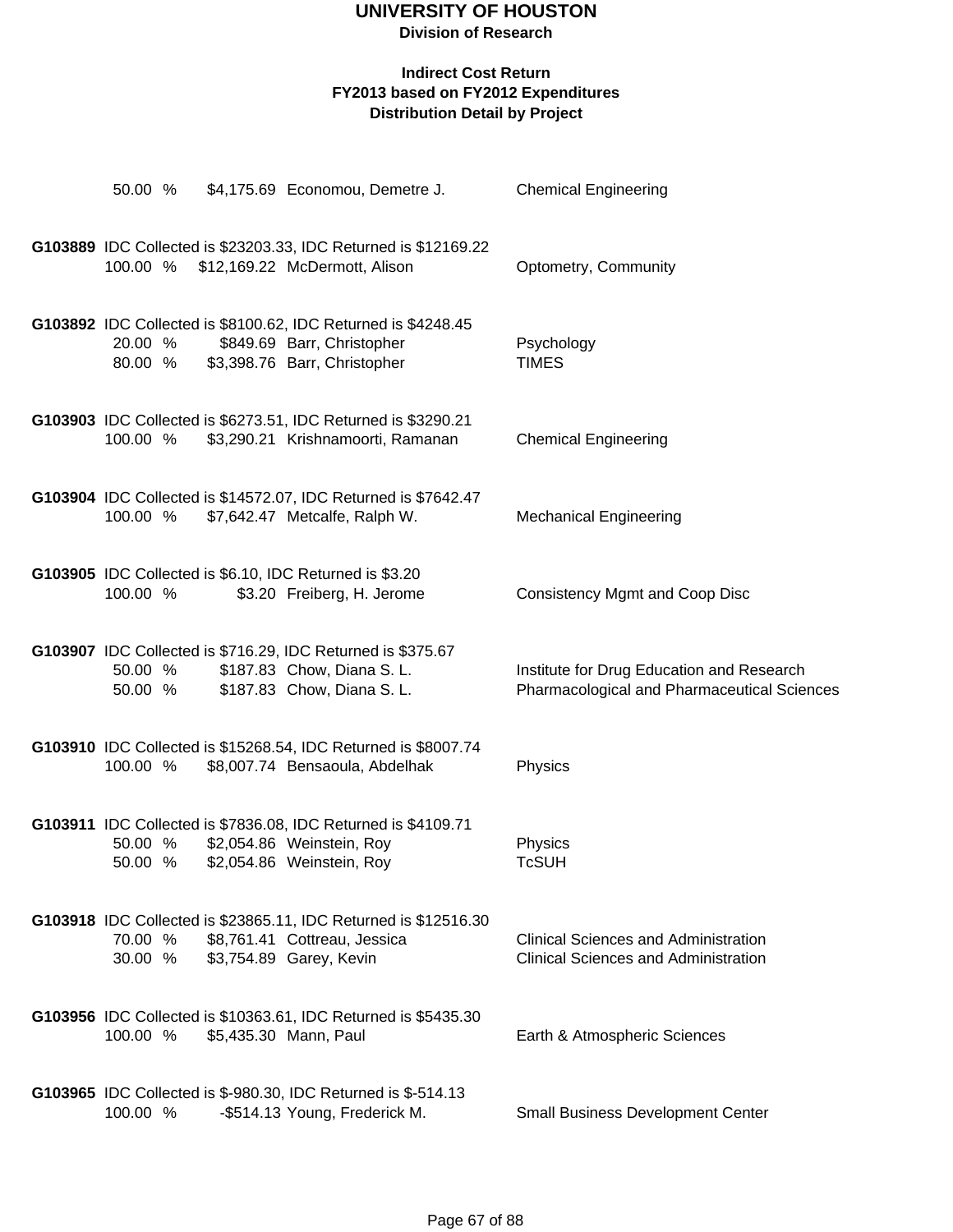#### **Indirect Cost Return FY2013 based on FY2012 Expenditures Distribution Detail by Project**

| 50.00 %                                  |                  | G103975 IDC Collected is \$13919.23, IDC Returned is \$7300.08<br>50.00 % \$3,650.04 Pavlidis, Ioannis<br>\$3,650.04 Pavlidis, Ioannis                                          | <b>Computer Science</b><br><b>Texas Learning/Computation Center</b>        |
|------------------------------------------|------------------|---------------------------------------------------------------------------------------------------------------------------------------------------------------------------------|----------------------------------------------------------------------------|
| 100.00 %                                 |                  | G103978 IDC Collected is \$2918.11, IDC Returned is \$1530.43<br>\$1,530.43 Draper, Jason                                                                                       | Hotel and Restaurant Management                                            |
| 100.00 %                                 |                  | G103981 IDC Collected is \$1762.15, IDC Returned is \$924.18<br>\$924.18 Rifai, Hanadi                                                                                          | Civil Engineering                                                          |
| 100.00 %                                 |                  | G103995 IDC Collected is \$4471.69, IDC Returned is \$2345.22<br>\$2,345.22 Gao, Yongjun                                                                                        | Earth & Atmospheric Sciences                                               |
| 39.00 %<br>11.00 %<br>39.00 %<br>11.00 % |                  | G104002 IDC Collected is \$4574.23, IDC Returned is \$2399.00<br>\$935.61 Curran, Seamus<br>\$263.89 Liao, Kang-Shyang<br>\$935.61 Curran, Seamus<br>\$263.89 Liao, Kang-Shyang | Institute for Nanoenergy<br>Institute for Nanoenergy<br>Physics<br>Physics |
| 100.00 %                                 |                  | G104004 IDC Collected is \$8077.47, IDC Returned is \$4236.31<br>\$4,236.31 Gunaratne, Preethi H.                                                                               | Biology/Biochemistry                                                       |
|                                          |                  | G104010 IDC Collected is \$20993.12, IDC Returned is \$11010.05<br>100.00 % \$11,010.05 Sater, Amy K.                                                                           | Biology/Biochemistry                                                       |
|                                          |                  | G104011 IDC Collected is \$20162.19, IDC Returned is \$10574.26<br>100.00 % \$10,574.26 Cai, Chengzhi                                                                           | Chemistry                                                                  |
| 100.00 %                                 |                  | G104013 IDC Collected is \$6847.88, IDC Returned is \$3591.44<br>\$3,591.44 Eriksen, Jason                                                                                      | Pharmacological and Pharmaceutical Sciences                                |
| 100.00 %                                 |                  | G104014 IDC Collected is \$16377.56, IDC Returned is \$8589.38<br>\$8,589.38 Gunaratne, Preethi H.                                                                              | Biology/Biochemistry                                                       |
| 60.00 %<br>15.00 %<br>25.00 %            | \$616.16 Sun, Li | G104015 IDC Collected is \$7832.31, IDC Returned is \$4107.73<br>\$2,464.64 Song, Gangbing<br>\$1,026.93 Chen, Chonglin                                                         | <b>Mechanical Engineering</b><br><b>Mechanical Engineering</b><br>Physics  |

**G104016** IDC Collected is \$11868.86, IDC Returned is \$6224.74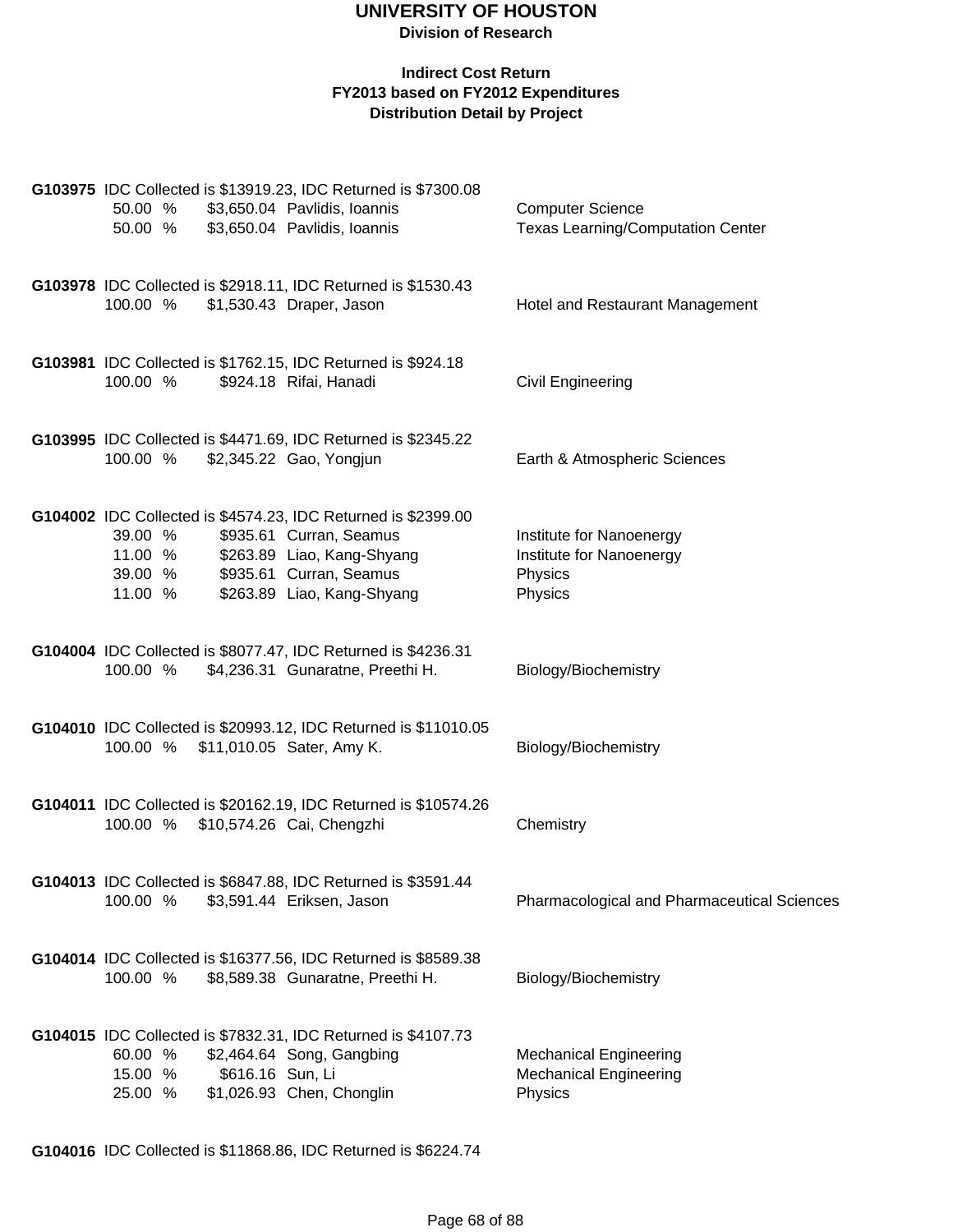## **UNIVERSITY OF HOUSTON**

**Division of Research**

#### **Indirect Cost Return FY2013 based on FY2012 Expenditures Distribution Detail by Project**

| 100.00 %                                |                                            | \$6,224.74 Rifai, Hanadi                                                                                                                                                         | Civil Engineering                                                                                                                                                       |
|-----------------------------------------|--------------------------------------------|----------------------------------------------------------------------------------------------------------------------------------------------------------------------------------|-------------------------------------------------------------------------------------------------------------------------------------------------------------------------|
| 30.00 %<br>20.00 %<br>50.00 %           | \$1,523.15 Liu, Dong<br>\$3,807.87 Sun, Li | G104017 IDC Collected is \$14521.12, IDC Returned is \$7615.75<br>\$2,284.72 Capitano, Adam                                                                                      | <b>Biomedical Engineering</b><br><b>Mechanical Engineering</b><br><b>Mechanical Engineering</b>                                                                         |
| 100.00 %                                |                                            | G104018 IDC Collected is \$6938.96, IDC Returned is \$3639.21<br>\$3,639.21 Rifai, Hanadi                                                                                        | Civil Engineering                                                                                                                                                       |
| 50.00 %<br>50.00 %                      |                                            | G104019 IDC Collected is \$13839.83, IDC Returned is \$7258.44<br>\$3,629.22 Liu, Zhihong<br>\$3,629.22 Bao, Jiming                                                              | Center for Integrated Bio and Nano Systems<br><b>Electrical &amp; Computer Engineering</b>                                                                              |
| 60.00 %<br>40.00 %                      |                                            | G104020 IDC Collected is \$2602.62, IDC Returned is \$1364.97<br>\$818.98 Wolfe, John C.<br>\$545.99 Wolfe, John C.                                                              | <b>Electrical &amp; Computer Engineering</b><br>Nanosystem Manufacturing Center                                                                                         |
| 100.00 %                                |                                            | G104021 IDC Collected is \$2807.34, IDC Returned is \$1472.34<br>\$1,472.34 Rifai, Hanadi                                                                                        | Civil Engineering                                                                                                                                                       |
| 25.00 %<br>5.00 %<br>45.00 %<br>25.00 % |                                            | G104022 IDC Collected is \$-68.89, IDC Returned is \$-36.13<br>-\$9.03 Ruchhoeft, Paul<br>-\$1.81 Willson, Richard C.<br>-\$16.26 Willson, Richard C.<br>-\$9.03 Ruchhoeft, Paul | Center for Integrated Bio and Nano Systems<br>Center for Integrated Bio and Nano Systems<br><b>Chemical Engineering</b><br><b>Electrical &amp; Computer Engineering</b> |
| 100.00 %                                |                                            | G104025 IDC Collected is \$7604.24, IDC Returned is \$3988.12<br>\$3,988.12 Steinberg, Catherine S.                                                                              | Child & Family for Innovative Research                                                                                                                                  |
| 100.00 %                                |                                            | G104029 IDC Collected is \$194.70, IDC Returned is \$102.11<br>\$102.11 Spitzmueller, Christiane                                                                                 | Psychology                                                                                                                                                              |
| 100.00 %                                |                                            | G104030 IDC Collected is \$13.66, IDC Returned is \$7.16<br>\$7.16 Pinsky, Lawrence S.                                                                                           | Physics                                                                                                                                                                 |
| 100.00 %                                |                                            | G104035 IDC Collected is \$6081.78, IDC Returned is \$3189.65<br>\$3,189.65 Dryer, Stuart E.                                                                                     | Biology/Biochemistry                                                                                                                                                    |

**G104046** IDC Collected is \$28207.85, IDC Returned is \$14793.89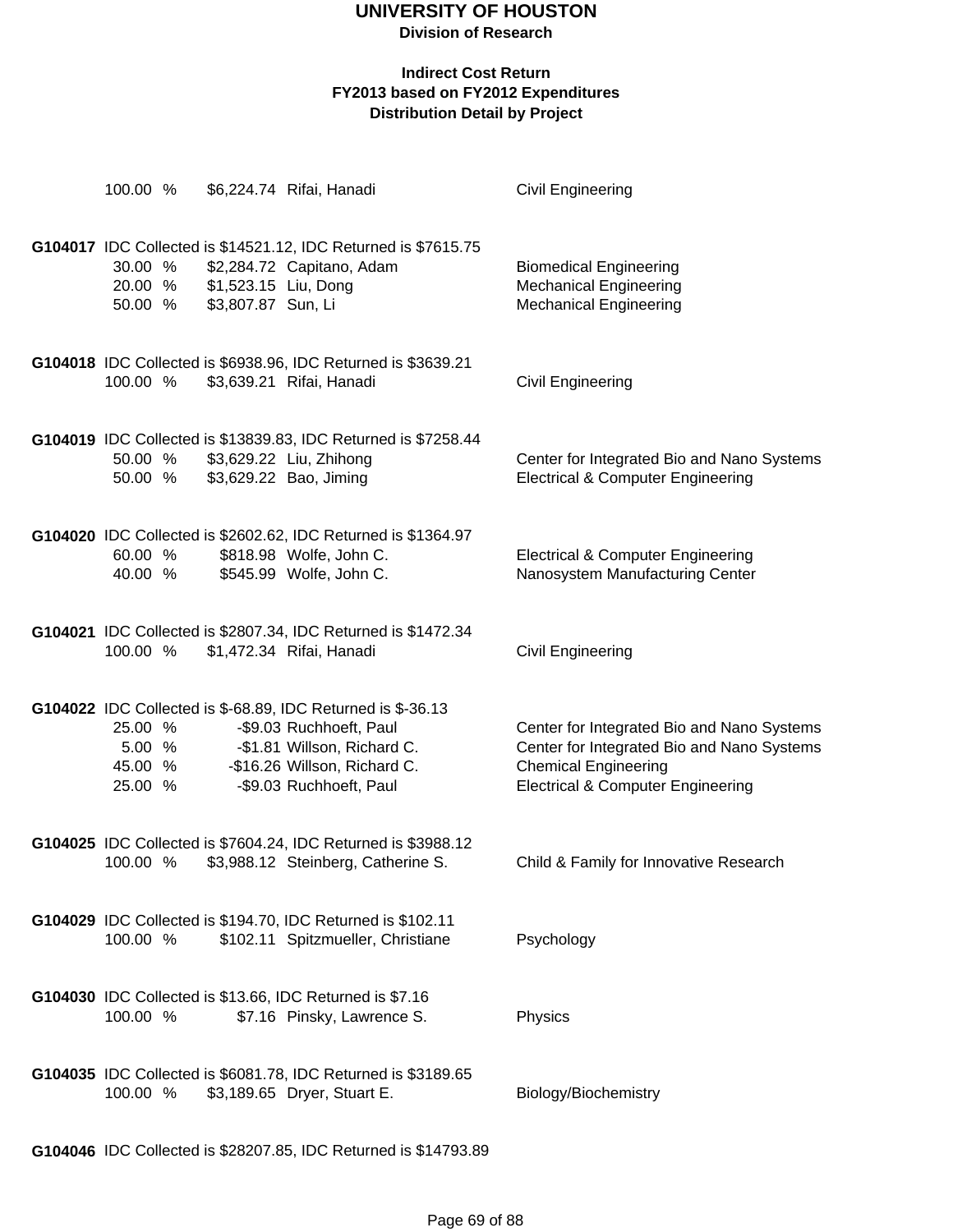## **UNIVERSITY OF HOUSTON**

**Division of Research**

| 50.00 %<br>50.00 % | \$7,396.94 Holland, Julian N.<br>\$7,396.94 Holland, Julian N.                                                                    | Biology/Biochemistry<br><b>Houston Coastal Center</b>                                      |
|--------------------|-----------------------------------------------------------------------------------------------------------------------------------|--------------------------------------------------------------------------------------------|
|                    | G104053 IDC Collected is \$190.12, IDC Returned is \$99.71                                                                        |                                                                                            |
| 50.00 %<br>50.00 % | \$49.86 Davis, Dan<br>\$49.86 Khabashesku, Valery                                                                                 | <b>Chemical Engineering</b><br><b>Chemical Engineering</b>                                 |
| 50.00 %            | G104068 IDC Collected is \$22337.72, IDC Returned is \$11715.24<br>50.00 % \$5,857.62 Fofanov, Yuriy<br>\$5,857.62 Fofanov, Yuriy | <b>Computer Science</b>                                                                    |
| 60.00 %            | G104069 IDC Collected is \$84608.23, IDC Returned is \$44373.63<br>\$26,624.18 Selvamanickam, Venkat                              | <b>Mechanical Engineering</b>                                                              |
| 40.00 %            | \$17,749.45 Selvamanickam, Venkat                                                                                                 | <b>TcSUH</b>                                                                               |
| 37.50 %            | G104076 IDC Collected is \$941.57, IDC Returned is \$493.82<br>\$185.18 Chapman, Barbara M.                                       |                                                                                            |
| 37.50 %<br>25.00 % | \$185.18 Chapman, Barbara M.<br>\$123.45 Gabriel, Edgar                                                                           | <b>Computer Science</b><br><b>Computer Science</b>                                         |
| 100.00 %           | G104090 IDC Collected is \$10108.51, IDC Returned is \$5301.51<br>\$5,301.51 Zvolensky, Michael J.                                | Psychology                                                                                 |
|                    | G104092 IDC Collected is \$160.81, IDC Returned is \$84.34                                                                        |                                                                                            |
| 50.00 %<br>50.00 % | \$42.17 Bao, Jiming<br>\$42.17 Bao, Jiming                                                                                        | Center for Integrated Bio and Nano Systems<br><b>Electrical &amp; Computer Engineering</b> |
| 100.00 %           | G104093 IDC Collected is \$12694.18, IDC Returned is \$6657.59<br>\$6,657.59 Rodrigues, Debora F.                                 | Civil Engineering                                                                          |
| 50.00 %<br>50.00 % | G104094 IDC Collected is \$5940.93, IDC Returned is \$3115.78<br>\$1,557.89 Shih, Wei-Chuan<br>\$1,557.89 Shih, Wei-Chuan         | <b>Electrical &amp; Computer Engineering</b><br>Nanosystem Manufacturing Center            |
|                    |                                                                                                                                   |                                                                                            |
| 100.00 %           | G104095 IDC Collected is \$4808.68, IDC Returned is \$2521.96<br>\$2,521.96 Conrad, Jacinta                                       | <b>Chemical Engineering</b>                                                                |
| 50.00 %            | G104098 IDC Collected is \$16855.67, IDC Returned is \$8840.12<br>\$4,420.06 Moeller, Angela                                      | Chemistry                                                                                  |
| 50.00 %            | \$4,420.06 Moeller, Angela                                                                                                        | <b>TcSUH</b>                                                                               |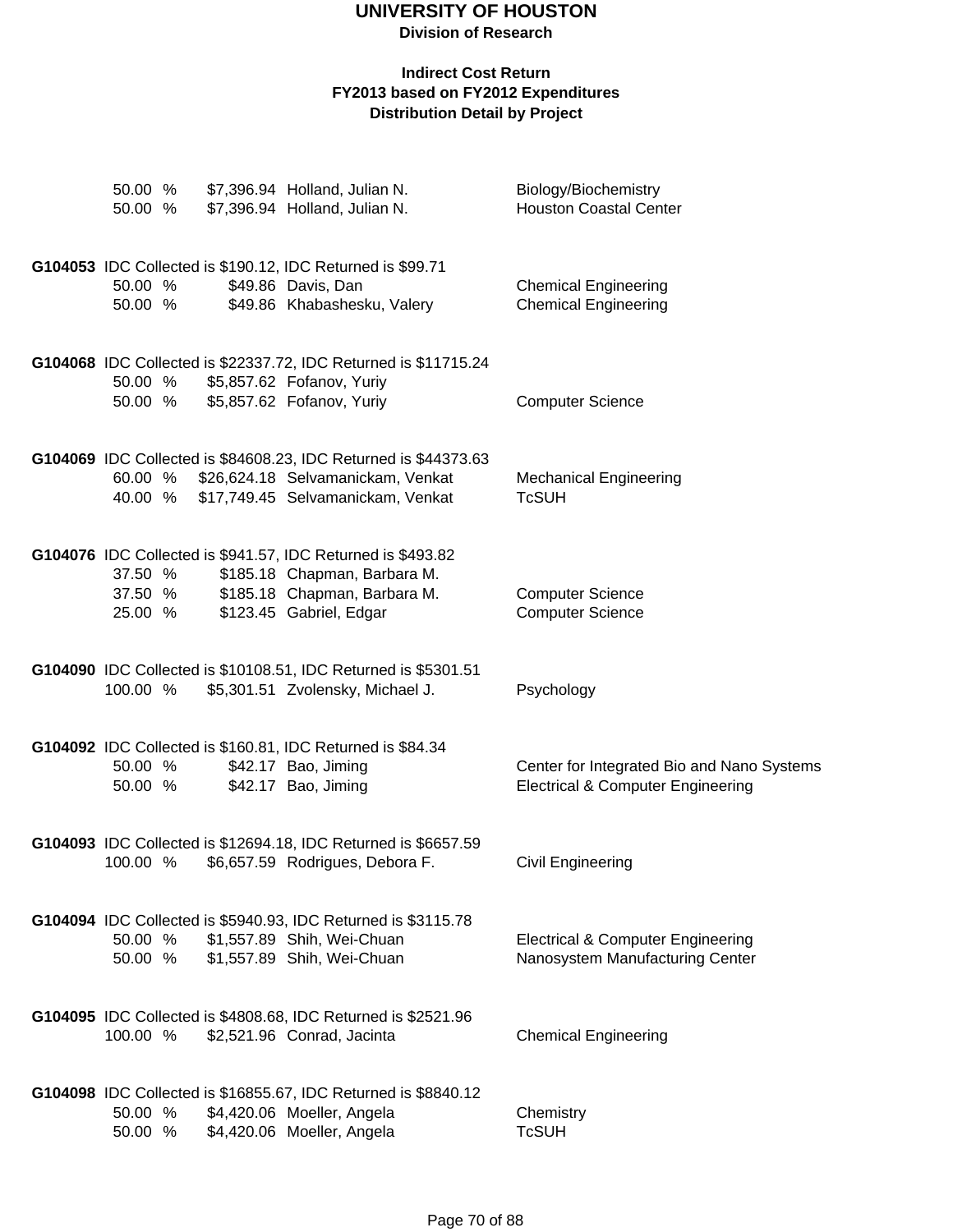| 100.00 %           |         | G104099 IDC Collected is \$16847.08, IDC Returned is \$8835.62<br>\$8,835.62 Miljanic, Ognjen S.                                      | Chemistry                                                                                  |
|--------------------|---------|---------------------------------------------------------------------------------------------------------------------------------------|--------------------------------------------------------------------------------------------|
|                    |         | G104101 IDC Collected is \$70813.63, IDC Returned is \$37138.92<br>100.00 % \$37,138.92 Young, Frederick M.                           | <b>Small Business Development Center</b>                                                   |
| 100.00 %           | \$31.07 | G104102 IDC Collected is \$59.24, IDC Returned is \$31.07                                                                             | <b>Chemical Engineering</b>                                                                |
| 100.00 %           |         | G104111 IDC Collected is \$966.86, IDC Returned is \$507.08<br>\$507.08 Gunaratne, Preethi H.                                         | Biology/Biochemistry                                                                       |
| 50.00 %<br>50.00 % |         | G104130 IDC Collected is \$9494.30, IDC Returned is \$4979.38<br>\$2,489.69 Freundlich, Alexandre<br>\$2,489.69 Freundlich, Alexandre | <b>Center for Advanced Materials</b><br>Physics                                            |
|                    |         | G104141 IDC Collected is \$70290.22, IDC Returned is \$36864.41<br>100.00 % \$36,864.41 Gunaratne, Preethi H.                         | Biology/Biochemistry                                                                       |
| 100.00 %           |         | G104142 IDC Collected is \$8179.38, IDC Returned is \$4289.76<br>\$4,289.76 Castagna, John                                            | Earth & Atmospheric Sciences                                                               |
|                    |         | G104143 IDC Collected is \$38318.41, IDC Returned is \$20096.47<br>100.00 % \$20,096.47 Castagna, John                                | Earth & Atmospheric Sciences                                                               |
| 100.00 %           |         | G104150 IDC Collected is \$161.33, IDC Returned is \$84.61<br>\$84.61 Freiberg, H. Jerome                                             | <b>Consistency Mgmt and Coop Disc</b>                                                      |
| 100.00 %           |         | G104152 IDC Collected is \$824.67, IDC Returned is \$432.51<br>\$432.51 Sharma, Pradeep                                               | <b>Mechanical Engineering</b>                                                              |
| 50.00 %<br>50.00 % |         | G104154 IDC Collected is \$12375.00, IDC Returned is \$6490.19<br>\$3,245.10 Litvinov, Dmitri<br>\$3,245.10 Litvinov, Dmitri          | Center for Integrated Bio and Nano Systems<br><b>Electrical &amp; Computer Engineering</b> |
| 100.00 %           |         | G104155 IDC Collected is \$3416.37, IDC Returned is \$1791.75<br>\$1,791.75 Cirino, Patrick C.                                        | <b>Chemical Engineering</b>                                                                |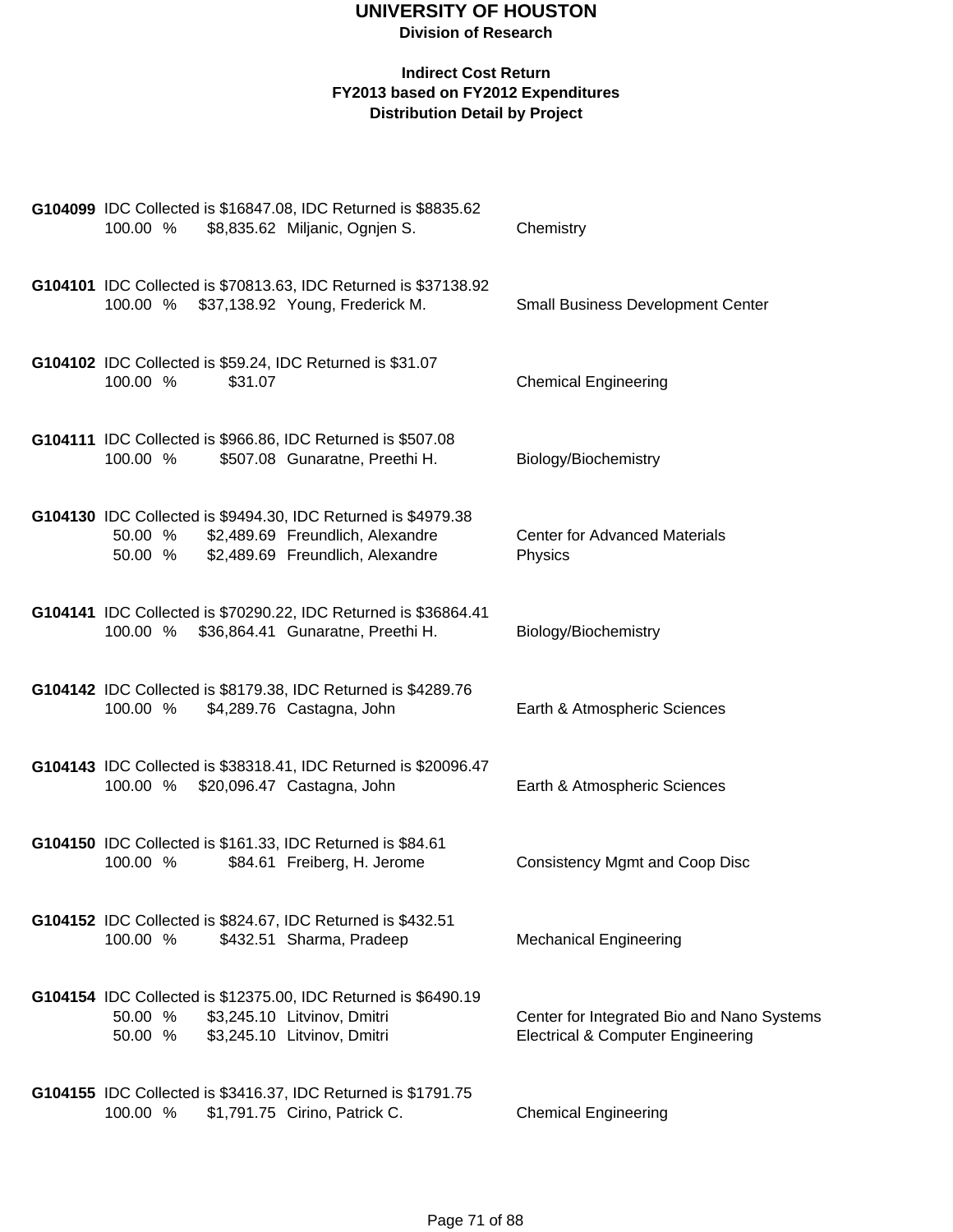| 100.00 %                         | G104161 IDC Collected is \$18015.91, IDC Returned is \$9448.62<br>\$9,448.62 Zvolensky, Michael J.                                                                                 | Psychology                                                             |
|----------------------------------|------------------------------------------------------------------------------------------------------------------------------------------------------------------------------------|------------------------------------------------------------------------|
| 100.00 % \$2,542.29 Qiu, Jingmei | G104165 IDC Collected is \$4847.45, IDC Returned is \$2542.29                                                                                                                      | <b>Mathematics</b>                                                     |
|                                  | G104171 IDC Collected is \$33591.96, IDC Returned is \$17617.64<br>20.00 % \$3,523.53 Carlson, Coleen<br>10.00 % \$1,761.76 Carlson, Coleen<br>70.00 % \$12,332.35 Carlson, Coleen | Psychology<br><b>Texas Learning/Computation Center</b><br><b>TIMES</b> |
| 20.00 %                          | G104189 IDC Collected is \$42627.78, IDC Returned is \$22356.57<br>\$4,471.31 Cai, Chengzhi<br>80.00 % \$17,885.25 McDermott, Alison                                               | Chemistry<br>Optometry, Community                                      |
| 100.00 %                         | G104198 IDC Collected is \$6462.77, IDC Returned is \$3389.46<br>\$3,389.46 Garey, Kevin                                                                                           | <b>Clinical Sciences and Administration</b>                            |
|                                  | G104205 IDC Collected is \$7164.71, IDC Returned is \$3757.60<br>20.00 % \$751.52 Fletcher, Jack M.<br>80.00 % \$3,006.08 Fletcher, Jack M.                                        | Psychology<br><b>TIMES</b>                                             |
| 100.00 %                         | G104207 IDC Collected is \$3159.34, IDC Returned is \$1656.95<br>\$1,656.95 Dryer, Stuart E.                                                                                       | Biology/Biochemistry                                                   |
| 100.00 %                         | G104218 IDC Collected is \$7084.07, IDC Returned is \$3715.31<br>\$3,715.31 Alfano, Candice A.                                                                                     | Psychology                                                             |
| 100.00 %                         | G104220 IDC Collected is \$5404.69, IDC Returned is \$2834.54<br>\$2,834.54 Harold, Michael P.                                                                                     | <b>Chemical Engineering</b>                                            |
| 100.00 %                         | G104223 IDC Collected is \$1203.25, IDC Returned is \$631.06<br>\$631.06 Schwartz, Robert J.                                                                                       | Biology/Biochemistry                                                   |
| 100.00 %                         | G104230 IDC Collected is \$16553.12, IDC Returned is \$8681.45<br>\$8,681.45 Hungerford, Ed V.                                                                                     | Physics                                                                |
| 100.00 %                         | G104261 IDC Collected is \$9189.59, IDC Returned is \$4819.57<br>\$4,819.57 Cooper, Tim                                                                                            | Biology/Biochemistry                                                   |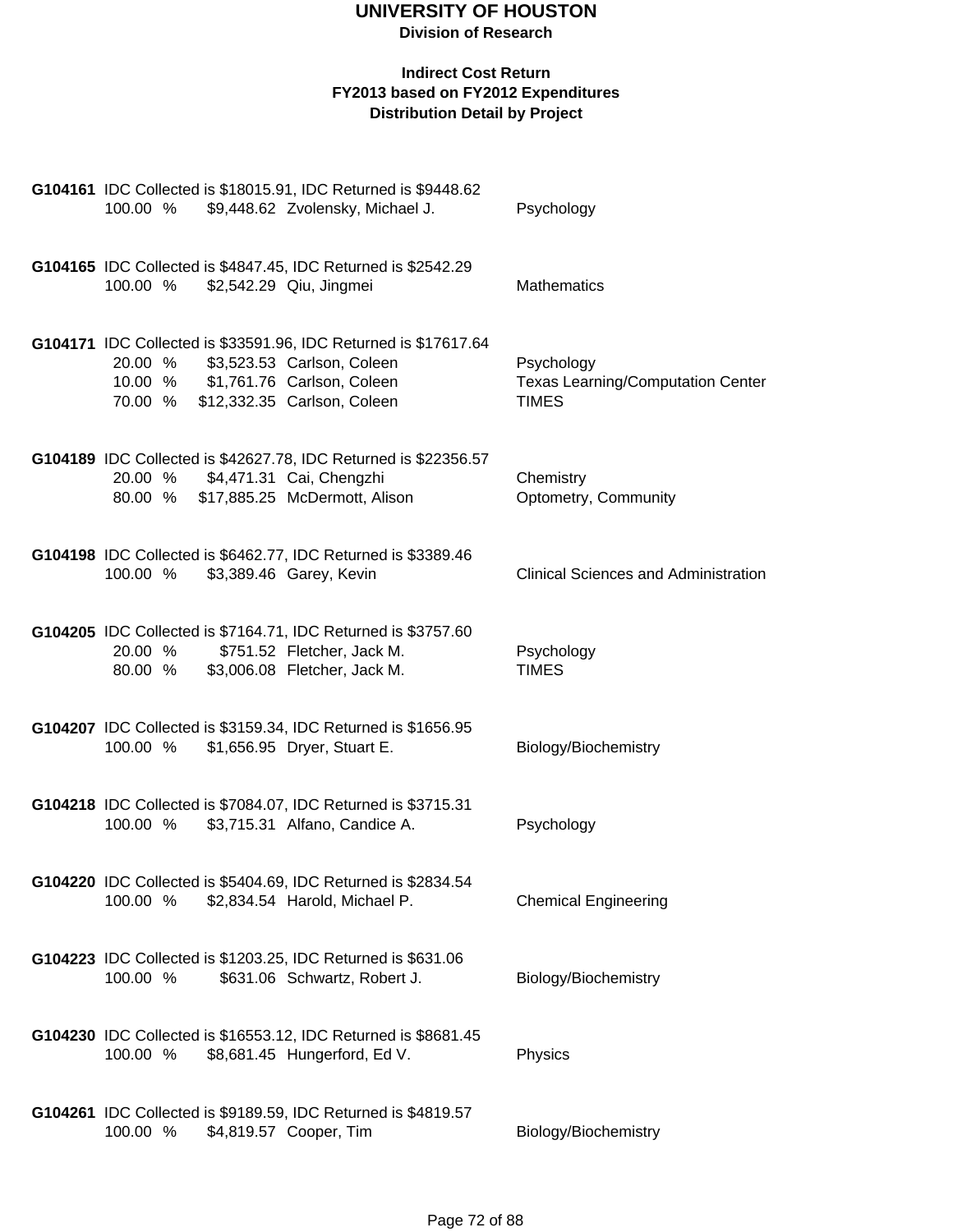|                                 | G104268 IDC Collected is \$33030.68, IDC Returned is \$17323.27                           |                                             |
|---------------------------------|-------------------------------------------------------------------------------------------|---------------------------------------------|
|                                 | 100.00 % \$17,323.27 Shoemaker, Stowe                                                     | Hotel and Restaurant Management             |
|                                 |                                                                                           |                                             |
|                                 |                                                                                           |                                             |
| 100.00 %                        | G104274 IDC Collected is \$11369.53, IDC Returned is \$5962.86<br>\$5,962.86 Qiu, Jingmei | <b>Mathematics</b>                          |
|                                 |                                                                                           |                                             |
|                                 |                                                                                           |                                             |
|                                 | G104276 IDC Collected is \$77074.70, IDC Returned is \$40422.60                           |                                             |
|                                 | 5.00 % \$2,021.13 Widger, William R.                                                      | Biology/Biochemistry                        |
|                                 | 45.00 % \$18,190.17 Fofanov, Yuriy                                                        |                                             |
|                                 | 5.00 % \$2,021.13 Widger, William R.                                                      |                                             |
|                                 | 45.00 % \$18,190.17 Fofanov, Yuriy                                                        | <b>Computer Science</b>                     |
|                                 |                                                                                           |                                             |
|                                 |                                                                                           |                                             |
|                                 | G104277 IDC Collected is \$2750.44, IDC Returned is \$1442.50                             |                                             |
| 70.00 %                         | \$1,009.75 Yeh, Rosa F.                                                                   | <b>Clinical Sciences and Administration</b> |
| 30.00 %                         | \$432.75 Hu, Ming                                                                         | Pharmacological and Pharmaceutical Sciences |
|                                 |                                                                                           |                                             |
|                                 | G104282 IDC Collected is \$2511.48, IDC Returned is \$1317.17                             |                                             |
| 100.00 % \$1,317.17 Strom, Kyle |                                                                                           | <b>Civil Engineering</b>                    |
|                                 |                                                                                           |                                             |
|                                 |                                                                                           |                                             |
|                                 | G104287 IDC Collected is \$12709.27, IDC Returned is \$6665.50                            |                                             |
|                                 | 100.00 % \$6,665.50 Rifai, Hanadi                                                         | <b>Civil Engineering</b>                    |
|                                 |                                                                                           |                                             |
|                                 |                                                                                           |                                             |
|                                 | G104288 IDC Collected is \$5418.98, IDC Returned is \$2842.04                             |                                             |
|                                 | 100.00 % \$2,842.04 Rifai, Hanadi                                                         | <b>Civil Engineering</b>                    |
|                                 |                                                                                           |                                             |
|                                 | G104296 IDC Collected is \$1025.00, IDC Returned is \$537.57                              |                                             |
| 100.00 %                        | \$537.57 Bodmann, Bernhard G.                                                             | Mathematics                                 |
|                                 |                                                                                           |                                             |
|                                 |                                                                                           |                                             |
|                                 | G104297 IDC Collected is \$9403.29, IDC Returned is \$4931.65                             |                                             |
| 20.00 %                         | \$986.33 Willson, Richard C.                                                              | Biology/Biochemistry                        |
| 80.00 %                         | \$3,945.32 Willson, Richard C.                                                            | <b>Chemical Engineering</b>                 |
|                                 |                                                                                           |                                             |
|                                 |                                                                                           |                                             |
|                                 | G104299 IDC Collected is \$19901.54, IDC Returned is \$10437.56                           |                                             |
| 50.00 %                         | \$5,218.78 Donnelly, Vincent M.                                                           | <b>Chemical Engineering</b>                 |
| 50.00 %                         | \$5,218.78 Economou, Demetre J.                                                           | <b>Chemical Engineering</b>                 |
|                                 |                                                                                           |                                             |
|                                 | G104302 IDC Collected is \$13628.52, IDC Returned is \$7147.61                            |                                             |
| 100.00 %                        | \$7,147.61 Epling, William S.                                                             | <b>Chemical Engineering</b>                 |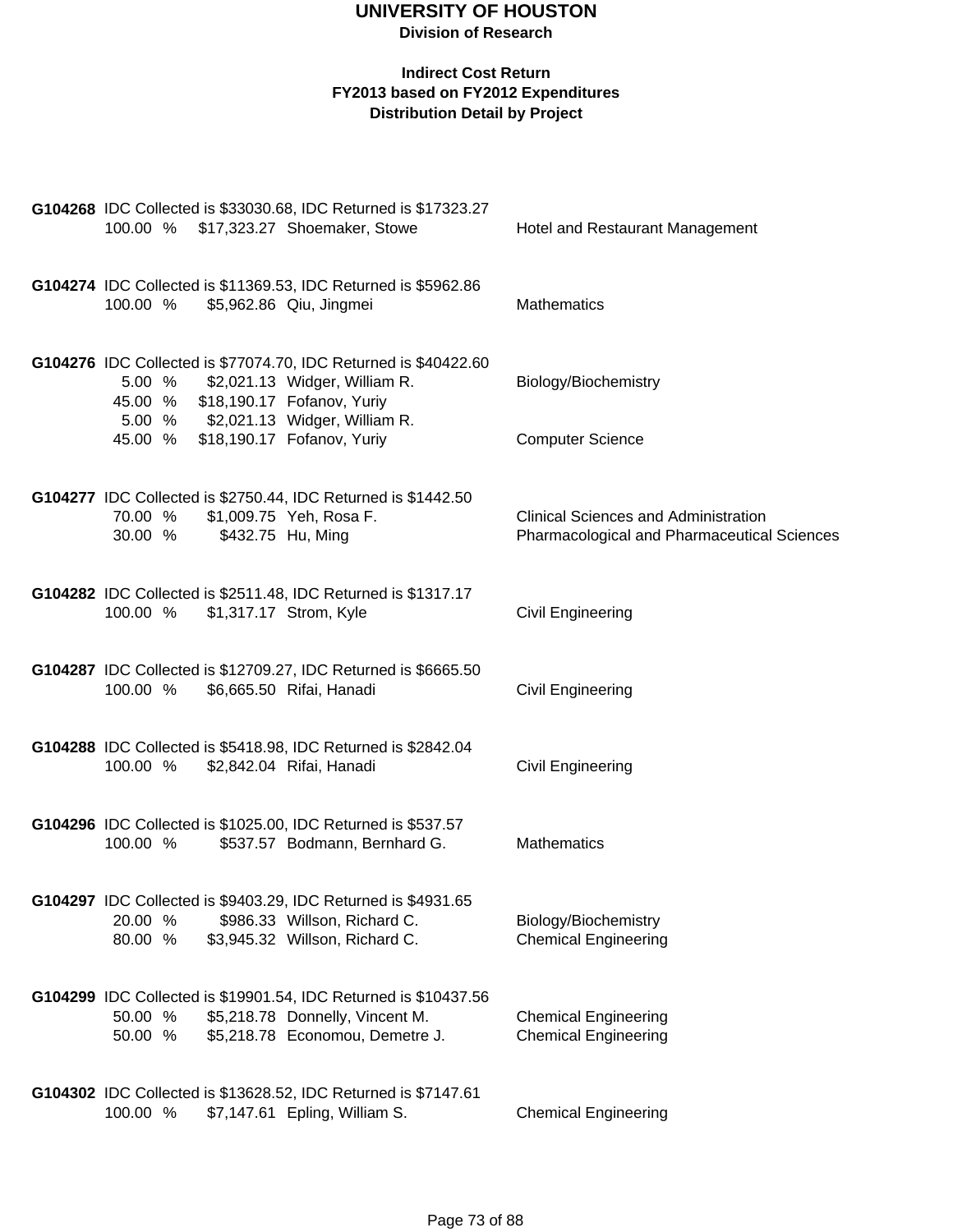| G104303 IDC Collected is \$6748.04, IDC Returned is \$3539.08<br>100.00 %<br>\$3,539.08 Zvolensky, Michael J.                                                                          | Psychology                                                                                 |
|----------------------------------------------------------------------------------------------------------------------------------------------------------------------------------------|--------------------------------------------------------------------------------------------|
| G104305 IDC Collected is \$43744.78, IDC Returned is \$22942.39<br>50.00 % \$11,471.19 Conklin, William<br>50.00 % \$11,471.19 Cline, Raymond E.                                       | Center for Information Security, Research and Edu<br>Center for Technology Literacy        |
| G104306 IDC Collected is \$25930.72, IDC Returned is \$13599.63<br>36.00 %<br>\$4,895.87 Roman, Gregg<br>\$8,703.76 Das, Joydip<br>64.00 %                                             | Biology/Biochemistry<br>Pharmacological and Pharmaceutical Sciences                        |
| G104308 IDC Collected is \$1243.81, IDC Returned is \$652.33<br>\$652.33 Strom, Kyle<br>100.00 %                                                                                       | Civil Engineering                                                                          |
| G104309 IDC Collected is \$22104.47, IDC Returned is \$11592.91<br>\$2,318.58 Ayoub, Ashraf<br>20.00 %<br>\$4,637.16 Hsu, Thomas T. C.<br>40.00 %<br>\$4,637.16 Mo, Yi-Lung<br>40.00 % | <b>Civil Engineering</b><br><b>Civil Engineering</b><br><b>Civil Engineering</b>           |
| G104310 IDC Collected is \$2823.84, IDC Returned is \$1480.99<br>\$740.50 Strom, Kyle<br>50.00 %<br>\$740.50 Wang, Keh-Han<br>50.00 %                                                  | Civil Engineering<br><b>Civil Engineering</b>                                              |
| G104319 IDC Collected is \$88515.14, IDC Returned is \$46422.65<br>100.00 % \$46,422.65 Bordnick, Patrick                                                                              | Child & Family for Innovative Research                                                     |
| G104337 IDC Collected is \$8665.86, IDC Returned is \$4544.90<br>\$4,544.90 Due-Hackney, Casey<br>100.00 %                                                                             | Modern/Classical Languages                                                                 |
| G104346 IDC Collected is \$4505.09, IDC Returned is \$2362.74<br>\$1,181.37 Frishman, PhD, Laura J.<br>50.00 %<br>\$1,181.37 Tang, Rosa<br>50.00 %                                     | Optometry, Community<br>Optometry, Community                                               |
| G104348 IDC Collected is \$15298.92, IDC Returned is \$8023.67<br>\$4,011.84 Jiang, Xun<br>50.00 %<br>\$4,011.84 Jiang, Xun<br>50.00 %                                                 | Earth & Atmospheric Sciences<br>Institute for Climate and Atmospheric Science              |
| G104352 IDC Collected is \$36694.97, IDC Returned is \$19245.04<br>\$9,622.52 Brankovic, Stanko R.<br>50.00 %<br>\$9,622.52 Brankovic, Stanko R.<br>50.00 %                            | Center for Integrated Bio and Nano Systems<br><b>Electrical &amp; Computer Engineering</b> |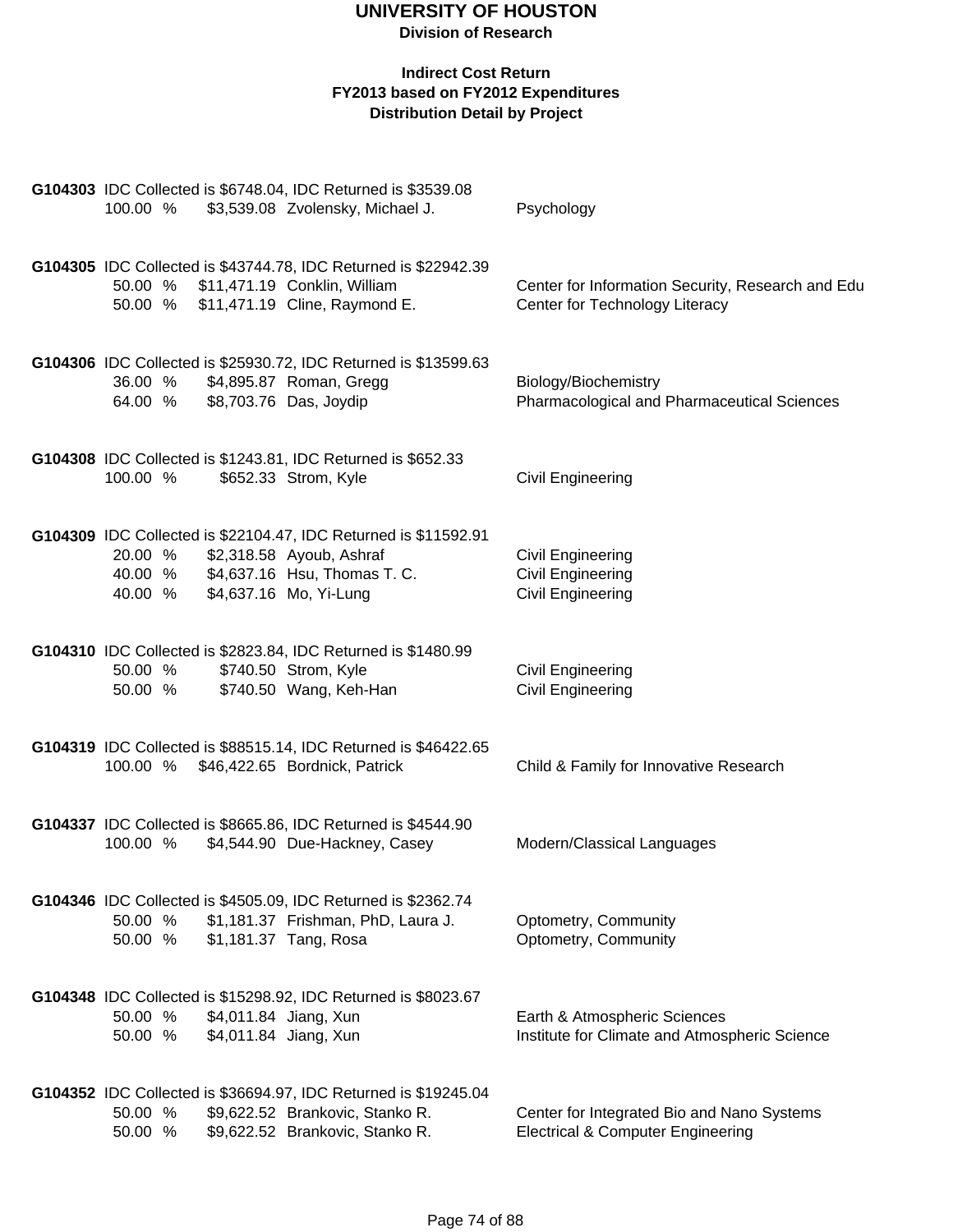#### **Indirect Cost Return FY2013 based on FY2012 Expenditures Distribution Detail by Project**

| 100.00 %                                           | G104356 IDC Collected is \$1654.24, IDC Returned is \$867.58<br>\$867.58 Nichols, Jason                                                                                                                                      | Optometry, Community                                                                                                                                                                            |
|----------------------------------------------------|------------------------------------------------------------------------------------------------------------------------------------------------------------------------------------------------------------------------------|-------------------------------------------------------------------------------------------------------------------------------------------------------------------------------------------------|
| 100.00 %                                           | G104363 IDC Collected is \$3961.34, IDC Returned is \$2077.56<br>\$2,077.56 McFarlin, Brian K.                                                                                                                               | Health and Human Performance                                                                                                                                                                    |
| 20.00 %<br>10.00 %<br>70.00 %                      | G104367 IDC Collected is \$65197.12, IDC Returned is \$34193.28<br>\$6,838.66 Francis, David J.<br>\$3,419.33 Francis, David J.<br>\$23,935.30 Francis, David J.                                                             | Psychology<br><b>Texas Learning/Computation Center</b><br><b>TIMES</b>                                                                                                                          |
| 100.00 %                                           | G104373 IDC Collected is \$8778.61, IDC Returned is \$4604.03<br>\$4,604.03 Blecher, David P.                                                                                                                                | <b>Mathematics</b>                                                                                                                                                                              |
| 100.00 %                                           | G104376 IDC Collected is \$1770.76, IDC Returned is \$928.69<br>\$928.69 Bhattacharya, Janok P.                                                                                                                              | Earth & Atmospheric Sciences                                                                                                                                                                    |
| 100.00 %                                           | G104389 IDC Collected is \$13917.50, IDC Returned is \$7299.17<br>\$7,299.17 Zvolensky, Michael J.                                                                                                                           | Psychology                                                                                                                                                                                      |
| 25.00 %<br>75.00 %                                 | G104391 IDC Collected is \$21796.03, IDC Returned is \$11431.15<br>\$2,857.79 Clarke, Mark S.<br>\$8,573.36 O'Connor, Daniel                                                                                                 |                                                                                                                                                                                                 |
| 100.00 %                                           | G104392 IDC Collected is \$3223.66, IDC Returned is \$1690.68<br>\$1,690.68 Chellam, Shankar                                                                                                                                 | <b>Civil Engineering</b>                                                                                                                                                                        |
| 30.00 %<br>10.00 %<br>60.00 %                      | G104400 IDC Collected is \$16986.92, IDC Returned is \$8908.96<br>\$2,672.69 Carter, William<br>\$890.90 Glennie, Craig<br>\$5,345.38 Shrestha, Ramesh                                                                       | <b>Civil Engineering</b><br>Civil Engineering<br>Civil Engineering                                                                                                                              |
| 8.00 %<br>20.00 %<br>10.00 %<br>41.00 %<br>21.00 % | G104403 IDC Collected is \$15073.66, IDC Returned is \$7905.53<br>\$632.44 Willson, Richard C.<br>\$1,581.11 Ruchhoeft, Paul<br>\$790.55 Willson, Richard C.<br>\$3,241.27 Willson, Richard C.<br>\$1,660.16 Ruchhoeft, Paul | Biology/Biochemistry<br>Center for Integrated Bio and Nano Systems<br>Center for Integrated Bio and Nano Systems<br><b>Chemical Engineering</b><br><b>Electrical &amp; Computer Engineering</b> |

**G104404** IDC Collected is \$18987.94, IDC Returned is \$9958.42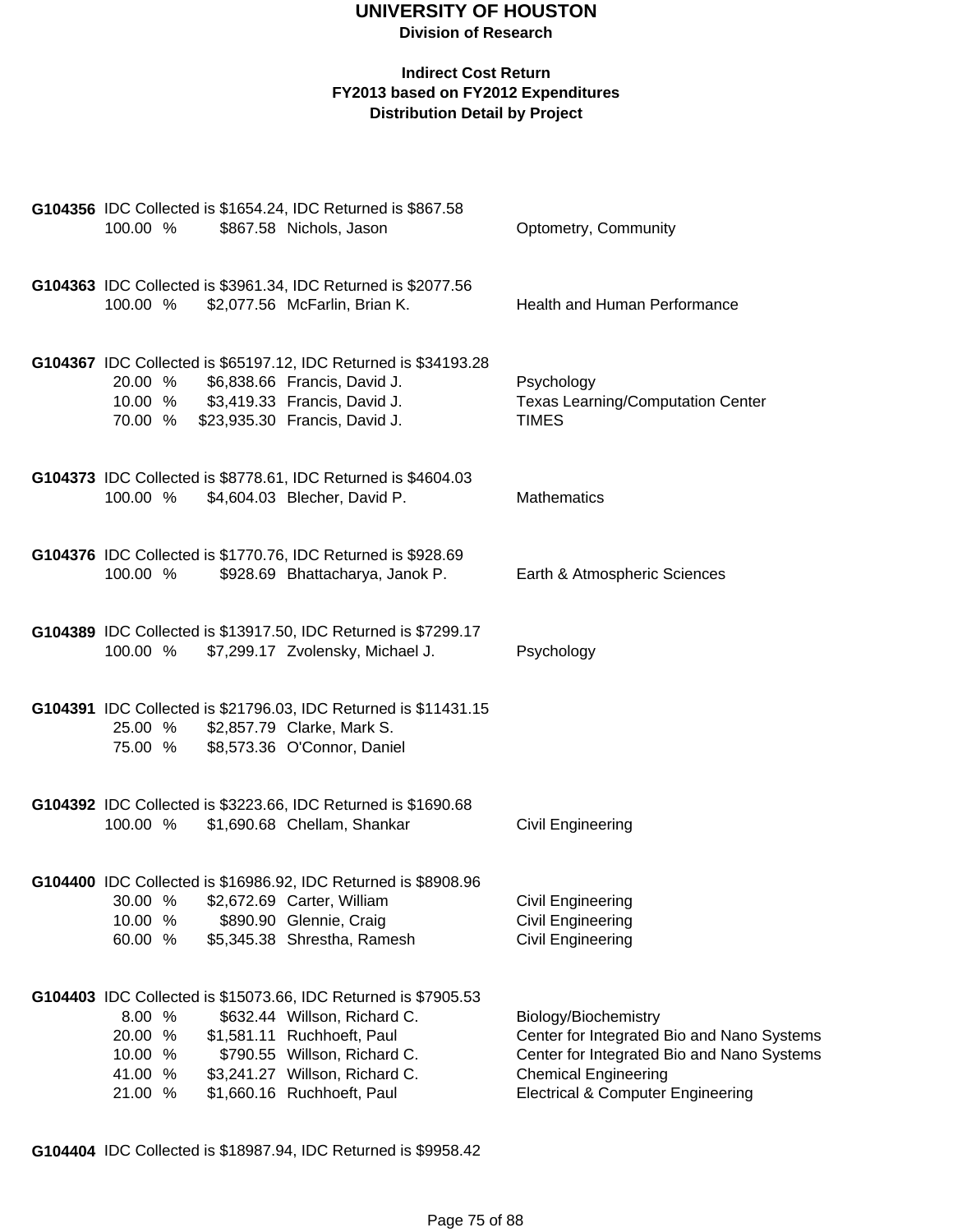## **UNIVERSITY OF HOUSTON**

**Division of Research**

| \$2,489.60 Gillan, Gail H.<br>25.00 %<br>75.00 %                                                                                    | \$7,468.81 Maurer, Gaylyn                                          | Vice President, Student Affairs<br>Vice President, Student Affairs                           |
|-------------------------------------------------------------------------------------------------------------------------------------|--------------------------------------------------------------------|----------------------------------------------------------------------------------------------|
| G104423 IDC Collected is \$8095.59, IDC Returned is \$4245.81<br>100.00 %                                                           | \$4,245.81 Nakshatrala, Kalyana B.                                 | Civil Engineering                                                                            |
| G104432 IDC Collected is \$7438.25, IDC Returned is \$3901.06<br>50.00 %<br>\$1,950.53 Das, Mini<br>50.00 %<br>\$1,950.53 Das, Mini |                                                                    | Physics<br><b>Texas Learning/Computation Center</b>                                          |
| G104437 IDC Collected is \$6701.53, IDC Returned is \$3514.68<br>34.00 %<br>33.00 % \$1,159.85 Khan, Shuhab D.<br>33.00 %           | \$1,194.99 Bhattacharya, Janok P.<br>\$1,159.85 Wang, Guoquan      | Earth & Atmospheric Sciences<br>Earth & Atmospheric Sciences<br>Earth & Atmospheric Sciences |
| G104450 IDC Collected is \$1820.00, IDC Returned is \$954.52<br>50.00 %<br>50.00 %                                                  | \$477.26 Litvinov, Dmitri<br>\$477.26 Litvinov, Dmitri             | Center for Integrated Bio and Nano Systems<br><b>Electrical &amp; Computer Engineering</b>   |
| G104453 IDC Collected is \$790.63, IDC Returned is \$414.65<br>100.00 %                                                             | \$414.65 Sharma, Pradeep                                           | <b>Mechanical Engineering</b>                                                                |
| G104457 IDC Collected is \$2209.77, IDC Returned is \$1158.94<br>35.00 %<br>\$405.63 Mo, Yi-Lung<br>65.00 %                         | \$753.31 Song, Gangbing                                            | Civil Engineering<br><b>Mechanical Engineering</b>                                           |
| G104466 IDC Collected is \$22663.76, IDC Returned is \$11886.24<br>50.00 %<br>50.00 %                                               | \$5,943.12 Donnelly, Vincent M.<br>\$5,943.12 Economou, Demetre J. | <b>Chemical Engineering</b><br><b>Chemical Engineering</b>                                   |
| G104479 IDC Collected is \$56061.66, IDC Returned is \$29402.10<br>100.00 % \$29,402.10 Hu, Ming                                    |                                                                    | Pharmacological and Pharmaceutical Sciences                                                  |
| G104497 IDC Collected is \$27474.38, IDC Returned is \$14409.21<br>100.00 % \$14,409.21 Wen, Xiaohong                               |                                                                    | Modern/Classical Languages                                                                   |
| G104499 IDC Collected is \$6623.99, IDC Returned is \$3474.02<br>100.00 %                                                           | \$3,474.02 McFarlin, Brian K.                                      | <b>Health and Human Performance</b>                                                          |
| G104500 IDC Collected is \$873.13, IDC Returned is \$457.92                                                                         |                                                                    |                                                                                              |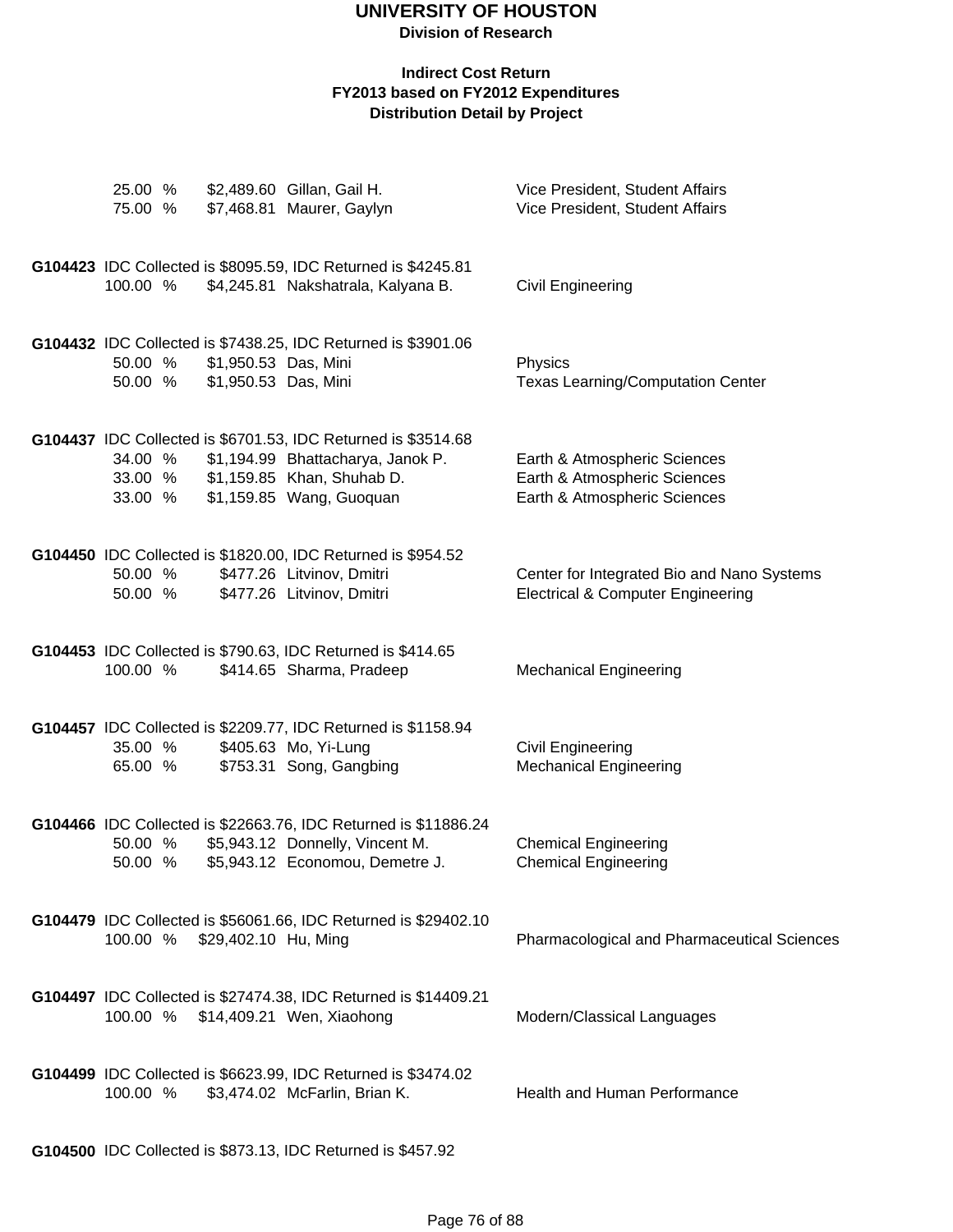# **UNIVERSITY OF HOUSTON**

### **Division of Research**

| 100.00 %                             | \$457.92 Nichols, Jason                                                                                                       | Optometry, Community                         |
|--------------------------------------|-------------------------------------------------------------------------------------------------------------------------------|----------------------------------------------|
| 100.00 %                             | G104506 IDC Collected is \$15871.24, IDC Returned is \$8323.83<br>\$8,323.83 Nikolaou, Michael                                | <b>Chemical Engineering</b>                  |
|                                      | G104509 IDC Collected is \$64906.74, IDC Returned is \$34040.99<br>100.00 % \$34,040.99 Fitzgibbon, William E.                | <b>Texas Manufacturing Assistance Center</b> |
|                                      | G104512 IDC Collected is \$6505.46, IDC Returned is \$3411.85<br>100.00 % \$3,411.85 Dominey, Wallace                         | Curriculum and Instruction                   |
| 100.00 % \$16,115.23 Kuznetsov, Yuri | G104522 IDC Collected is \$30727.29, IDC Returned is \$16115.23                                                               | <b>Mathematics</b>                           |
| 100.00 %                             | G104577 IDC Collected is \$3371.94, IDC Returned is \$1768.45<br>\$1,768.45 Harold, Michael P.                                | <b>Chemical Engineering</b>                  |
| 100.00 %                             | G104582 IDC Collected is \$12.69, IDC Returned is \$6.66<br>\$6.66 Strom, Kyle                                                | Civil Engineering                            |
| 100.00 %                             | G104589 IDC Collected is \$495.13, IDC Returned is \$259.68<br>\$259.68 Garey, Kevin                                          | <b>Clinical Sciences and Administration</b>  |
| 100.00 %                             | G104593 IDC Collected is \$50.32, IDC Returned is \$26.39<br>\$26.39 Lau, Kwong                                               | Physics                                      |
| 100.00 %                             | G104604 IDC Collected is \$17074.72, IDC Returned is \$8955.01<br>\$8,955.01 Chafetz, Henry S.                                | Earth & Atmospheric Sciences                 |
| 100.00 %                             | G104624 IDC Collected is \$103.85, IDC Returned is \$54.47<br>\$54.47 Wang, Guoquan                                           | Earth & Atmospheric Sciences                 |
| 60.00 %<br>40.00 %                   | G104626 IDC Collected is \$2184.08, IDC Returned is \$1145.46<br>\$687.28 Cheung, Margaret S.<br>\$458.19 Cheung, Margaret S. | Physics<br><b>TcSUH</b>                      |
| 100.00 %                             | G104628 IDC Collected is \$88.39, IDC Returned is \$46.36<br>\$46.36 Cai, Chengzhi                                            | Chemistry                                    |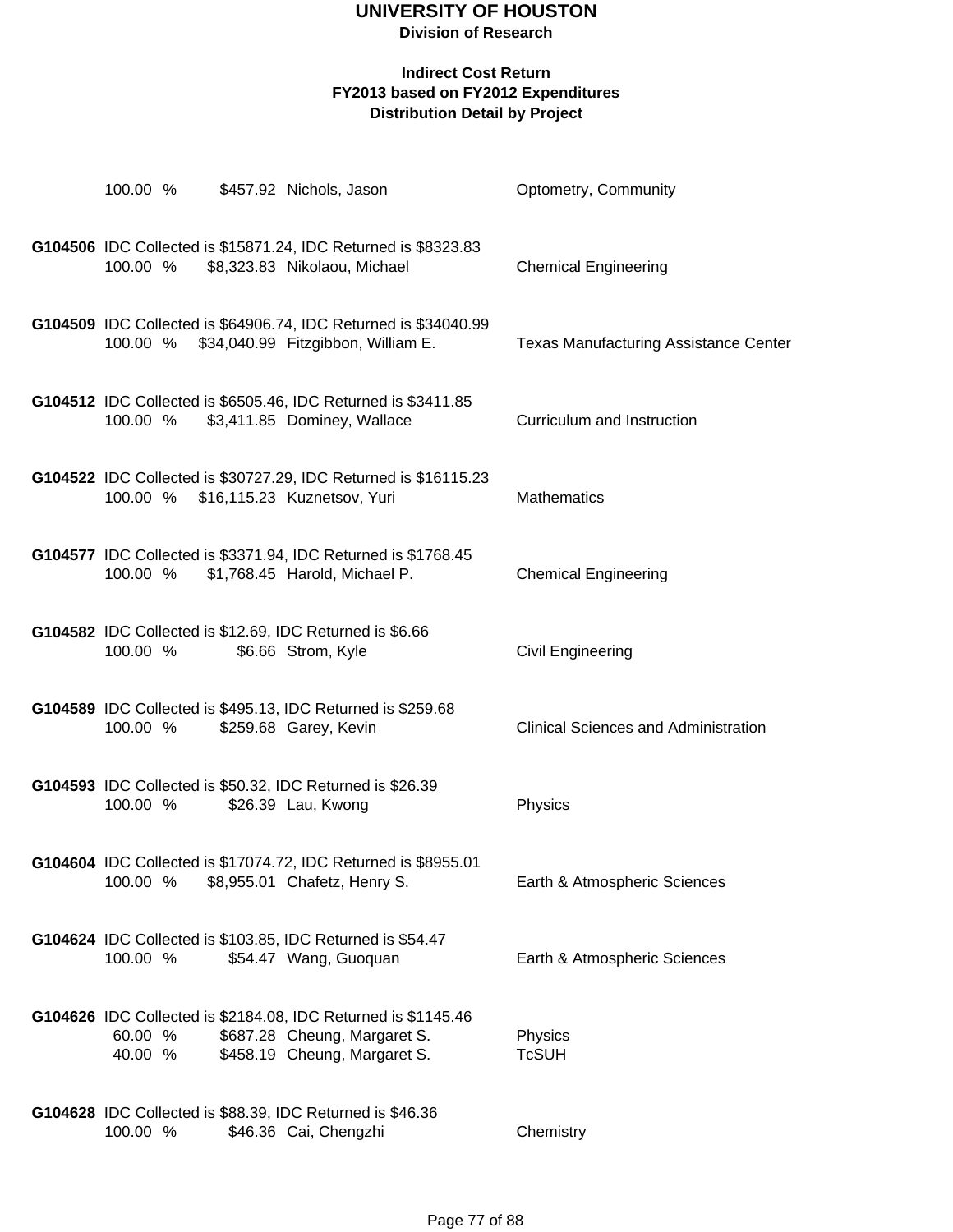|          | G104646 IDC Collected is \$6210.28, IDC Returned is \$3257.04   |                                                    |
|----------|-----------------------------------------------------------------|----------------------------------------------------|
| 100.00 % | \$3,257.04 Whitehead, Lisa                                      | Physics                                            |
|          |                                                                 |                                                    |
|          |                                                                 |                                                    |
|          | G104648 IDC Collected is \$7694.23, IDC Returned is \$4035.32   |                                                    |
| 100.00 % | \$4,035.32 Field, Michael                                       | <b>Mathematics</b>                                 |
|          |                                                                 |                                                    |
|          |                                                                 |                                                    |
|          | G104654 IDC Collected is \$4627.16, IDC Returned is \$2426.76   |                                                    |
| 100.00 % | \$2,426.76 Hannay, H. Julia                                     | Psychology                                         |
|          |                                                                 |                                                    |
|          |                                                                 |                                                    |
|          | G104656 IDC Collected is \$831.11, IDC Returned is \$435.88     |                                                    |
| 50.00 %  | \$217.94 Chow, Diana S. L.                                      | Institute for Drug Education and Research          |
| 50.00 %  | \$217.94 Chow, Diana S. L.                                      | <b>Pharmacological and Pharmaceutical Sciences</b> |
|          |                                                                 |                                                    |
|          |                                                                 |                                                    |
|          | G104657 IDC Collected is \$20393.34, IDC Returned is \$10695.49 |                                                    |
| 3.00%    | \$320.86 Cirino, Paul                                           | Psychology                                         |
| 22.00 %  | \$2,353.01 Fletcher, Jack M.                                    | Psychology                                         |
| 3.00 %   | \$320.86 Francis, David J.                                      | Psychology                                         |
| 3.00 %   | \$320.86 Stuebing, Karla                                        | Psychology                                         |
| 2.00 %   | \$213.91 Cirino, Paul                                           | <b>Texas Learning/Computation Center</b>           |
| 2.00 %   | \$213.91 Francis, David J.                                      | <b>Texas Learning/Computation Center</b>           |
| 2.00 %   | \$213.91 Stuebing, Karla                                        | <b>Texas Learning/Computation Center</b>           |
| 10.00 %  | \$1,069.55 Cirino, Paul                                         | <b>TIMES</b>                                       |
| 33.00 %  | \$3,529.51 Fletcher, Jack M.                                    | <b>TIMES</b>                                       |
| 10.00 %  | \$1,069.55 Francis, David J.                                    | <b>TIMES</b>                                       |
| 10.00 %  | \$1,069.55 Stuebing, Karla                                      | <b>TIMES</b>                                       |
|          |                                                                 |                                                    |
|          |                                                                 |                                                    |
|          | G104659 IDC Collected is \$44454.51, IDC Returned is \$23314.61 |                                                    |
| 3.00 %   | \$699.44 Cirino, Paul                                           | Psychology                                         |
| 22.00 %  | \$5,129.21 Fletcher, Jack M.                                    | Psychology                                         |
| 3.00%    | \$699.44 Francis, David J.                                      | Psychology                                         |
| 3.00 %   | \$699.44 Stuebing, Karla                                        | Psychology                                         |
| 2.00 %   | \$466.29 Cirino, Paul                                           | <b>Texas Learning/Computation Center</b>           |
| 2.00 %   | \$466.29 Francis, David J.                                      | <b>Texas Learning/Computation Center</b>           |
| 2.00 %   | \$466.29 Stuebing, Karla                                        | <b>Texas Learning/Computation Center</b>           |
| 10.00 %  | \$2,331.46 Cirino, Paul                                         | <b>TIMES</b>                                       |
| 33.00 %  | \$7,693.82 Fletcher, Jack M.                                    | <b>TIMES</b>                                       |
| 10.00 %  | \$2,331.46 Francis, David J.                                    | <b>TIMES</b>                                       |
| 10.00 %  | \$2,331.46 Stuebing, Karla                                      | <b>TIMES</b>                                       |
|          |                                                                 |                                                    |
|          |                                                                 |                                                    |
|          | G104660 IDC Collected is \$17263.74, IDC Returned is \$9054.14  |                                                    |
| 3.00 %   | \$271.62 Cirino, Paul                                           | Psychology                                         |
| 22.00 %  | \$1,991.91 Fletcher, Jack M.                                    | Psychology                                         |
| 3.00 %   | \$271.62 Francis, David J.                                      | Psychology                                         |
| 3.00 %   | \$271.62 Stuebing, Karla                                        | Psychology                                         |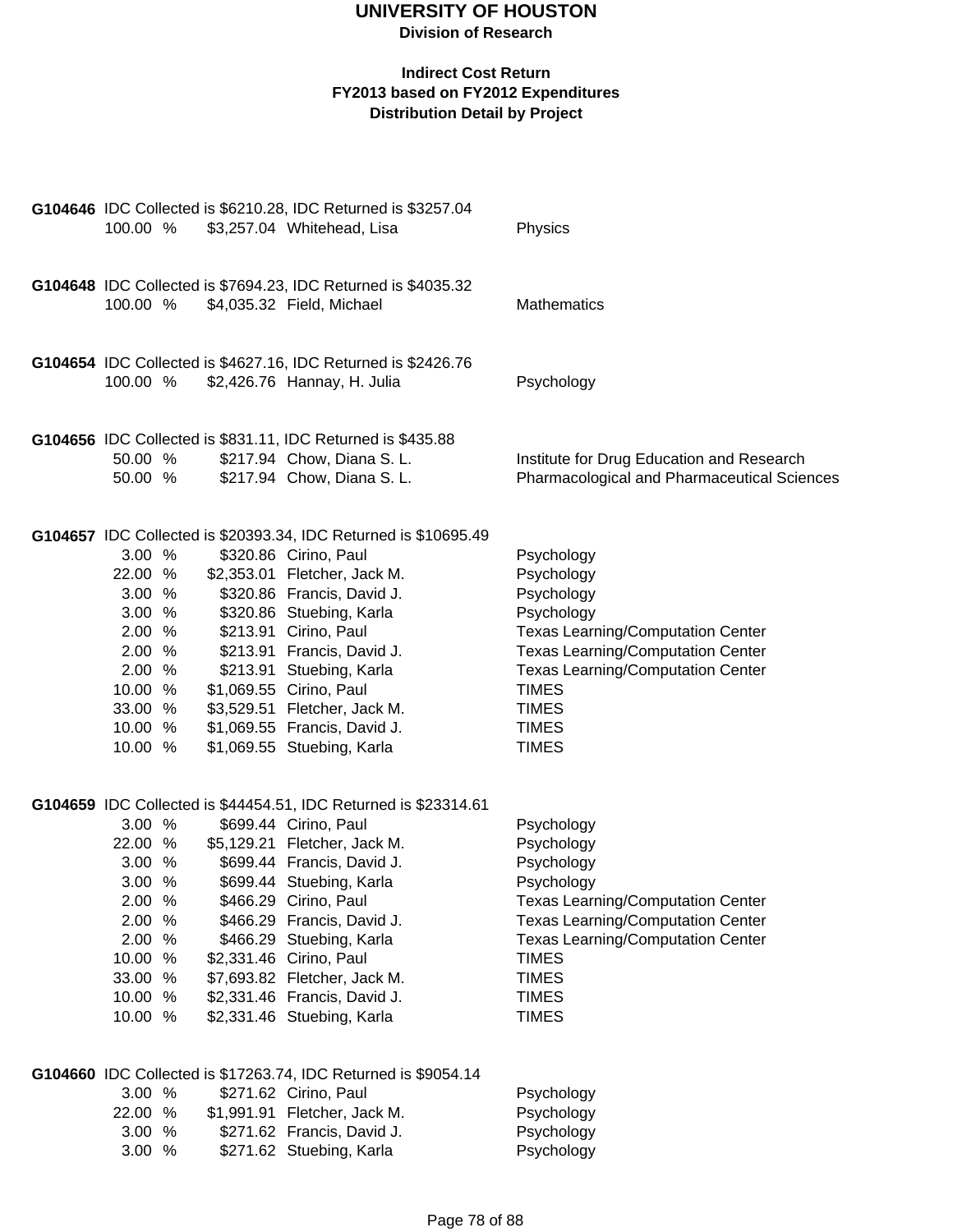#### **Indirect Cost Return FY2013 based on FY2012 Expenditures Distribution Detail by Project**

| 2.00              | %    | \$181.08 Cirino, Paul                                          | <b>Texas Learning/Computation Center</b> |
|-------------------|------|----------------------------------------------------------------|------------------------------------------|
| 2.00              | %    | \$181.08 Francis, David J.                                     | <b>Texas Learning/Computation Center</b> |
| 2.00              | $\%$ | \$181.08 Stuebing, Karla                                       | <b>Texas Learning/Computation Center</b> |
| 10.00             | $\%$ | \$905.41 Cirino, Paul                                          | <b>TIMES</b>                             |
| 33.00             | %    | \$2,987.87 Fletcher, Jack M.                                   | <b>TIMES</b>                             |
| 10.00             | %    | \$905.41 Francis, David J.                                     | <b>TIMES</b>                             |
| 10.00             | %    | \$905.41 Stuebing, Karla                                       | <b>TIMES</b>                             |
|                   |      |                                                                |                                          |
|                   |      |                                                                |                                          |
|                   |      | G104661 IDC Collected is \$16373.42, IDC Returned is \$8587.20 |                                          |
| 3.00%             |      | \$257.62 Cirino, Paul                                          | Psychology                               |
| 22.00             | %    | \$1,889.18 Fletcher, Jack M.                                   | Psychology                               |
| 3.00 <sub>1</sub> | %    | \$257.62 Francis, David J.                                     | Psychology                               |
| 3.00              | %    | \$257.62 Stuebing, Karla                                       | Psychology                               |
| 2.00              | %    | \$171.74 Cirino, Paul                                          | <b>Texas Learning/Computation Center</b> |
| 2.00              | %    | \$171.74 Francis, David J.                                     | <b>Texas Learning/Computation Center</b> |
| 2.00              | $\%$ | \$171.74 Stuebing, Karla                                       | <b>Texas Learning/Computation Center</b> |
| 10.00             | %    | \$858.72 Cirino, Paul                                          | <b>TIMES</b>                             |
| 33.00             | %    | \$2,833.78 Fletcher, Jack M.                                   | <b>TIMES</b>                             |
| 10.00             | %    | \$858.72 Francis, David J.                                     | <b>TIMES</b>                             |
| 10.00             | %    | \$858.72 Stuebing, Karla                                       | <b>TIMES</b>                             |
|                   |      |                                                                |                                          |

#### **G104662** IDC Collected is \$58384.59, IDC Returned is \$30620.38

| 3.00%   |  | \$918.61 Cirino, Paul         | Psychology                               |
|---------|--|-------------------------------|------------------------------------------|
| 22.00 % |  | \$6,736.48 Fletcher, Jack M.  | Psychology                               |
| 3.00%   |  | \$918.61 Francis, David J.    | Psychology                               |
| 3.00%   |  | \$918.61 Stuebing, Karla      | Psychology                               |
| 2.00%   |  | \$612.41 Cirino, Paul         | <b>Texas Learning/Computation Center</b> |
| 2.00%   |  | \$612.41 Francis, David J.    | <b>Texas Learning/Computation Center</b> |
| 2.00%   |  | \$612.41 Stuebing, Karla      | <b>Texas Learning/Computation Center</b> |
| 10.00 % |  | \$3,062.04 Cirino, Paul       | TIMES                                    |
| 33.00 % |  | \$10,104.73 Fletcher, Jack M. | <b>TIMES</b>                             |
| 10.00 % |  | \$3,062.04 Francis, David J.  | <b>TIMES</b>                             |
| 10.00 % |  | \$3,062.04 Stuebing, Karla    | TIMES                                    |
|         |  |                               |                                          |

#### **G104663** IDC Collected is \$8075.60, IDC Returned is \$4235.33

| 3.00%   |  | \$127.06 Cirino, Paul        | Psychology                               |
|---------|--|------------------------------|------------------------------------------|
| 22.00 % |  | \$931.77 Fletcher, Jack M.   | Psychology                               |
| 3.00%   |  | \$127.06 Francis, David J.   | Psychology                               |
| 3.00%   |  | \$127.06 Stuebing, Karla     | Psychology                               |
| 2.00%   |  | \$84.71 Cirino, Paul         | <b>Texas Learning/Computation Center</b> |
| 2.00%   |  | \$84.71 Francis, David J.    | <b>Texas Learning/Computation Center</b> |
| 2.00%   |  | \$84.71 Stuebing, Karla      | <b>Texas Learning/Computation Center</b> |
| 10.00%  |  | \$423.53 Cirino, Paul        | <b>TIMES</b>                             |
| 33.00 % |  | \$1,397.66 Fletcher, Jack M. | <b>TIMES</b>                             |
| 10.00%  |  | \$423.53 Francis, David J.   | <b>TIMES</b>                             |
| 10.00 % |  | \$423.53 Stuebing, Karla     | <b>TIMES</b>                             |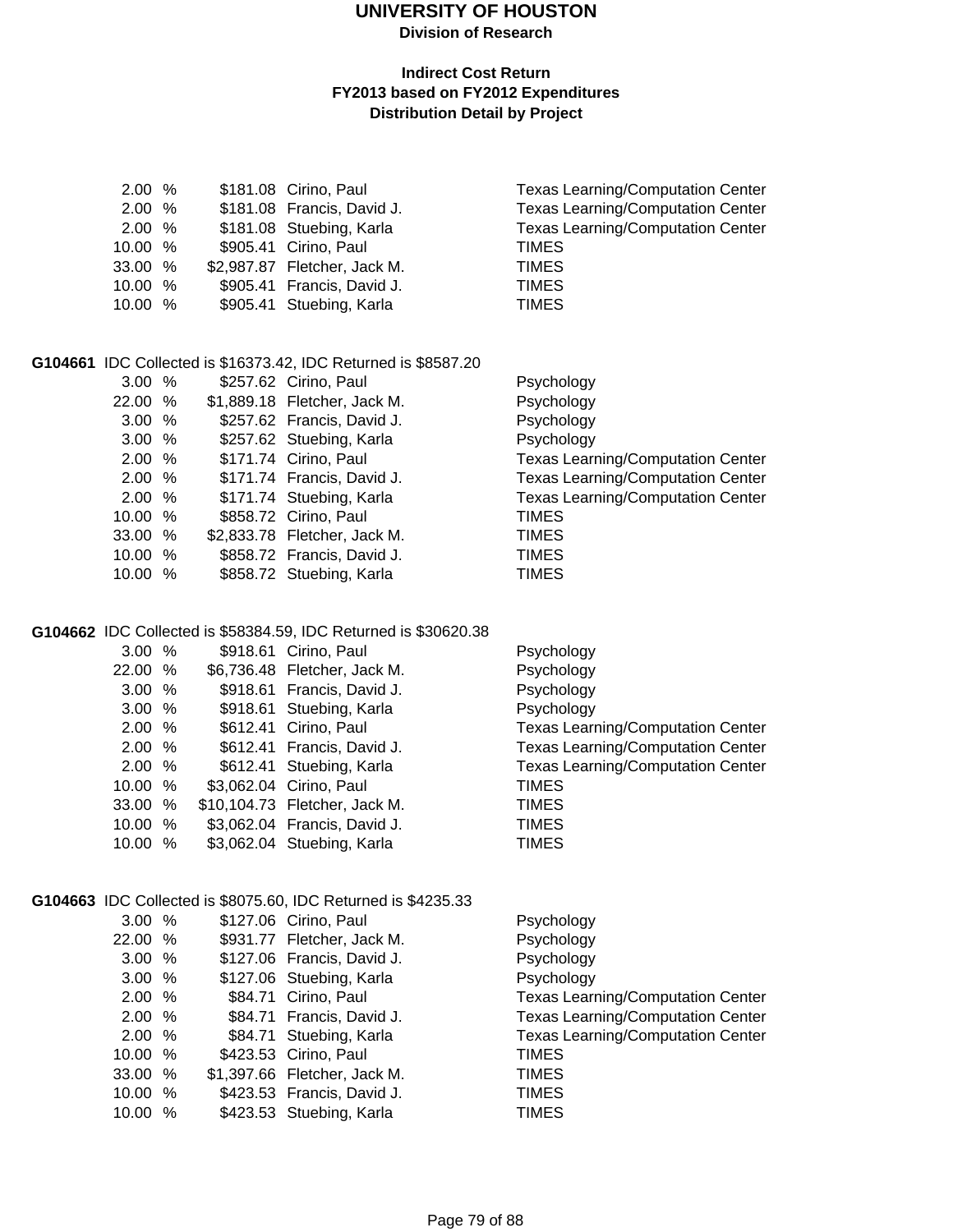| G104670 IDC Collected is \$44583.19, IDC Returned is \$23382.10<br>50.00 % \$11,691.05 Pinsky, Lawrence S.<br>\$11,691.05 Pinsky, Lawrence S.<br>50.00 %                    | Physics<br>Texas Learning/Computation Center                                                                                       |
|-----------------------------------------------------------------------------------------------------------------------------------------------------------------------------|------------------------------------------------------------------------------------------------------------------------------------|
| G104673 IDC Collected is \$50221.32, IDC Returned is \$26339.07<br>100.00 % \$26,339.07 Manny, Ruth E.                                                                      | Optometry, Community                                                                                                               |
| G104675 IDC Collected is \$792.23, IDC Returned is \$415.49<br>100.00 %<br>\$415.49 Freiberg, H. Jerome                                                                     | <b>Consistency Mgmt and Coop Disc</b>                                                                                              |
| G104676 IDC Collected is \$190.63, IDC Returned is \$99.98<br>100.00 %<br>\$99.98 Freiberg, H. Jerome                                                                       | <b>Consistency Mgmt and Coop Disc</b>                                                                                              |
| G104678 IDC Collected is \$5473.10, IDC Returned is \$2870.42<br>100.00 %<br>\$2,870.42 Mann, Paul                                                                          | Earth & Atmospheric Sciences                                                                                                       |
| G104679 IDC Collected is \$1975.92, IDC Returned is \$1036.29<br>\$518.15 Bhattacharya, Janok P.<br>50.00 %<br>50.00 %<br>\$518.15 Lapen, Thomas J.                         | Earth & Atmospheric Sciences<br>Earth & Atmospheric Sciences                                                                       |
| G104687 IDC Collected is \$192.41, IDC Returned is \$100.91<br>100.00 %<br>\$100.91 Frankino, William A.                                                                    | Biology/Biochemistry                                                                                                               |
| G104693 IDC Collected is \$4771.02, IDC Returned is \$2502.21<br>100.00 %<br>\$2,502.21 White, Cameron                                                                      | Curriculum and Instruction                                                                                                         |
| G104726 IDC Collected is \$22032.48, IDC Returned is \$11555.15<br>\$11,555.15 Kuznetsov, Yuri<br>100.00 %                                                                  | <b>Mathematics</b>                                                                                                                 |
| G104730 IDC Collected is \$21785.64, IDC Returned is \$11425.70<br>25.00 %<br>\$2,856.42 Bao, Jiming<br>25.00 % \$2,856.42 Bao, Jiming<br>\$5,712.85 Bao, Jiming<br>50.00 % | <b>Center for Advanced Materials</b><br>Center for Integrated Bio and Nano Systems<br><b>Electrical &amp; Computer Engineering</b> |
| G104734 IDC Collected is \$4966.39, IDC Returned is \$2604.67<br>30.00 %<br>\$781.40 Hadjiev, Viktor<br>70.00 % \$1,823.27 Hadjiev, Viktor                                  | <b>Mechanical Engineering</b><br><b>TcSUH</b>                                                                                      |
| G104737 IDC Collected is \$19422.62, IDC Returned is \$10186.39<br>100.00 %<br>\$10,186.39 Bose, Anima                                                                      | <b>Engineering Technology</b>                                                                                                      |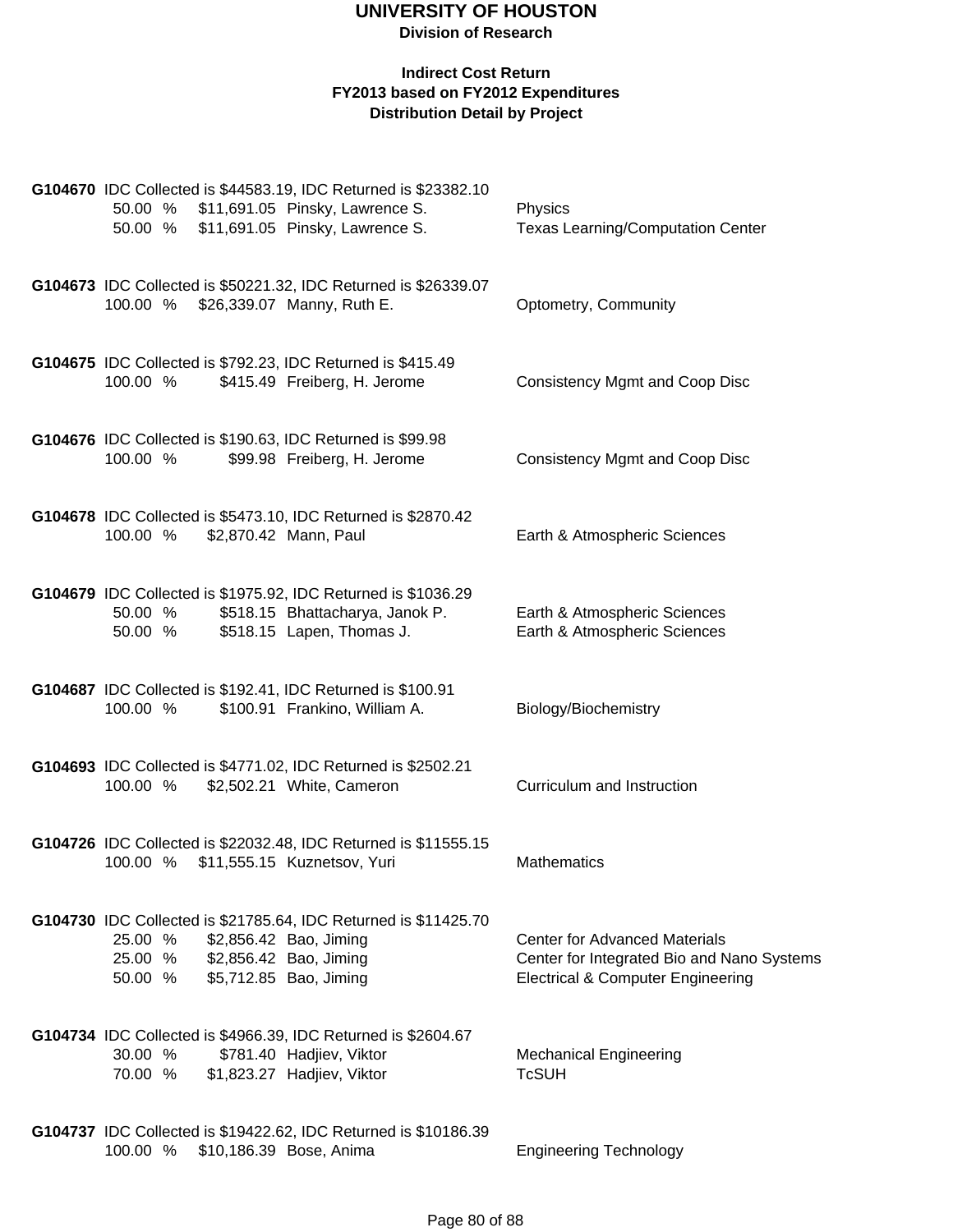| 30.00 %            |  | G104742 IDC Collected is \$15676.15, IDC Returned is \$8221.51<br>\$2,466.45 Meen, James             | Chemistry                                                           |
|--------------------|--|------------------------------------------------------------------------------------------------------|---------------------------------------------------------------------|
| 70.00 %            |  | \$5,755.06 Meen, James                                                                               | <b>TcSUH</b>                                                        |
| 100.00 %           |  | G104743 IDC Collected is \$21729.14, IDC Returned is \$11396.06<br>\$11,396.06 Masson, Philippe      | <b>Mechanical Engineering</b>                                       |
|                    |  |                                                                                                      |                                                                     |
| 50.00 %            |  | G104755 IDC Collected is \$3106.85, IDC Returned is \$1629.42<br>\$814.71 Pennings, Steve C.         | Biology/Biochemistry                                                |
| 50.00 %            |  | \$814.71 Pennings, Steve C.                                                                          | <b>Houston Coastal Center</b>                                       |
|                    |  | G104779 IDC Collected is \$7196.29, IDC Returned is \$3774.17                                        |                                                                     |
| 100.00 %           |  | \$3,774.17 Gunaratne, Preethi H.                                                                     | Biology/Biochemistry                                                |
| 100.00 %           |  | G104795 IDC Collected is \$11455.78, IDC Returned is \$6008.10<br>\$6,008.10 Contreras-Vidal, Jose   | <b>Electrical &amp; Computer Engineering</b>                        |
|                    |  |                                                                                                      |                                                                     |
| 100.00 %           |  | G104803 IDC Collected is \$13139.37, IDC Returned is \$6891.07<br>\$6,891.07 Brandon, Alan D.        | Earth & Atmospheric Sciences                                        |
|                    |  |                                                                                                      |                                                                     |
| 50.00 %            |  | G104809 IDC Collected is \$51284.88, IDC Returned is \$26896.87<br>\$13,448.43 Selvamanickam, Venkat | <b>Mechanical Engineering</b>                                       |
| 50.00 %            |  | \$13,448.43 Selvamanickam, Venkat                                                                    | <b>TcSUH</b>                                                        |
|                    |  | G104811 IDC Collected is \$8258.36, IDC Returned is \$4331.18                                        |                                                                     |
| 100.00 %           |  | \$4,331.18 Bensaoula, Abdelhak                                                                       | Physics                                                             |
|                    |  | G104830 IDC Collected is \$2905.98, IDC Returned is \$1524.07                                        |                                                                     |
| 50.00 %<br>50.00 % |  | \$762.04 Kakadiaris, Ioannis<br>\$762.04 Kakadiaris, Ioannis                                         | <b>Computer Science</b><br><b>Texas Learning/Computation Center</b> |
|                    |  |                                                                                                      |                                                                     |
|                    |  | G104840 IDC Collected is \$39382.82, IDC Returned is \$20654.71                                      |                                                                     |
| 20.00 %<br>10.00 % |  | \$4,130.94 Barr, Christopher<br>\$2,065.47 Barr, Christopher                                         | Psychology<br><b>Texas Learning/Computation Center</b>              |
| 70.00 %            |  | \$14,458.30 Barr, Christopher                                                                        | <b>TIMES</b>                                                        |
|                    |  | G104847 IDC Collected is \$1125.00, IDC Returned is \$590.02                                         |                                                                     |
| 100.00 %           |  | \$590.02 Cheng, Albert M. K.                                                                         | <b>Computer Science</b>                                             |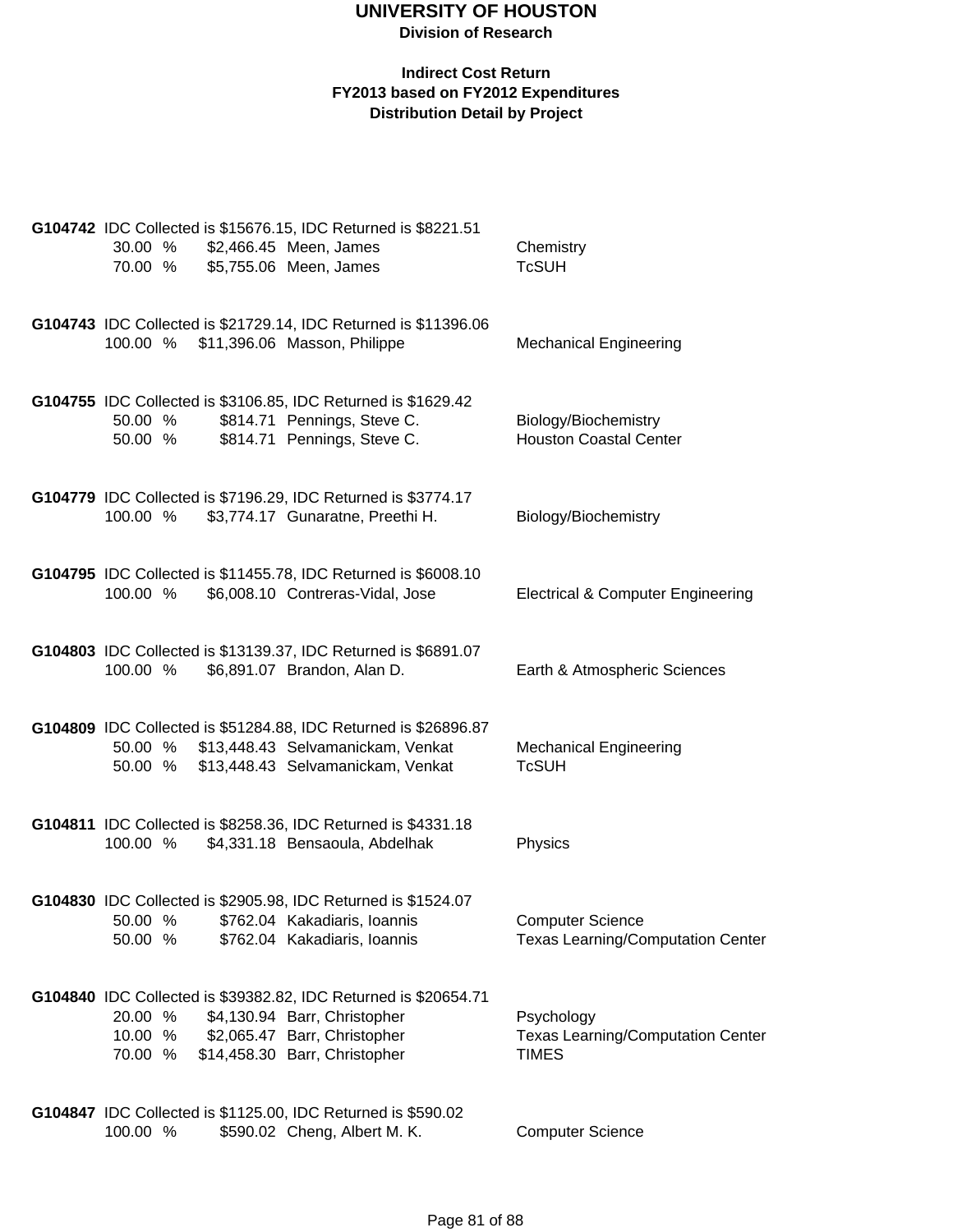|          |                  | G104881 IDC Collected is \$10466.54, IDC Returned is \$5489.28                                        |                                              |
|----------|------------------|-------------------------------------------------------------------------------------------------------|----------------------------------------------|
| 100.00 % |                  | \$5,489.28 Contreras-Vidal, Jose                                                                      | <b>Electrical &amp; Computer Engineering</b> |
|          |                  |                                                                                                       |                                              |
| 100.00 % |                  | G104882 IDC Collected is \$4398.91, IDC Returned is \$2307.05<br>\$2,307.05 Murphy, Michael           | Earth & Atmospheric Sciences                 |
|          |                  |                                                                                                       |                                              |
|          |                  |                                                                                                       |                                              |
|          |                  | G104884 IDC Collected is \$50462.78, IDC Returned is \$26465.71<br>20.00 % \$5,293.14 Carter, William | Civil Engineering                            |
|          |                  | 10.00 % \$2,646.57 Glennie, Craig                                                                     | Civil Engineering                            |
| 70.00 %  |                  | \$18,526.00 Shrestha, Ramesh                                                                          | Civil Engineering                            |
|          |                  |                                                                                                       |                                              |
| 100.00 % |                  | G104885 IDC Collected is \$523.86, IDC Returned is \$274.74                                           |                                              |
|          |                  | \$274.74 Stewart, M. David                                                                            | Biology/Biochemistry                         |
|          |                  |                                                                                                       |                                              |
| 100.00 % |                  | G104892 IDC Collected is \$6700.30, IDC Returned is \$3514.04<br>\$3,514.04 Frishman, PhD, Laura J.   | Optometry, Community                         |
|          |                  |                                                                                                       |                                              |
|          |                  | G104912 IDC Collected is \$750.00, IDC Returned is \$393.35                                           |                                              |
| 60.00 %  | \$236.01 Sun, Li |                                                                                                       | <b>Mechanical Engineering</b>                |
| 40.00 %  | \$157.34 Sun, Li |                                                                                                       | <b>TcSUH</b>                                 |
|          |                  |                                                                                                       |                                              |
| 100.00 % |                  | G104923 IDC Collected is \$600.94, IDC Returned is \$315.17<br>\$315.17 Steinberg, Catherine S.       | Child & Family for Innovative Research       |
|          |                  |                                                                                                       |                                              |
|          |                  | G104933 IDC Collected is \$1570.01, IDC Returned is \$823.41                                          |                                              |
| 100.00 % |                  | \$823.41 Smith, Dennis                                                                                | <b>Educational Psychology</b>                |
|          |                  |                                                                                                       |                                              |
|          |                  | G104954 IDC Collected is \$13206.27, IDC Returned is \$6926.16                                        |                                              |
| 100.00 % |                  | \$6,926.16 Weihua, Zhang                                                                              | Biology/Biochemistry                         |
|          |                  |                                                                                                       |                                              |
| 100.00 % |                  | G104955 IDC Collected is \$41180.13, IDC Returned is \$21597.33<br>\$21,597.33 Weihua, Zhang          | Biology/Biochemistry                         |
|          |                  |                                                                                                       |                                              |
|          |                  | G104958 IDC Collected is \$197.76, IDC Returned is \$103.72                                           |                                              |
| 100.00 % |                  | \$103.72 Bergmanson, Jan P. G.                                                                        | Optometry, Community                         |
|          |                  |                                                                                                       |                                              |
|          |                  | G104982 IDC Collected is \$7921.54, IDC Returned is \$4154.53                                         |                                              |
| 100.00 % |                  | \$4,154.53 Gifford, Howard                                                                            | <b>Biomedical Engineering</b>                |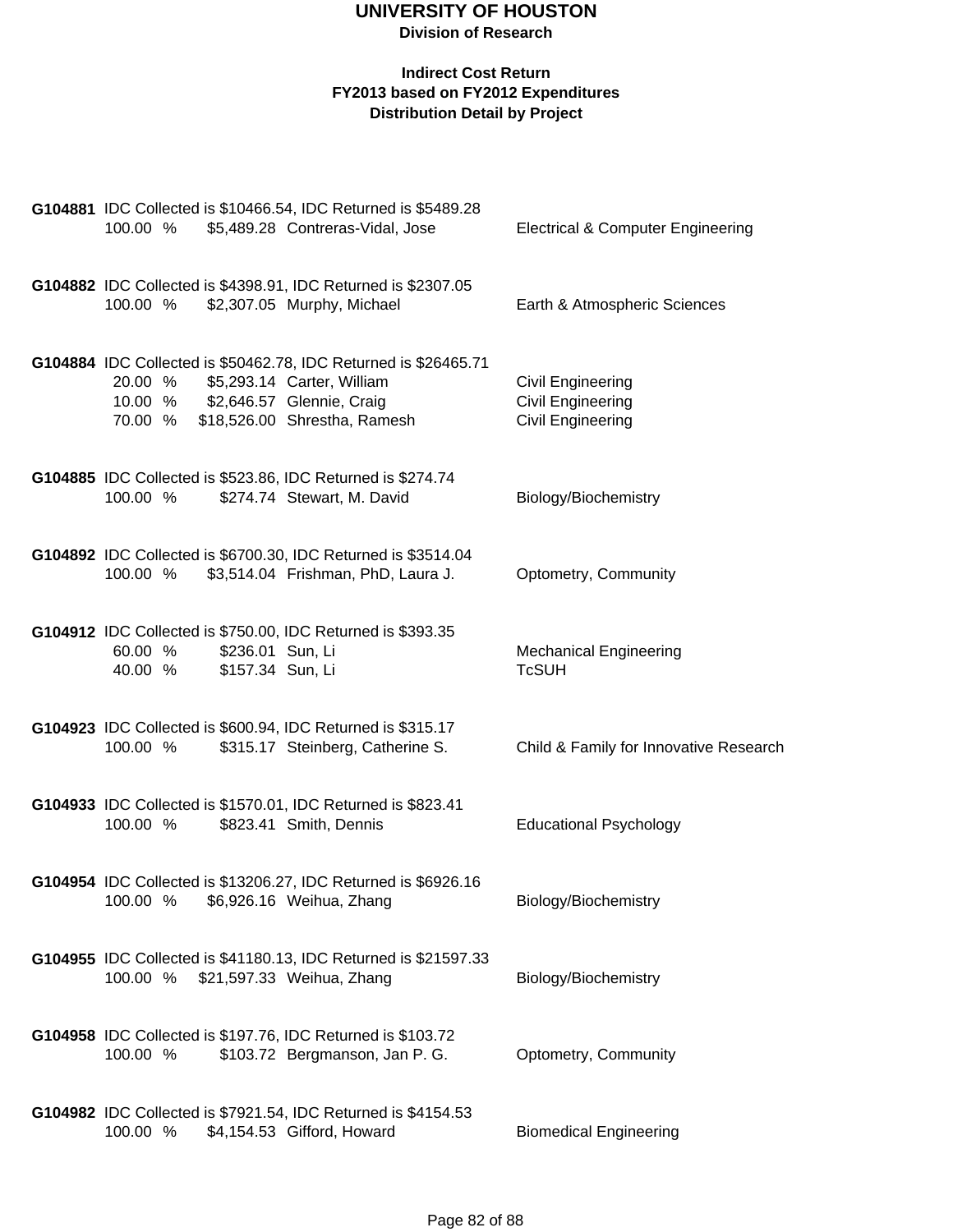| 100.00 %                                                               | G104997 IDC Collected is \$8480.57, IDC Returned is \$4447.72<br>\$4,447.72 Cline, Raymond E.                                                                       | Center for Technology Literacy                                                                        |
|------------------------------------------------------------------------|---------------------------------------------------------------------------------------------------------------------------------------------------------------------|-------------------------------------------------------------------------------------------------------|
| 100.00 % \$29,264.47 Contreras-Vidal, Jose                             | G105004 IDC Collected is \$55799.25, IDC Returned is \$29264.47                                                                                                     | <b>Electrical &amp; Computer Engineering</b>                                                          |
| 100.00 %                                                               | G105005 IDC Collected is \$2400.00, IDC Returned is \$1258.70<br>\$1,258.70 Contreras-Vidal, Jose                                                                   | <b>Electrical &amp; Computer Engineering</b>                                                          |
| 80.00 %<br>20.00 %                                                     | G105034 IDC Collected is \$1363.50, IDC Returned is \$715.10<br>\$572.08 Vipulanandan, Cumaraswamy<br>\$143.02 Vipulanandan, Cumaraswamy                            | Center for Innovative Grouting Materials and Tech<br>Texas Hurricane Center for Innovative Technology |
| 100.00 %                                                               | G105036 IDC Collected is \$1479.61, IDC Returned is \$776.00<br>\$776.00 Dominey, Wallace                                                                           | Curriculum and Instruction                                                                            |
| 100.00 % \$10,578.63 Gifford, Howard                                   | G105040 IDC Collected is \$20170.51, IDC Returned is \$10578.63                                                                                                     | <b>Biomedical Engineering</b>                                                                         |
| 100.00 %                                                               | G105051 IDC Collected is \$13028.46, IDC Returned is \$6832.91<br>\$6,832.91 Willson, Richard C.                                                                    | <b>Chemical Engineering</b>                                                                           |
| 100.00 % \$11,285.31 Prasad, Saurabh                                   | G105056 IDC Collected is \$21517.96, IDC Returned is \$11285.31                                                                                                     | <b>Electrical &amp; Computer Engineering</b>                                                          |
| G105066 IDC Collected is \$115.13, IDC Returned is \$60.38<br>100.00 % | \$60.38 Song, Lingguang                                                                                                                                             | <b>Engineering Technology</b>                                                                         |
| 100.00 %                                                               | G105069 IDC Collected is \$16513.57, IDC Returned is \$8660.71<br>\$8,660.71 Birla, Ravi                                                                            | <b>Biomedical Engineering</b>                                                                         |
| 60.00 %<br>20.00 %<br>20.00 %                                          | G105070 IDC Collected is \$2250.00, IDC Returned is \$1180.04<br>\$708.02 Freundlich, Alexandre<br>\$236.01 Freundlich, Alexandre<br>\$236.01 Freundlich, Alexandre | <b>Center for Advanced Materials</b><br><b>Electrical &amp; Computer Engineering</b><br>Physics       |
| 8.00 %<br>20.00 %                                                      | G105074 IDC Collected is \$23822.59, IDC Returned is \$12494.00<br>\$999.52 Willson, Richard C.<br>\$2,498.80 Ruchhoeft, Paul                                       | Biology/Biochemistry<br>Center for Integrated Bio and Nano Systems                                    |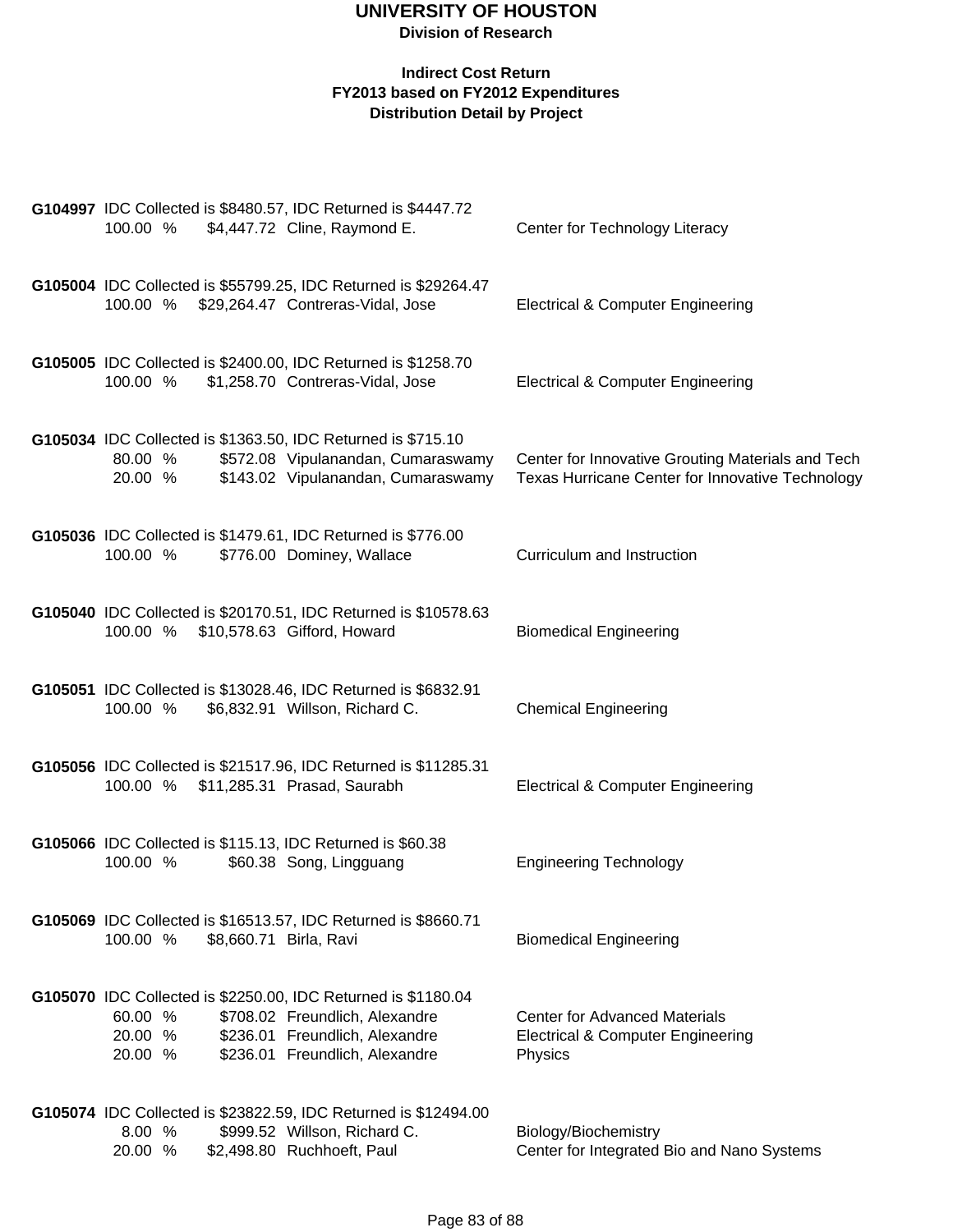| 21.00 %                                  |                  | 10.00 % \$1,249.40 Willson, Richard C.<br>41.00 % \$5,122.54 Willson, Richard C.<br>\$2,623.74 Ruchhoeft, Paul                                                                | Center for Integrated Bio and Nano Systems<br><b>Chemical Engineering</b><br><b>Electrical &amp; Computer Engineering</b> |
|------------------------------------------|------------------|-------------------------------------------------------------------------------------------------------------------------------------------------------------------------------|---------------------------------------------------------------------------------------------------------------------------|
| 100.00 %                                 |                  | G105084 IDC Collected is \$500.00, IDC Returned is \$262.23<br>\$262.23 Chen, Ji                                                                                              | <b>Electrical &amp; Computer Engineering</b>                                                                              |
|                                          |                  | G105085 IDC Collected is \$4039.23, IDC Returned is \$2118.41<br>100.00 % \$2,118.41 Gunaratne, Preethi H.                                                                    | Biology/Biochemistry                                                                                                      |
| 100.00 %                                 |                  | G105090 IDC Collected is \$6949.06, IDC Returned is \$3644.50<br>\$3,644.50 Pass, Anastas F.                                                                                  | Optometry, Community                                                                                                      |
| 100.00 %                                 |                  | G105103 IDC Collected is \$6715.38, IDC Returned is \$3521.95<br>\$3,521.95 Rifai, Hanadi                                                                                     | <b>Civil Engineering</b>                                                                                                  |
|                                          |                  | G105108 IDC Collected is \$3808.94, IDC Returned is \$1997.64<br>100.00 % \$1,997.64 Lee, Hyongki                                                                             | <b>Civil Engineering</b>                                                                                                  |
| 100.00 %                                 |                  | G105138 IDC Collected is \$2791.30, IDC Returned is \$1463.93<br>\$1,463.93 Lefer, Barry                                                                                      | Institute for Climate and Atmospheric Science                                                                             |
|                                          |                  | G105141 IDC Collected is \$14280.49, IDC Returned is \$7489.55<br>100.00 % \$7,489.55 Harold, Michael P.                                                                      | <b>Chemical Engineering</b>                                                                                               |
| 100.00 %                                 | \$970.46 Gao, Lu | G105146 IDC Collected is \$1850.40, IDC Returned is \$970.46                                                                                                                  | Dean, Technology                                                                                                          |
| 10.00 %<br>18.00 %<br>42.00 %<br>30.00 % |                  | G105163 IDC Collected is \$1515.05, IDC Returned is \$794.58<br>\$79.46 Wosik, Jarek<br>\$143.02 Brazdeikis, Audrius<br>\$333.72 Brazdeikis, Audrius<br>\$238.37 Wosik, Jarek | <b>Electrical &amp; Computer Engineering</b><br>Physics<br><b>TcSUH</b><br><b>TcSUH</b>                                   |
| 10.00 %<br>18.00 %<br>42.00 %<br>30.00 % |                  | G105164 IDC Collected is \$928.49, IDC Returned is \$486.96<br>\$48.70 Wosik, Jarek<br>\$87.65 Brazdeikis, Audrius<br>\$204.52 Brazdeikis, Audrius<br>\$146.09 Wosik, Jarek   | <b>Electrical &amp; Computer Engineering</b><br>Physics<br><b>TcSUH</b><br><b>TcSUH</b>                                   |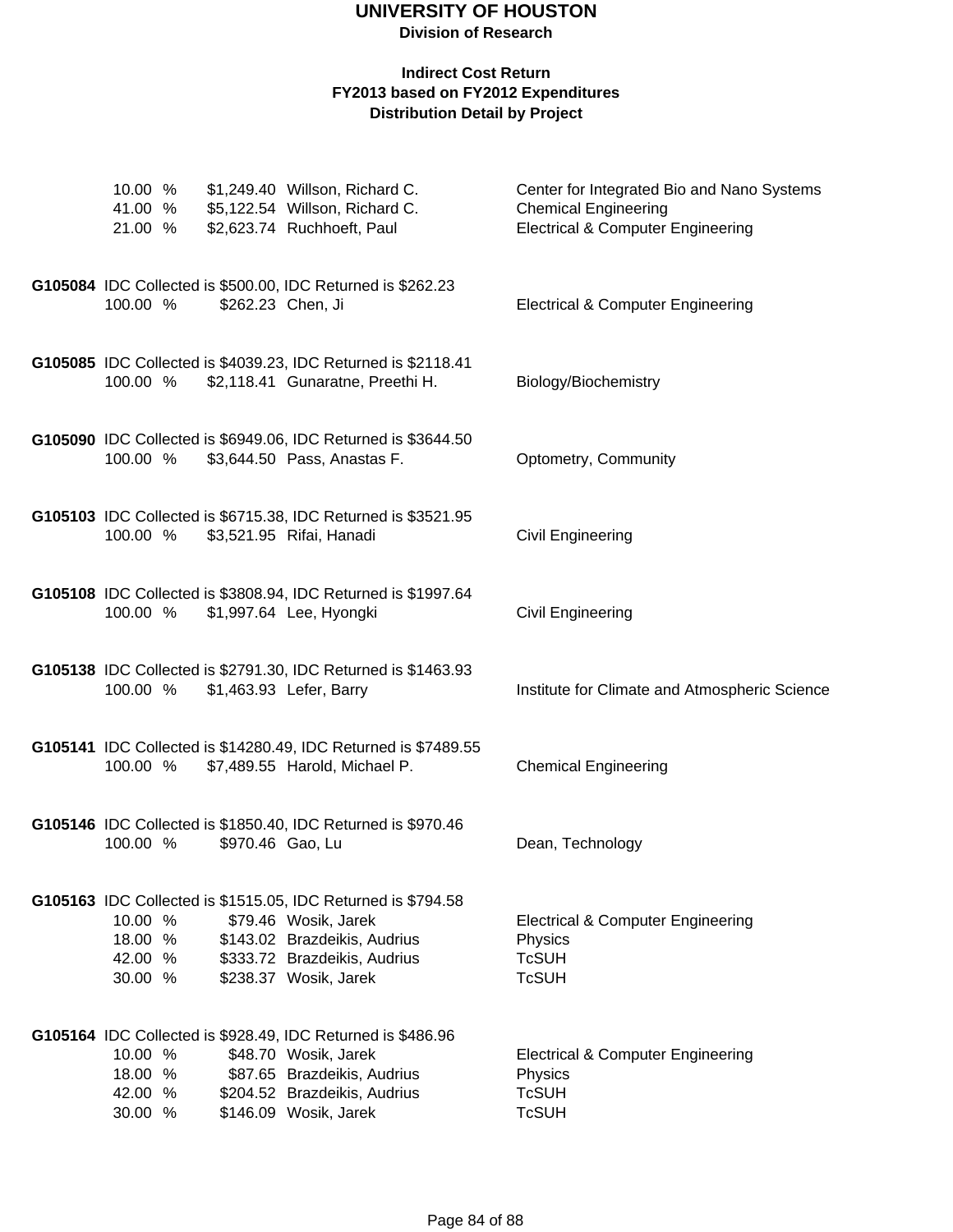| 100.00 %                                  | G105174 IDC Collected is \$5238.34, IDC Returned is \$2747.30<br>\$2,747.30 Young, Frederick M.                                                                                                  | <b>Small Business Development Center</b>                                                   |
|-------------------------------------------|--------------------------------------------------------------------------------------------------------------------------------------------------------------------------------------------------|--------------------------------------------------------------------------------------------|
| 50.00 %<br>50.00 %                        | G105181 IDC Collected is \$1200.00, IDC Returned is \$629.35<br>\$314.68 Bao, Jiming<br>\$314.68 Bao, Jiming                                                                                     | Center for Integrated Bio and Nano Systems<br><b>Electrical &amp; Computer Engineering</b> |
| 90.00 %<br>10.00 %                        | G105190 IDC Collected is \$1033.71, IDC Returned is \$542.14<br>\$487.93 Norton, Peter J.<br>\$54.21 Sharp, Carla                                                                                | Psychology<br>Psychology                                                                   |
| 100.00 %                                  | G105191 IDC Collected is \$12499.15, IDC Returned is \$6555.30<br>\$6,555.30 Cuny, Gregory                                                                                                       | Pharmacological and Pharmaceutical Sciences                                                |
| 100.00 %                                  | G105192 IDC Collected is \$21616.61, IDC Returned is \$11337.05<br>\$11,337.05 Smith, Mark                                                                                                       | Dean, Natural Sciences and Mathematics                                                     |
| 100.00 %                                  | G105193 IDC Collected is \$16814.81, IDC Returned is \$8818.70<br>\$8,818.70 Gunaratne, Gemunu H.                                                                                                | Physics                                                                                    |
| 100.00 % \$14,503.24 Young, Frederick M.  | G105194 IDC Collected is \$27653.67, IDC Returned is \$14503.24                                                                                                                                  | <b>Small Business Development Center</b>                                                   |
| 100.00 %                                  | G105198 IDC Collected is \$17947.22, IDC Returned is \$9412.60<br>\$9,412.60 Shrestha, Ramesh                                                                                                    | Civil Engineering                                                                          |
| 50.00 %<br>\$3,916.18 Chen, Ji<br>50.00 % | G105200 IDC Collected is \$14934.16, IDC Returned is \$7832.37<br>\$3,916.18 Jackson, David R.                                                                                                   | <b>Electrical &amp; Computer Engineering</b><br>Electrical & Computer Engineering          |
| 54.00 %<br>9.00 %<br>5.00 %<br>32.00 %    | G105202 IDC Collected is \$56935.54, IDC Returned is \$29860.41<br>\$16,124.62 Fletcher, Jack M.<br>\$2,687.44 Francis, David J.<br>\$1,493.02 Francis, David J.<br>\$9,555.33 Francis, David J. | Psychology<br>Psychology<br><b>Texas Learning/Computation Center</b><br><b>TIMES</b>       |
| 50.00 %<br>45.00 %<br>5.00 %              | G105203 IDC Collected is \$1562.13, IDC Returned is \$819.27<br>\$409.64 Bose, Rathindra N.<br>\$368.67 Bose, Rathindra N.<br>\$40.96 Bose, Rathindra N.                                         | Chemistry<br>Institute for Molecular Design<br><b>Texas Learning/Computation Center</b>    |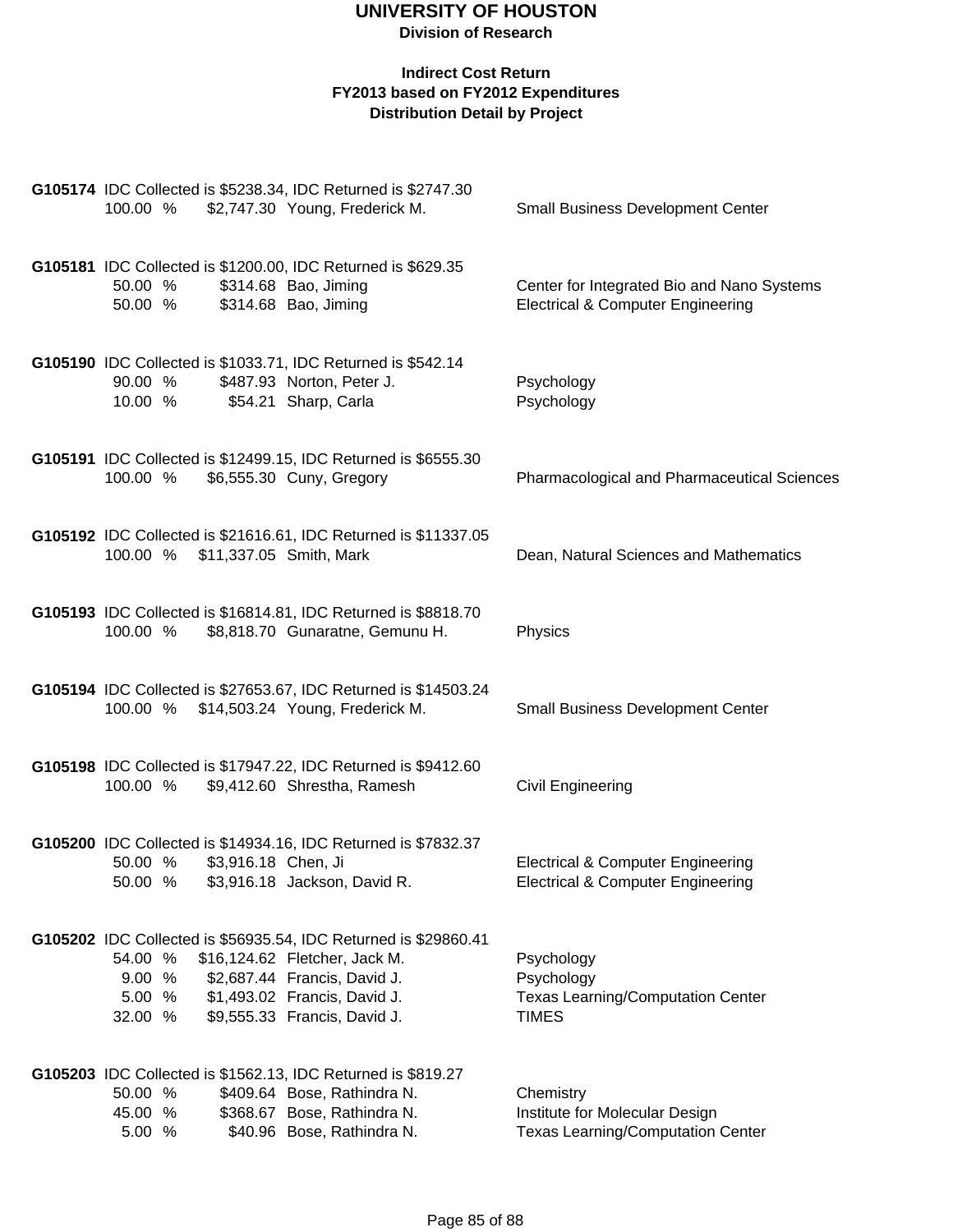|          |  | G105214 IDC Collected is \$21822.99, IDC Returned is \$11445.29 |                                                   |  |
|----------|--|-----------------------------------------------------------------|---------------------------------------------------|--|
|          |  | 100.00 % \$11,445.29 Cai, Chengzhi                              | Chemistry                                         |  |
|          |  |                                                                 |                                                   |  |
|          |  |                                                                 |                                                   |  |
|          |  | G105215 IDC Collected is \$3497.00, IDC Returned is \$1834.04   |                                                   |  |
| 100.00 % |  | \$1,834.04 Jones, Lovell                                        | Center for Health Equities & Evaluation Research  |  |
|          |  |                                                                 |                                                   |  |
|          |  |                                                                 |                                                   |  |
|          |  | G105221 IDC Collected is \$26757.55, IDC Returned is \$14033.26 |                                                   |  |
| 7.50 %   |  | \$1,052.49 Bhargava, Alok                                       | Economics                                         |  |
| 6.00 %   |  | \$842.00 Mehta, Paras                                           | Psychology                                        |  |
| 3.00 %   |  | \$421.00 Mehta, Paras                                           | <b>Texas Learning/Computation Center</b>          |  |
| 6.00 %   |  | \$842.00 Bhargava, Alok                                         | <b>Texas Obesity Research Center</b>              |  |
| 6.00 %   |  | \$842.00 Layne, Charles S.                                      | Texas Obesity Research Center                     |  |
| 9.00 %   |  | \$1,262.99 Ledoux, Tracey                                       | Texas Obesity Research Center                     |  |
| 11.50 %  |  | \$1,613.83 Lee, Rebecca E.                                      | Texas Obesity Research Center                     |  |
| 30.00 %  |  | \$4,209.98 O'Connor, Daniel                                     | Texas Obesity Research Center                     |  |
| 21.00 %  |  | \$2,946.99 Mehta, Paras                                         | <b>TIMES</b>                                      |  |
|          |  |                                                                 |                                                   |  |
|          |  |                                                                 |                                                   |  |
| 100.00 % |  | G105247 IDC Collected is \$13139.69, IDC Returned is \$6891.24  |                                                   |  |
|          |  | \$6,891.24 Varadarajan, Navin                                   | <b>Chemical Engineering</b>                       |  |
|          |  |                                                                 |                                                   |  |
|          |  | G105253 IDC Collected is \$195.00, IDC Returned is \$102.27     |                                                   |  |
| 100.00 % |  | \$102.27 Berntsen, David                                        | Optometry, Community                              |  |
|          |  |                                                                 |                                                   |  |
|          |  |                                                                 |                                                   |  |
|          |  | G105268 IDC Collected is \$23827.12, IDC Returned is \$12496.37 |                                                   |  |
| 80.00 %  |  | \$9,997.10 Vipulanandan, Cumaraswamy                            | Center for Innovative Grouting Materials and Tech |  |
| 20.00 %  |  | \$2,499.27 Vipulanandan, Cumaraswamy                            | Texas Hurricane Center for Innovative Technology  |  |
|          |  |                                                                 |                                                   |  |
|          |  |                                                                 |                                                   |  |
|          |  | G105274 IDC Collected is \$300.00, IDC Returned is \$157.34     |                                                   |  |
| 50.00 %  |  | \$78.67 Brankovic, Stanko R.                                    | Center for Integrated Bio and Nano Systems        |  |
| 50.00 %  |  | \$78.67 Brankovic, Stanko R.                                    | <b>Electrical &amp; Computer Engineering</b>      |  |
|          |  |                                                                 |                                                   |  |
|          |  |                                                                 |                                                   |  |
|          |  | G105275 IDC Collected is \$640.02, IDC Returned is \$335.66     |                                                   |  |
| 8.00 %   |  | \$26.85 Willson, Richard C.                                     | Biology/Biochemistry                              |  |
| 20.00 %  |  | \$67.13 Ruchhoeft, Paul                                         | Center for Integrated Bio and Nano Systems        |  |
| 10.00 %  |  | \$33.57 Willson, Richard C.                                     | Center for Integrated Bio and Nano Systems        |  |
| 41.00 %  |  | \$137.62 Willson, Richard C.                                    | <b>Chemical Engineering</b>                       |  |
| 21.00 %  |  | \$70.49 Ruchhoeft, Paul                                         | <b>Electrical &amp; Computer Engineering</b>      |  |
|          |  |                                                                 |                                                   |  |
|          |  |                                                                 |                                                   |  |
|          |  | G105277 IDC Collected is \$74094.55, IDC Returned is \$38859.63 |                                                   |  |
| 8.00 %   |  | \$3,108.77 Willson, Richard C.                                  | Biology/Biochemistry                              |  |
| 20.00 %  |  | \$7,771.93 Ruchhoeft, Paul                                      | Center for Integrated Bio and Nano Systems        |  |
| 10.00 %  |  | \$3,885.96 Willson, Richard C.                                  | Center for Integrated Bio and Nano Systems        |  |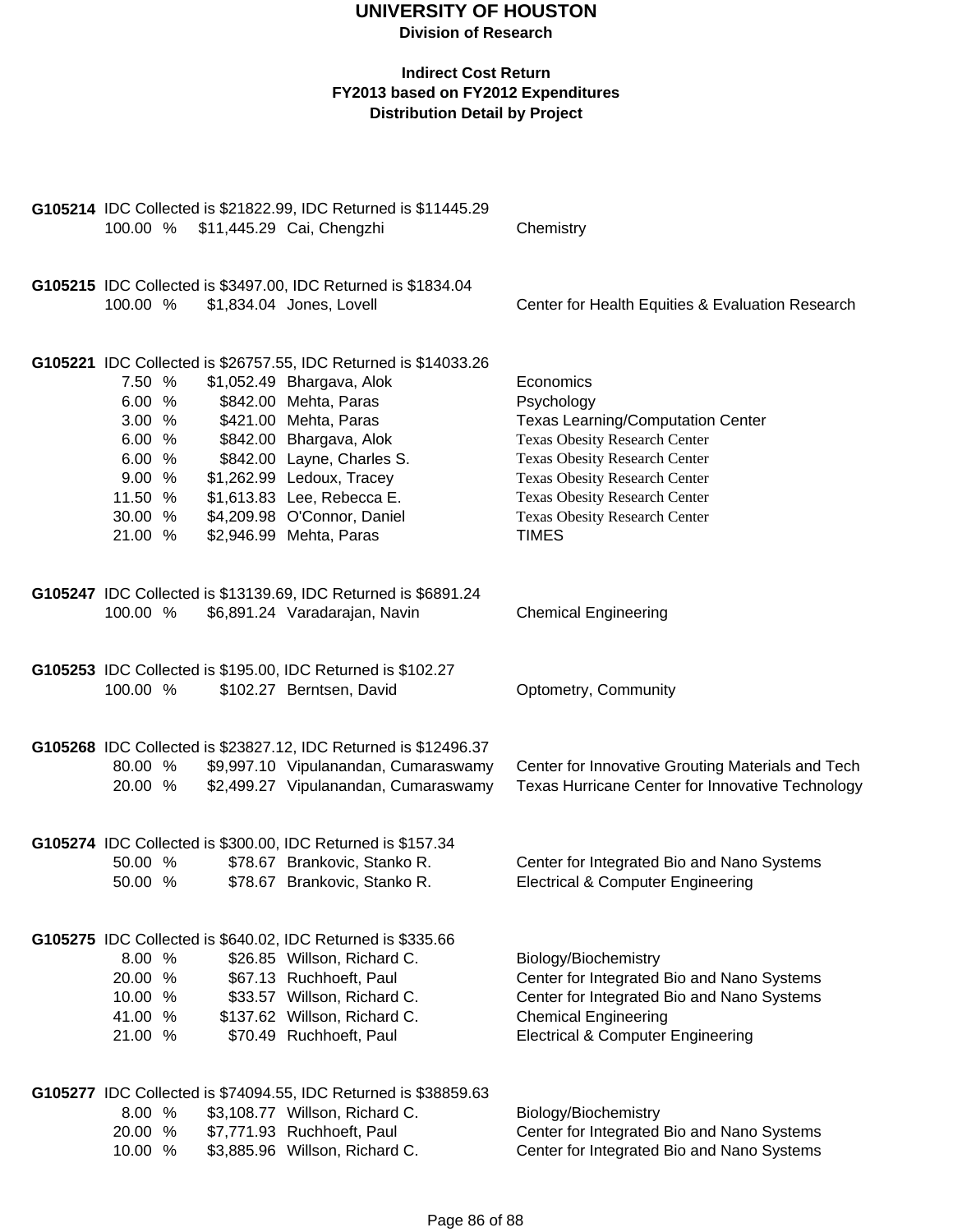| 21.00 %                       |                  | 41.00 % \$15,932.45 Willson, Richard C.<br>\$8,160.52 Ruchhoeft, Paul                                                                                                                                     | <b>Chemical Engineering</b><br><b>Electrical &amp; Computer Engineering</b>                     |
|-------------------------------|------------------|-----------------------------------------------------------------------------------------------------------------------------------------------------------------------------------------------------------|-------------------------------------------------------------------------------------------------|
|                               |                  | G105284 IDC Collected is \$28976.73, IDC Returned is \$15197.14<br>100.00 % \$15,197.14 Nichols, Kelly                                                                                                    | Optometry, Community                                                                            |
| 20.00 %<br>30.00 %            |                  | G105297 IDC Collected is \$39276.46, IDC Returned is \$20598.93<br>\$4,119.79 Sawh, Ravi-Persad<br>30.00 % \$6,179.68 Weinstein, Roy<br>20.00 % \$4,119.79 Sawh, Ravi-Persad<br>\$6,179.68 Weinstein, Roy | Physics<br>Physics<br><b>TcSUH</b><br><b>TcSUH</b>                                              |
| 33.00 %<br>34.00 %<br>33.00 % | \$611.99 Sun, Li | G105299 IDC Collected is \$3536.05, IDC Returned is \$1854.52<br>\$611.99 Franchek, Matthew<br>\$630.54 Song, Gangbing                                                                                    | <b>Mechanical Engineering</b><br><b>Mechanical Engineering</b><br><b>Mechanical Engineering</b> |
| 50.00 %<br>50.00 %            |                  | G105300 IDC Collected is \$1476.39, IDC Returned is \$774.31<br>\$387.15 Chow, Diana S. L.<br>\$387.15 Chow, Diana S. L.                                                                                  | Institute for Drug Education and Research<br>Pharmacological and Pharmaceutical Sciences        |
| 100.00 %                      |                  | G105314 IDC Collected is \$756.60, IDC Returned is \$396.81<br>\$396.81 Song, Gangbing                                                                                                                    | <b>Mechanical Engineering</b>                                                                   |
| 100.00 %                      |                  | G105335 IDC Collected is \$4986.94, IDC Returned is \$2615.45<br>\$2,615.45 Ziburkus, Jokubas                                                                                                             | Biology/Biochemistry                                                                            |
| 100.00 %                      |                  | G105343 IDC Collected is \$13911.37, IDC Returned is \$7295.96<br>\$7,295.96 Cheung, Monit                                                                                                                | Child & Family for Innovative Research                                                          |
| 50.00 %<br>50.00 %            |                  | G105372 IDC Collected is \$227.72, IDC Returned is \$119.43<br>\$59.72 Fox, Donald A.<br>\$59.72 McDermott, Alison                                                                                        | Optometry, Community<br>Optometry, Community                                                    |
| 100.00 %                      |                  | G105389 IDC Collected is \$7282.40, IDC Returned is \$3819.33<br>\$3,819.33 Neighbors, Clayton                                                                                                            | Psychology                                                                                      |
| 50.00 %<br>50.00 %            |                  | G105405 IDC Collected is \$146.88, IDC Returned is \$77.03<br>\$38.52 Fox, Donald A.<br>\$38.52 McDermott, Alison                                                                                         | Optometry, Community<br>Optometry, Community                                                    |